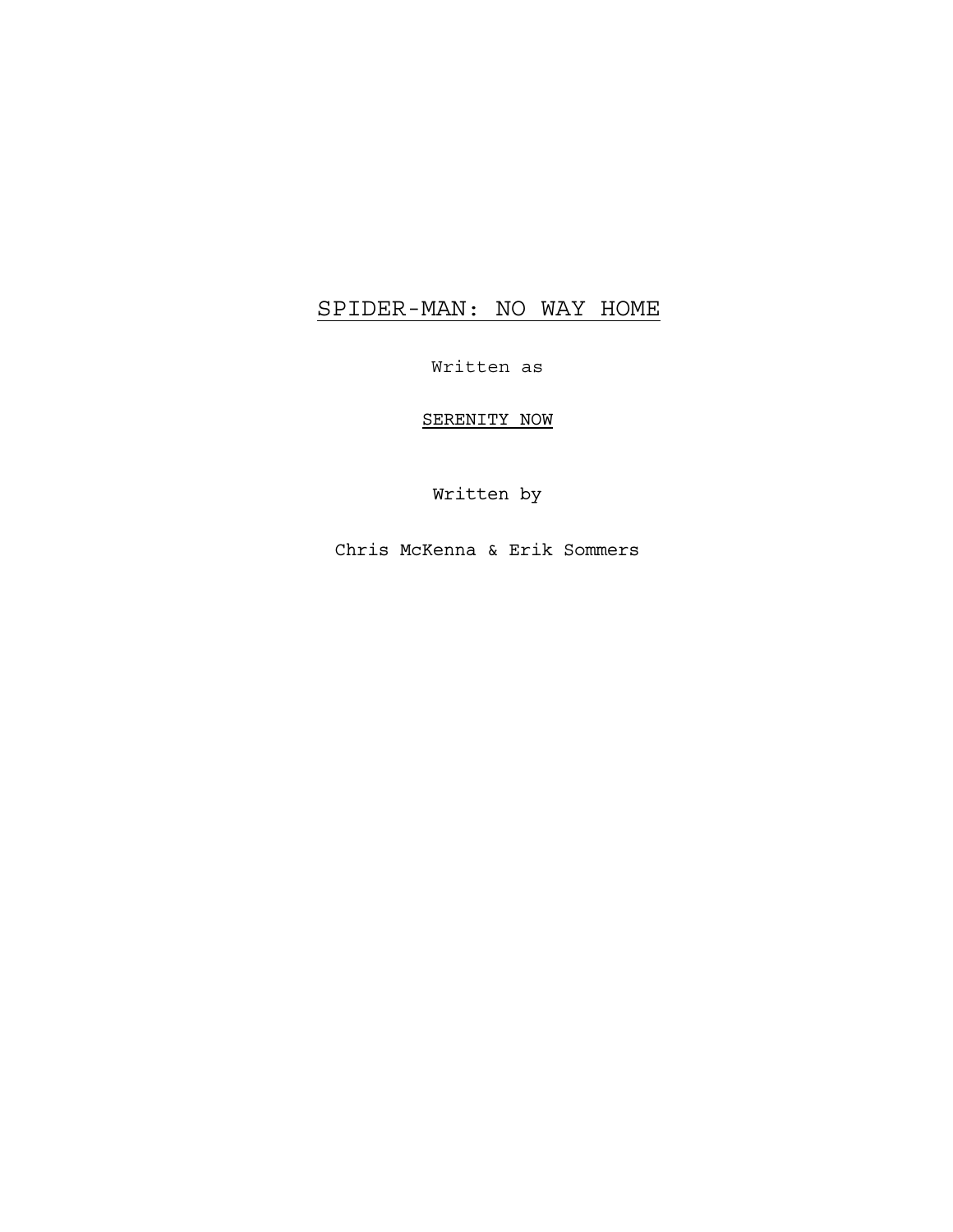#### NY1 REPORTER (V.O.)

We come to you now with revelations about last week's attack in London. An anonymous source provided this video. It shows Quentin Beck, aka Mysterio, moments before his death. Warning: you may find this video disturbing.

## **OVER COLUMBIA LOGO:**

QUENTIN BECK (V.O.) I managed to send the Elemental back through the dimensional rift, but I don't think I'm gonna make it off this bridge alive. Spider-Man attacked me for some reason. He has an army of weaponized drones, Stark technology. He's saying he's the only one who's gonna be the new Iron Man, no one else.

E.D.I.T.H. (V.O.) Are you sure you want to commence the drone attack? There will be significant casualties.

SPIDER-MAN (V.O.) Do it! Execute them all!

DRONES FIRE! EXPLOSIONS from the Tower Bridge.

#### **OVER MARVEL LOGO:**

NY1 REPORTER (V.O.) This shocking video was released earlier today on the controversial news website *TheDailyBugle.net.*

J. JONAH JAMESON (V.O.) There you have it, folks: conclusive proof that Spider-Man was responsible for the brutal murder of Mysterio! An interdimensional warrior who gave his life to protect our planet, and who will no doubt go down in history as the greatest superhero of all time. But that's not all, folks. Here's the real blockbuster. Brace yourselves, you might wanna sit down.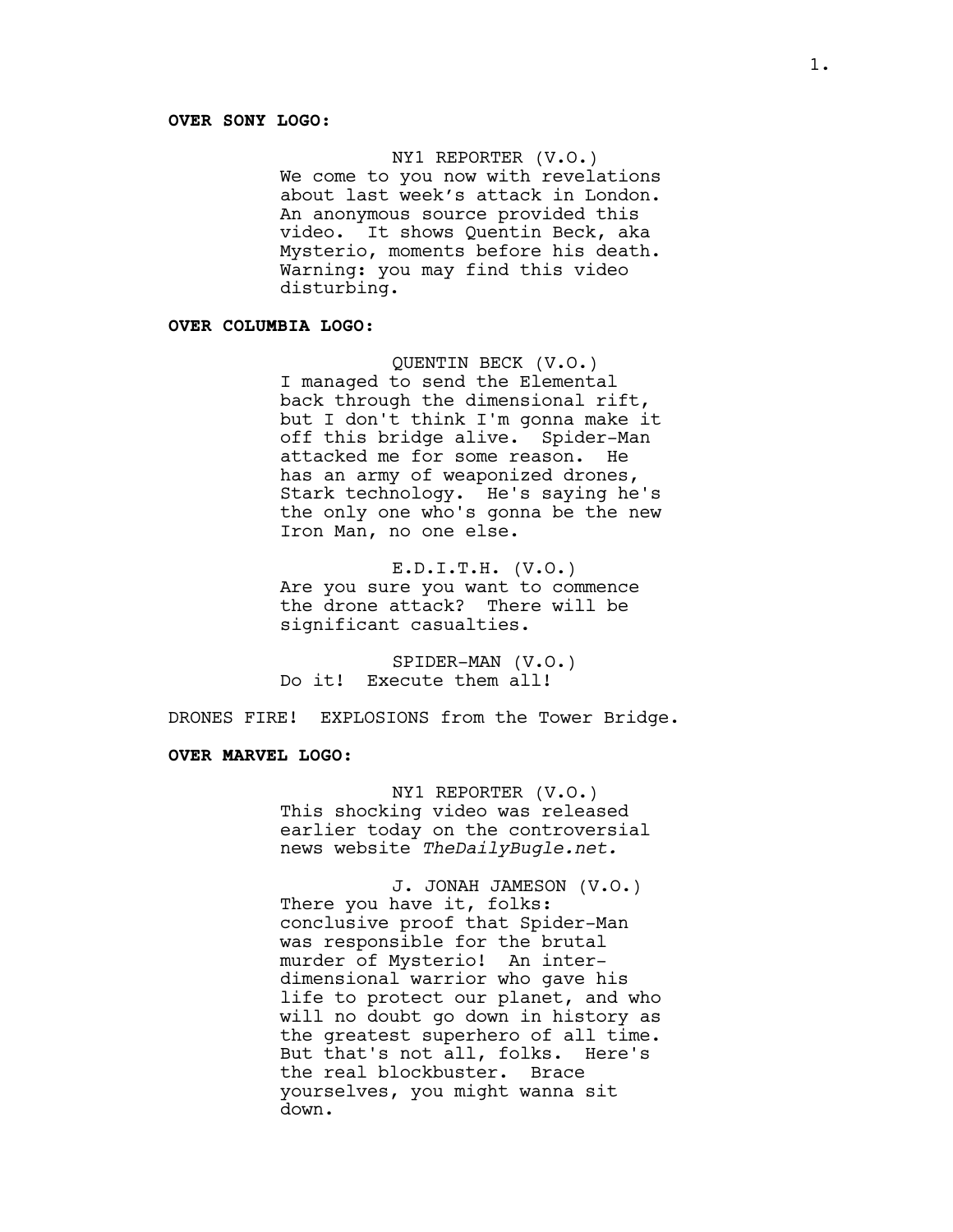QUENTIN BECK (V.O.) Spider-Man's real... Spider-Man's real name is...

A DISTORTED SOUND VORTEX, then--

#### **EXT. MADISON SQUARE GARDEN - DAY**

The last moments of Quentin Beck's broadcast from the end of *FAR FROM HOME.*

> QUENTIN BECK (CONT'D) Spider-Man's name is Peter Parker!

Peter Parker's SCHOOL PHOTO appears on the jumbo-screen.

SPIDER-MAN What the f--!

SPIDER-MAN, crouched on the streetlamp, watches J. JONAH JAMESON on the jumbo-screen.

> J. JONAH JAMESON (ON SCREEN) That's right, folks. Peter Parker. A 17-year-old high school delinquent harboring a homicidal hunger is in fact the vile vigilante villain Spider-Man.

BYSTANDERS look up at Spider-Man with new eyes... then turn to MJ standing on the sidewalk.

> BYSTANDER  $#1$  (O.S.) (re: MJ) She knows him.

BYSTANDER #2 (to MJ) Are you Spider-Man's girlfriend?

BYSTANDER #1 (O.S.) They swung in together.

BYSTANDER #2 (pushy) Are you Spider-Man's girlfriend?

People close in on MJ. Spider-Man quickly jumps down to protect her.

> BYSTANDER  $#1$  (O.S.) Whoa, it's him!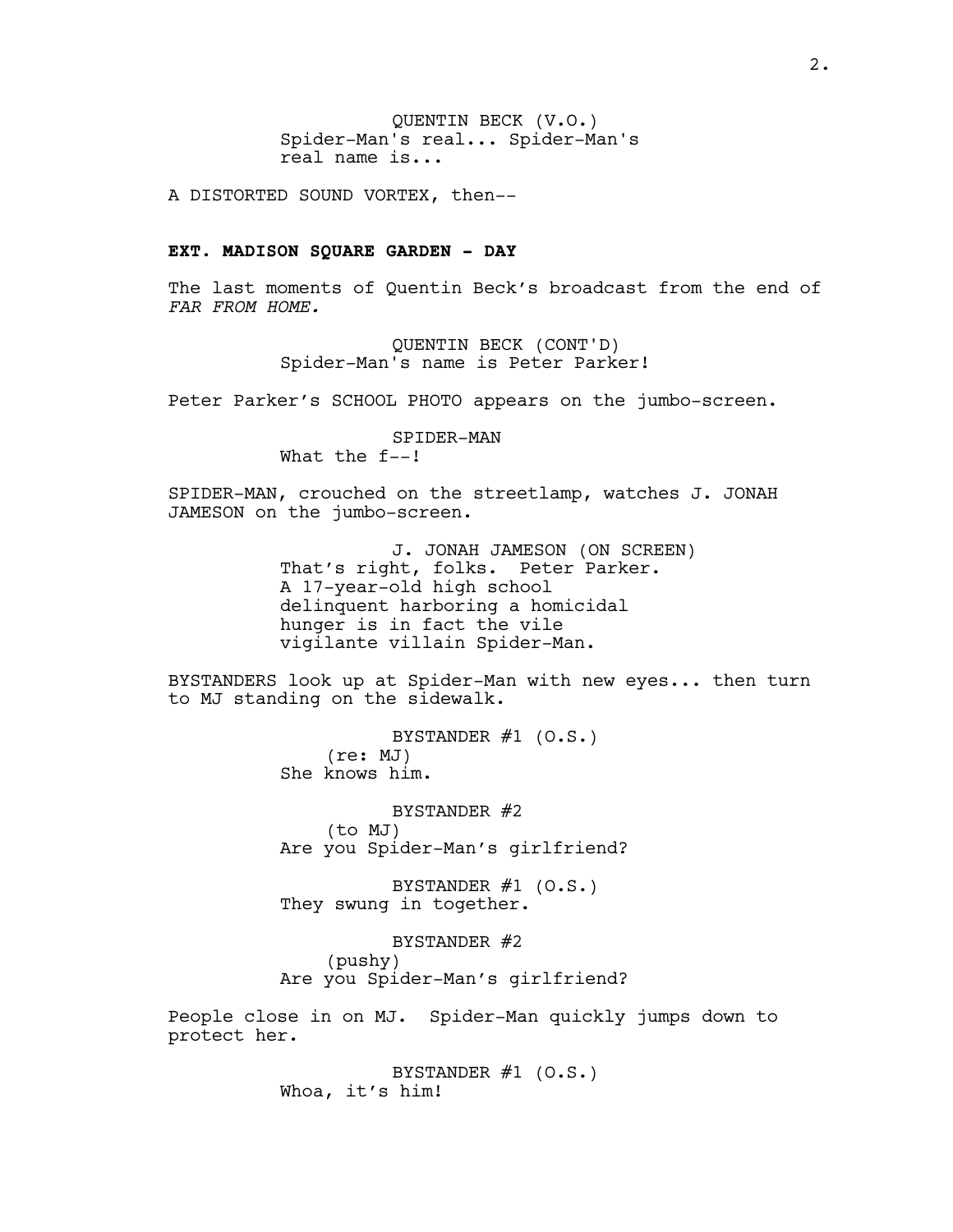SPIDER-MAN Whoa whoa whoa. Please don't touch her.

BYSTANDER #3 You're just a kid?

BYSTANDER #4 You murdered Mysterio? (to MJ) You helped him murder Mysterio?

SPIDER-MAN Uh... no, I didn't--

Bystander #4 reaches for Spider-Man's mask.

BYSTANDER #4 Come on kid, let me see that face.

Spider-Man swats her hand away.

BYSTANDER #4 (CONT'D) He hit me! Spider-Man hit me!

The others react: *whoa!* Everyone FILMS ON THEIR PHONES as she holds up her arm.

> BYSTANDER #4 (CONT'D) He hit me! Spider-Man hit me!

A crowd forms, closing in... Spider-Man grabs MJ and WEBS OFF! A MAN jumps after, trying to seize them, but misses.

**EXT. NYC STREETS/QUEENSBOROUGH BRIDGE - MOMENTS LATER (DAY)**

Spider-Man, clutching MJ, SWINGS frantically.

J. JONAH JAMESON (V.O.) All this time, people looked up to this boy and called him a hero. Well I'll tell you what I call him: Public Enemy #1.

MJ holds tight to Spider-Man.

MJ I told you I never wanted to do this ever again!

Her hands cover part of his mask.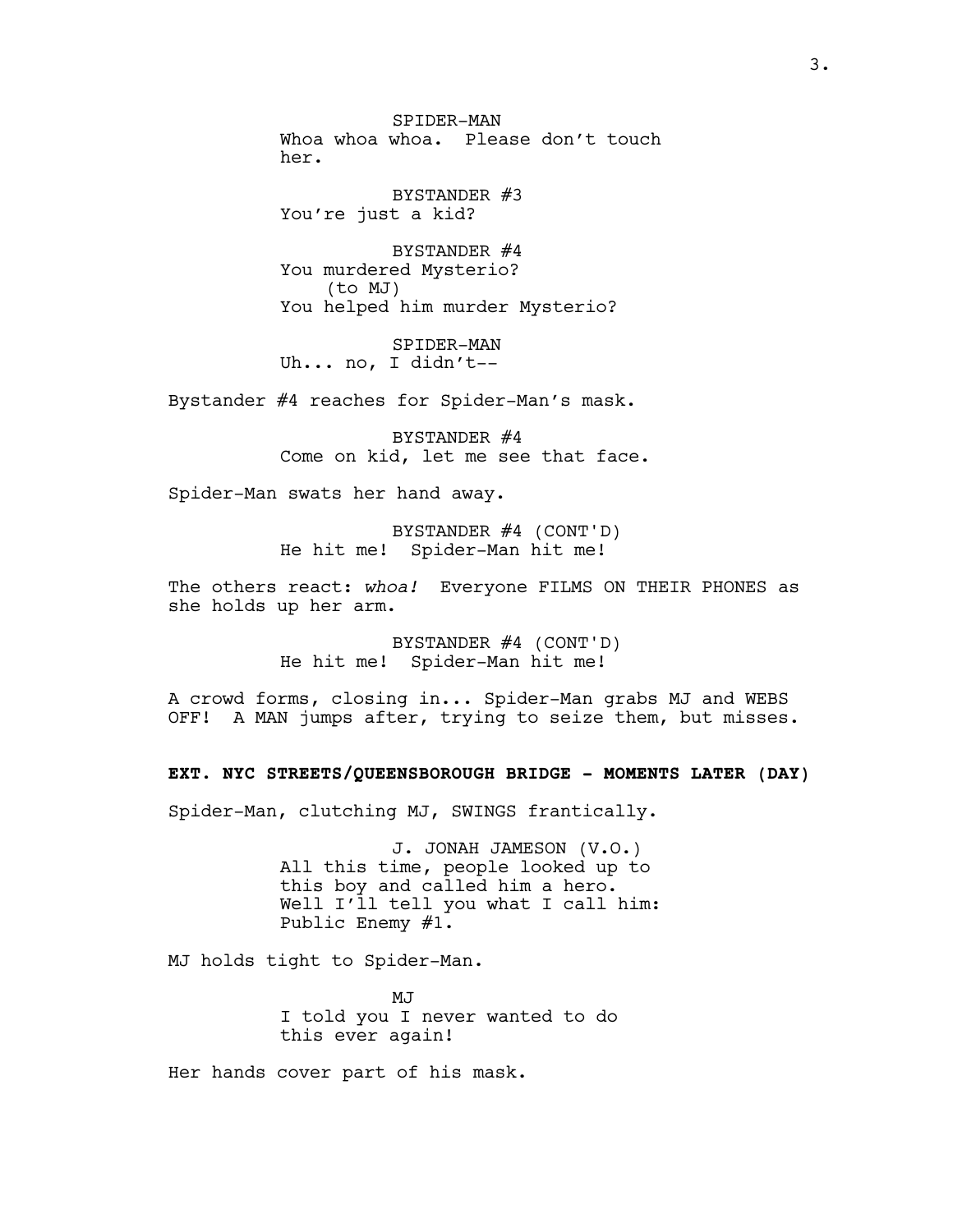SPIDER-MAN MJ, I'm so sorry, but I can't see anything with your hand in my--

MJ I'm sorry. Sorry...

They swing past another jumbo-screen. It features half of Peter's face and half of Spider-Man's mask under the words: "PUBLIC ENEMY #1."

> MJ (CONT'D) Okay, where are we gonna go?

SPIDER-MAN I don't know! Your house?!

MJ No, no! We cannot go to my house, my dad will kill you!

SPIDER-MAN What? I thought you said your dad really liked me?

MJ Yeah, well not anymore!

Spider-Man and MJ LAND on top of the Queensborough Bridge. Spider-Man's phone VIBRATES! He answers--

> SPIDER-MAN (into phone) DUDE!

NED appears on Spider-Man's phone.

NED (ON PHONE)

DUDE!

SPIDER-MAN

DUDE!

NED (ON PHONE)

DUDE!

SPIDER-MAN

DUDE!

NED (ON PHONE)

DUUUUDE!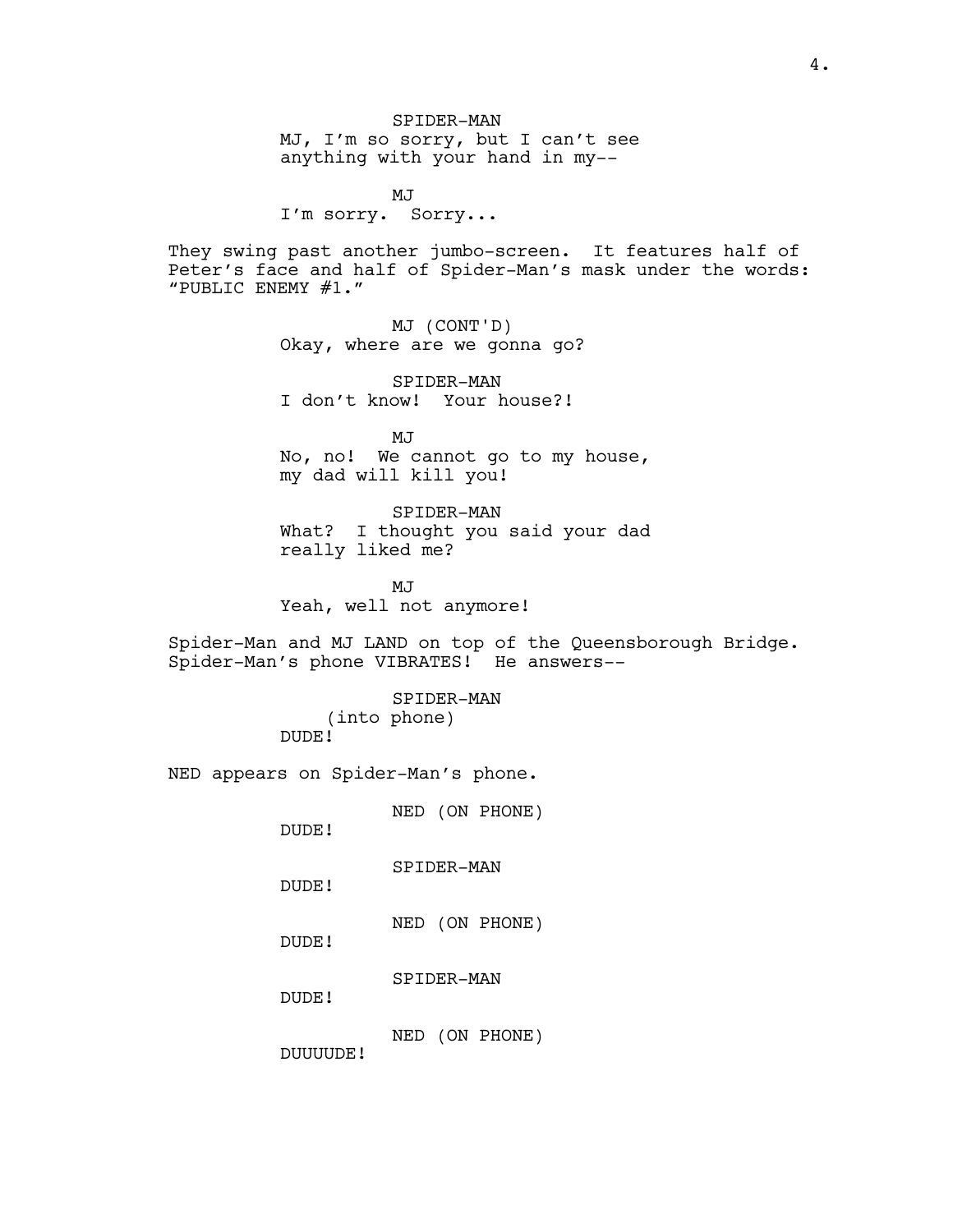MJ<sub>J</sub> (to Spider-Man) DUDE!

Spider-Man has left MJ STANDING PRECARIOUSLY ATOP THE BRIDGE!

SPIDER-MAN Ah, I'm so sorry. Are you okay? MJ No, not really. Uh... GONDOLA PASSENGER (O.S.) Yo, Peter!

Spider-Man and MJ turn to see--

The EYES OF THE WHOLE CITY are on them: CROWDS on the Roosevelt Gondola FILM THEM WITH PHONES. PEOPLE point from balconies and high-rise windows.

ROAR! A NEWS HELICOPTER flies up to them! Suddenly joined by ANOTHER ONE!

> **MJ** We should go. We should go, come on!

SPIDER-MAN But you said you don't want to swing.

MJ Swing me. You should just swing me, yeah!

SPIDER-MAN Okay, we can take the subway.

Spider-Man grabs MJ and... DIVES off the bridge! MJ SCREAMS.

BELOW: FLASH strolls along the sidewalk, staring at his phone.

ANGLE ON HIS PHONE SCREEN: *The Daily Bugle* official TikTok shows the half Spider-Man, half Peter Parker photo.

FLASH

No!

Flash gawks at it in disbelief, totally oblivious as--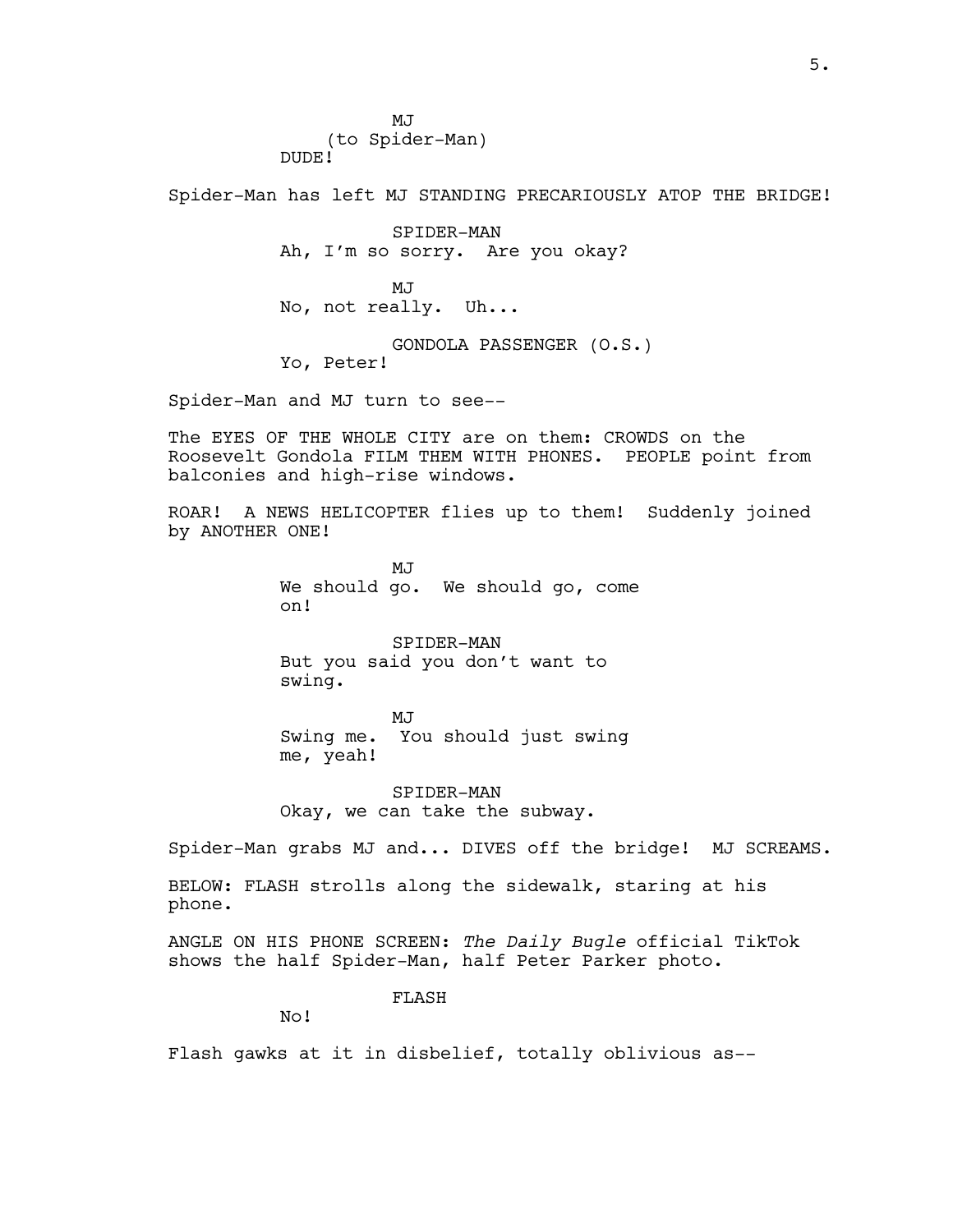Spider-Man and MJ PLUMMET into view behind him... Spider-Man WEBBING a grate in the sidewalk... YANKING it up... DROPPING them through the hole and... SLAMMING it closed behind them!

## **INT. TRAIN TUNNEL - CONTINUOUS (DAY)**

Clutching MJ, Spider-Man SWINGS through the tunnels until--

MJ

Look out!

A train coming right at them! VVWHOOM! Spider-Man STEERS them into a different tunnel just in time!

## **EXT. QUEENS STREET - LATER (DAY)**

A manhole cover slides open. Spider-Man emerges, stopping to help a rattled MJ climb out.

> M.T That was so much worse! But it's okay.

SPIDER-MAN Are you okay?

MJ Yeah, yeah... I'm okay.

Spider-Man WEBS the manhole shut, then gestures for MJ to hop back on.

> SPIDER-MAN Come on, come on, come on! Okay...

MJ jumps into Peter's arms. As they swing off again--

SPIDER-MAN (CONT'D) I'm so sorry!

## **EXT. PETER & MAY'S APARTMENT BUILDING - LATER (DAY)**

Still carrying MJ, Spider-Man swings and lands outside his bedroom window. An unsteady MJ lifts the glass as Spider-Man hoists her up.

> SPIDER-MAN I'm sorry!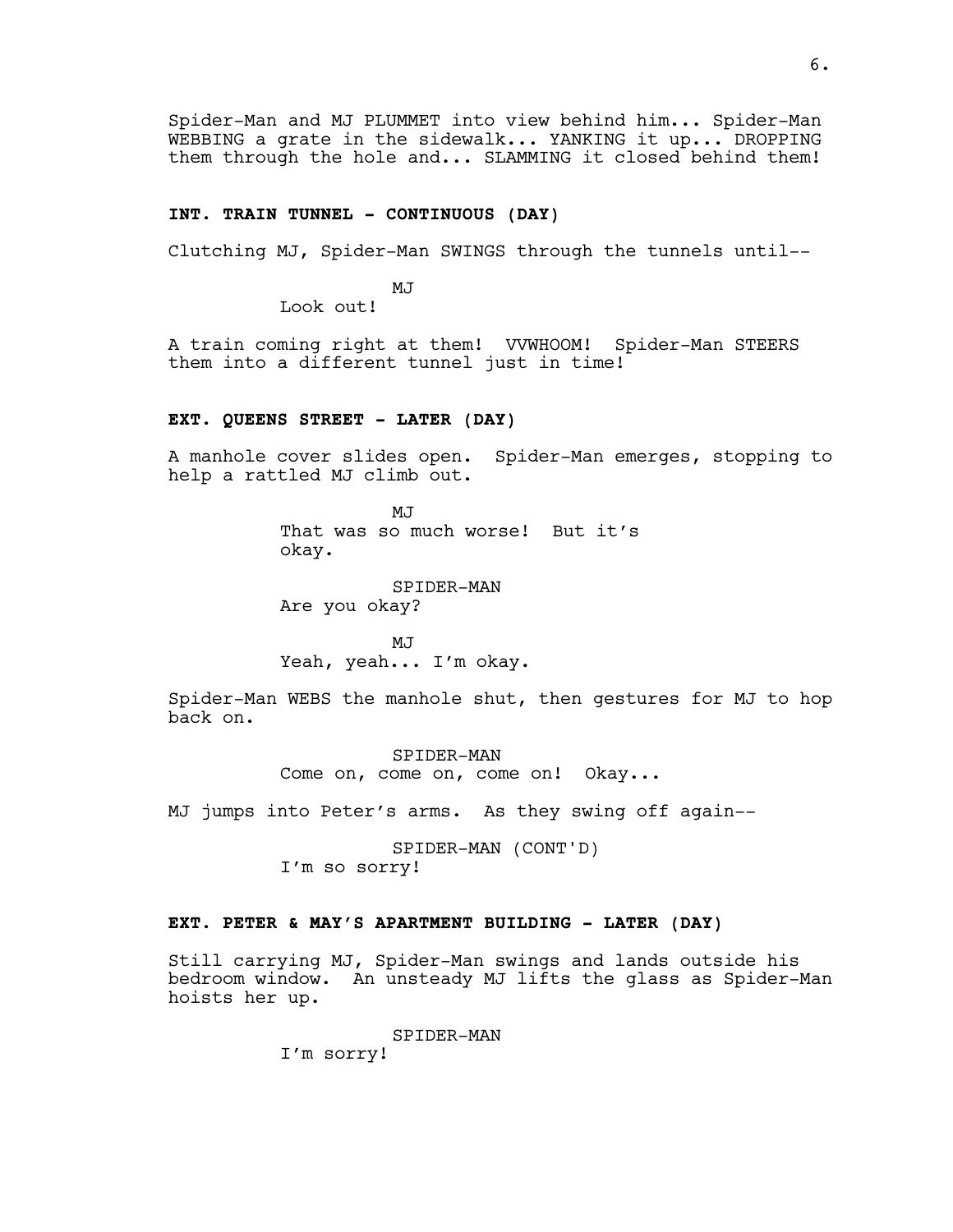## **INT. PETER & MAY'S APARTMENT - LIVING ROOM - SAME TIME (DAY)**

HAPPY stands just outside the door to the apartment. His eyes are red and puffy. As MAY goes to shut the door--

> HAPPY I just feel so dumb. I didn't realize you were... miserable.

MAY No, it was really fun. You know, that's why they call it a "fling." And we flung.

HAPPY It was fun. I could've been more fun. I can be fun.

MAY We'll hang out again.

HAPPY

Wait. When do you think?

A CRASH. From Peter's bedroom. May and Happy turn to it. Happy goes into security mode, walking back into the apartment, headed towards Peter's room. May rolls her eyes, thinking he's making excuses to stay.

> HAPPY (CONT'D) I should see what that is.

MAY No. No no no no, Happy--

HAPPY It's what I do.

MAY He's always coming and going. It's not--

HAPPY

Peter?

MJ (O.S.)

Peter!

PETER (O.S.) Uh... oh no!

MJ (O.S.) Oh God. Peter!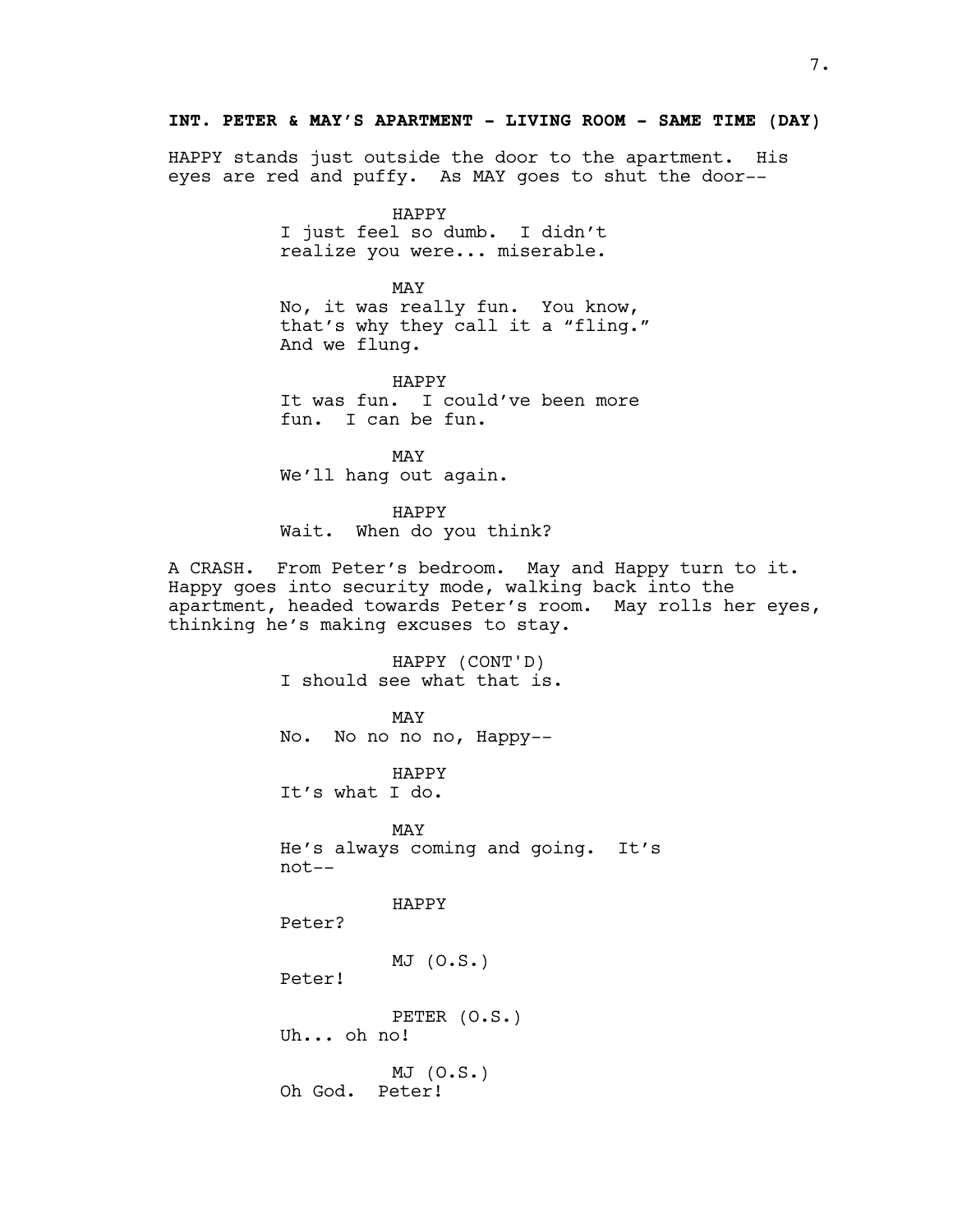PETER (O.S.) I don't know what to do! Ah!

MJ (O.S.) Peter, Peter!

As Happy SHOVES open the door--

#### **INT. PETER & MAY'S APARTMENT - PETER'S ROOM - CONT. (DAY)**

Peter stands in front of MJ, in the act of taking off his suit. Both are startled and look guilty. All signs point to an interrupted romantic moment.

MJ Oh, I can-- PETER Oh my God! Um...

> HAPPY (covering his eyes) I didn't see anything.

PETER This isn't what it looks like!

May goes to shut the door--

MAY I'm so sorry. Practice safe--

PETER No no no, May, this is not what it looks like! May!

Then May turns back around and realizes--

MAY Oh, hey! You must be MJ.

MJ Yeah, sorry. Nice to meet you.

MAY So nice to meet you.

As May and MJ shake hands, Peter notices Happy's face.

PETER Wait, have you been crying?

HAPPY We broke up.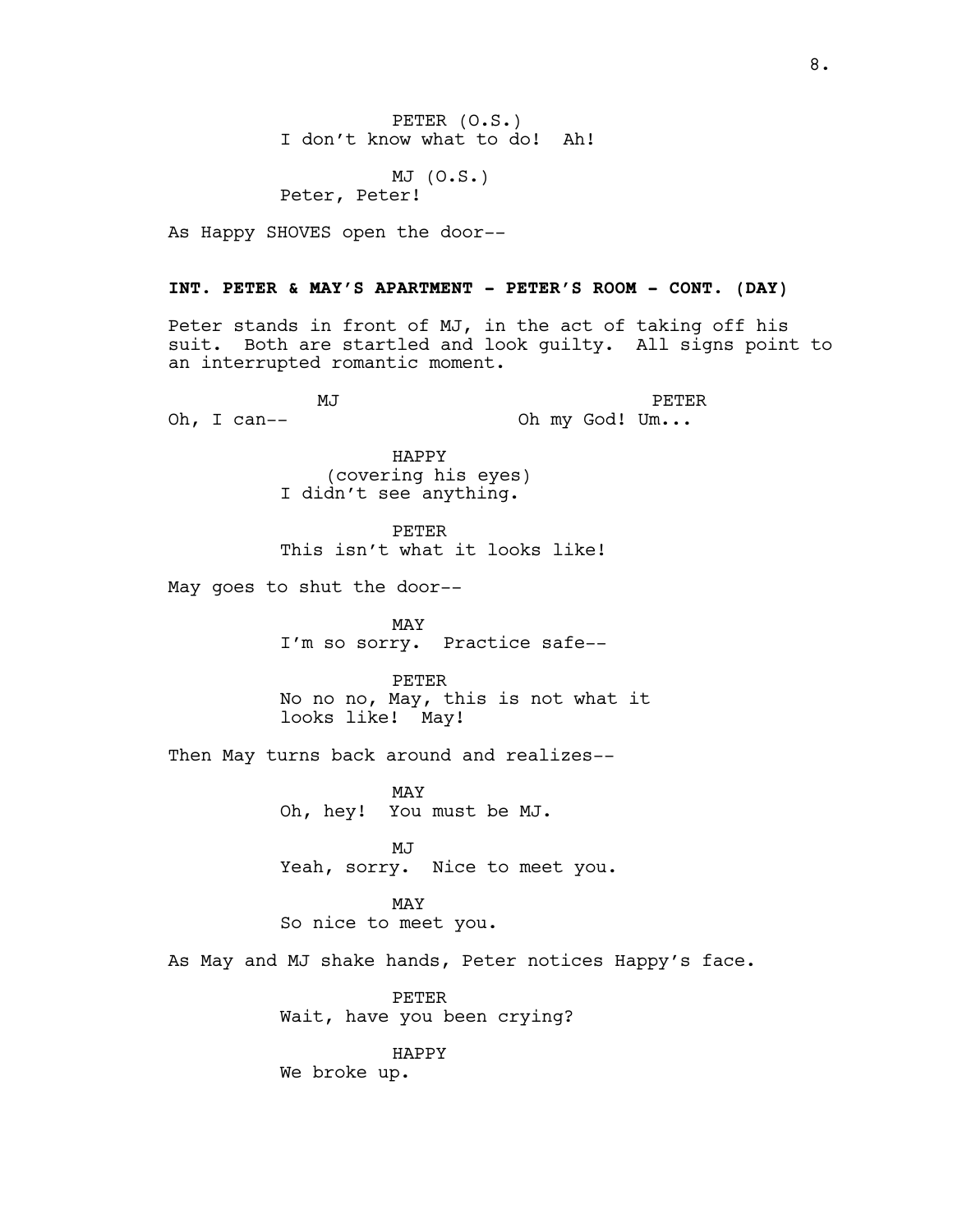9.

PETER Oh. QUEENS RESIDENT #1 (O.S.) Hey, Spider-Man! PETER (panicking) Oh! Uh-- Peter quickly webs the blinds shut. MJ hands him a T-shirt. PETER (CONT'D) (to MJ) Thank you. (to May) I didn't know you guys broke up. I thought you were in love, May. MAY No, it was a moment in time. Peter rushes May out of his room. PETER Can we talk about this in the kitchen? HAPPY You know I should probably leave. I think... **INT. PETER & MAY'S APT. - HALLWAY/LIVING ROOM - CONT. (DAY)** Peter and May move down the hallway. PETER I, uh... I thought you guys were such a handsome couple. MAY (whispering) You know it's really about boundaries. PETER Oh, okay. BUZZ! The building's front door! MAY

Let me answer the door.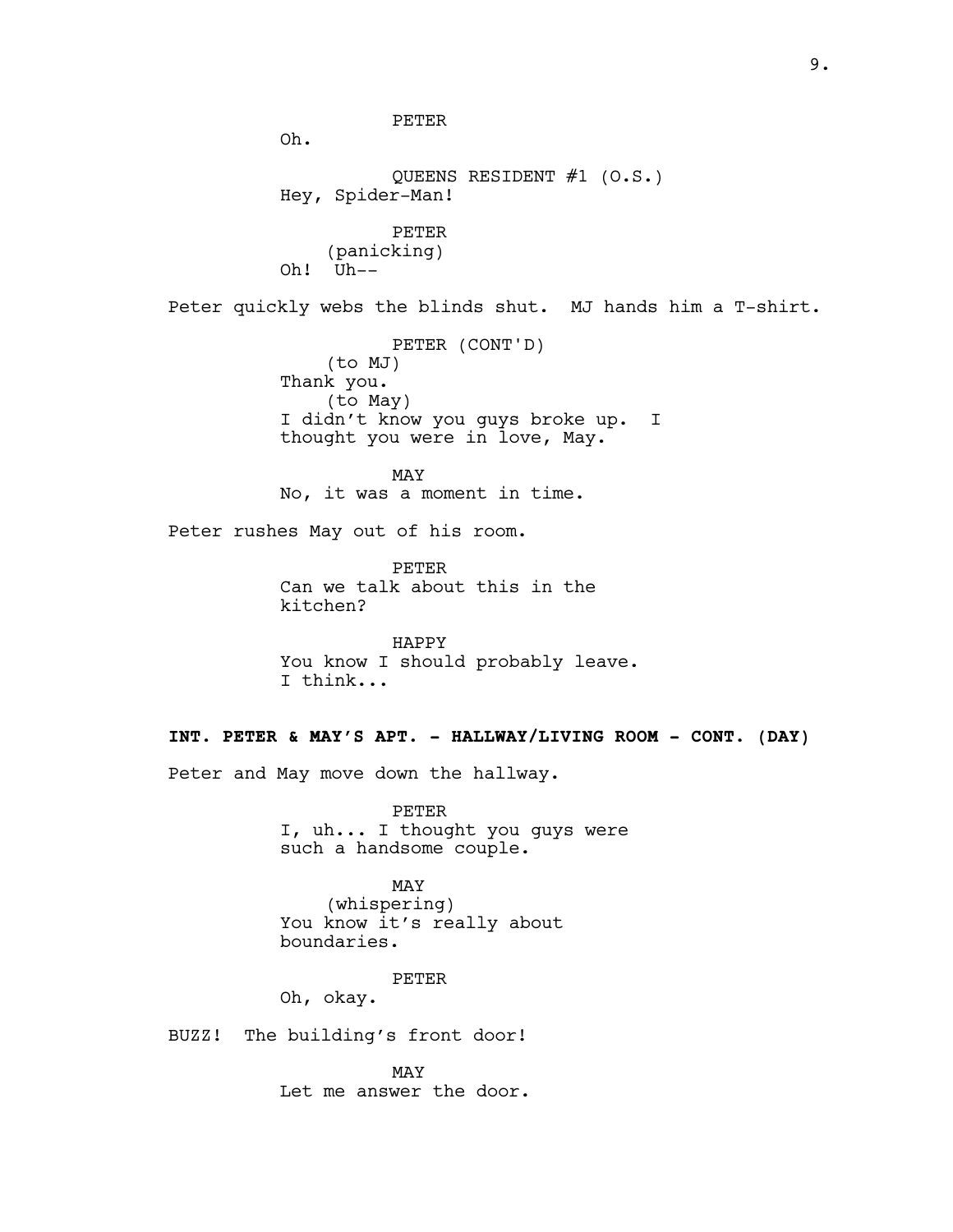PETER Oh, hang on. Let's go in here. Peter steers May to the living room. HAPPY Is that the door? NOSEY NEIGHBOR (peering in) Hey, is it true? HAPPY I was gonna go, but-- MJ hurries to shut the door on a NOSEY NEIGHBOR. MJ Not now! HAPPY --I'll stick around if you want. The Neighbor KNOCKS: NOSEY NEIGHBOR (O.S.) Open up! Peter sits May down. MAY (whispering) I didn't know you were so awkward about sex, Peter. PETER This has nothing to do with sex! MJ runs to shut one of the living room blinds while... BUZZ-BUZZ! The front door rings again. HAPPY Look, I'm really feeling like I shouldn't be part of this conversation. I should go, but if you wanna go over it again, I mean,  $I'm--$ COMMOTION from outside the building.

> HAPPY (CONT'D) What's that sound?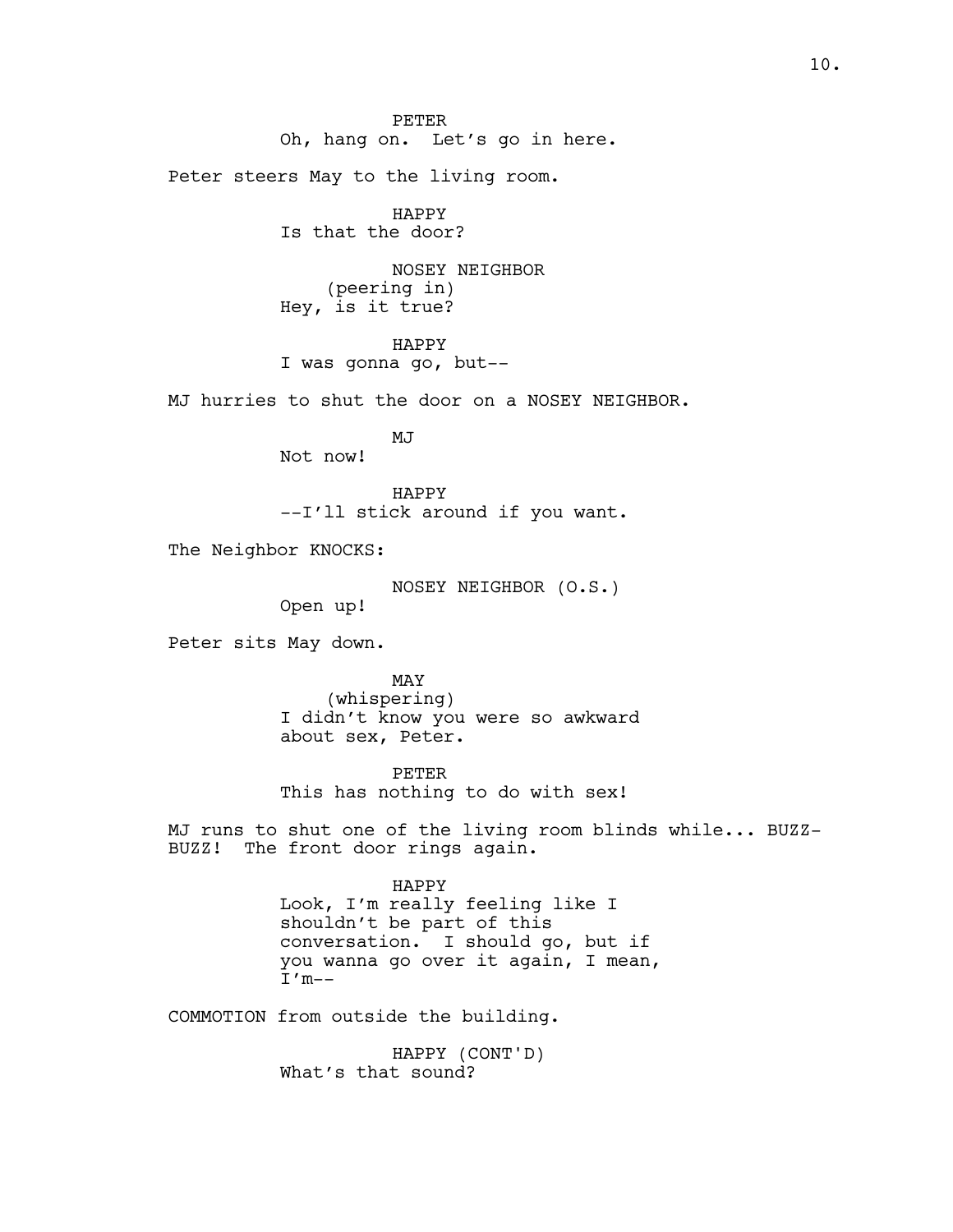PETER

Uh...

Peter rushes to the remaining windows, shutting the blinds.

QUEENS RESIDENT #2 (O.S.) Hey, Spider-Man! PETER (sotto) Oh my God... HAPPY

(to May) I don't know what to do here. I... I mean, I'm happy to rehash it if you want to. But I just don't--

MAY

No, you take care of your side of the street and I'll take care of mine.

The COMMOTION outside continues to build, as Peter reaches to close the last blind.

> PETER I just want to tal--

The blind POPS OPEN. Peter goes back, webs it shut, as-- RING RING! Happy and May's phones light up with messages and calls.

> MAY What is happening with my phone? Mine is blowing up...

> > PETER

Okay--

Peter frantically grabs their phones.

PETER (CONT'D) Will you get off your phones for, like, five minutes?! I just want to talk to you about your relationship. Okay?!

MJ

Peter?

MJ points to the TV.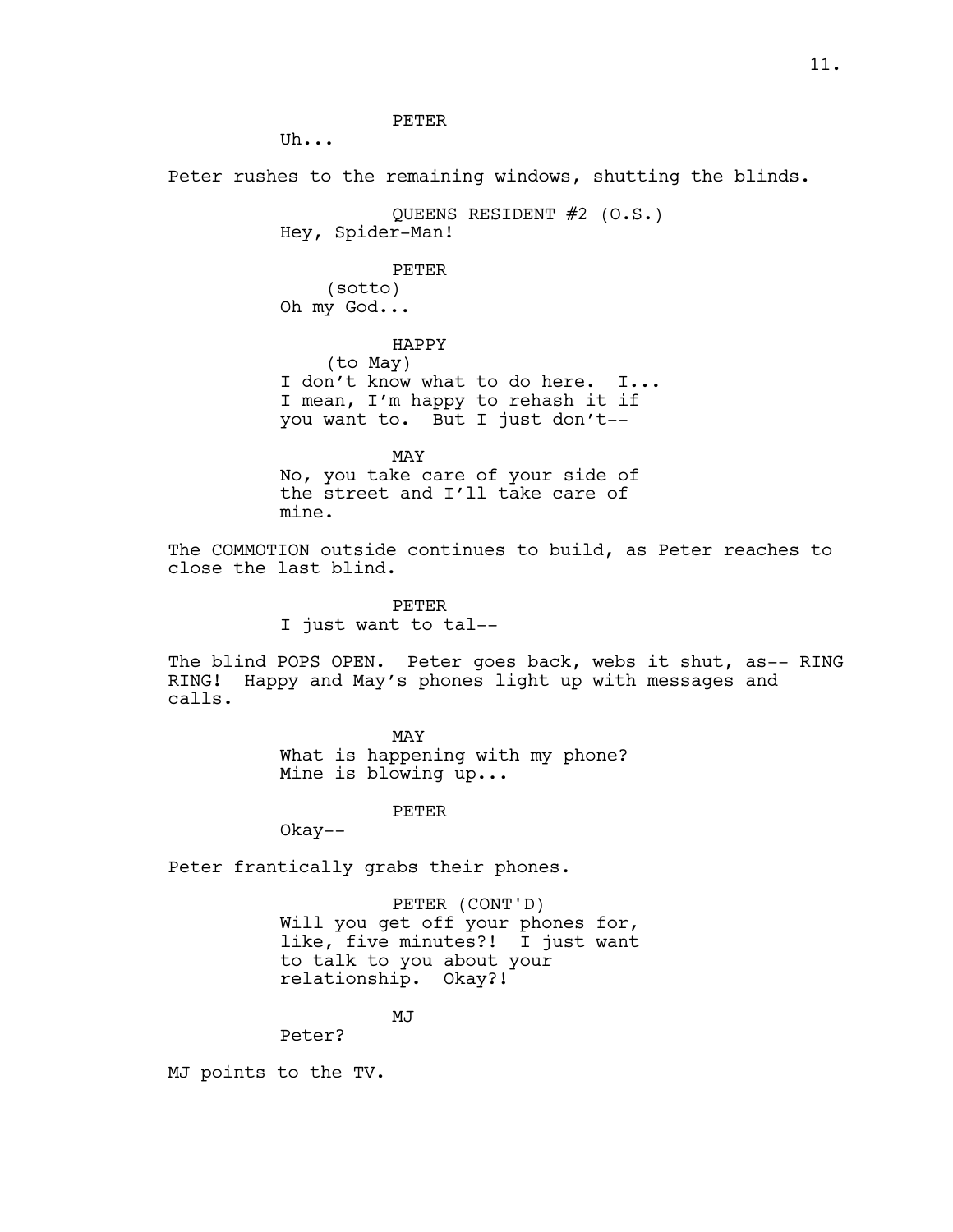#### PETER

What?

Peter, May, and Happy turn towards the TV. The local news is live with helicopter footage of the outside of the apartment. The lower third graphic reads: "SPIDER-MAN'S IDENTITY REVEALED."

> MAY (gasps) Is that--

HAPPY Is that here?

#### PETER

Um...

The distraction is over. Peter sighs, slumps over, and pulls up the blind TO REVEAL...

INSANITY. HELICOPTERS. PEOPLE gathered on the streets and nearby rooftops, calling out Peter's name.

May and Happy join Peter at the window. Looking out at the chaos. Mouths agape.

> PETER (CONT'D) I mean, maybe it's not such a big deal?

> > SMASH TO:

## **NEWS BROADCAST: INT.** *DAILY BUGLE.NET* **NEWS DESK - DAY**

J. JONAH JAMESON (V.O.) SPIDER-MENACE!

CLOSE ON a "WANTED FOR MURDER" sign with Peter's alarmed face. Over that, someone has given Peter devil's horns and graffitied in bright red ink: "CRIMINAL!"

FLASH! The image turns black -- a photo-negative -- and slides towards the upper righthand corner of the screen to reveal J. Jonah Jameson at *TheDailyBugle.net* news desk.

> J. JONAH JAMESON Governments around the world launch investigations into the murderer known as Spider-Man!

The onscreen graphic changes to Peter's school photo next to a pair of handcuffs and a headstone that reads: "MYSTERIO."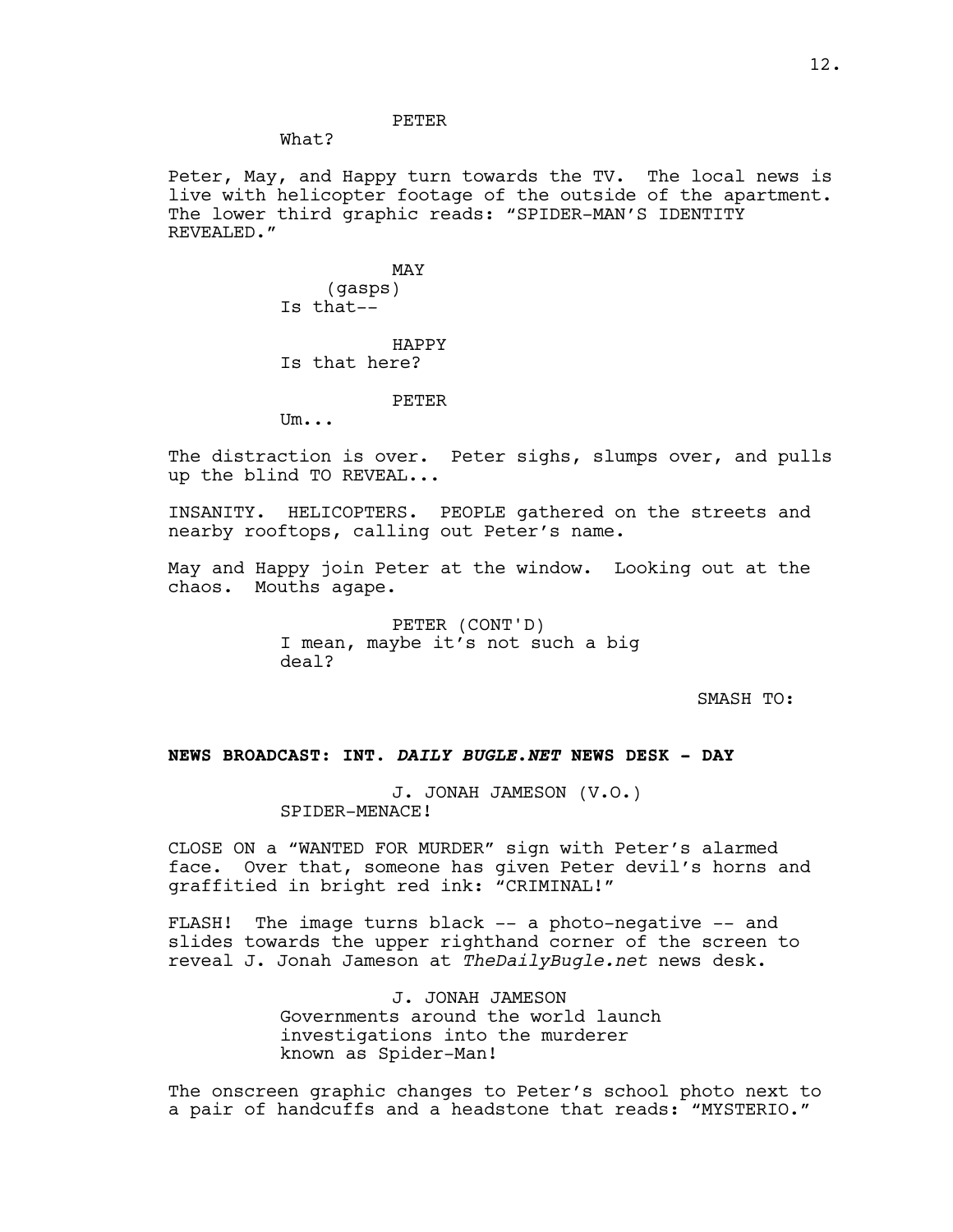J. JONAH JAMESON (CONT'D) A.k.a Peter Parker! A.k.a. The Web-Headed War Criminal--

PULL WIDE to reveal Jameson's "news desk" is a cheap digital backdrop in a cluttered, conspiracy theorist's apartment.

> J. JONAH JAMESON (CONT'D) --Who for years has been terrorizing the decent citizens of New York.

FLASH TO various newspaper and magazine covers:

-- *THE NEW YORK DAILY NEWS:* The school photos of Peter, MJ, and Ned have been photoshopped into mug shots under a headline that reads, "TRIO OF TERROR: PARKER'S CRONIES REVEALED!"

-- *TIME MAGAZINE*: An illustration of Spider-Man as a crying baby in a diaper under a headline that reads, "IRON MAN JR? HOW DID A RECKLESS TEENAGER BECOME TONY STARK'S HEIR APPARENT?"

-- *IN-TOUCH WEEKLY:* Half of Spider-Man's mask over half of Peter Parker's face. The headline reads, "WORLD EXCLUSIVE! TWO FACED -- HOW PARKER MAINTAINED HIS DUPLICITOUS DOUBLE LIFE AND WHY HE CAN'T BE TRUSTED."

> J. JONAH JAMESON (CONT'D) Well now this city, and the world, see him for what he truly is!

AMATEUR PHONE CAMERA FOOTAGE of Spider-Man being doused with green paint as someone yells:

> MYSTERIO FANATIC (O.S.) Murderer! Mysterio forever!

#### **NEWS BROADCAST: INT. BRITISH NEWS DESK - DAY**

A BRITISH ANCHOR sits behind a news desk, mid-broadcast.

BRITISH ANCHOR New details from last week's devastating attack in London have emerged.

FOOTAGE of the Tower Bridge attack from *FAR FROM HOME.* The lower third graphic reads, "BREAKING NEWS: LONDON ATTACK."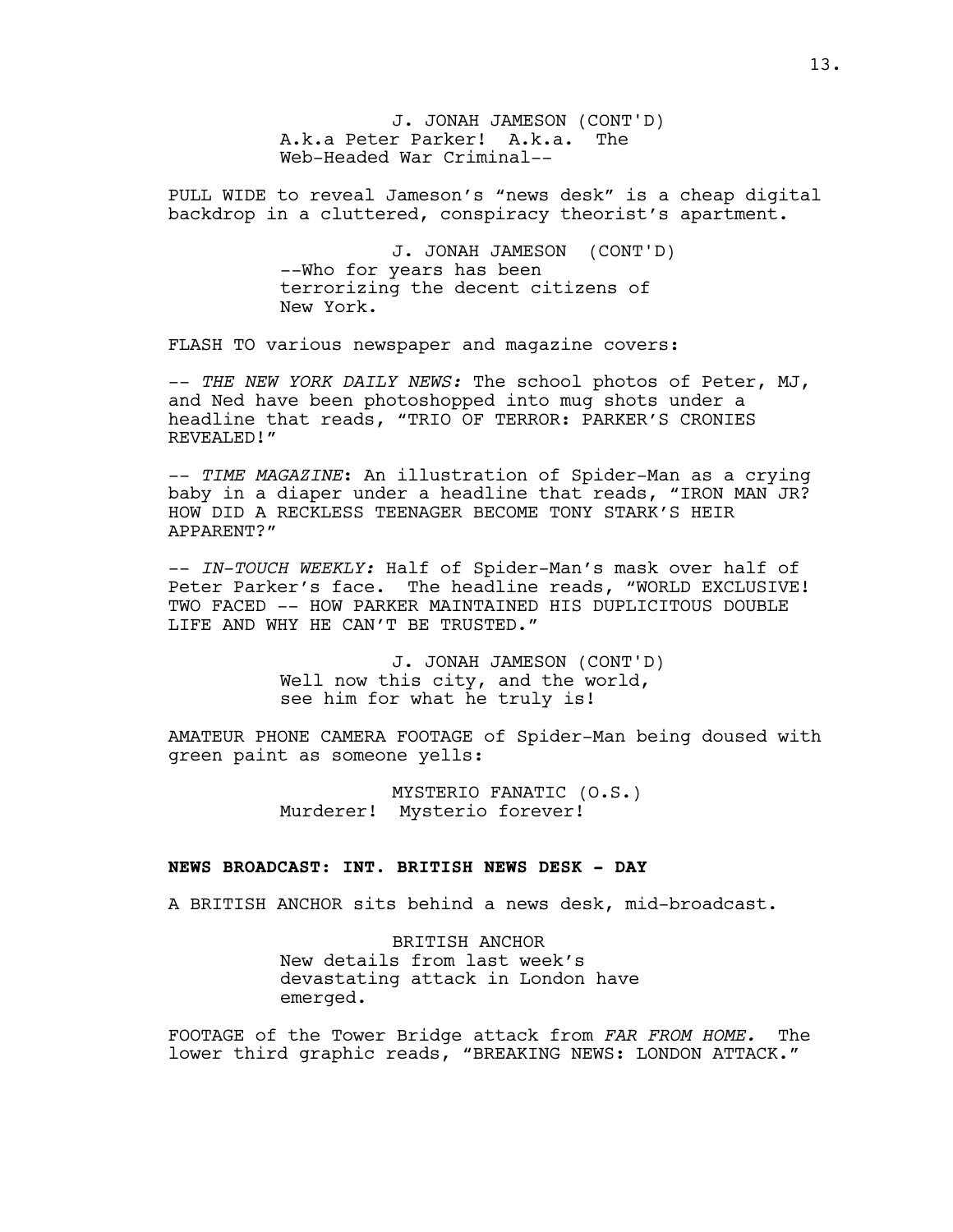#### **EXT. PETER & MAY'S APARTMENT BUILDING - NIGHT**

NEWS VANS. CROWDS OF PEOPLE outside Peter's home, holding signs and chanting.

> BRITISH ANCHOR (V.O.) For more, we go now to Joint Intelligence headquarters.

## **INT. PETER & MAY'S APARTMENT - NIGHT**

Peter and May are watching the NEWS, still in shock.

IRISH REPORTER (V.O.) Authorities, just a short while ago, confirmed--

## **NEWS BROADCAST: INT. WAREHOUSE - DAY**

AUTHORITIES sift through hundreds of broken Stark drones, each sectioned off as evidence in taped-off quadrants.

> IRISH REPORTER (V.O.) --That the deadly drones used in the London attack were designed by Stark Industries.

## **INT. PETER & MAY'S APARTMENT - NIGHT**

A loud KNOCK at the front door.

STERN VOICE (O.S.) Federal agents! Open up!

MAY Federal agents? (to Peter) You stay here!

May opens the door to a group of DAMAGE CONTROL AGENTS, led by AGENT CLEARY.

> AGENT CLEARY Department of Damage Control. We have a warrant for the arrest of Peter Parker.

MAY You know the Fourth Amendment?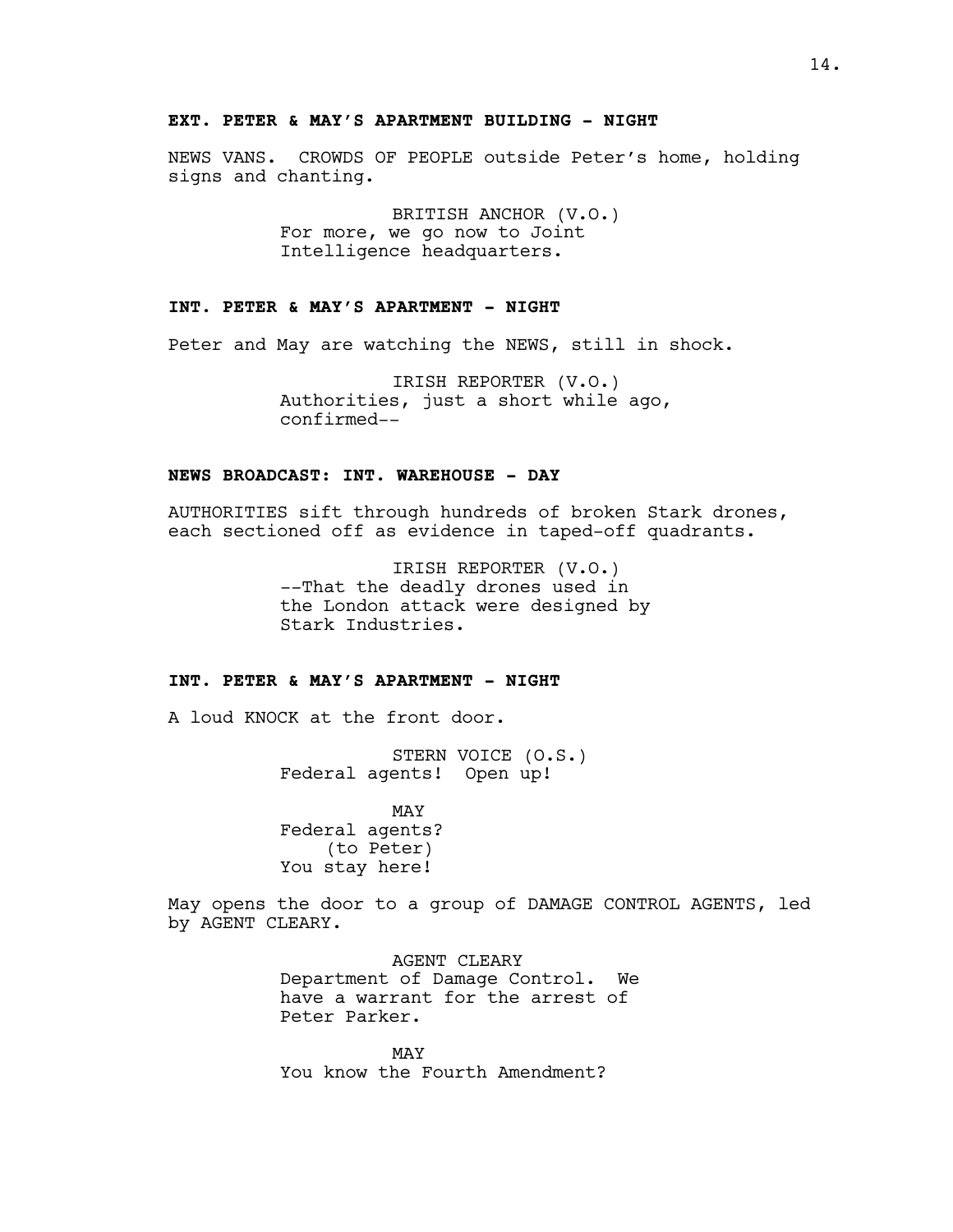AGENT CLEARY

Sure.

MAY "Unreasonable search and seizure?"

AGENT CLEARY Get in here guys. Let's go!

MAY You are not getting in this house!

As DoDC Agents push past May--

FLASH! Agents photograph evidence inside the apartment:

-- A framed photo of Ned and MJ at the school dance in *HOMECOMING*.

-- The Iron Spider Suit charging chamber, next to a sign that reads: "Iron Spider Charging, DO NOT UNPLUG."

-- The glasses Tony left to Peter in *FAR FROM HOME.*

**INT. DAMAGE CONTROL - INTERROGATION ROOM #1 - LATER (NIGHT)**

Agent Cleary interrogates Peter.

PETER I didn't kill Quentin Beck, the drones did.

AGENT CLEARY The drones that are yours.

PETER No! Well look-- Nick Fury was there the entire time. Just ask him and he can explain everything.

AGENT CLEARY Nick Fury has been off-planet for the last year.

PETER (totally confused) What?

MJ (O.S.)

Peter!

Just outside the glass walls of the interrogation room, DoDC AGENTS bring in May, MJ, and Ned for questioning.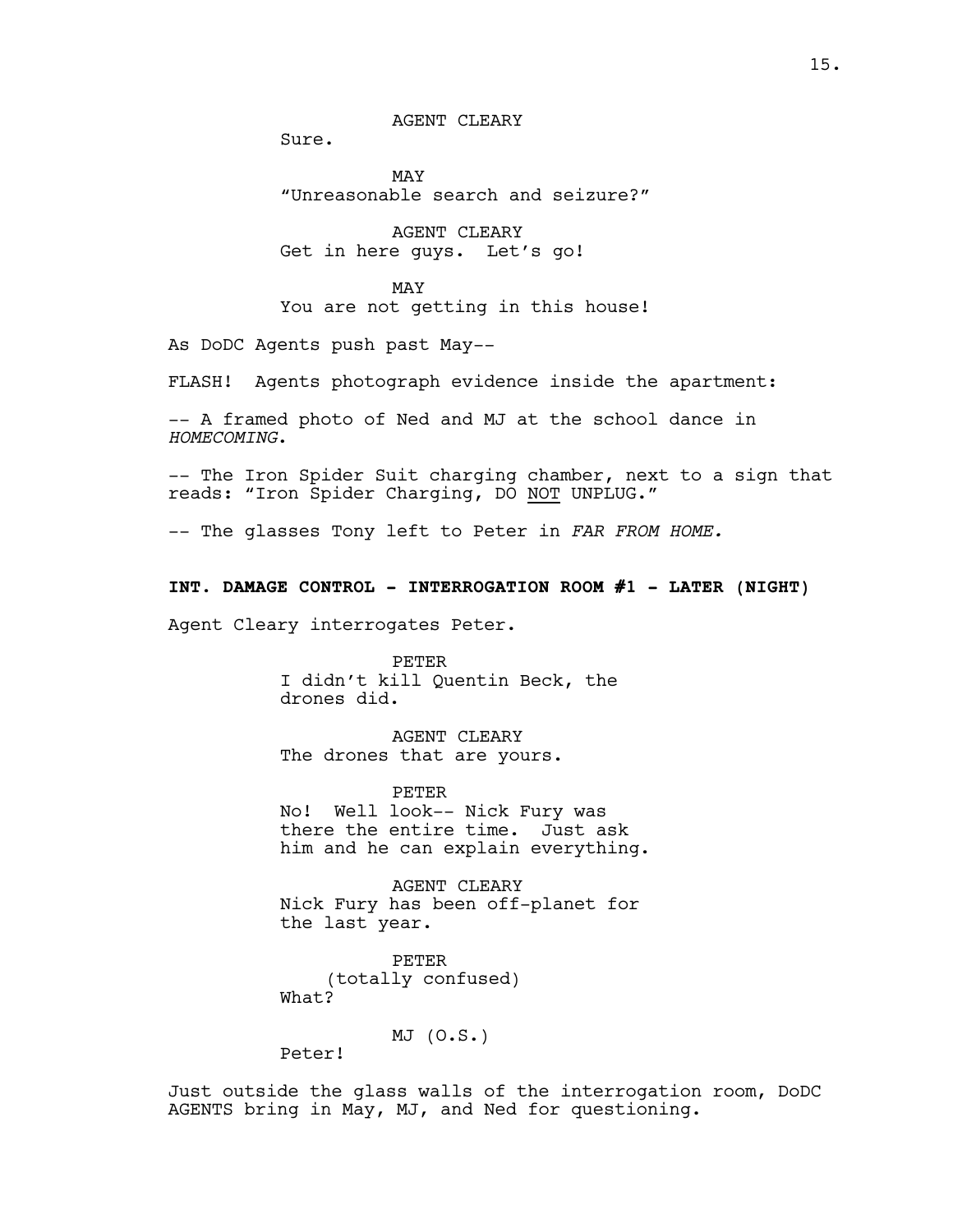PETER MJ! (to Agent Cleary) Ah, they have nothing to do with this, sir! MAY/MJ Don't say anything without a lawyer! **INT. DAMAGE CONTROL - INTERROGATION ROOM #2 - LATER (NIGHT)** MJ is interrogated. MJ<sub>J</sub> I want a lawyer. AGENT CLEARY Miss Jones-Watson-- MJ Jones. I don't go by Watson. AGENT CLEARY Miss Jones, why do you want a lawyer if-- MJ "If I have nothing to hide?" AGENT CLEARY Exactly. Unless-- MJ "I'm actually guilty of something?" I'm very aware of your tactics and my rights. AGENT CLEARY Just answer my questions. I've seen your file. You're a smart, young woman with a bright future ahead of her. Why would you risk it all by getting involved with a vigilante like Peter Parker?

**INT. DAMAGE CONTROL - INTERROGATION ROOM #3 - LATER (NIGHT)**

Ned sits, scared. Cleary enters with a fellow DoDC AGENT.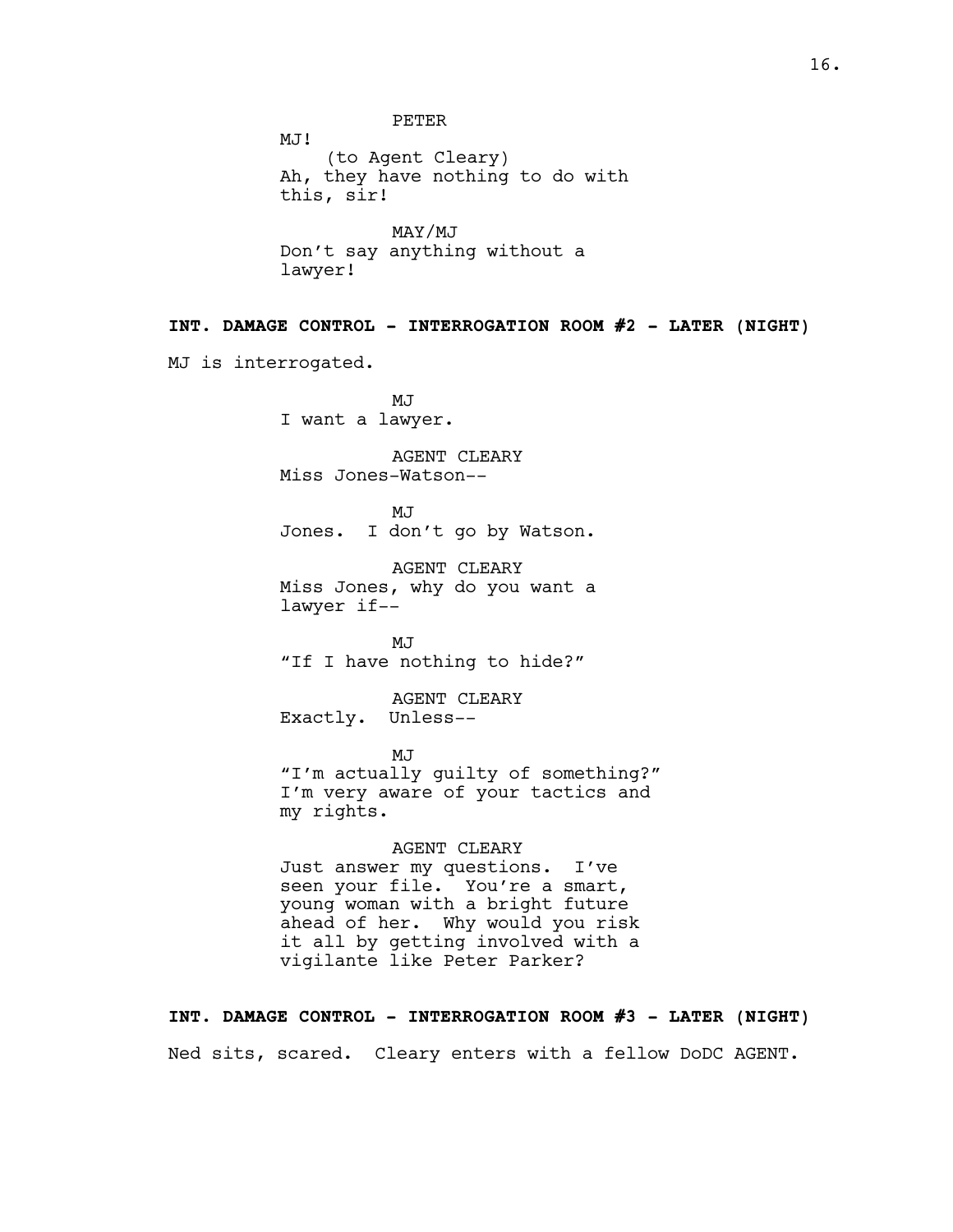AGENT CLEARY So sorry to keep you waiting. (to DoDC Agent) Can we get Ned a snack, please?

DODC AGENT

Absolutely.

AGENT CLEARY He's been waiting here!

DODC AGENT

I got ya--

The DoDC Agent exits.

AGENT CLEARY (to Ned) Dude, I'm so sorry about that.

NED

I'm not supposed to say anything to you.

AGENT CLEARY No, Ned. Not even a thing. I just have one question: when MJ told you that Peter was Spider-Man--

NED Whoa whoa.

AGENT CLEARY What's up?

NED I knew *way* before MJ did. I was Spider-Man's "Guy In The Chair."

AGENT CLEARY Oh, I know about those. Dude, half my guys are Guys in the Chair.

#### NED

Well, exactly! You would know. I literally helped him find the Vulture.

AGENT CLEARY (impressed) I didn't know that.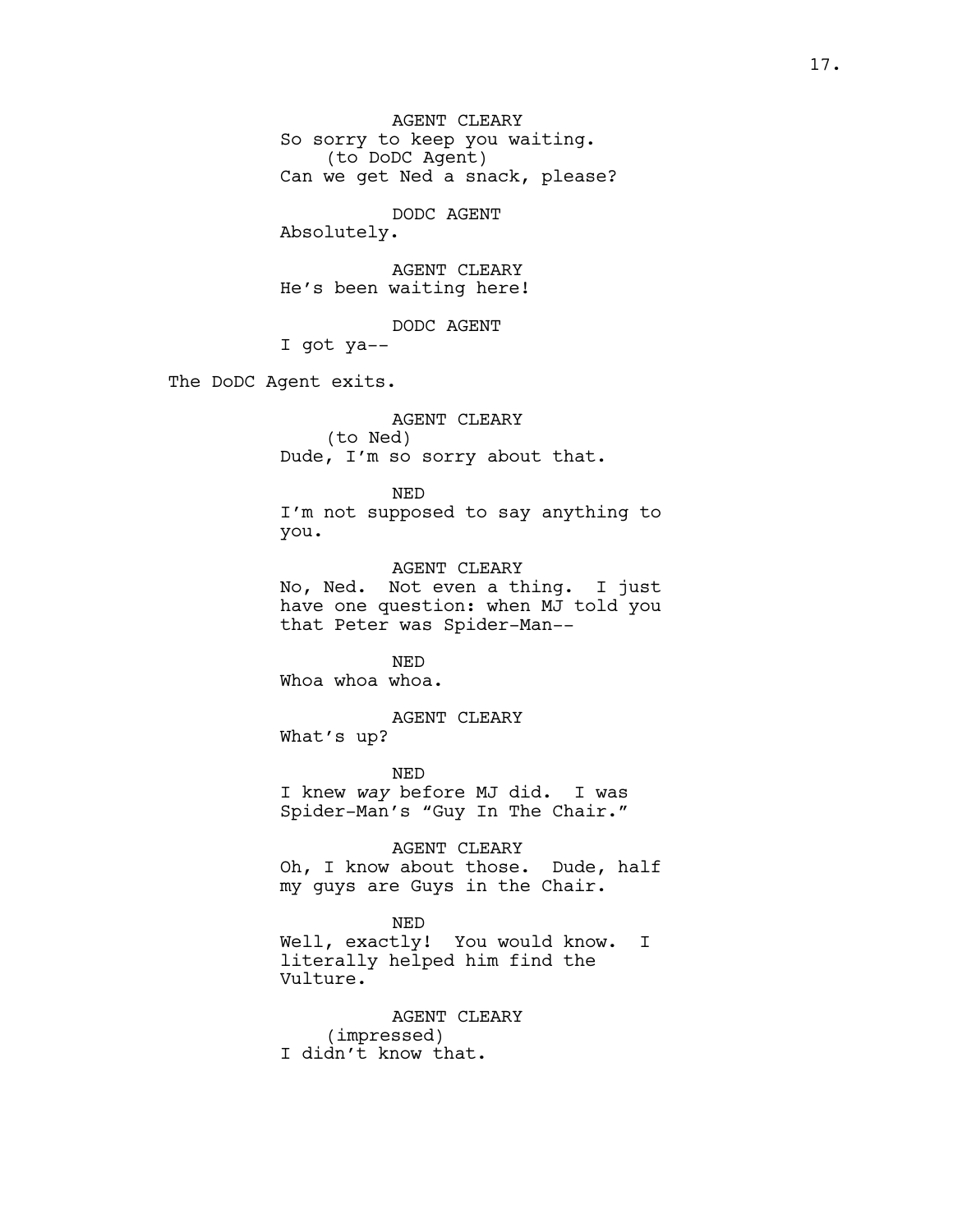NED (proud) And I helped him hack a suit once and kind of helped him get to space.

AGENT CLEARY So, in Spider-Man's illegal vigilanteism, you were his main accomplice.

NED (beat, scared) I would like to have my words stricken from the record.

## **INT. DAMAGE CONTROL - INTERROGATION ROOM #4 - LATER (NIGHT)**

May is interrogated by Cleary.

MAY With all due respect -- and I mean that *very* insincerely -- unless you have some real specific charges to throw at us, legally you can't hold us here.

AGENT CLEARY You should definitely lawyer up.

MAY

Excuse me?

AGENT CLEARY

Child endangerment's a nasty rap. A boy was entrusted to you, and as his legal guardian -- essentially his mother -- you not only allowed him to endanger himself, but you actually encouraged it. Who *does* that?

MAY I want to see Peter right now!

#### **EXT. STARK INDUSTRIES - NIGHT**

DoDC trucks rumble away from a Stark Industries facility, as over this: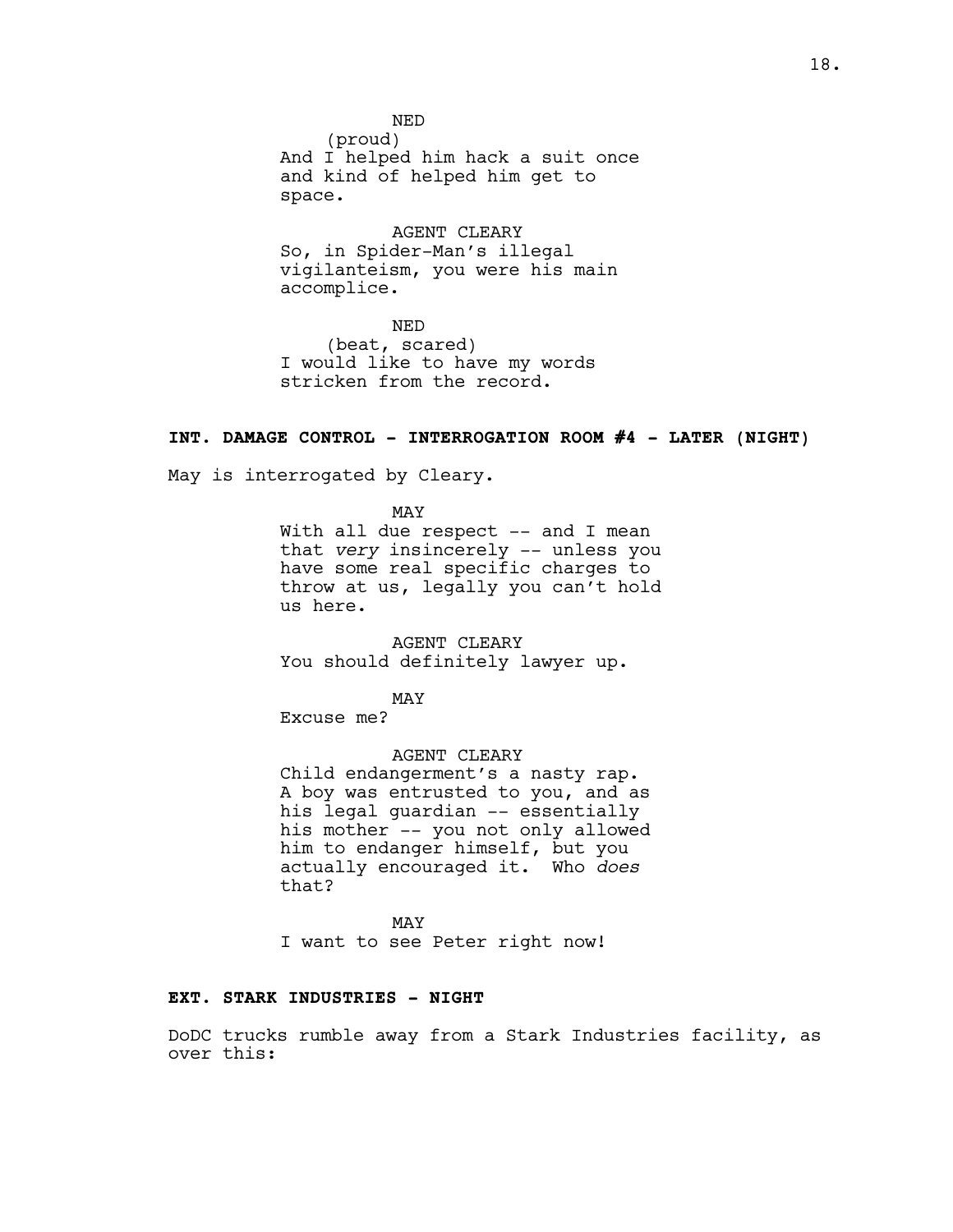NY1 REPORTER (V.O.) Stark Industries was caught in the web of the Spider-Man/Mysterio controversy today when federal agents opened an investigation into missing Stark Technology.

## **INT. PETER & MAY'S APARTMENT - LIVING ROOM - DAY**

The same news broadcast plays on May's TV.

NY1 REPORTER (V.O.) Agents want to know exactly what was taken and whether or not it could fall into the wrong hands.

ON THE TV: A dated photo of Happy with long hair. The graphic next to it reads, "NO COMMENT AT THIS TIME. - HAROLD HOGAN, STARK INDUSTRIES SECURITY."

> HAPPY At least they used a good picture.

PETER (defeated) What is happening?

PULL BACK to reveal a man with a cane, Peter's LAWYER--

MATT MURDOCK (on the phone) That's great. Thank you. (hangs up) Well, I have some good news, Peter. I don't believe any of the charges against you are going to stick.

PETER (relieved) Wait, seriously?!

MAY Oh, I knew it.

HAPPY

Nice!

PETER Oh my God, Mr. Murdock. Thank you! That's amazing!

MAY Thank you, Matt.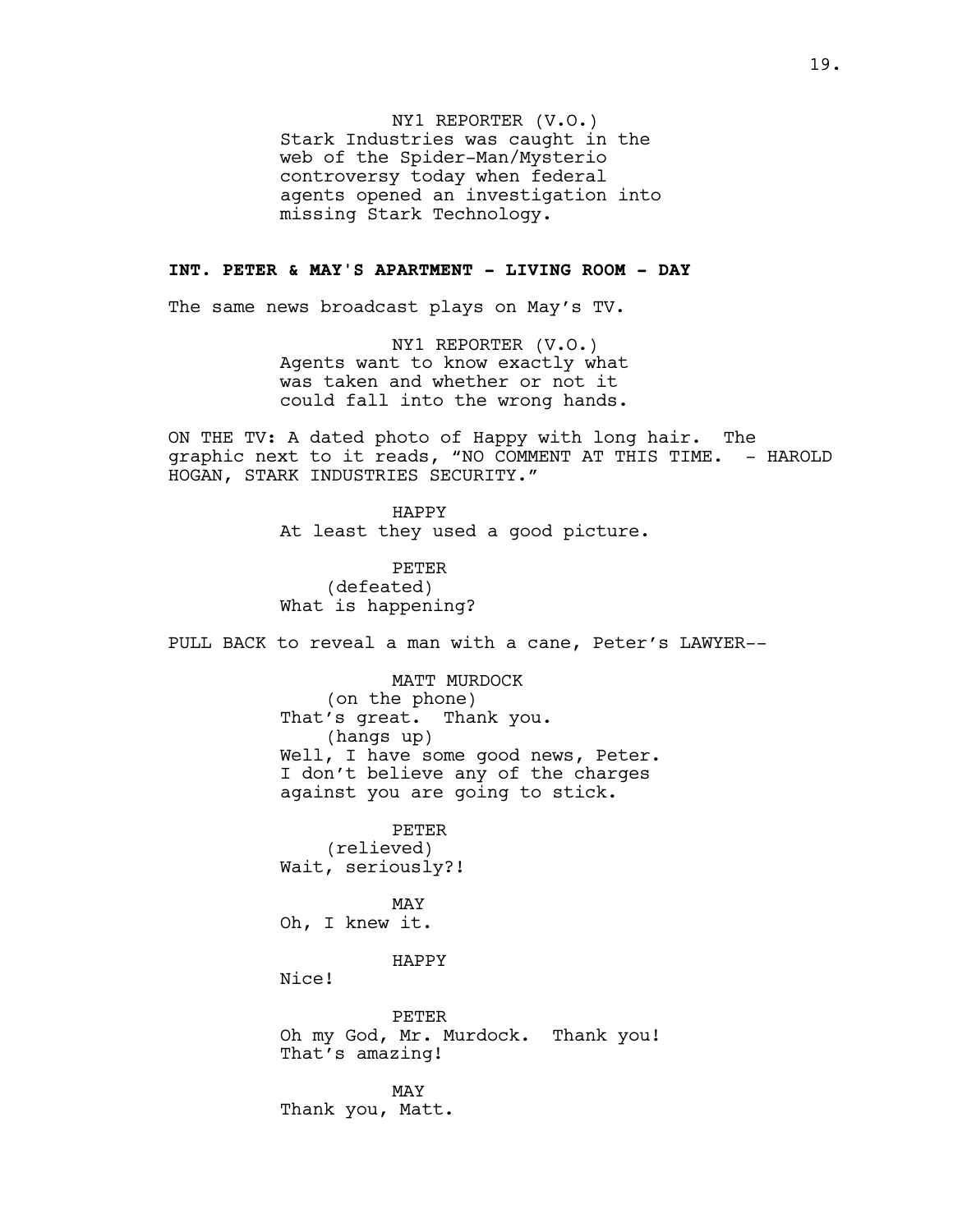MATT MURDOCK You're welcome.

HAPPY

Perfect!

MATT MURDOCK However, Mr. Hogan...

#### HAPPY

Yes?

MATT MURDOCK The feds are actively investigating the missing technology. I uh, understand your loyalty to Mr. Stark and his legacy. But if you were involved--

HAPPY (confused) If *I* was involved?

MATT MURDOCK I advise securing a lawyer.

HAPPY (panicking) I need a lawyer because I'm-- *I'm*  under investigation? (re: Peter) I thought he was-- You said that there were no charges. I could say, "Under advisement of council, I refuse to answer the question, respectfully, because I-- The answer could incriminate me--" It's the saying in *Goodfellas*. What did they say in *Goodfellas*?

MAY I know that's what you think. Calm down, let's hear what he has to say. Matt?

MATT MURDOCK You're gonna need a really good lawyer. (to Peter) Peter, you may have dodged your legal troubles, but things will get much worse. There is still the court of public opinion.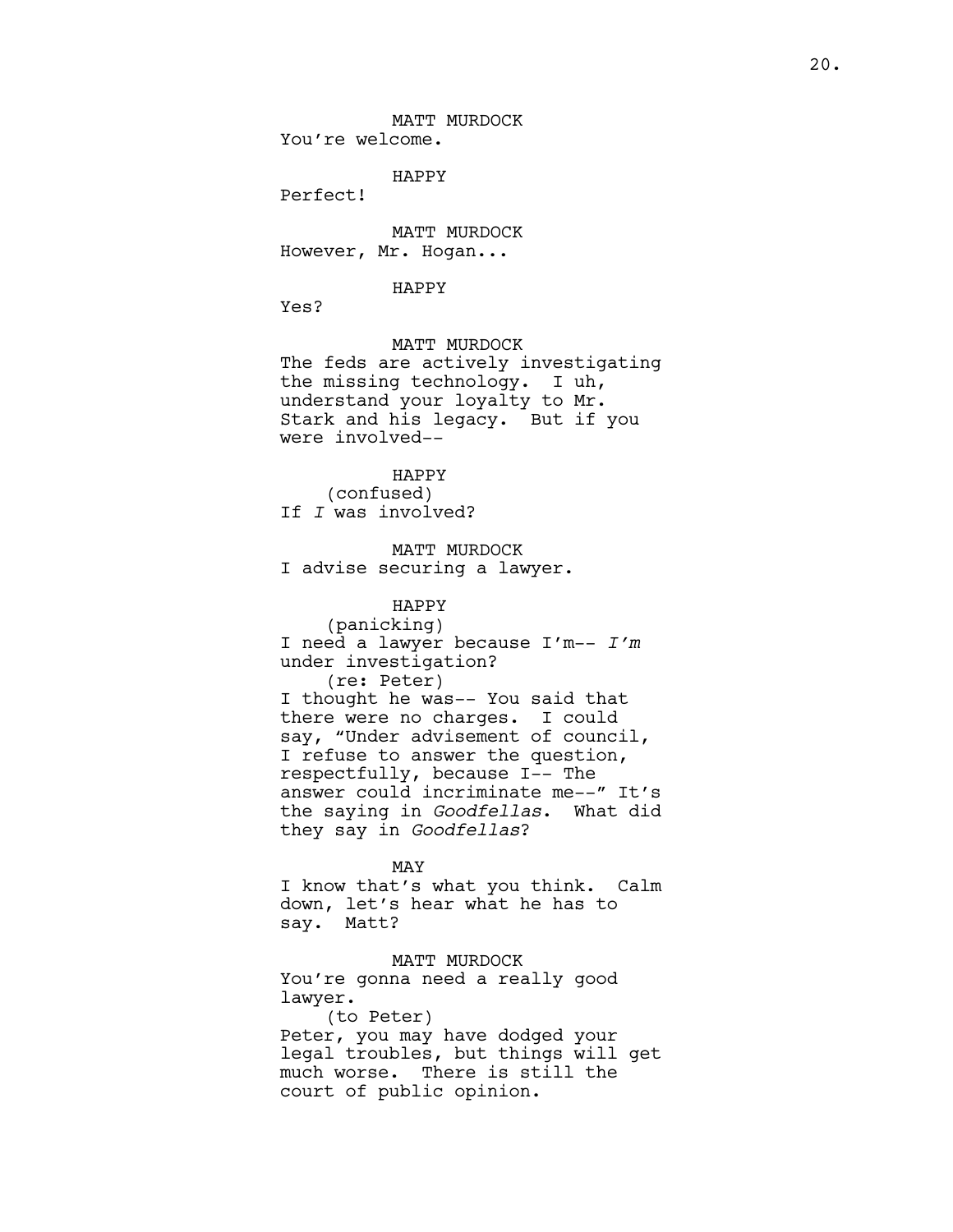CRASH! A projectile BURSTS through the window... hurtling right at the four of them until--

Despite being completely blind, Murdock deftly CATCHES it in mid-air!

> MYSTERIO FAN (O.S.) Murderer! Mysterio forever!

Peter, May, and Happy are confused.

PETER How did you just do that?

MATT MURDOCK I'm a really good lawyer.

Reveal the projectile is a brick wrapped in newspaper. On it, someone has misspelled: "WE BELEIVE MYSTERIO."

> MAY We're gonna need a safer place to live.

#### **EXT. HAPPY'S CONDO BUILDING - ESTABLISHING SHOT - DAY**

PAN UP from the East River to see the large, block letters of the "LONG ISLAND, LONG ISLAND" sign. High-rises dot the shorefront.

## **INT. HAPPY'S CONDO - DAY**

CLICK! CLICK! CLICK! The three locks on the door open. Peter and May enter carrying their suitcases and belongings. An alarm SOUNDS overhead, while a large security monitor by the front door blinks with a message: "ENTER ID CODE."

> MAY Oh... (covers ears) Ah!

May turns the alarm off.

ALARM SYSTEM VOICE (V.O.) Alarm system deactivated.

They look around at a nightmare of a bachelor pad: framed Knicks and Islanders jerseys, a neon hot rod light, a putting turf, and Tony's old robot DUM-E. It waves at Peter and May.

May stares at it all. Taking it in.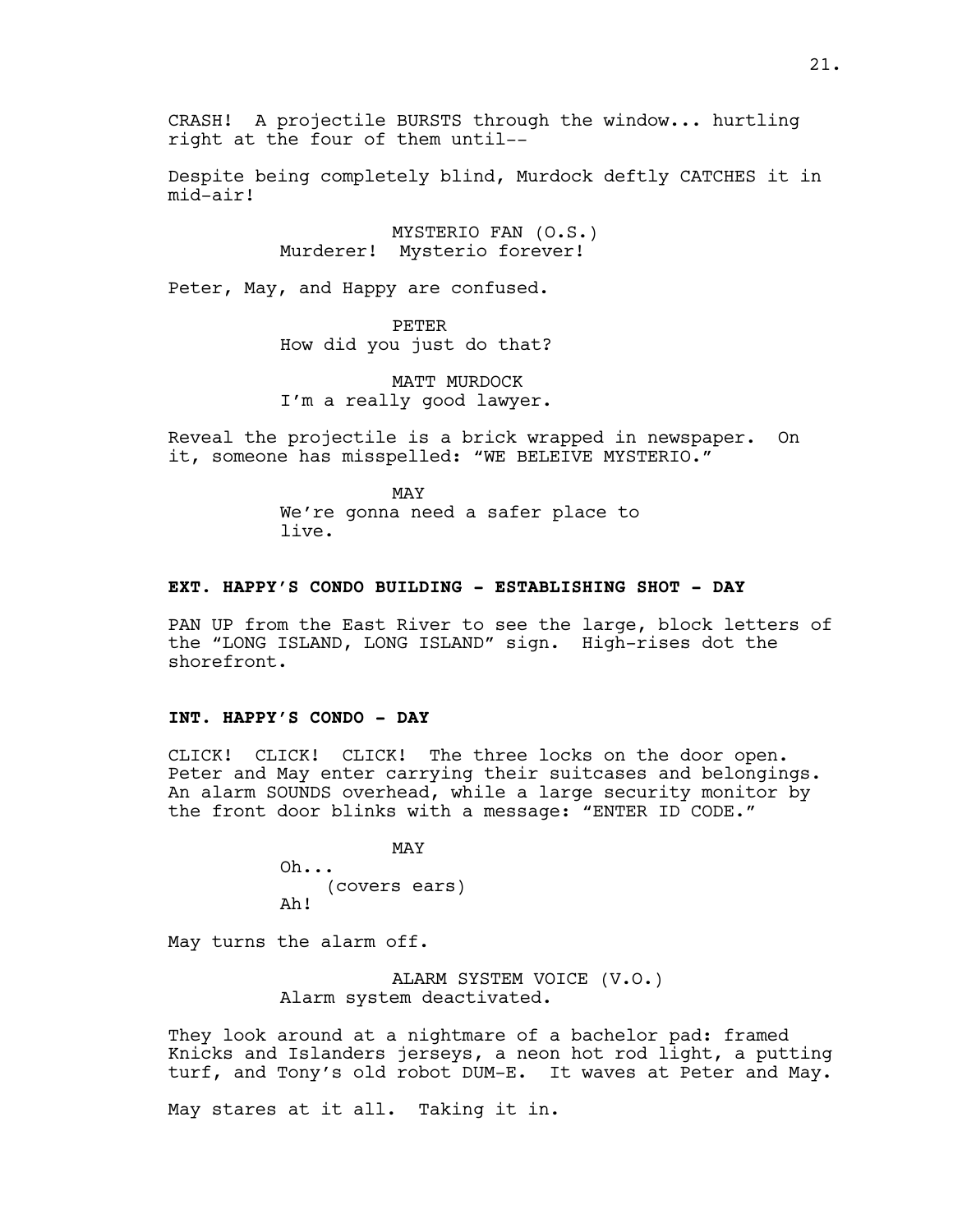MAY Huh... it looks nice and... this is safe.

Happy enters behind them carrying bags and a plant.

HAPPY Welcome to the spiritual oasis. You like *Donkey Kong Jr.*?

## **INT. HAPPY'S CONDO - STORAGE ROOM - NIGHT**

Happy's half-finished laundry room/storage space. Peter leans over the sink trying to scrub the green paint off his red and black suit. A radio broadcast plays in BG.

> RADIO BROADCASTER (V.O.) Nicky from Jersey City, you're on the line.

> NICKY (V.O.) Hi, I'm not saying I don't want to honor the Avengers, but, you know, we're not doing it this way. You know, putting the Captain America shield on the Statue of Liberty? Nah.

But the green paint isn't budging. Peter sighs.

NICKY (V.O.) That's gonna look ridiculous! Leave the Statue of Liberty alone...

FWHIP! Peter grabs a nearby tarp and dries his hands with it. Then he notices -- the tarp was covering a large object marked "Stark Cases." As it hits Peter what the case is...

PETER

Oh Happy...

## **INT. HAPPY'S CONDO - LIVING ROOM/INT. MJ'S BEDROOM - INTERCUT - NIGHT**

ANGLE ON the security monitor of Happy's condo. All is still and quiet, save for--

Peter lies on the couch talking with MJ via FaceTime.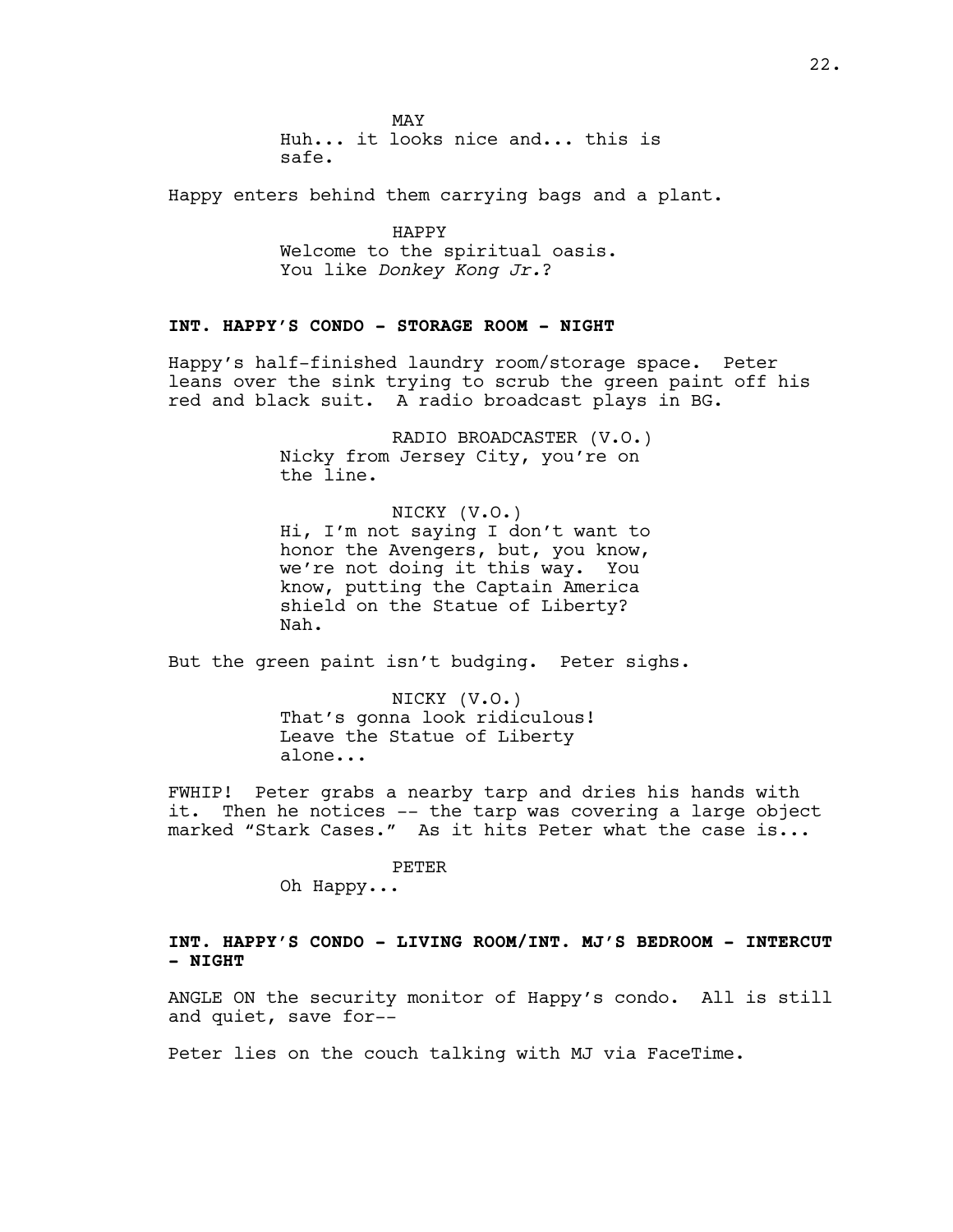MJ Did you send in your applications yet? PETER I literally just finished my MIT one. You? MJ (nodding) Same. PETER Can you imagine if we both got in? And Ned. MJ Yeah, but we'd have to get scholarships so that we could actually go. PETER Come on, you've got the scores and the grades and-- MJ You think I'm being too pragmatic. PETER No no no no no... (beat) Well, kinda. It's okay. That's one of my favorite things about you. MJ Really? PETER Yeah. MJ Well what are your other favorite things? PETER I love your relentless optimism. MJ Yeah, I am a glass half-full kind of gal.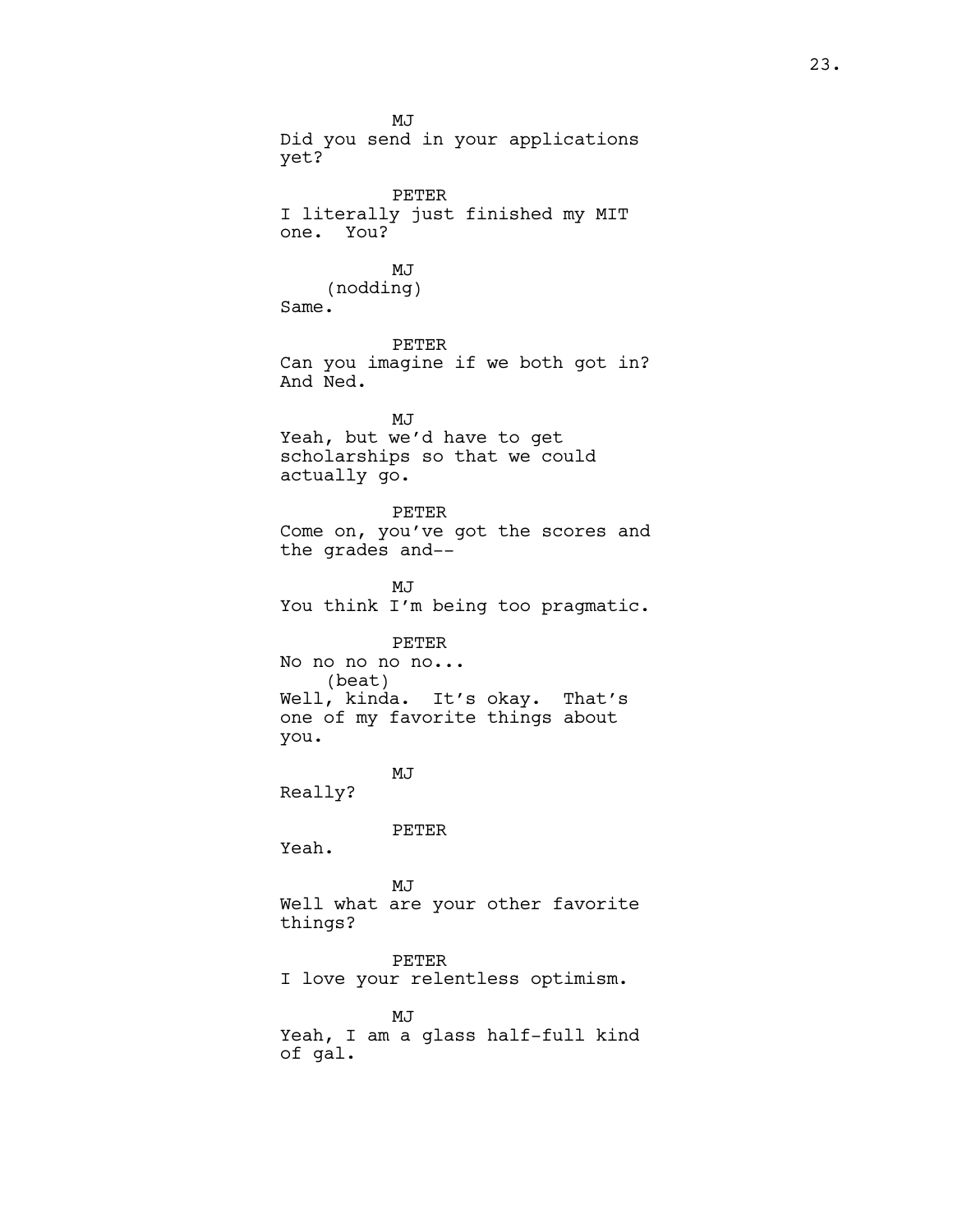PETER I really like how you're a people person.

**MJ** I love people. I love them so much.

PETER You like sports.

MJ I think the Mets are gonna go all the way this year.

PETER (skeptical) Really?

A low, persistent NOISE in the background.

MJ What's that noise?

PETER Oh, it's Happy. Look. He gave his room to May so he's sleeping down here.

He shifts his phone so MJ can see--

PHONE POV: Happy sleeping on the couch, wearing a sleep apnea mask and SNORING LOUDLY.

> MJ I have a weird question. Um... does any part of you feel relieved about all this?

#### PETER

Ever since I got bit by that spider, I've only had one week where my life has felt normal. Or kinda normal, I guess. And... that was when you found out. Because then everyone that was in my life that I wanted to know, knew. And it was perfect. (then) But now everybody knows. And I am the most famous person in the entire world... and I'm still broke.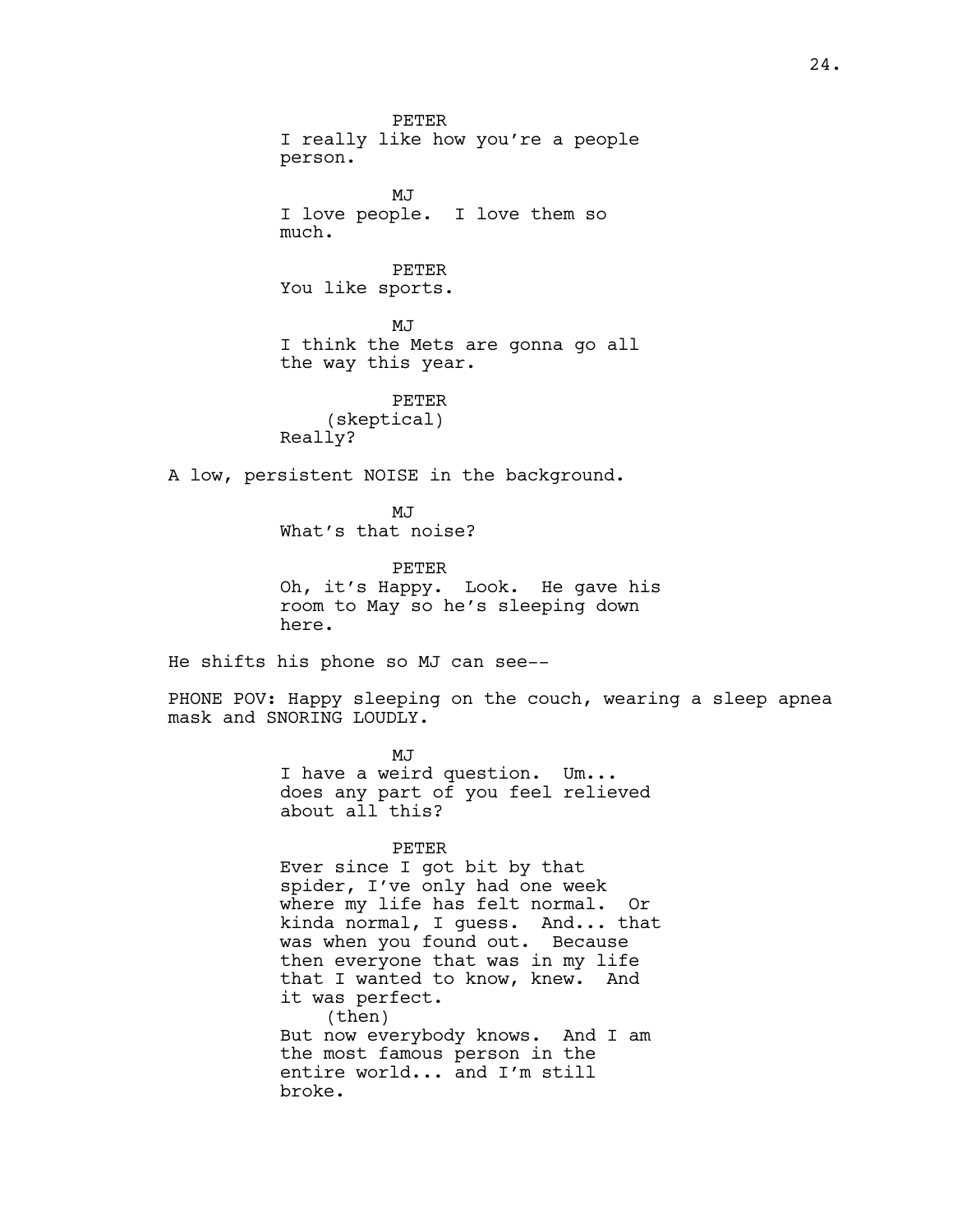They laugh. MJ<sub>J</sub> I'm excited to see you tomorrow. PETER Yeah, me too. A tender moment between the two. Until-- HAPPY Wrap it up! Peter jumps! Turns to see-- HAPPY (CONT'D) (through his sleep apnea mask) You both like each other, we get it. Hang up. There's no new ground being broken. Okay? I need my eight hours. PETER (to Happy) Have you been listening this whole time? MJ waves on Peter's phone screen. MJ Hi, Happy. HAPPY Uh... not by choice. PETER MJ says hi. HAPPY (to MJ, waves) Hello. **EXT. MIDTOWN HIGH - ESTABLISHING SHOT - DAY**

> BETTY (V.O.) We're covering the first day of senior year from Midtown High's most famous student...

Just outside the front doors, it's CHAOS. FANS, PROTESTERS, REPORTERS, etc. Including BETTY BRANT, in school reporter mode.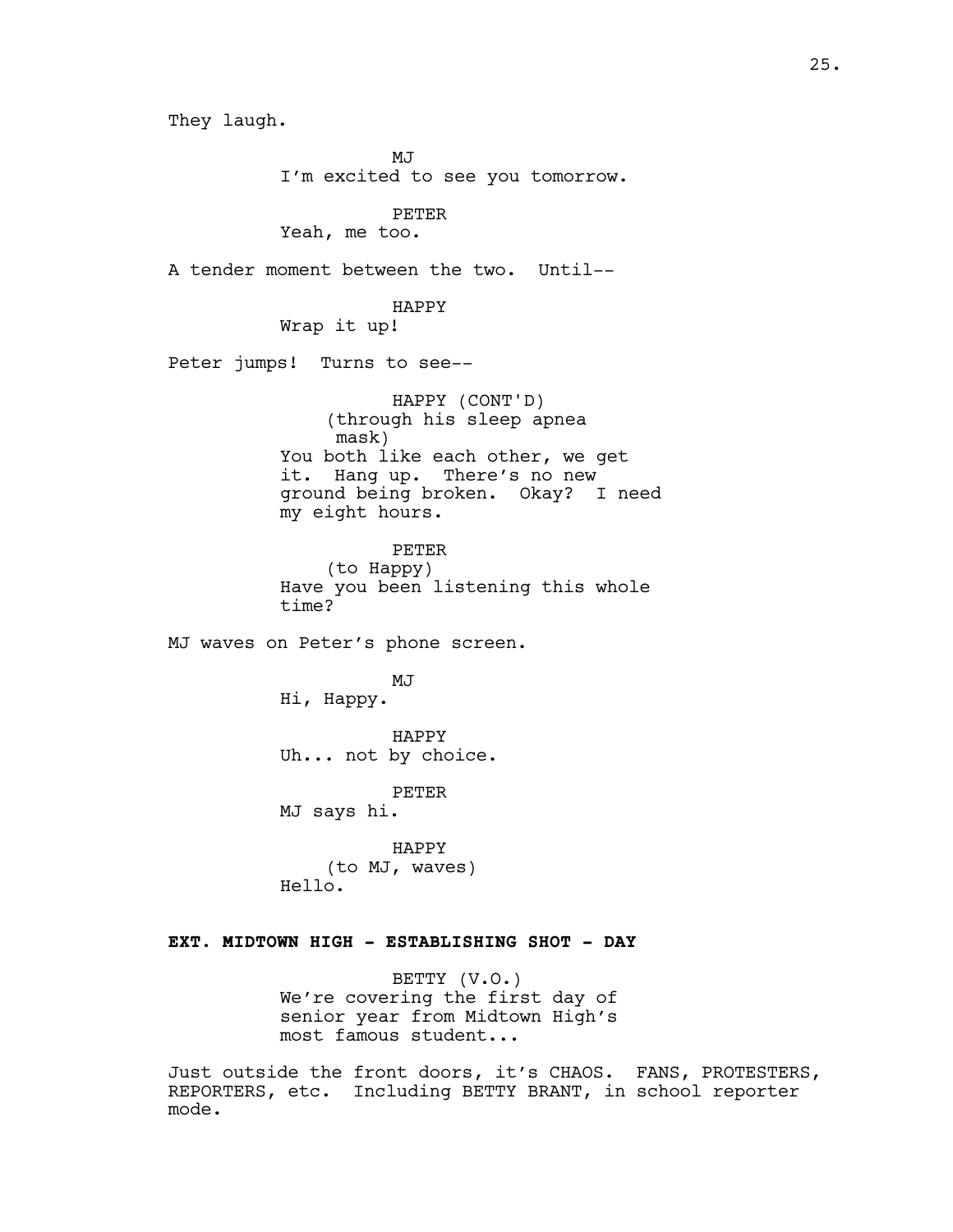**BETTY** Peter Parker! Go get 'em, tiger. Or should I say, "*Spider?"*

Peter, MJ, and Ned walk down the corridor of chaos.

NEWS REPORTER (V.O.) The crowd has continued to grow here all morning long at the Midtown School of Science and Technology--

Peter and MJ hold hands in support of one another.

ANOTHER NEWS REPORTER (V.O.) The crowd seems evenly divided between supporters of Spider-Man and protestors.

CROWD MEMBER #1 MJ! MJ! MJ! We love you!

A MAN with MJ's face printed on his shirt yells for her attention.

> CROWD MEMBER #1 (CONT'D) MJ, are you going to have his spider babies?!

The crowd is growing closer and closer to Peter and MJ. They keep their heads down as SECURITY guides them through.

> SECURITY GUARD Back up! Back up!

CROWD MEMBER #2 You know he's a murderer, right?!

CROWD MEMBER #3 Hey Peter, come here, do a TikTok with me!

CROWD MEMBER #4 Hey! Let's see you and MJ kiss!

NED (to crowd) Back off!

CROWD MEMBER #5 Who are you?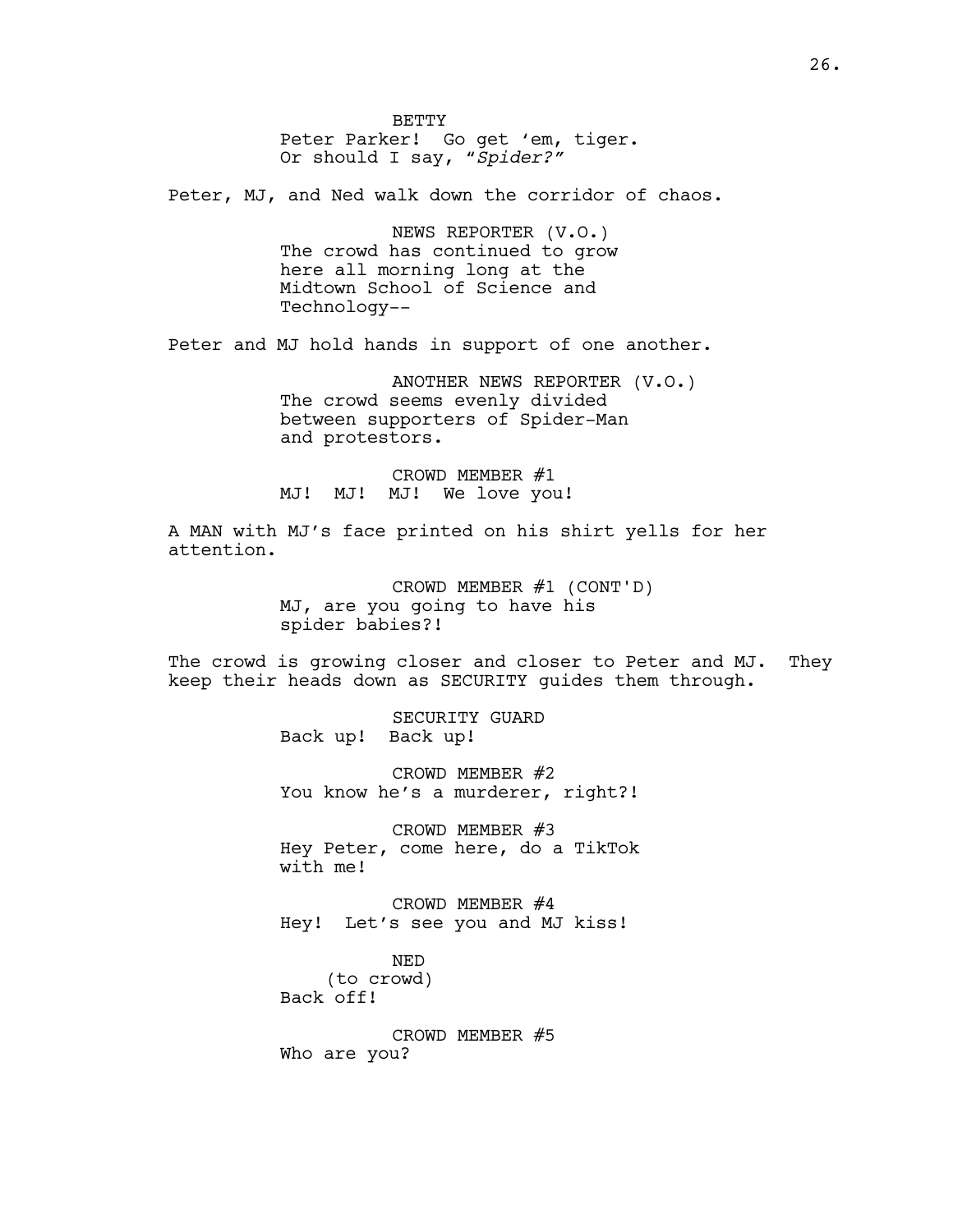NED I'm Ned Leeds, I'm Spider-Man's best friend--

FLASH (stepping in) --I'm Peter Parker's best friend. You come at my boy, you come at Flash Thompson. And if you want to read about our inspiring friendship, you can now in my new book--

Flash holds up a BOOK with his portrait on the cover.

FLASH (CONT'D) *--Flashpoint: One Spider, Two Hearts, a Million Crazy-Ass Memories*. Check it out!

Ned walks off annoyed.

Peter and MJ are stopped at the bottom of the school steps. Security scans Peter with a metal detector and separates him from MJ.

> PETER No, I got to wait up--

> > FRONT DOOR GUARD

Go!

PETER (to MJ) I'll see you inside, okay?

MJ nods, as she too is scanned with the metal detector.

#### **INT. MIDTOWN HIGH - ENTRYWAY/HALLWAY - MOMENTS LATER (DAY)**

STUDENTS watch Betty's news coverage on the TVs.

BETTY (ON TV) Keep watching Midtown News all year as we bring you up close and personal coverage of Peter fighting his biggest battle yet: college admissions.

Peter walks up the stairwell to find MR. DELL, MR. HARRINGTON, and COACH WILSON waiting for him. It's weird.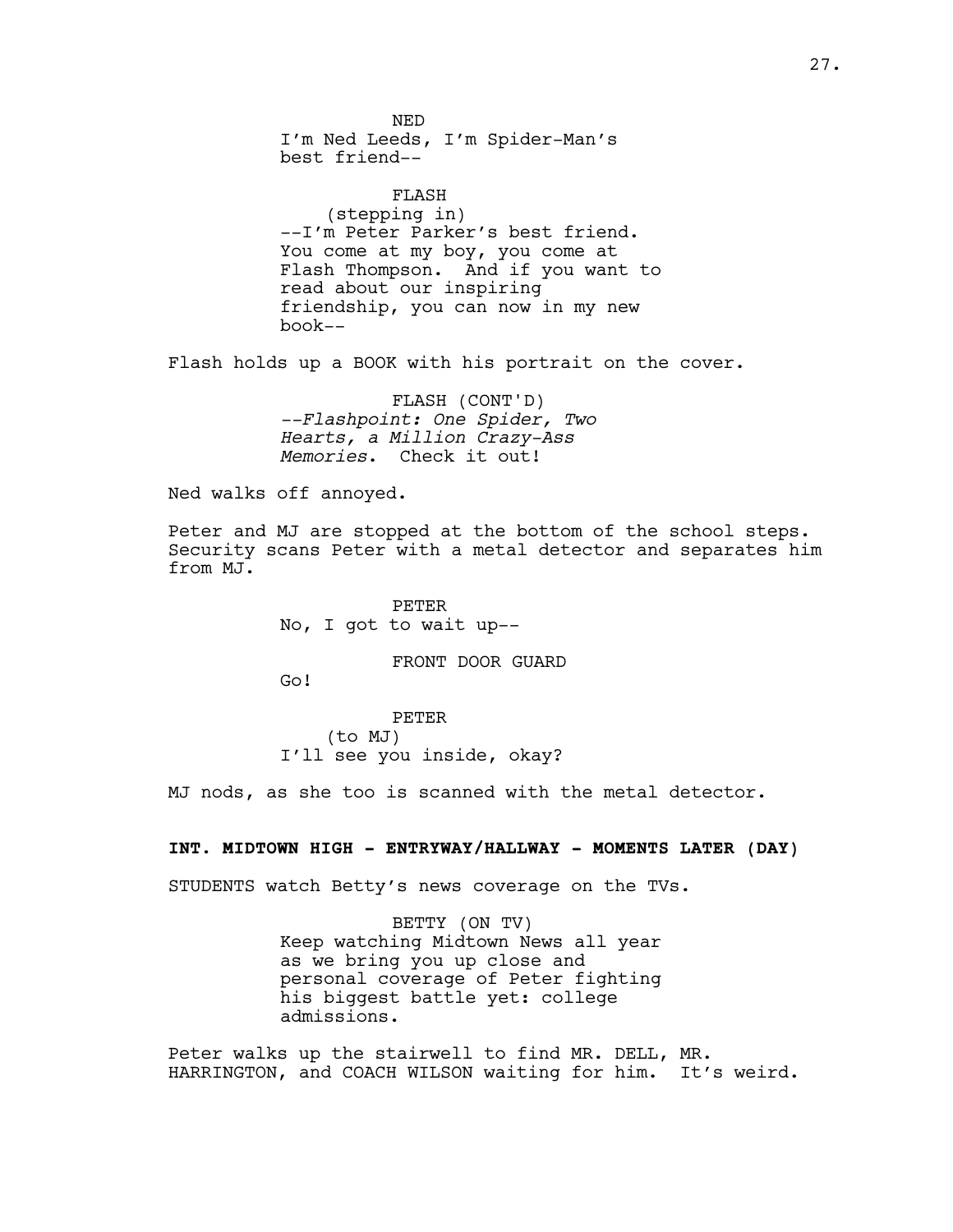MR. DELL (big smile) Peter, we would love to welcome you back to Midtown High, where we shape heroes!

Mr. Harrington gestures to a nearby trophy case -- it's been turned into a SHRINE TO PETER. Above it is a homemade sign that reads: "MIDTOWN HIGH -- WHERE WE SHAPE HEROES."

> COACH WILSON Or murderers... MR. HARRINGTON Stop it. (to Peter) It's an honor to serve you, sir.

Mr. Harrington salutes Peter. Is that a tear?

COACH WILSON It's not. Mysterio was right.

MR. HARRINGTON Stop. We don't--

COACH WILSON Mysterio was right.

MR. HARRINGTON That's all-- (to Peter) Some of the students put this together for you.

Mr. Harrington and Mr. Dell redirect attention to the trophy case.

> COACH WILSON (to Mr. Harrington) No. You did that! You did that.

MR. HARRINGTON I... I helped a little bit.

PETER (politely) Oh wow.

COACH WILSON And I tried to stop you so many times, but you powered through. He did all of that.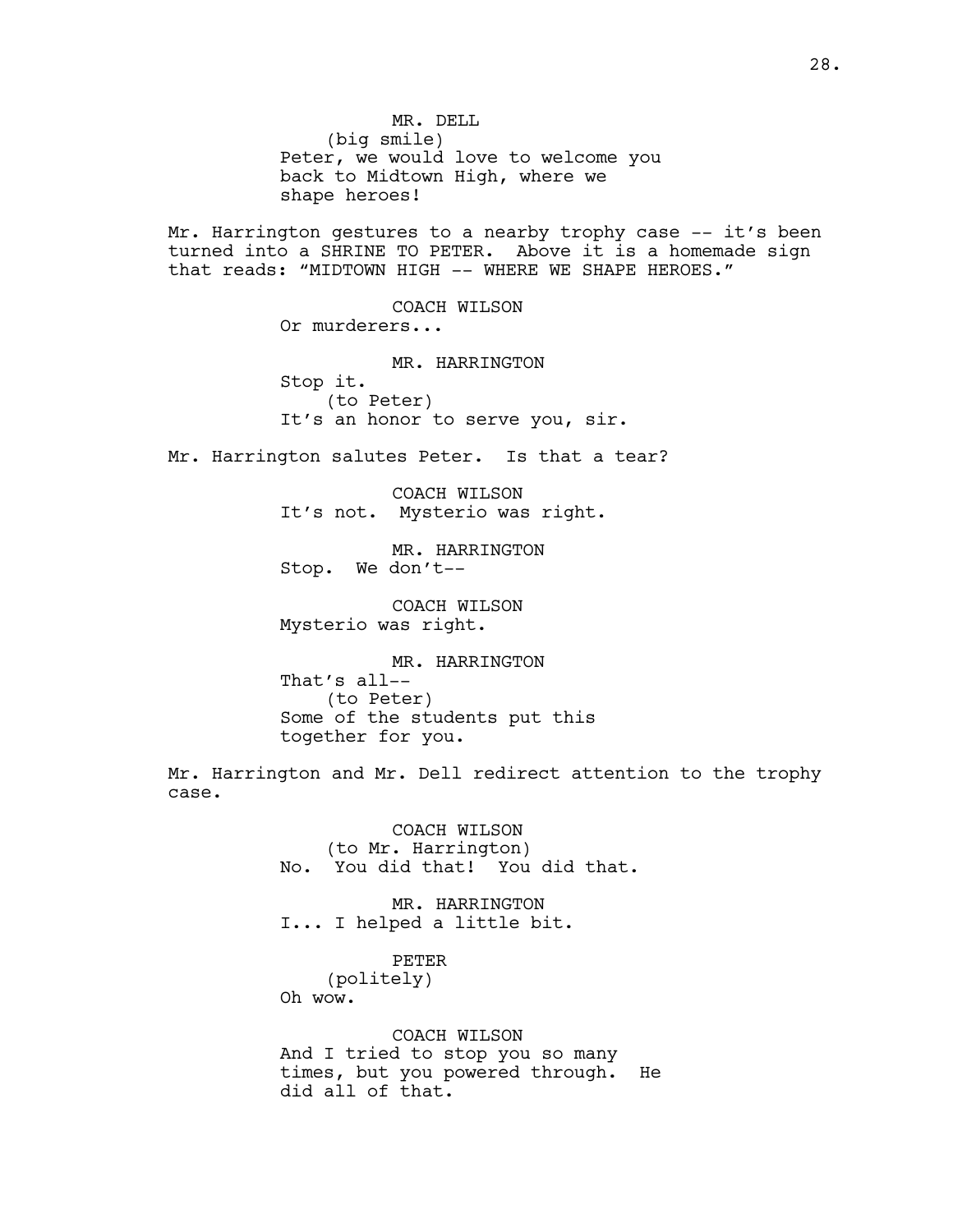MR. DELL And he did a great job.

MR. HARRINGTON (to Peter) I hope you have time to stop and check it out, in closeup.

MR. DELL And feel free to walk -- or swing - through the hallway, or crawl on the ceiling to avoid everybody.

MR. HARRINGTON We all know you can do it.

PETER I'm just gonna...

As Peter heads off--

COACH WILSON I know what you did.

MR. HARRINGTON Stop it. You're embarrassing yourself.

COACH WILSON (to Peter) I know what you did.

MR. HARRINGTON (to Peter, re: Coach Wilson) He's a conspiracy theorist.

Peter, weirded out, walks down the long hallway of students, all crowding and reaching to get his picture. It's incredibly awkward.

## **EXT. MIDTOWN ROOFTOP - LATER (DAY)**

A total contrast. Quiet. No one around. MJ reads from *The New York Post,* as Peter leans back and watches the clouds.

> PETER Can we just, like, stay up here all day? It is so crazy down there.

On the front page of the paper: a depiction of Peter controlling MJ and Ned with puppet strings. The headline reads: "PETER PARKER & HIS SPIDER-MINIONS."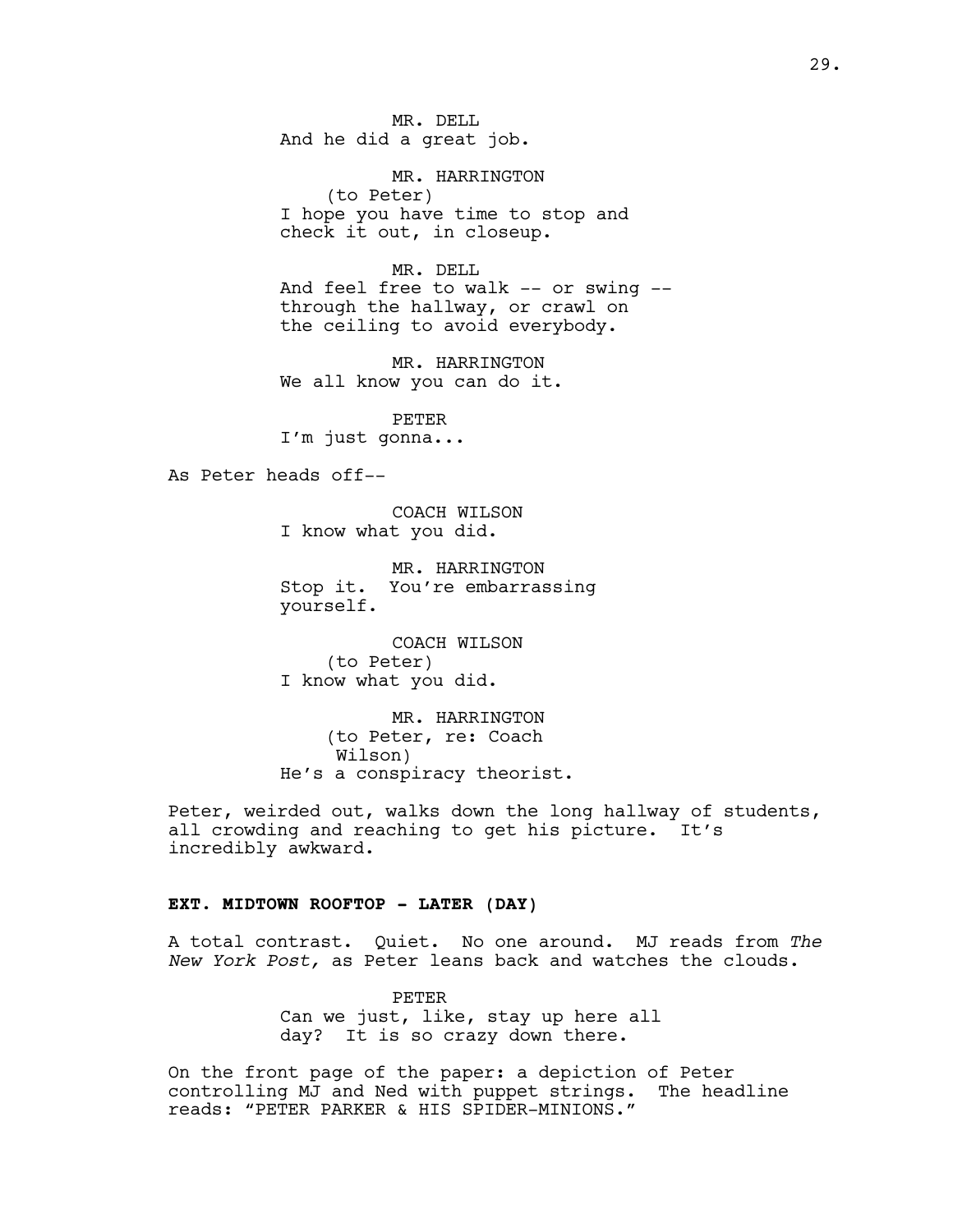MJ (re: newspaper) Oh wait, this one's good. (reading) "Some suggest that Parker's powers include the male spider's ability to 'hypnotize' females, which he used to seduce Jones-Watson into his cult of personality." PETER Oh come on... stop. Stop! MJ (mock trance-like) Yes, my Spider-Lord. It actually turns into a romantic moment, and they're about to kiss when... Ned clambers up onto the roof. NED Finally, some privacy! It is so crazy down there! Ned plops down next to them. Romantic moment spoiled. NED (CONT'D) So, I was thinking, when we get into MIT, we should live together. PETER Yeah, for sure. MJ<sub>J</sub> Yeah, I'd love that. Ned turns his laptop to show the MIT webpage -- a video of students playing frisbee on the quad. NED This is gonna be us. MJ Yes, minus the frisbee. And the smiling. PETER MIT's obviously the dream, but if we match up our backup schools, then either way we'll all be together in Boston. New school. New town. I can Spider-Man there.

(MORE)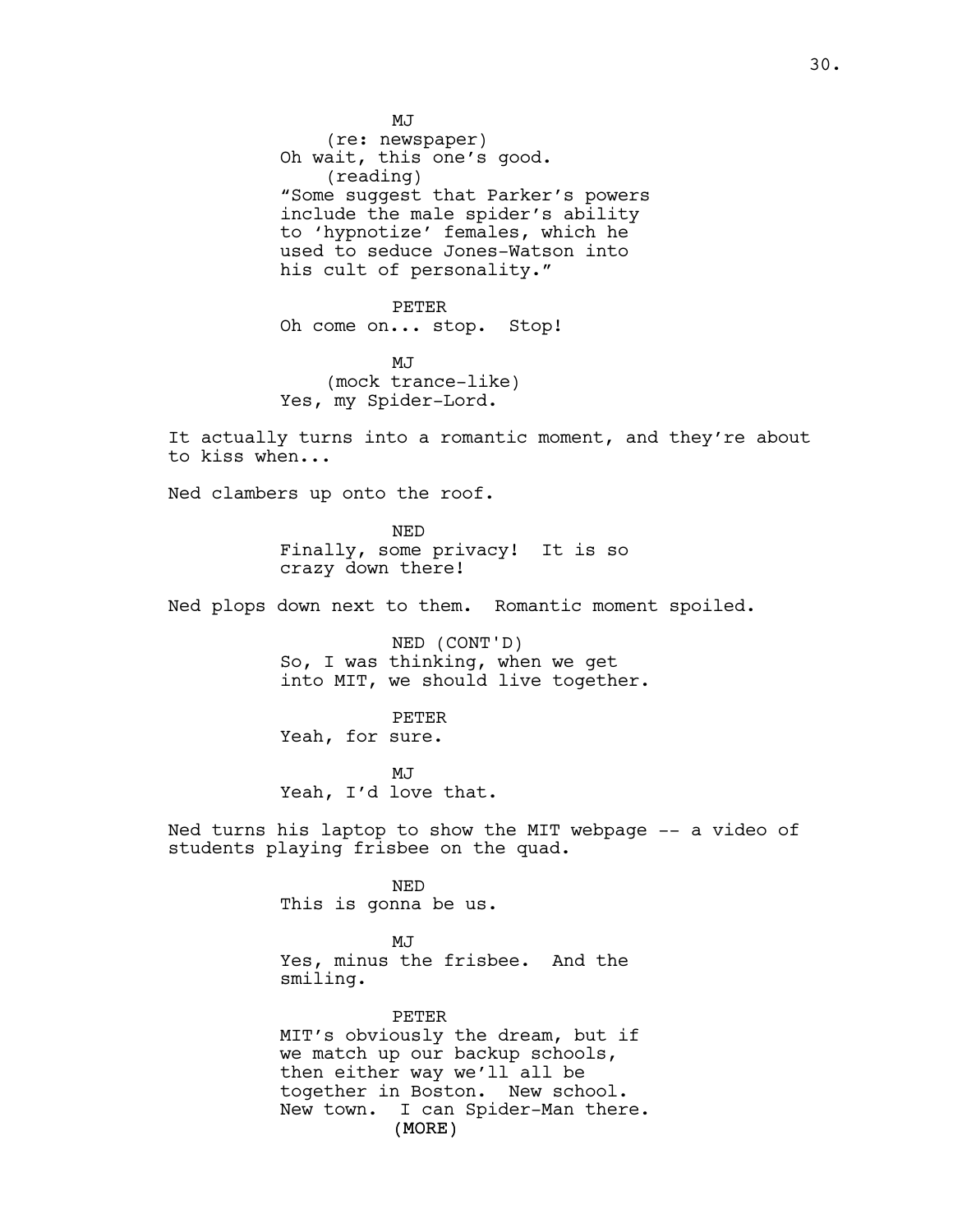PETER (CONT'D) I mean, they have crime in Boston, right?

MJ Yes, yes they do.

NED Yeah, wicked crime.

PETER Yeah, so it'll be like a fresh start.

MJ sees how sincere he is, how much he wants this. But she's skeptical.

> PETER (CONT'D) What's up?

MJ (hesitant) I don't know, I just feel like if you don't-- If you expect disappointment, then you can never really get disappointed.

PETER

Come on.

Peter takes her hand.

PETER (CONT'D) It'll be a fresh start. And we'll all be together.

MJ<sub>J</sub> Yeah, no you're right, yeah. Fresh start.

PETER

Yeah.

Ned cluelessly takes their clasped hands -- another romantic moment spoiled.

> NED Fresh start.

## **INT. HAPPY'S CONDO - KITCHEN - ANOTHER DAY**

May holds up a (non-MIT) college admissions envelope. (In the BG, DUM-E is just beginning to put together the LEGO Death Star from *HOMECOMING*.)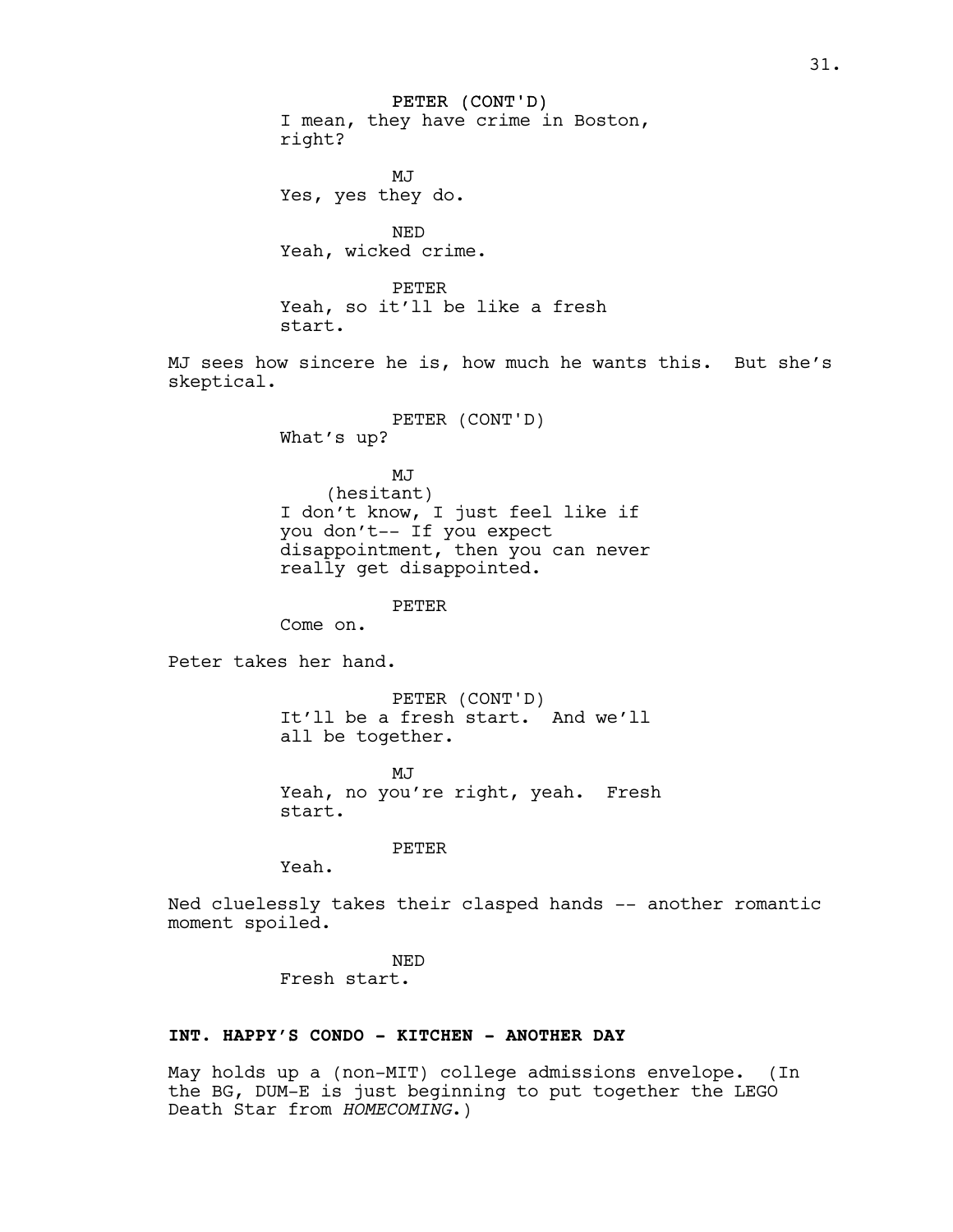MAY First one's here!

CUT TO: May punches the letter. Rejection.

PETER (still optimistic) It's okay. It's a backup school.

## **INT. HAPPY'S CONDO - KITCHEN - ANOTHER DAY**

May runs in with another letter.

MAY

Peter!

Peter webs down with a coffee cup and almost spills, excited.

CUT TO: Peter jumps up and down, eagerly awaiting May's reaction as she reads the letter. But she shakes her head.

PETER

No?

May shakes her head -- *no.*

## **INT. HAPPY'S CONDO - KITCHEN - ANOTHER DAY**

May walks in with the final letter.

#### MAY

Last one.

Peter looks up from his bowl of cereal, mouth full.

PETER

MIT?!

DUM-E twists and hits the nearly completed LEGO Death Star. It shatters into many pieces. Off Peter's reaction...

## **EXT./INT. DONUT SHOP - DAY**

Peter swings down in front of a donut shop decorated for Halloween. Some PEDESTRIANS eye him warily.

Peter quickly enters the shop -- MIT envelope in tow -- and spots MJ at the cash register in her waitress uniform.

She holds up her own MIT envelope -- *ready?*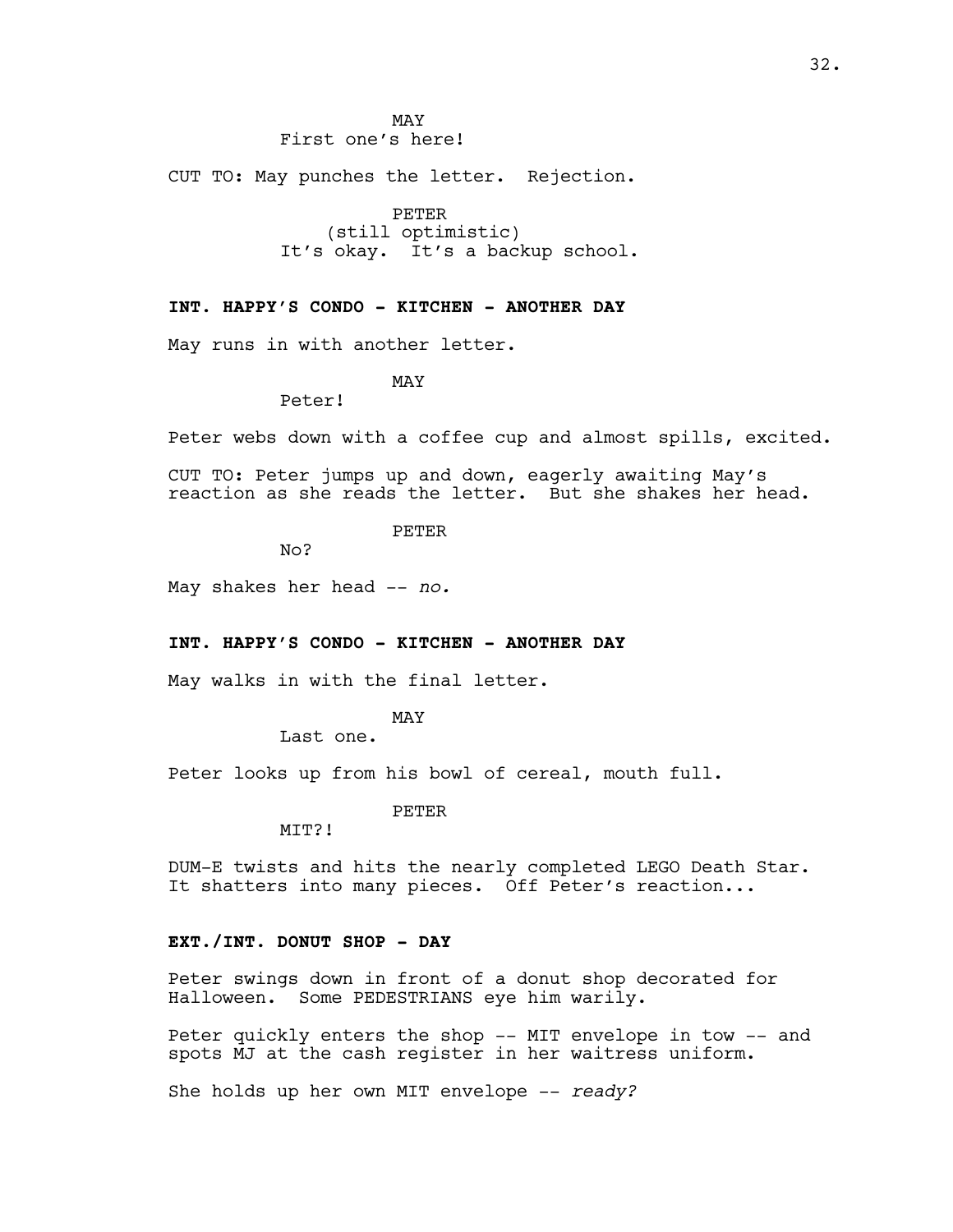They head to the back of the shop and join Ned at the counter. He also has an MIT envelope resting in front of him.

> MJ Okay... ready?

MJ's BOSS approaches.

DONUT SHOP BOSS Jones, I told you to take down the Halloween decorations.

MJ Actually that was Sasha, so--

DONUT SHOP BOSS Enough attitude, just do it.

MJ (swallowing pride) On it.

NED I feel like I'm gonna puke.

MJ Well don't... because he will just make me clean it.

NED This is our only shot. It's here or nowhere.

PETER Hey, come on!

MJ Okay, you guys ready?

PETER/NED

Yeah...

MJ Okay. On three? One, two, three--

Deep breaths, then each opens their letter and reads...

Peter's face falls -- the most painful rejection of all. He looks to MJ. She shakes her head.

MJ (CONT'D)

No.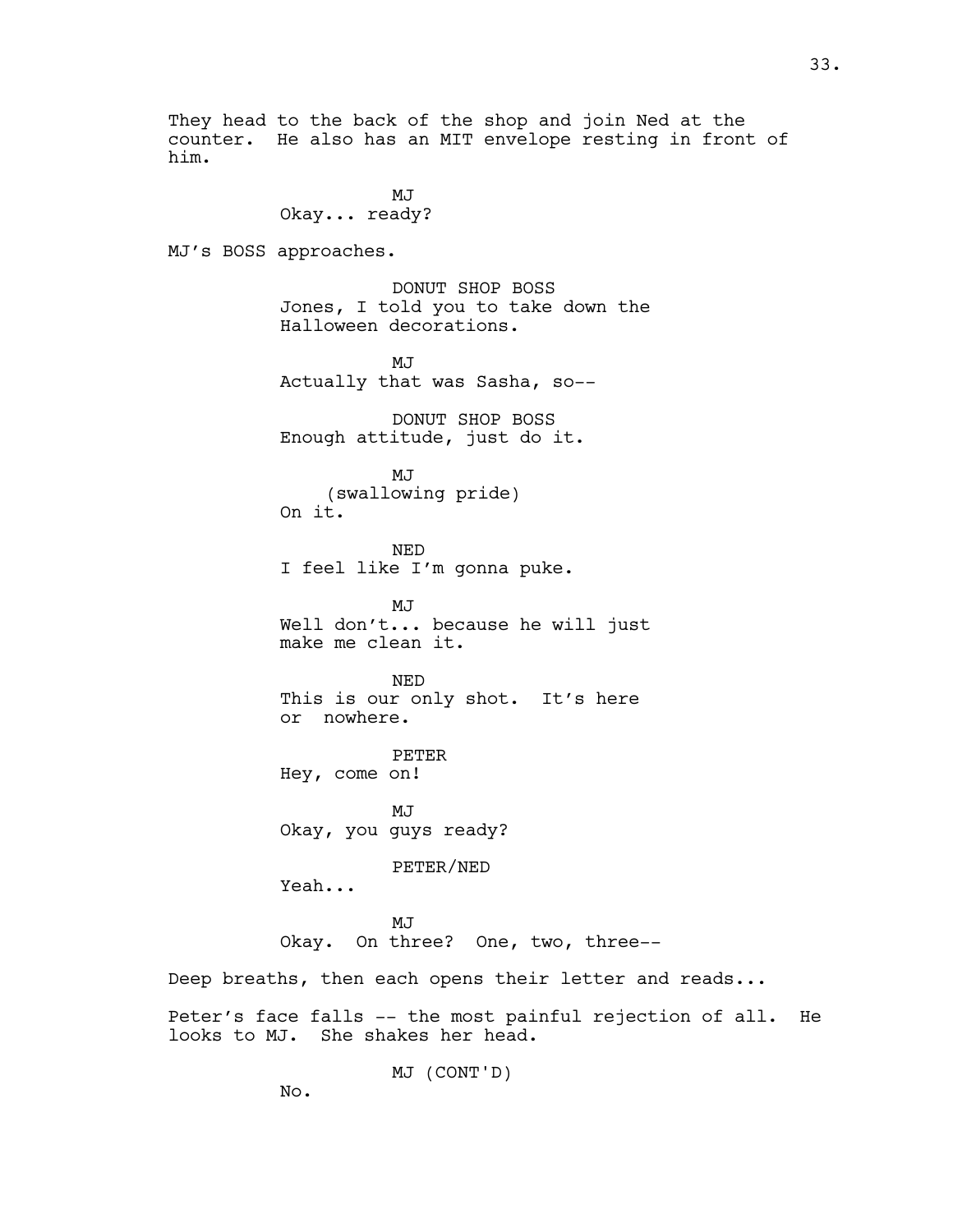PETER

No. (to Ned) You?

NED (reading) "In light of recent controversy, we are unable to consider your application at this time."

PETER This is so not fair. I mean, this is *so* not fair! I didn't do anything wrong. I mean, you guys definitely didn't do anything wrong.

MJ Expect disappointment and you will never get disappointed.

Suddenly, Flash enters, sporting an MIT sweatshirt. He begins singing the *BEASTIE BOYS' "NO SLEEP TILL BROOKLYN."*

> FLASH *"No sleep till -- bum-bum, bumbuuuum... Boston!"*

He looks to the others -- *so?* Gets nothing.

FLASH (CONT'D) You guys didn't get in?

NED Yeah, because we're *actually* friends with Spider-Man.

Flash checks his watch.

FLASH Uh yeah, I better get going. There's a-- They have a mixer for new admissions and... sorry, guys.

Flash quickly retreats out the door.

DONUT SHOP BOSS (O.S.) Jones, what are you doing? Get back to work.

MJ Yeah, I'm coming.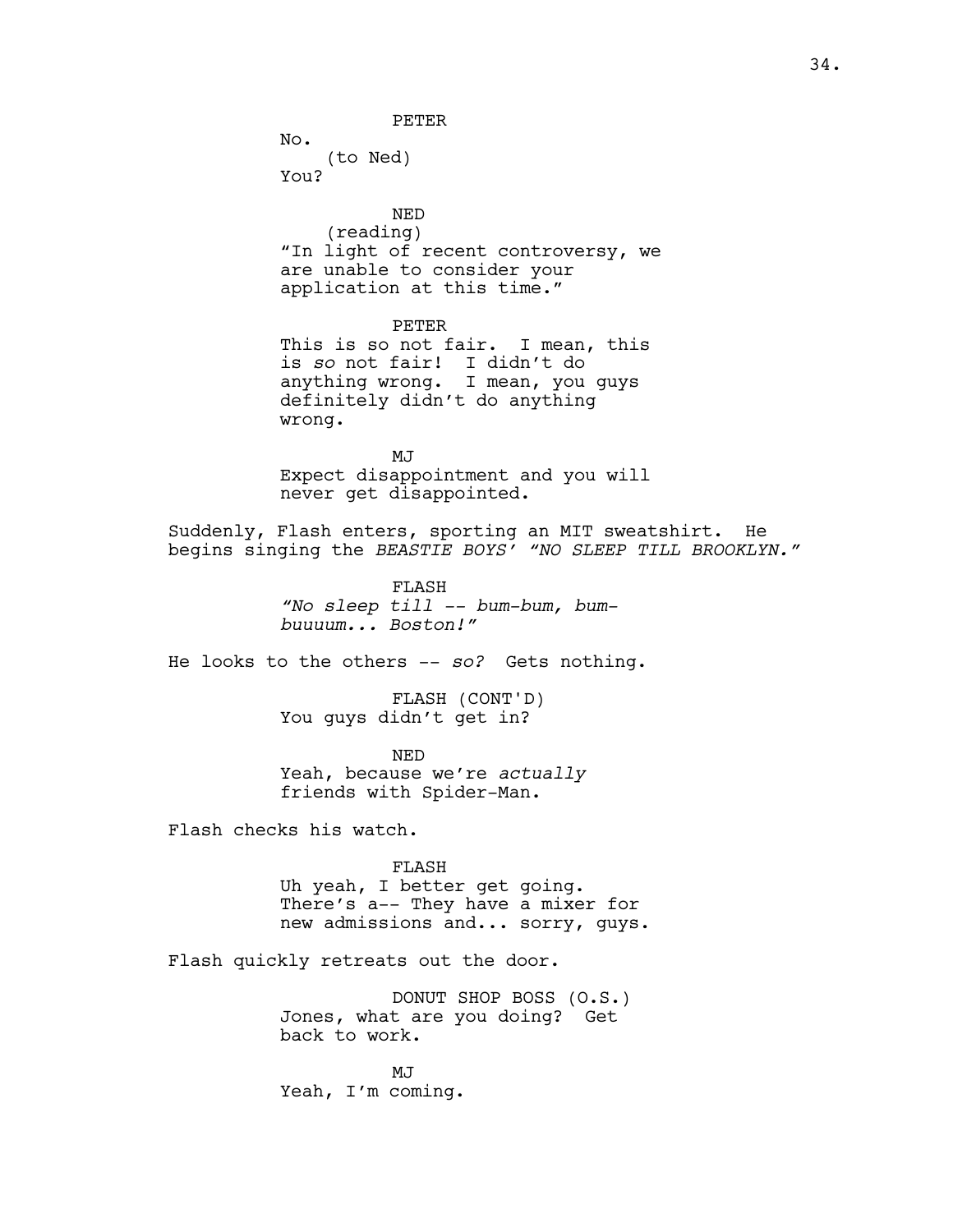MJ rips up her letter.

MJ (CONT'D) You know what? I wouldn't change a thing I did.

# NED

Me neither.

Ned rips his letter up too. Then, picking up the pieces:

NED (CONT'D) Although, I do need to show this letter to my parents.

Peter watches Ned slump away. He feels guilty and hopeless, until...

Peter's eyes fall upon the decorations MJ is taking down. A set of Halloween lights that look like... wizards? Off Peter, getting an idea--

## **EXT. SANCTUM SANCTORUM - 177A BLEEKER STREET - LATER (DAY)**

Peter approaches, about to ring the bell when... The doors swing open to REVEAL--

#### **INT. SANCTUM SANCTORUM - FOYER - CONTINUOUS (DAY)**

SNOW. Everywhere. Covering the floor and the stairway. Two APPRENTICES futilely shovel snow into small buckets.

Peter enters, CRUNCHING through the snow, shivering.

PETER (to Apprentices) Um. Hi. (they stop) Hi? I'm, uh--

WONG The most famous person in the world, I know.

WONG enters from a PORTAL, sets down several suitcases.

WONG (CONT'D) Wong. Try not to slip, we don't have liability insurance.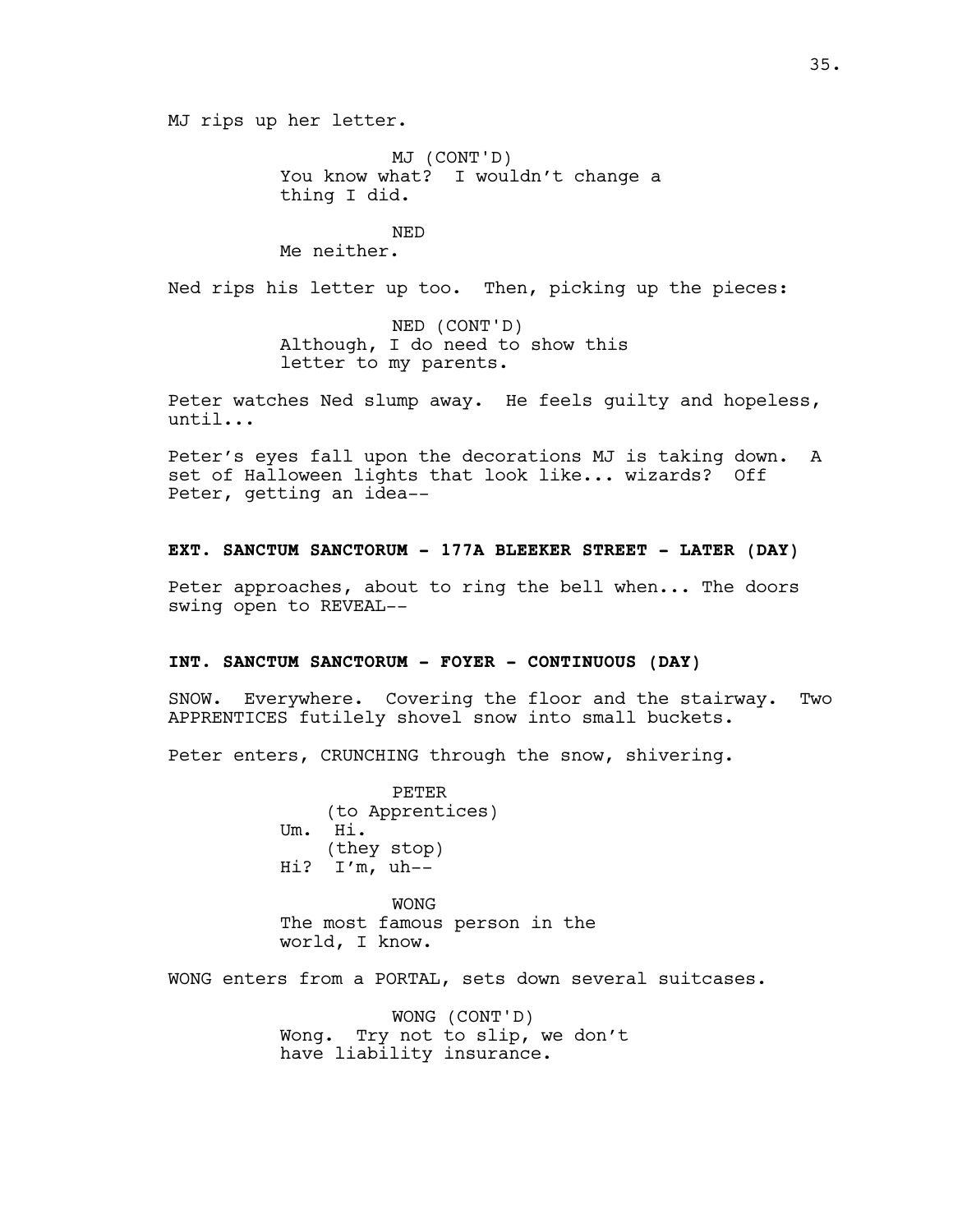PETER (re: snow) Is all this for a holiday party?

WONG No, one of the Rotunda Gateways connects to Siberia. A blizzard blasted through.

A BLAST OF COLD AIR! Reveal DR. STRANGE in a parka, floating down the stairway with a mug of hot cocoa.

> DR. STRANGE (re: Wong, pointed) Because *someone* forgot to cast the monthly maintenance spell to keep the seals tight.

> > WONG

(re: Strange, pointed) That's right, *he did*, because he forgot I now have higher duties--

DR. STRANGE (balking) "Higher duties?!"

WONG The Sorcerer Supreme has higher duties, yes.

PETER (to Dr. Strange) Wait, I thought you were the Sorcerer Supreme--

DR. STRANGE (defensive) No, he got it on a technicality 'cause I blipped for five years.

PETER

Oh. (to Wong) Well, congratulations.

DR. STRANGE If I'd been here, then I would have--

(MORE) WONG Burned the place down. (moving off, to Apprentices)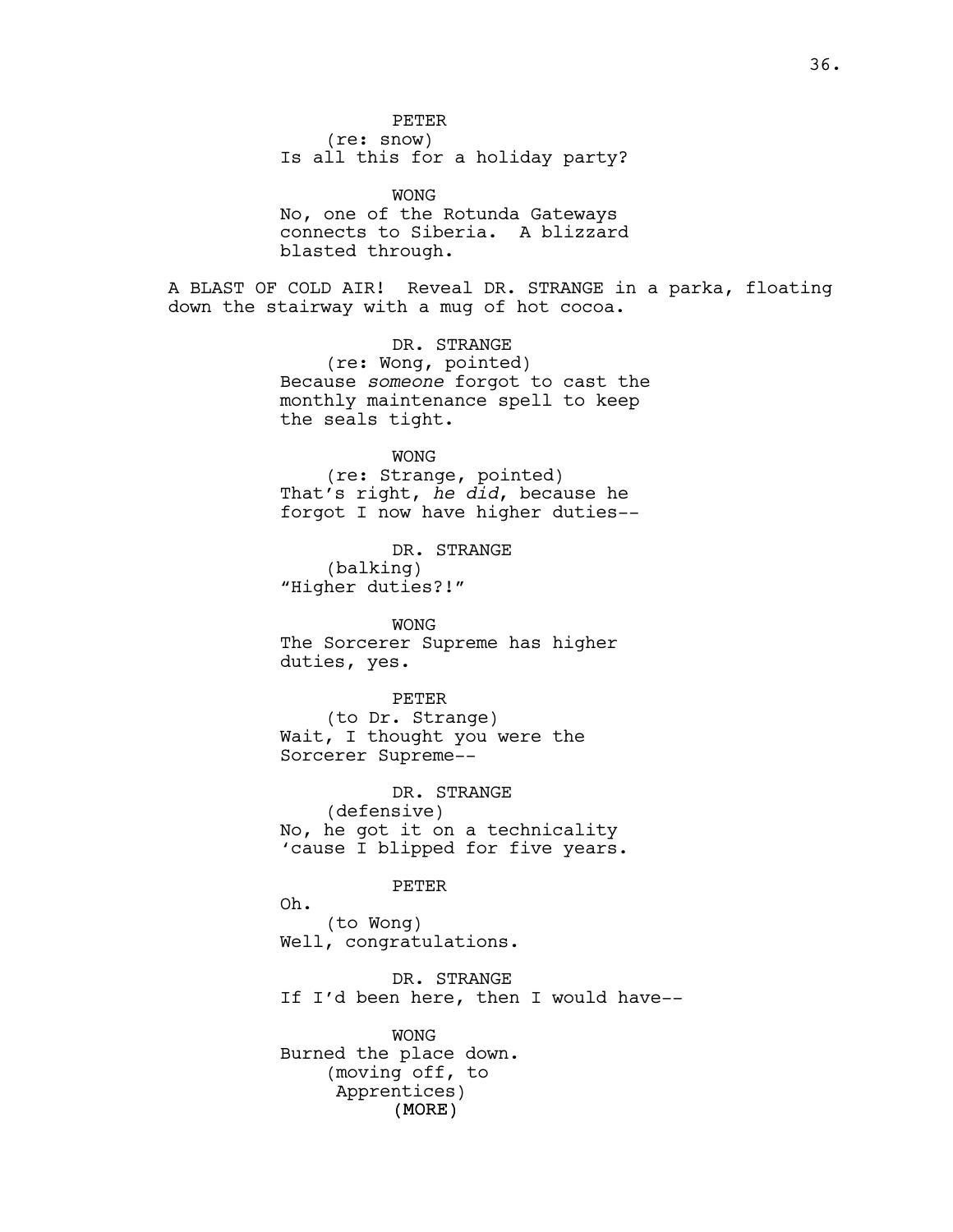WONG (CONT'D) You two! No one said, "Stop shoveling!"

DR. STRANGE So, Peter. To what do I owe the pleasure?

Peter is hesitant, shivering, slips a little on the snow...

PETER Right, um... I'm really sorry to bother you, sir, but--

DR. STRANGE Please, we saved half the universe together, I *think* we're beyond you calling me "sir."

Dr. Strange lights the fireplace with magic.

PETER Okay, uh... Stephen--

DR. STRANGE That feels weird. But I'll allow it.

#### PETER

Uh, when, um... when Mysterio revealed my identity, my entire life got screwed up. And, I was wondering... I mean, I don't really know if this would actually work, but I was wondering if... maybe you could go back in time and make it so that he never did?

DR. STRANGE

Peter, we tampered with the stability of spacetime to resurrect countless lives. You want to do it again now just 'cause yours got messy?

#### PETER

This isn't-- It's not about me. I mean, this is really hurting a lot of people. My uh... my Aunt May. Happy. My best friend, my girlfriend... their futures are ruined. Just because they know me, and they've done nothing wrong.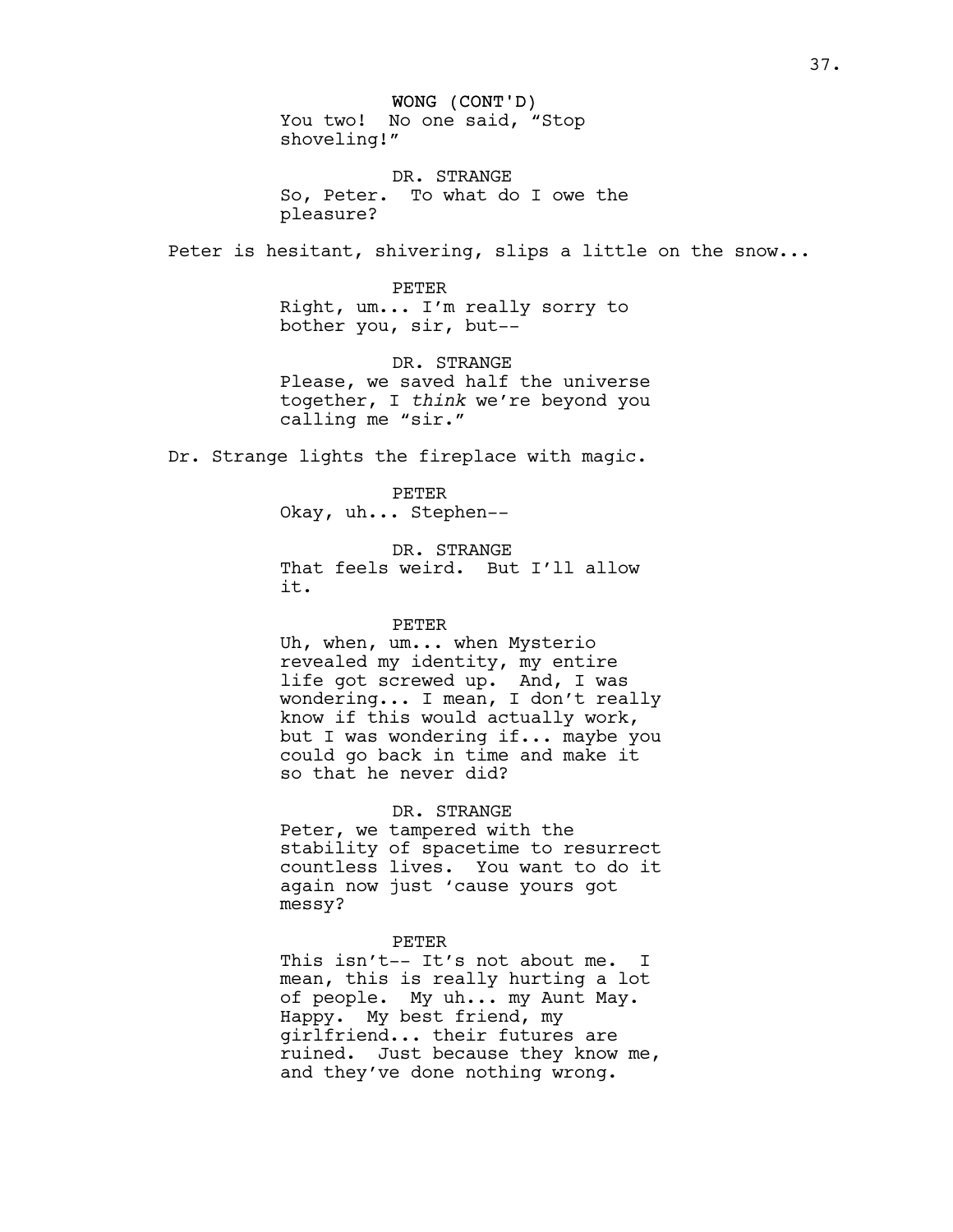(MORE) DR. STRANGE (sympathetic) I am so sorry. But even if I wanted to... I don't have the Time Stone anymore. PETER (deflated) That's right. (then) I'm really sorry if I wasted your time. DR. STRANGE No, you didn't-- PETER Forget about it. Wong picks up his suitcases. WONG Oh, he will. He's very good at forgetting things. DR. STRANGE (getting idea) Wong, you've actually generated a good idea. WONG What? DR. STRANGE *The Runes of Kof-Kol*. PETER (intrigued) *The Runes of Kof-Kol...?* DR. STRANGE Oh, it's just a standard spell of forgetting. It won't turn back time, but at least people will forget that you were ever Spider-Man. PETER Seriously? That would be-- WONG No, not seriously. (to Dr. Strange)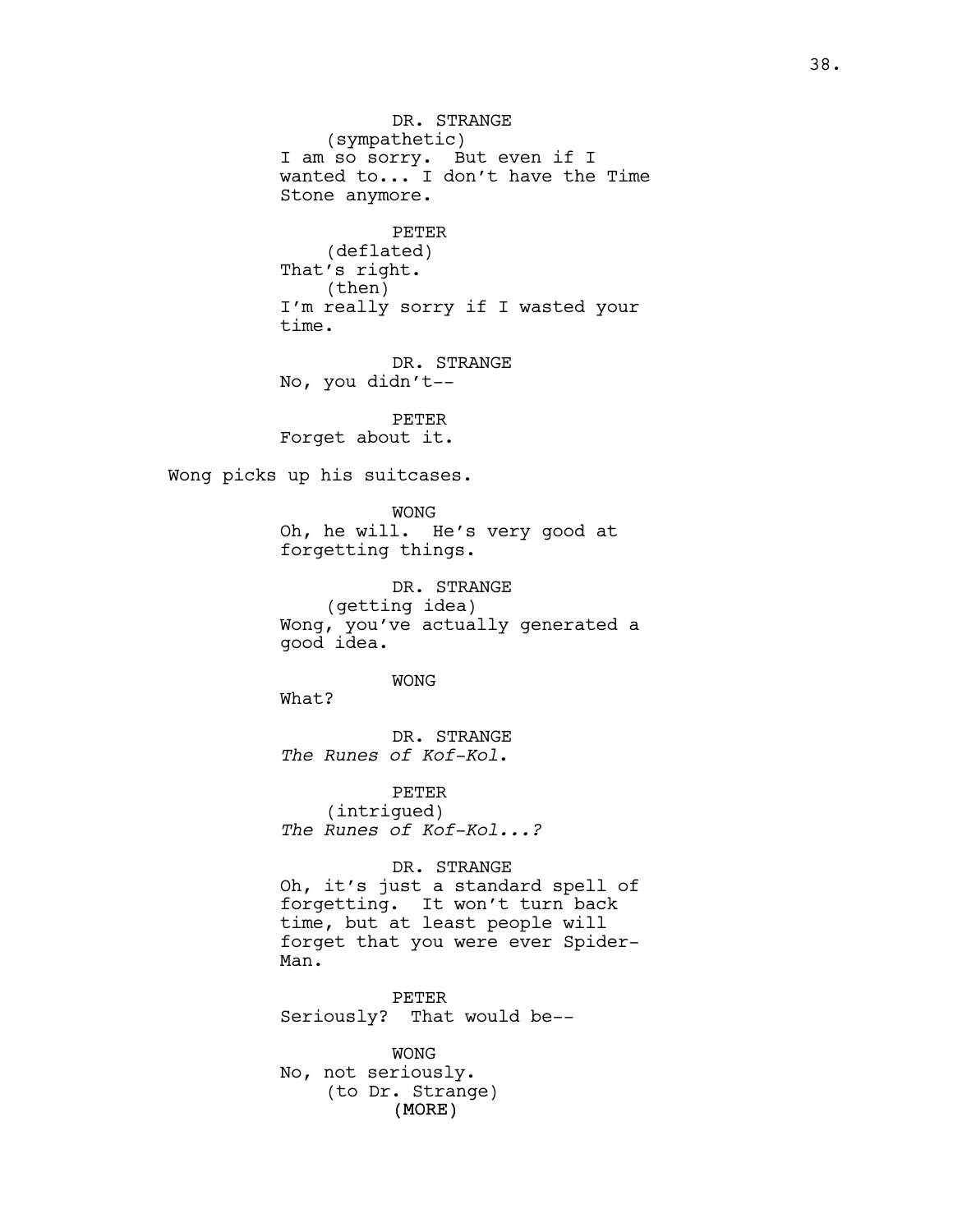## WONG (CONT'D)

That spell travels the dark borders between known and unknown reality. It's too dangerous.

DR. STRANGE We've used it for a lot less. Do you remember the full moon party at Kamar-Taj?

WONG

No...

# DR. STRANGE

Exactly.

Dr. Strange and Peter wait for Wong to relent. But Wong only stares back, unwavering.

> DR. STRANGE (CONT'D) Come on. Wong.... hasn't he been through enough?

Wong's face softens. Just behind him, a PORTAL OPENS.

WONG Just leave me out of this.

Wong enters the PORTAL--

DR. STRANGE

Fine.

WONG

Fine.

The PORTAL CLOSES. Dr. Strange turns to Peter... and grins.

## **INT. SANCTUM SANCTORUM - ANCIENT CHAMBER - MOMENTS LATER (DAY)**

Peter follows Dr. Strange downstairs into an ancient sublevel filled with crypts.

As Dr. Strange prepares items for the spell, Peter looks around, spooked.

> PETER So what is this place?

(MORE) DR. STRANGE The Sanctum's built at the intersection of cosmic energy currents. We weren't the first to seek 'em out.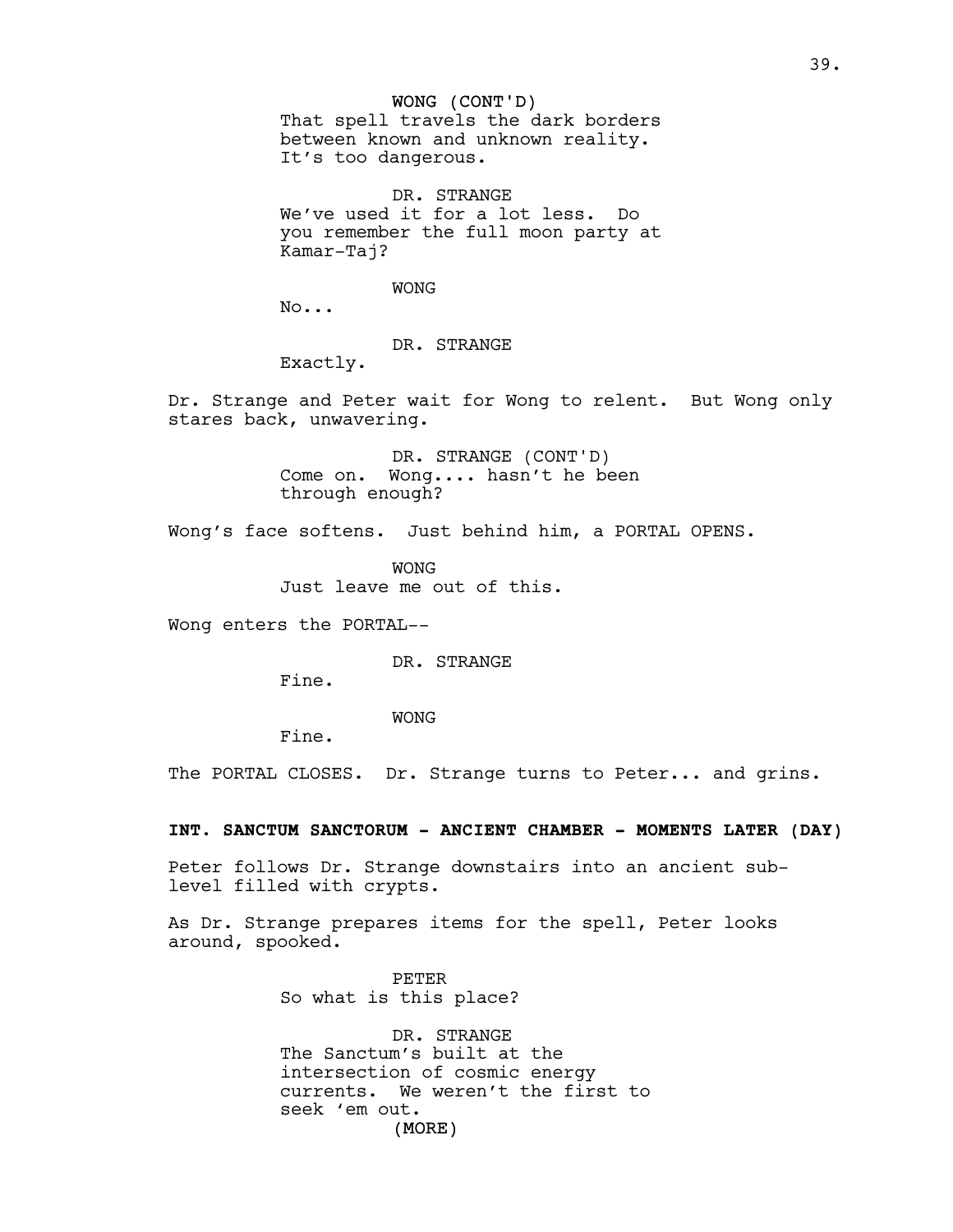DR. STRANGE (CONT'D) 40. Some of these walls are thousands of years old. (then) And they shot an episode of *The Equalizer* here in the '80s. PETER Well, I um... really appreciate you doing this for me, sir. DR. STRANGE Don't mention it. And don't call me sir. PETER Right, sorry. DR. STRANGE You ready? PETER I'm ready. DR. STRANGE Nice knowing you, Spider-Man. Dr. Strange begins to cast the spell -- A GOLDEN RING OF RUNES encircles them... PETER Wait, excuse me? DR. STRANGE The entire world's about to forget that Peter Parker is Spider-Man, including me. PETER Everyone?

(panicking) Uh... can't some people still know?

DR. STRANGE That's not how the spell works. And it's *very* difficult and dangerous to change it, midcasting.

PETER So my girlfriend's just gonna forget about everything we've been through? I mean, is she even gonna be my girlfriend?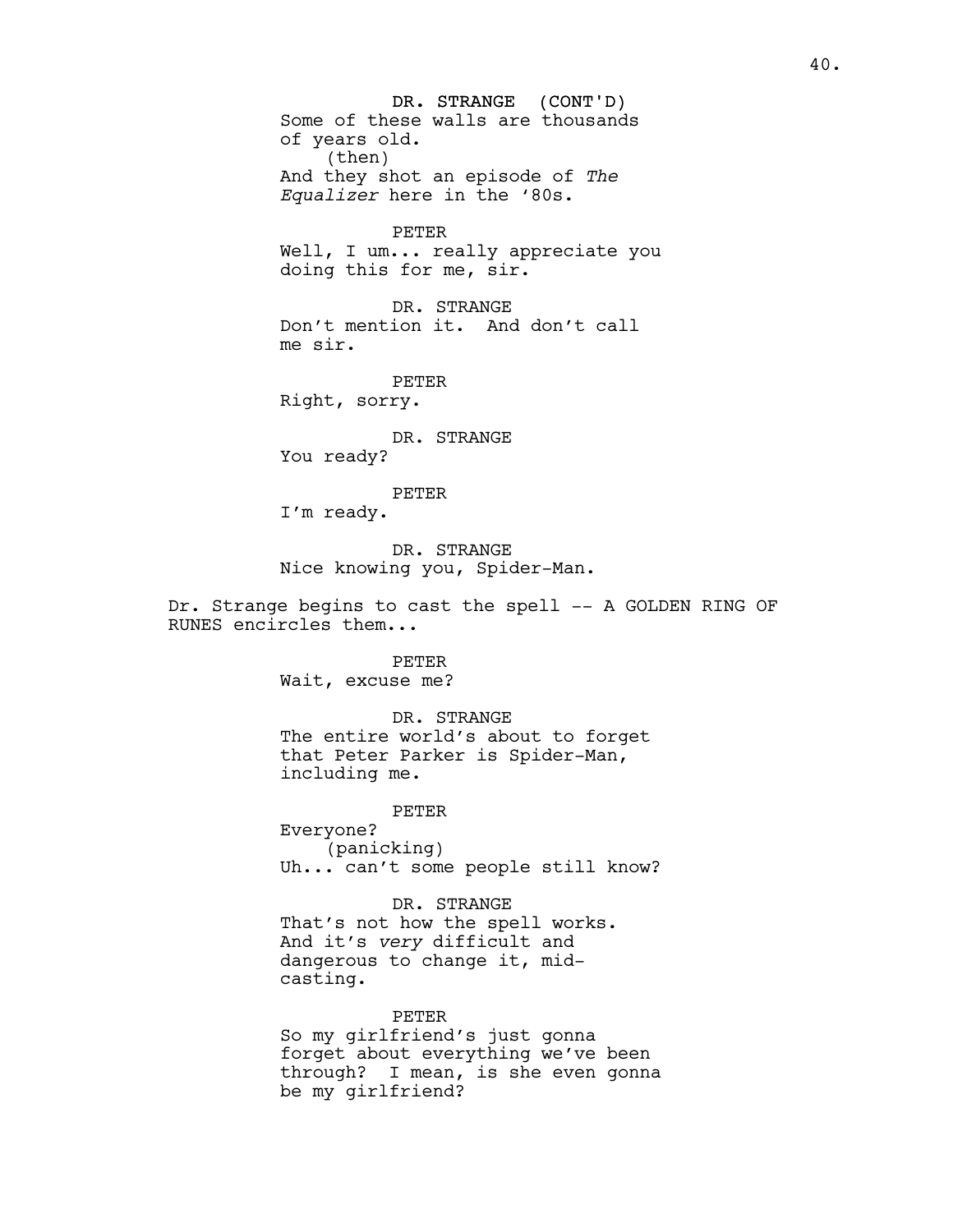DR. STRANGE That depends. Was she your girlfriend just 'cause you're Spider-Man, or-- PETER I mean, I don't know. I really hope not! DR. STRANGE All right, fine. Strange works to adjust the spell. DR. STRANGE (CONT'D) Everyone in the world's gonna forget that you're Spider-Man, *except* your girlfriend. PETER Thank you so much, that-- (then, realizing) Oh my God, Ned. Ned! DR. STRANGE What is a "Ned?" PETER He's my best friend, so it's really important to me that Ned knows. Strange sighs, works to adjust the spell. Again. DR. STRANGE (trying to concentrate) Okay. Let's not change the parameters of this spell any more while I'm casting it. PETER Okay, I'm done. I'm done. I swear I'm done. I'm done. (beat, still processing) Ah! But my Aunt May should really know! DR. STRANGE Peter, stop tampering with the

Strange swipes his hands, begins further spell adjustments. FOUR GOLDEN RINGS OF RUNES now swirl about them.

spell.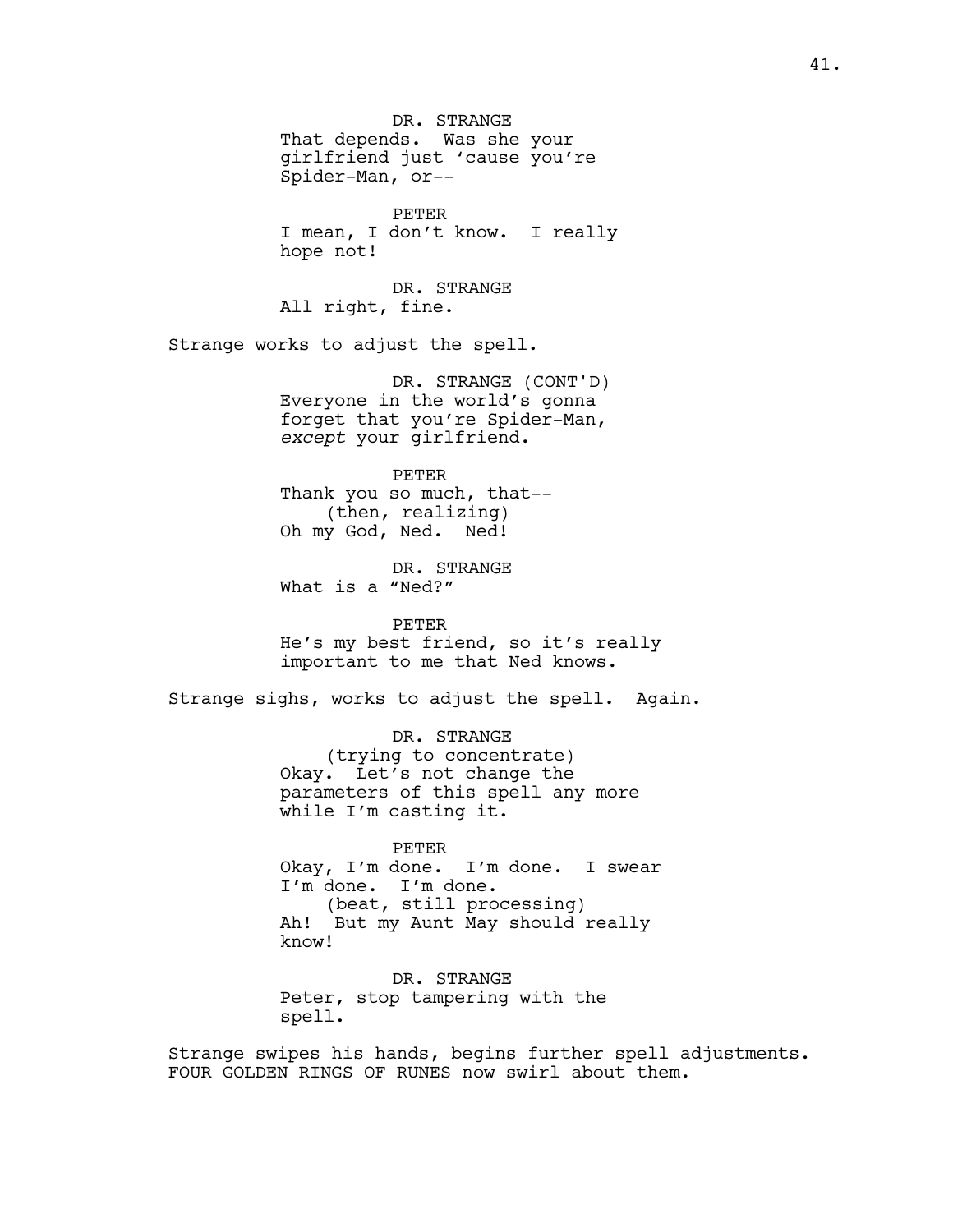PETER When she found out that I was Spider-Man, it was really messy and I don't think that I can go through with that again. (beat) So, my Aunt May?

DR. STRANGE

Yes!

PETER Oh, thank you, thank you-- (then, realizing) Happy?

DR. STRANGE No, I'm annoyed!

PETER

No, it's a nickname. Harold "Happy" Hogan. He used to work for Tony Stark, but then he was kind of dating my aunt, and they broke up--

The spell SHIFTS, WAVERING, becoming ERRATIC...

DR. STRANGE Would you just stop talking!

BOOM! The spell ERUPTS! Dr. Strange is LIFTED TO HIS FEET, followed by Peter.

# **INT. SANCTUM SANCTORUM - FOYER - SAME TIME (DAY)**

UPSTAIRS, ON THE APPRENTICES: One of them reaches for a shaking relic (the same one Thor knocked over in *RAGNAROK*). Too late. It falls apart.

## **INT. SANCTUM SANCTORUM - ANCIENT CHAMBER - SAME TIME (DAY)**

BACK ON PETER AND STRANGE: The jumbled spell BILLOWS in rings around them. The room SHATTERS and SHAKES. Something is clearly, horribly wrong!

Peter shouts over the chaos:

PETER Basically everyone that knew that I was Spider-Man before should still know!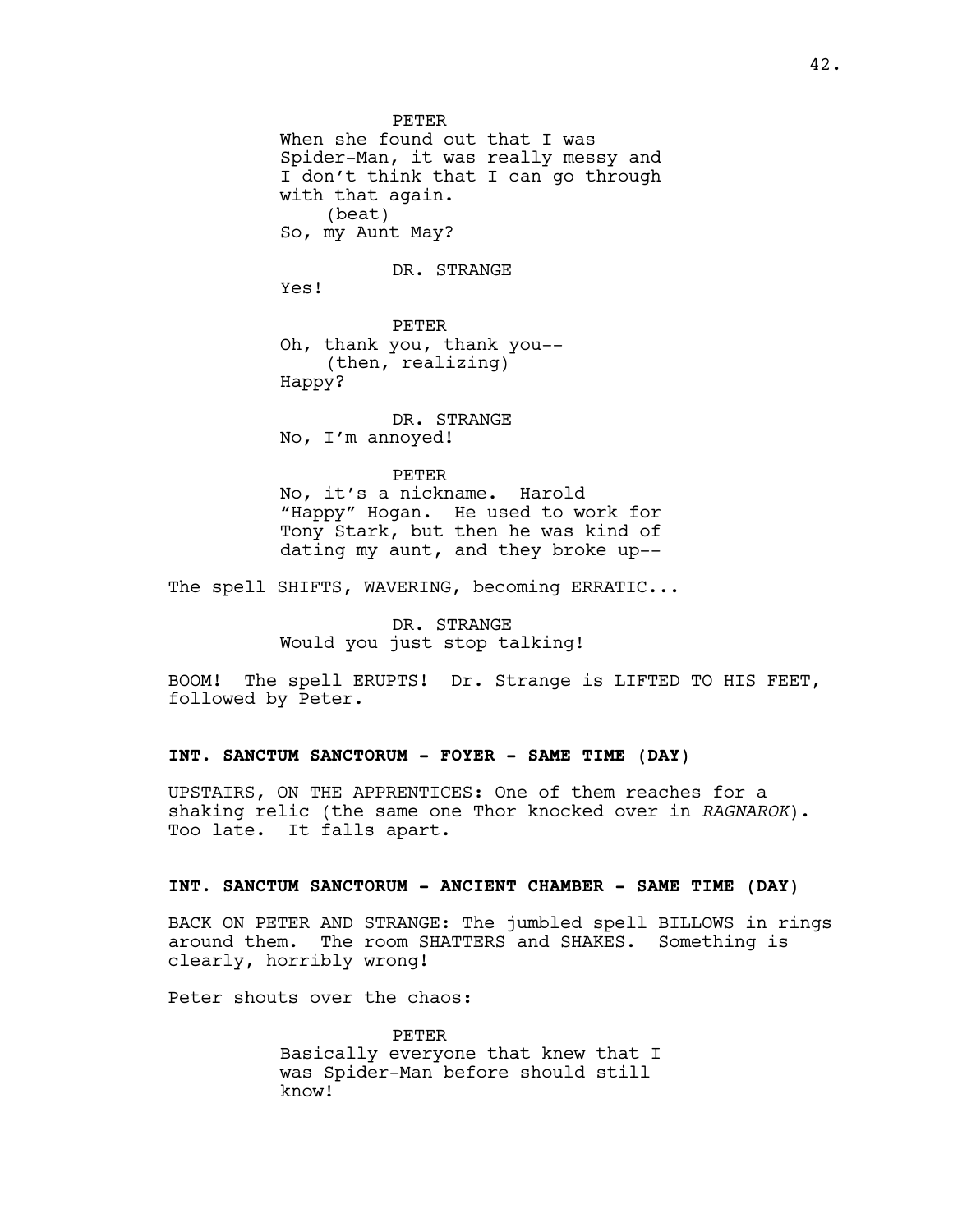LIGHTS AND NOISE! Strange STRUGGLES WITH THE SPELL as it BLASTS its way around them, ripping apart the crypt walls... UNUSUAL SHADOWS appear... With great effort, Strange shrinks the spell smaller and smaller, until-- Peter and Strange DROP to the ground, the walls around them reassembled and whole. Peter turns to see  $-$ - the spell is now a ball of light, TRAPPED INSIDE A PENTAGON-SHAPED ORB. PETER (CONT'D) Did it work? DR. STRANGE No. You changed my spell *six* times-- PETER (meekly) Five times. DR. STRANGE You changed my spell! You don't do that! I told you-- (re: trapped spell) And that is why! They regard the now-tiny spell jostling within the orb. DR. STRANGE (CONT'D) That spell was completely out of control. If I hadn't shut it down, something catastrophic could have happened! PETER Stephen, listen, I am so sorry-- DR. STRANGE Call me *sir*. A beat as that lands on Peter. PETER Sorry, sir. DR. STRANGE You know, after everything we've been through together, somehow I always forget you're... you're just a kid.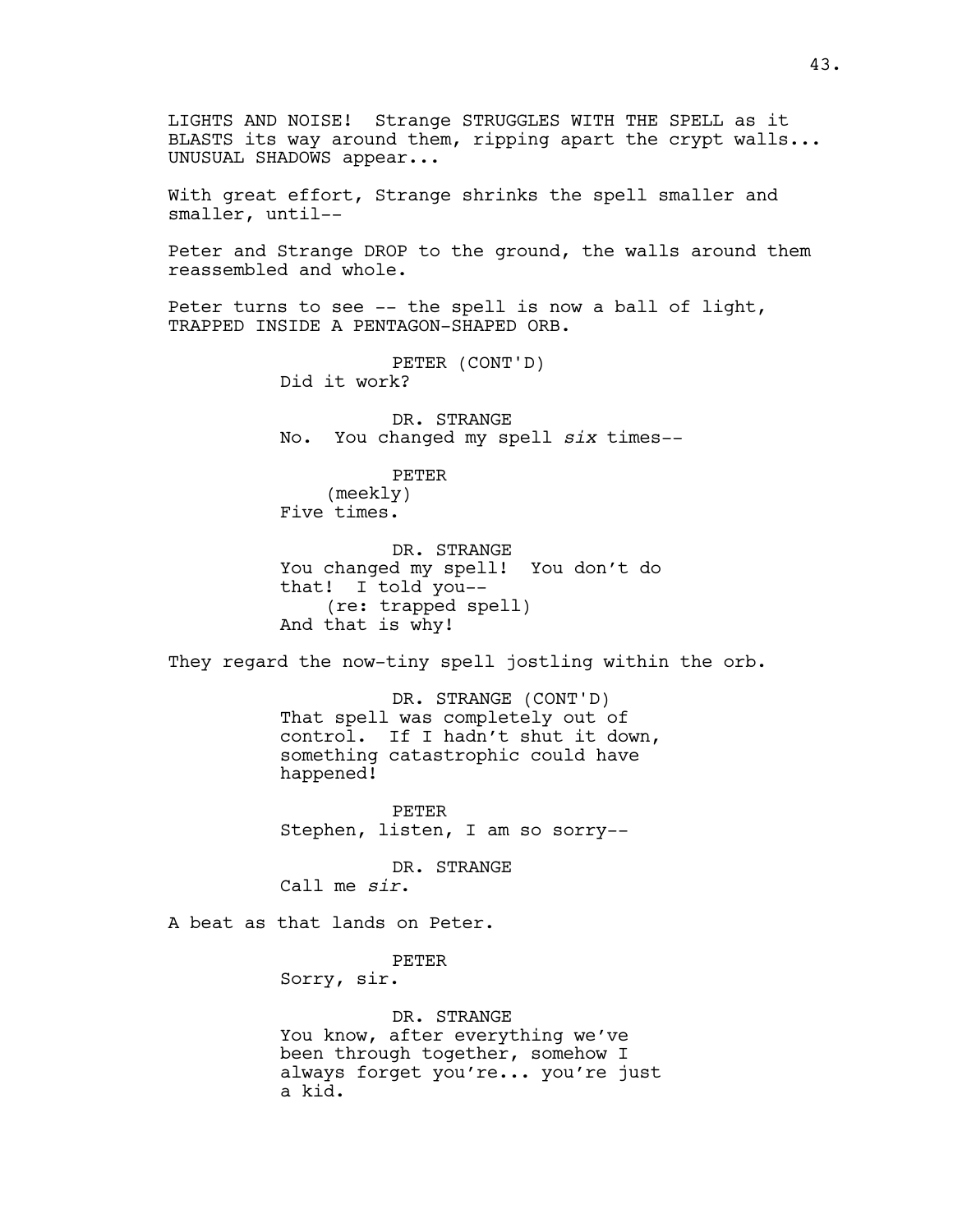The words weigh heavily on Peter. Now feeling lower than low. Strange clocks it and softens.

> DR. STRANGE (CONT'D) Look, Parker, the problem is not Mysterio. It's *you*. Trying to live two different lives, and the longer you do that the more dangerous it becomes. Believe me. (then) I'm so sorry about you and your friends not getting into college. But if they rejected you, and you tried to convince them to reconsider, there's nothing else you can do.

## PETER

(beat, then) When you say "convince them," you mean like I could have called them?

DR. STRANGE

Yeah.

PETER I can do that?

DR. STRANGE (incredulous) You haven't called the--

#### PETER

Well, I mean, I got their letter and I assumed that that was--

DR. STRANGE

I'm sorry, are you telling me that you didn't even think to plead your case with them first before you asked me to *brainwash the entire world?!* 

PETER Well, I mean, when you put it like that, then--

SMASH TO:

# **EXT. SANCTUM SANCTORUM - 177A BLEEKER STREET - LATER (DAY)**

BAM! The doors SLAM SHUT in Peter's face. He quickly grabs his phone and dials.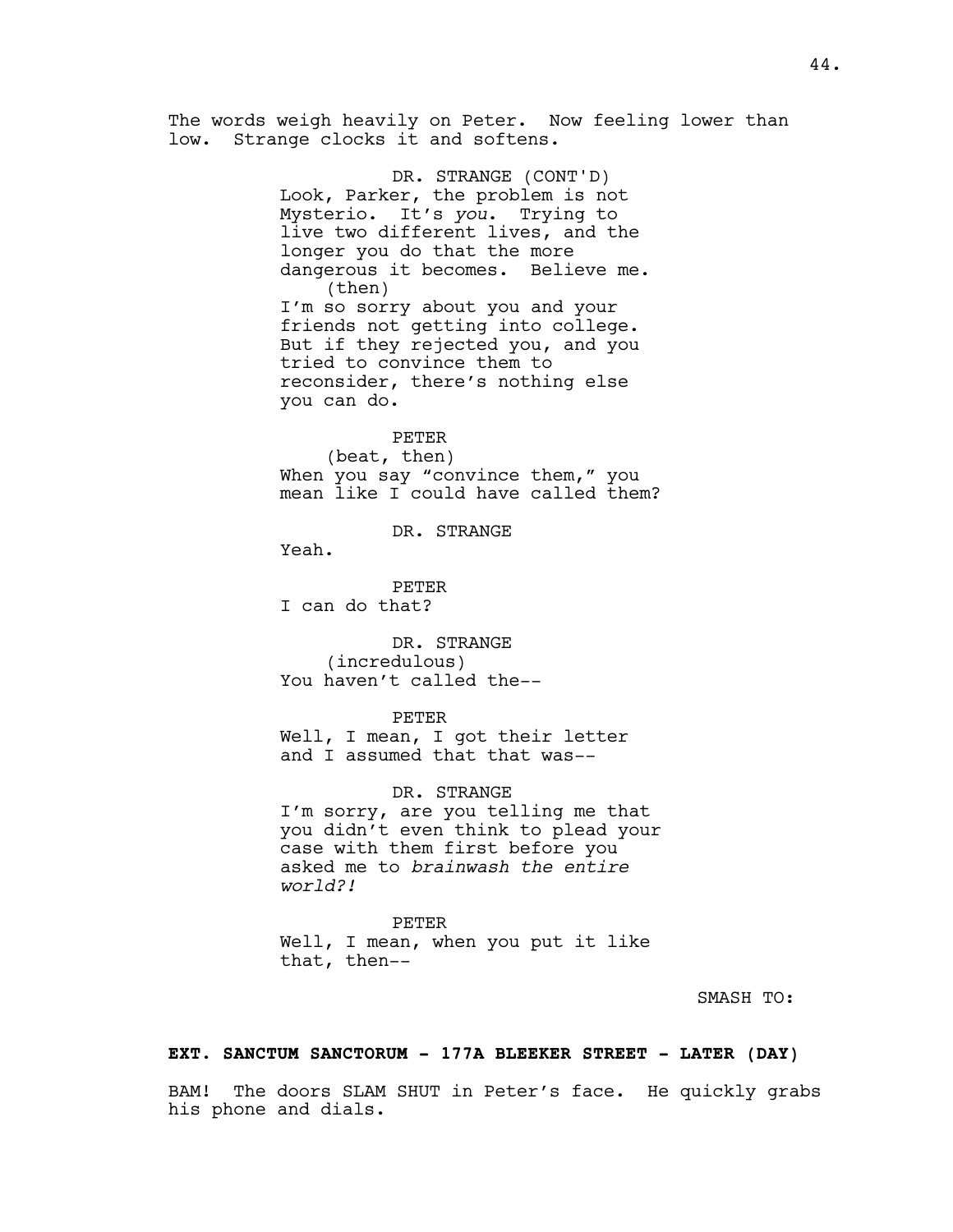PETER Come on, pick up, pick up, pick up, pick up...

# **INT. MIT CLUB LOUNGE - INTERCUT - SAME TIME (DAY)**

The MIT new students mixer. KIDS and ADULTS mingle. Flash answers his phone:

> FLASH (into phone) Dude, what? I'm busy.

PETER Flash, where's the MIT mixer?

FLASH

Why?

PETER Because I need to come and talk to someone. I'm trying to get Ned and MJ a second chance at getting in.

FLASH What's in it for me? I'm risking a lot just talking to you.

PETER

(sighs) Okay, I will, um... pick you up and swing you to school for one week?

FLASH For a month.

PETER

For a week.

FLASH

Two weeks.

PETER Flash, please come on, help me!

FLASH (insistent) You know what I want.

PETER Okay, I'll tell everyone that you're my best friend.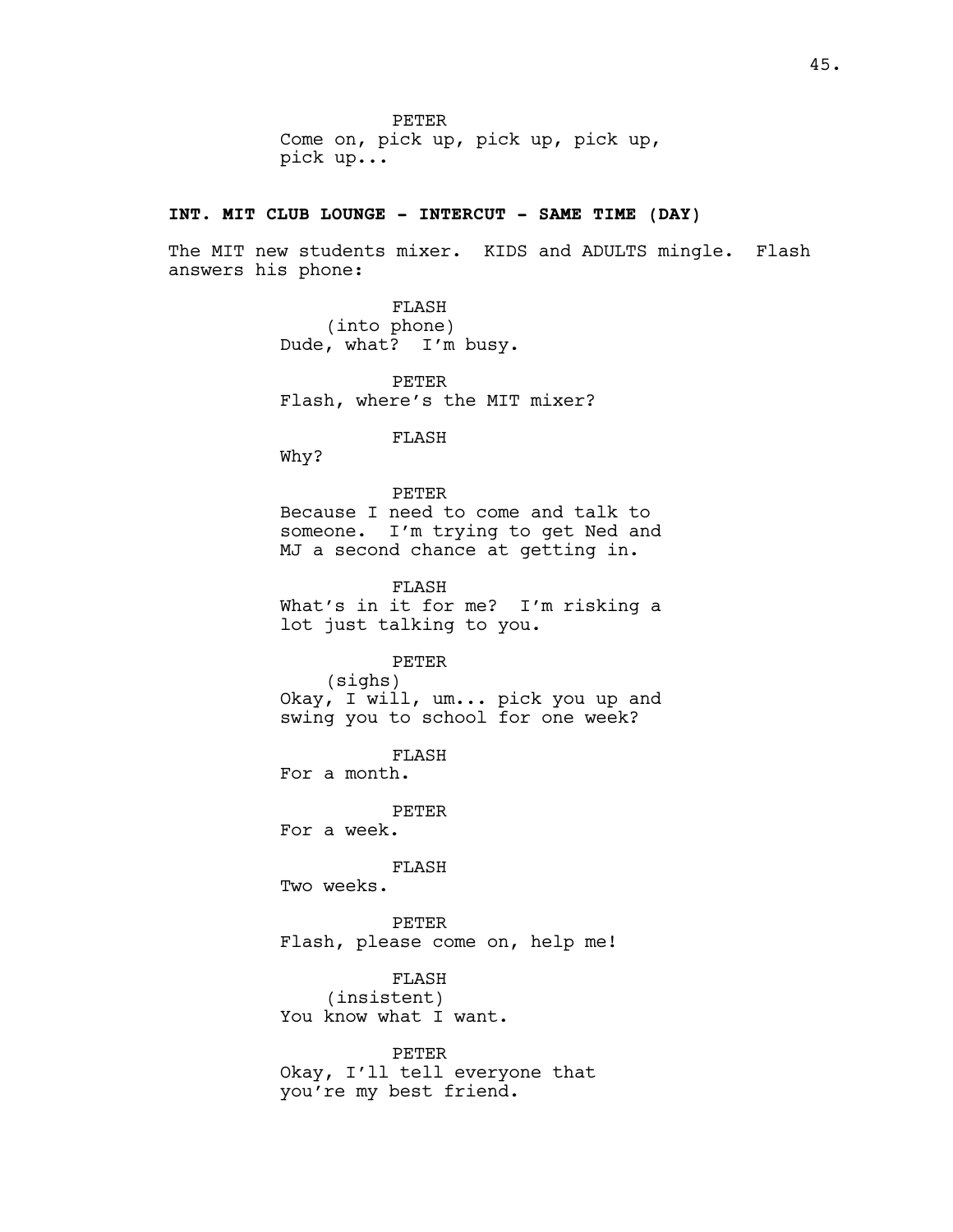Flash grins, loving this.

PETER (CONT'D) Flash, please help me! FLASH

Cool, cool, cool. So there's this lady, she's the Assistant Vice Chancellor. You can plead your case with her.

PETER Okay, perfect. Where is she?

FLASH

She left.

PETER To go where?

FLASH To the airport.

# **EXT. HIGH BRIDGE - LATER (DAY)**

Spider-Man soars above the High Bridge in his Iron Spider suit. He reaches a highway sign overlooking a traffic jam.

ON PETER'S HUD--

MALE IRON SPIDER VOICE (V.O.) Stark Network unavailable.

Spider-Man groans.

A text from Flash comes through: "HERES DA LADY UR LOOKING 4." Then a selfie of Flash and the ASSISTANT VICE CHANCELLOR (AVC) holding his *Flashpoint* book.

> MALE IRON SPIDER VOICE (V.O.) Facial recognition unavailable.

A *DAILY BUGLE* HELICOPTER approaches, filming Spider-Man - his new normal.

SPIDER-MAN

Ugh... (waves) Hi. Yeah, I can see you!

Spider-Man drops down to the road. The Iron Spider Suit retracts to reveal Peter is wearing a crumpled suit.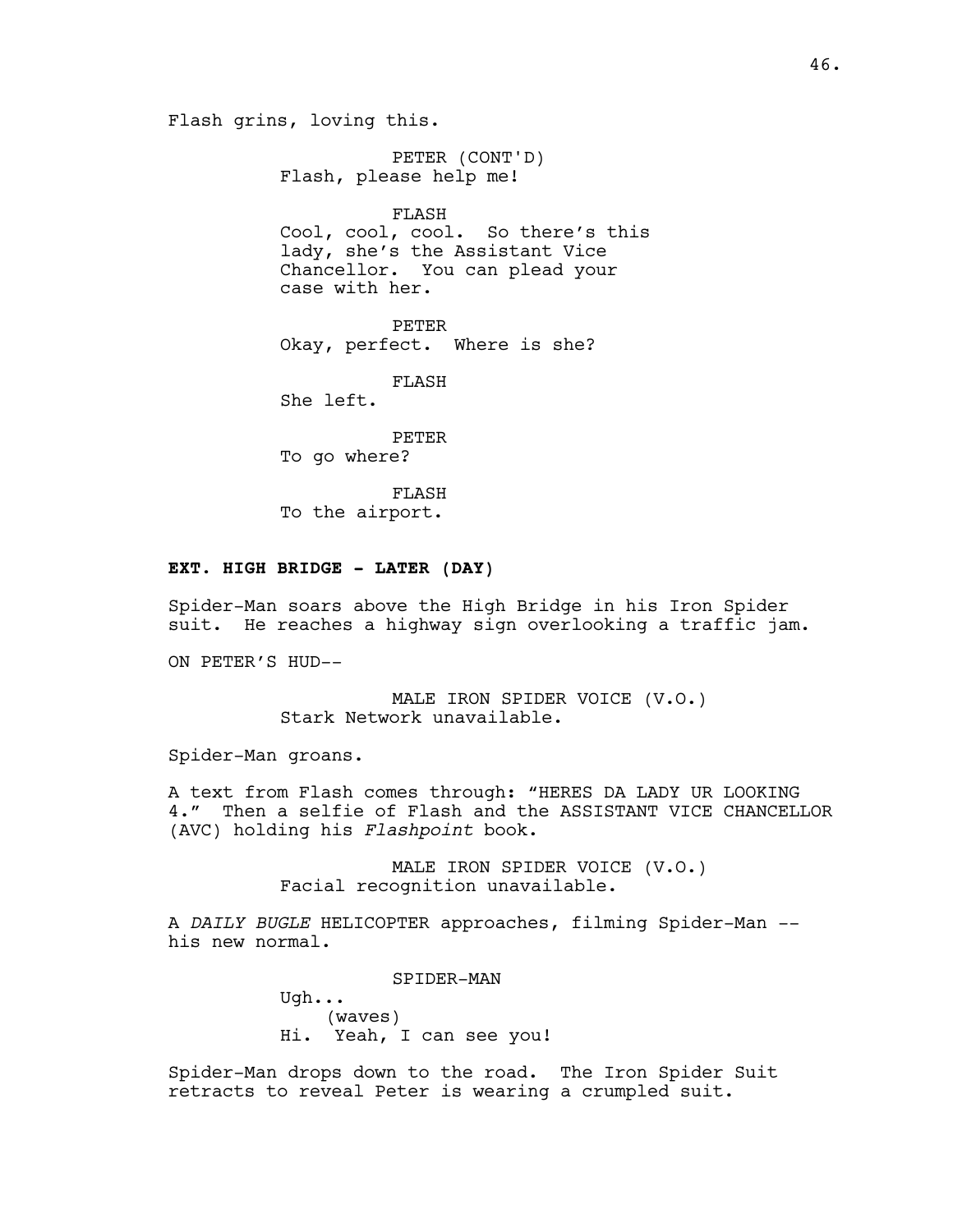He quickly searches the surrounding cars for the AVC, when--

A BARKING dog lunges at him from a nearby window. Peter jumps back, startled.

Then he peers into another window. A TODDLER BOY and a TEENAGE GIRL notice him. The Toddler waves.

> TODDLER BOY That's Peter Parker.

Peter waves back. As the Teenage Girl reacts--

TEENAGE GIRL Mom? Mom, look! Look, it's Peter Parker!

Peter moves on, spotting the AVC in the backseat of an SUV.

# **INT. AVC SUV - SAME TIME (DAY)**

In the backseat, the AVC is on her phone. She peruses Flash's book.

## **EXT. HIGH BRIDGE - INTERCUT - SAME TIME (DAY)**

Just outside, Peter dodges a taxi--

TAXI DRIVER

Hey!

--And steels himself to approach the AVC's car.

PETER

Okay...

He KNOCKS on her window and waves. The AVC ends her call and rolls down her window. Reluctant.

ASSISTANT VICE CHANCELLOR

Yeah?

PETER Hi, I'm Peter Parker.

ASSISTANT VICE CHANCELLOR You do know you're in the street, right?

PETER Yeah. I'm sorry. I just-- I really needed to talk to you--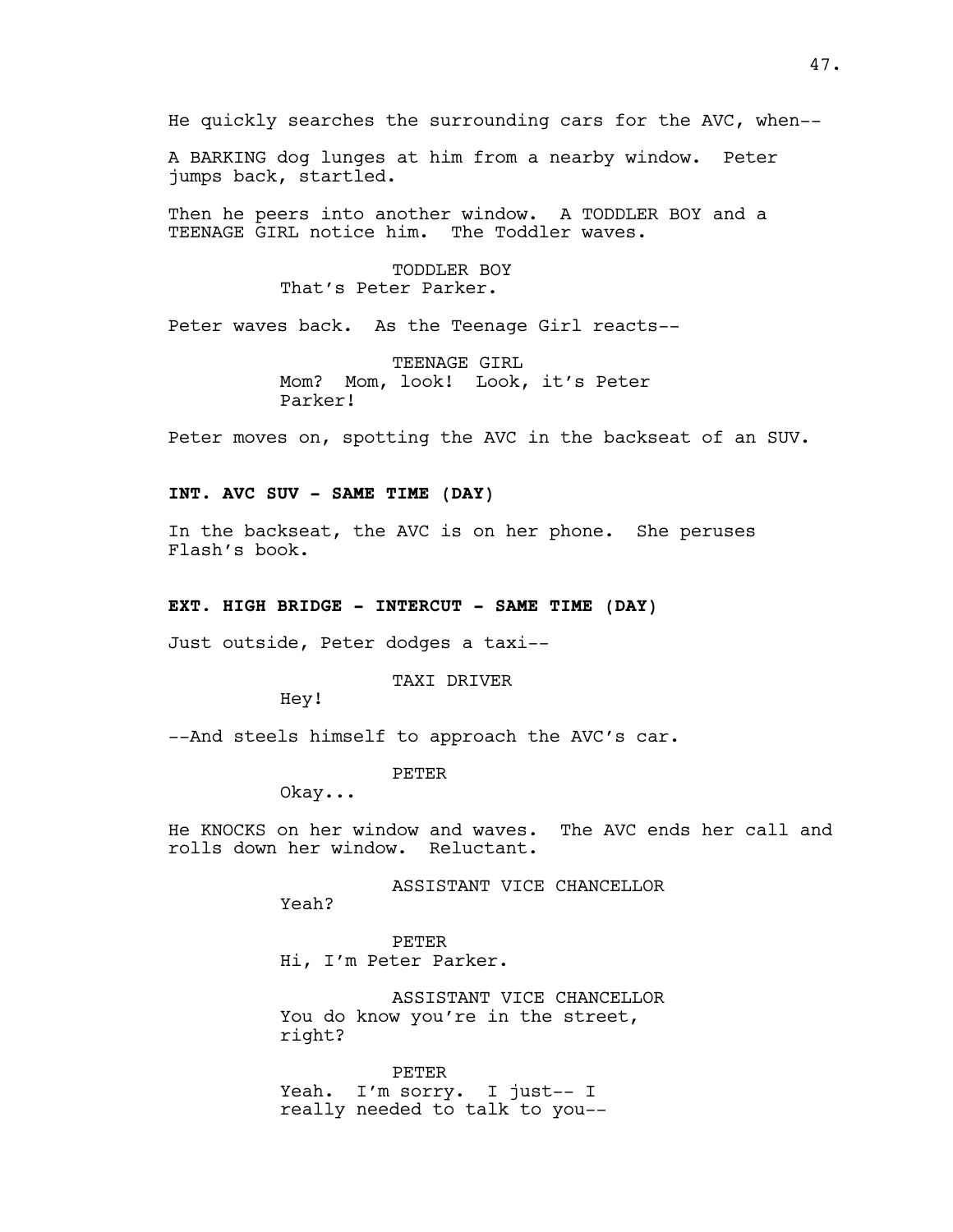PETER

--And I know you're on your way to the airport.

ASSISTANT VICE CHANCELLOR Uh-huh.

PETER

(nervous rattling) MJ Watson and Ned Leeds are the two smartest people I've ever met in my entire life, and I'm the dumbest person because I let them help me. But if I didn't let them help me than millions of people would have died. So please don't-- Don't let MIT be dumb like me.

ASSISTANT VICE CHANCELLOR MIT is dumb?

PETER (stumbling) No, I'm saying *don't* let MIT be dumb. I mean, like the *dumber* version of me that wouldn't have let them help.

ASSISTANT VICE CHANCELLOR You didn't rehearse that, did you, Peter?

PETER Basically, what I'm trying to sa--

Peter's SPIDER-SENSE TINGLES. He jumps on top of the car, spots PEOPLE running away. He turns to one of them:

> PETER (CONT'D) Why are you running? What--

UP AHEAD: CRASH! Patches of the highway CRUMBLE in a cloud of asphalt and dust.

Peter activates his Iron Spider suit.

SPIDER-MAN

Oh my God...

He KNOCKS on the roof of the car.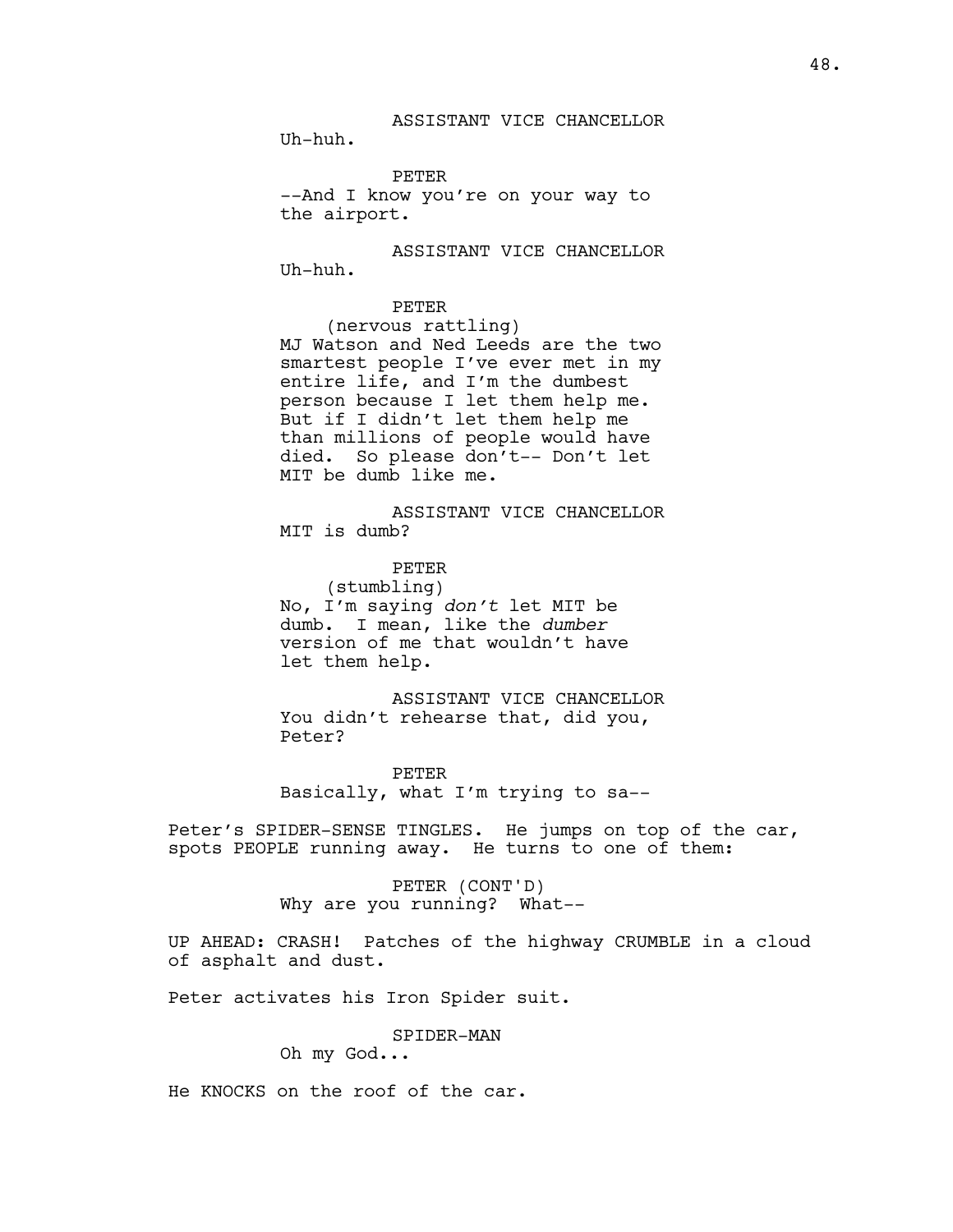SPIDER-MAN (CONT'D) Uh, Ma'am, you should, uh... you should get out of the car. (then, calling out) Everybody get off the bridge!

The AVC's DRIVER runs off. The AVC tries to get out too, but--

ASSISTANT VICE CHANCELLOR The door's locked. Doors-- Hey!

CRASH! SLAM! BOOM! Something is piercing its way through the High Bridge roadway. Something with FOUR GIANT METAL TENTACLES. The dust clears to REVEAL...

DOC OCK (Alfred Molina) in all his *SPIDER-MAN 2* glory!

DOC OCK Hello, Peter.

SPIDER-MAN (confused) Hi? Do we... do I know you?

DOC OCK What have you done with my machine?

SPIDER-MAN Your mach-- I don't know what you're talking about? I don't-- What machine?

DOC OCK The power of the sun in the palm of my hand. It's gone!

SPIDER-MAN Listen, sir, if you stop smashing cars, we could work together and I can help you find your machine.

DOC OCK You want to play games?

One of Doc Ock's tentacles PIERCES the roof of a nearby car. The PASSENGERS scramble, as Ock FLINGS the car at Spider-Man--

DOC OCK (CONT'D)

Catch!

Spider-Man flies backwards, dodging the empty vehicle, as ANOTHER CAR is immediately thrown in front of him -- this one FULL OF PEOPLE!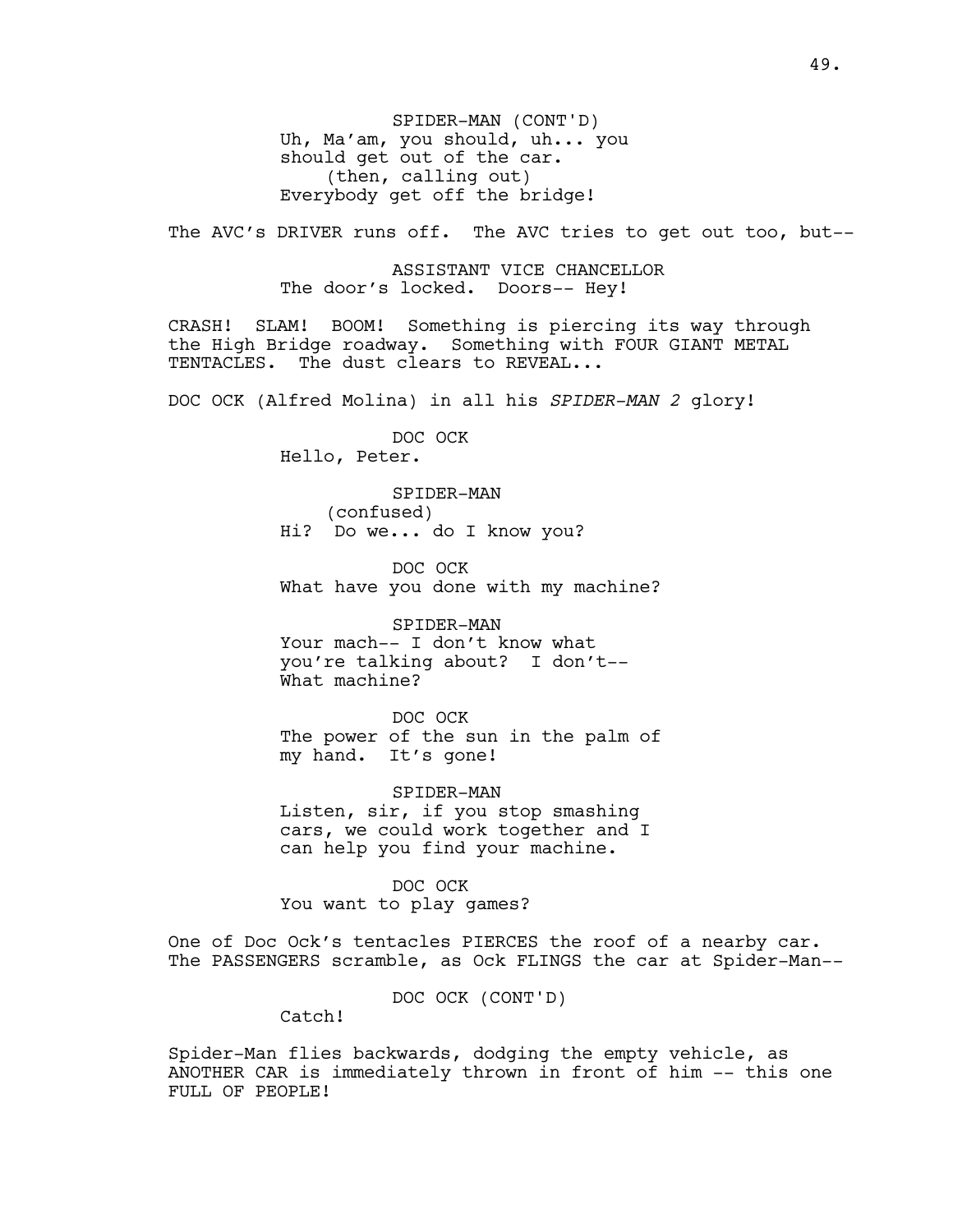Spider-Man attempts to stop it, but both he and the vehicle are spun over the bridge.

As the family inside reels, Spider-Man runs across the length of the spinning car, WEBBING it to the underside of the bridge. He rips a side door open...

ANGLE ON the AVC, finally able to open her door, but-- SLAM!

ASSISTANT VICE CHANCELLOR

Agh!

The door is pinned against a K-Rail. She still can't get out.

BACK ON Spider-Man, now on top of the bridge, alongside the family he just saved.

> SPIDER-MAN It's okay. You guys are good, you're safe, get out of here!

As the family quickly runs off, THUNK! One of Doc Ock's tentacles GRABS Spider-Man, wrapping him tight in its grip.

> DOC OCK You think your fancy new suit's gonna save you?

Another tentacle claw clutches Spider-Man's head and FLINGS him into the AVC's car -- forcing the vehicle over the edge of the bridge, the AVC still trapped inside!

Doc Ock then HURLS Spider-Man through a highway sign, CRASH-LANDING into a truck's windshield.

Doc Ock's tentacles skewer a car engine -- it EXPLODES -- as he relentlessly pursues Spider-Man.

> DOC OCK (CONT'D) I should have killed your little girlfriend when I had the chance.

Metal pierces through the roof of the truck to reveal Spider-Man, his IRON SPIDER ARMS fully deployed.

> SPIDER-MAN What did you just say?

DOC OCK (to tentacles) Looks like we've got competition.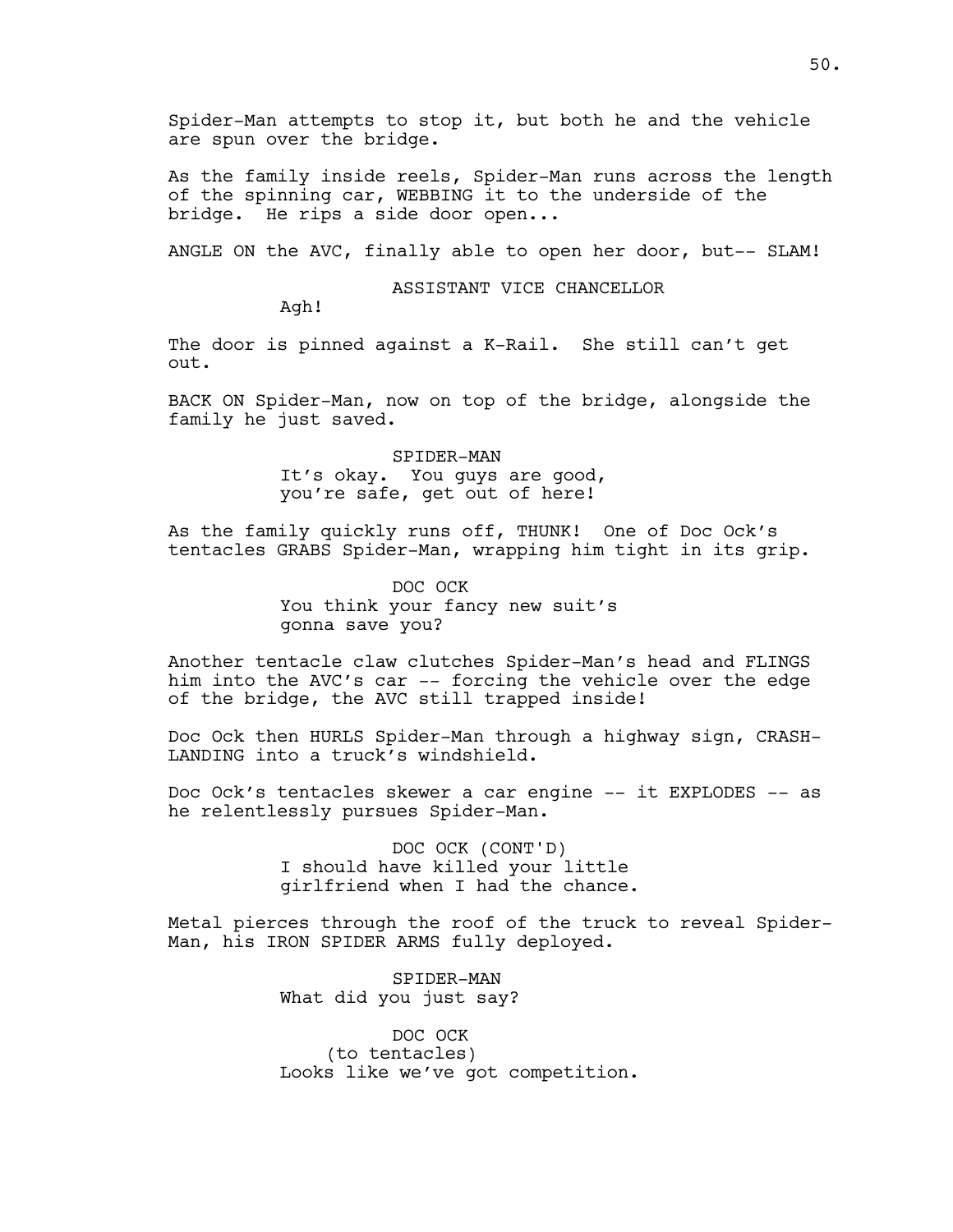SPIDER-MAN VS. DOC OCK! Mano-a-mano-a-mano-a-etc! The *DAILY BUGLE* HELICOPTER witnessing all.

Spider-Man WEBS on top of a highway sign, Doc Ock following. Spider-Man fires webs! Flips! Kicks back Ock, then--

> ASSISTANT VICE CHANCELLOR (O.S.) Peter! Help!

Spider-Man turns, spots the AVC's teetering car. He leaps towards her, but--

THUNK! THUNK! Doc Ock's tentacles grab Spider-Man's arms in a vice, as another tentacle latches onto the *DAILY BUGLE*  HELICOPTER.

Doc Ock lifts Spider-Man up towards the ROTATING BLADES of the helicopter, Spider-Man fighting against it, until--

He WEBS two cars, YANKING them towards the highway sign, CRASHING into Doc Ock. The tentacles release, the Iron Spider Arms retract, and Spider-Man makes a break for the AVC's car.

Doc Ock grabs CEMENT PIPES off a nearby truck and swings them over his head, directly into Spider-Man's path.

FLIPS! SOMERSAULTS! FLINGING WEBS! Spider-Man is nearly at the AVC's car...

> SPIDER-MAN Don't worry, ma'am! I'm coming!

He's SLAMMED into the side of a car by one of the pipes. He quickly recovers and takes off, the AVC's SUV beginning to  $fall--$ 

ASSISTANT VICE CHANCELLOR (O.S.)

Peter!

The AVC GASPS, CLICKS her seatbelt on--

Doc Ock flings a car at Spider-Man, who flips backwards, arching over the roof of the thrown vehicle until--

SPLASH! The car barrels into impact attenuators full of water.

Spider-Man quickly WEBS the AVC's car as it FALLS!

He is dragged along behind it, his IRON SPIDER ARMS deploying to grab onto the edge of the bridge, as the car plummets to the train tracks below!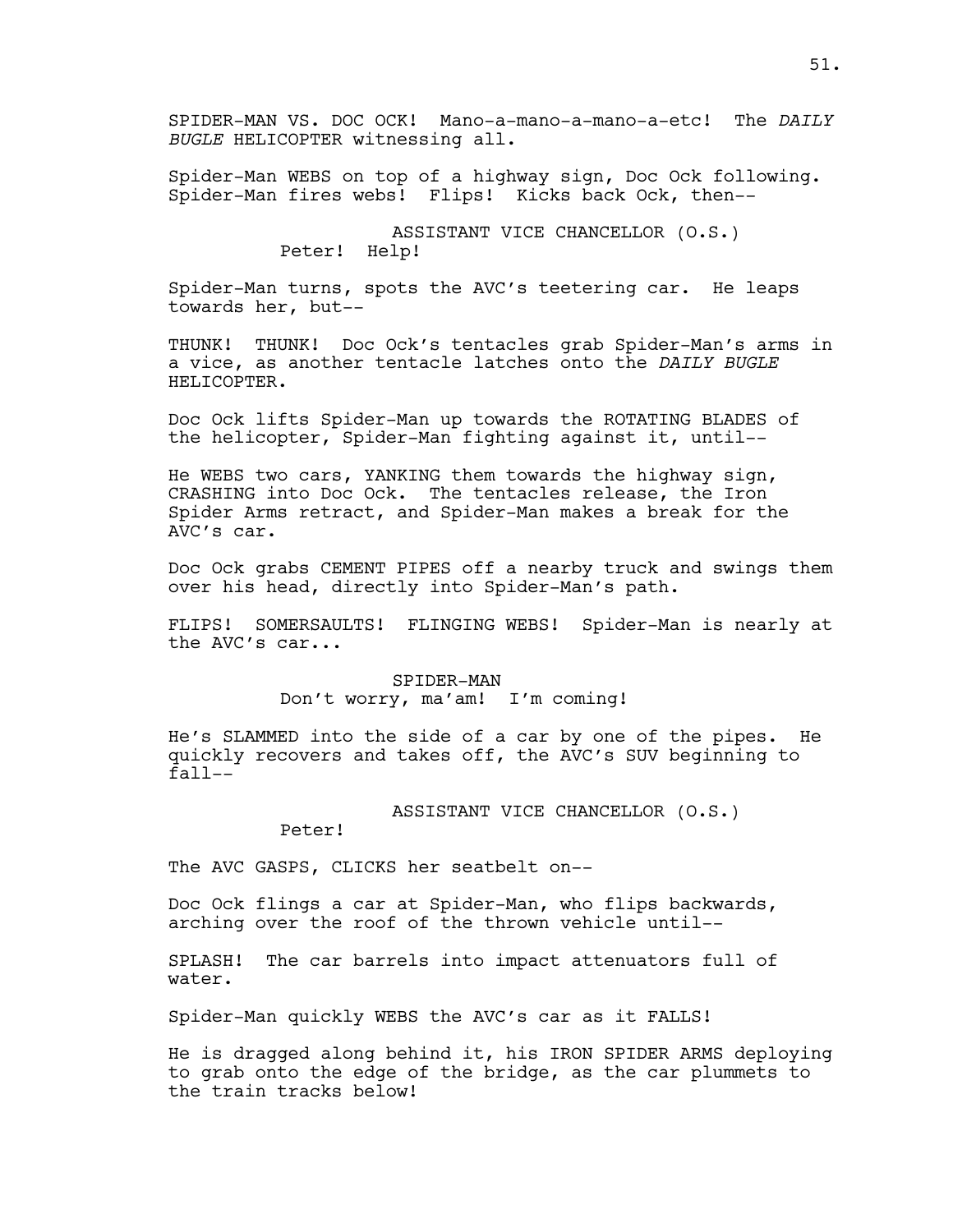A SUDDEN WRENCH! The vehicle stops just short of a MOVING FREIGHT TRAIN!

Inside the car, the AVC trembles, in shock, as Spider-Man WEBS the car securely to the bridge. Then lowers himself to her door...

> SPIDER-MAN Ma'am? Just stay calm. Just take a deep breath. Are you okay?

> > ASSISTANT VICE CHANCELLOR

No!

Spider-Man turns, sees Doc Ock approaching. A tentacle GRABS Spider-Man and YANKS him away. As he's WHIPPED around--

> SPIDER-MAN (to AVC) I promise... I've got this... all under... control...

Doc Ock SMASHES Spider-Man through the bridge, then PINS HIM AGAINST the underside.

A tentacle claw RIPS OFF Spider-Man's chest of nanotech, revealing his crumpled suit beneath.

> MALE IRON SPIDER VOICE (V.O.) Suit compromised.

DOC OCK (impressed) Nanotechnology. Ah, you've outdone yourself, Peter.

The Iron Spider nanotech begins to MELD WITH DOC OCK'S TENTACLES -- transforming them into a hybrid of Ock's AI-tech and Stark's nanotech.

> DOC OCK (CONT'D) I underestimated you. But now you die.

As Doc Ock launches a killing blow--

The Iron Spider tech defensively shifts nanos to cover Spider-Man's chest... EXPOSING PETER'S FACE.

> DOC OCK (CONT'D) (confused) You're not Peter Parker.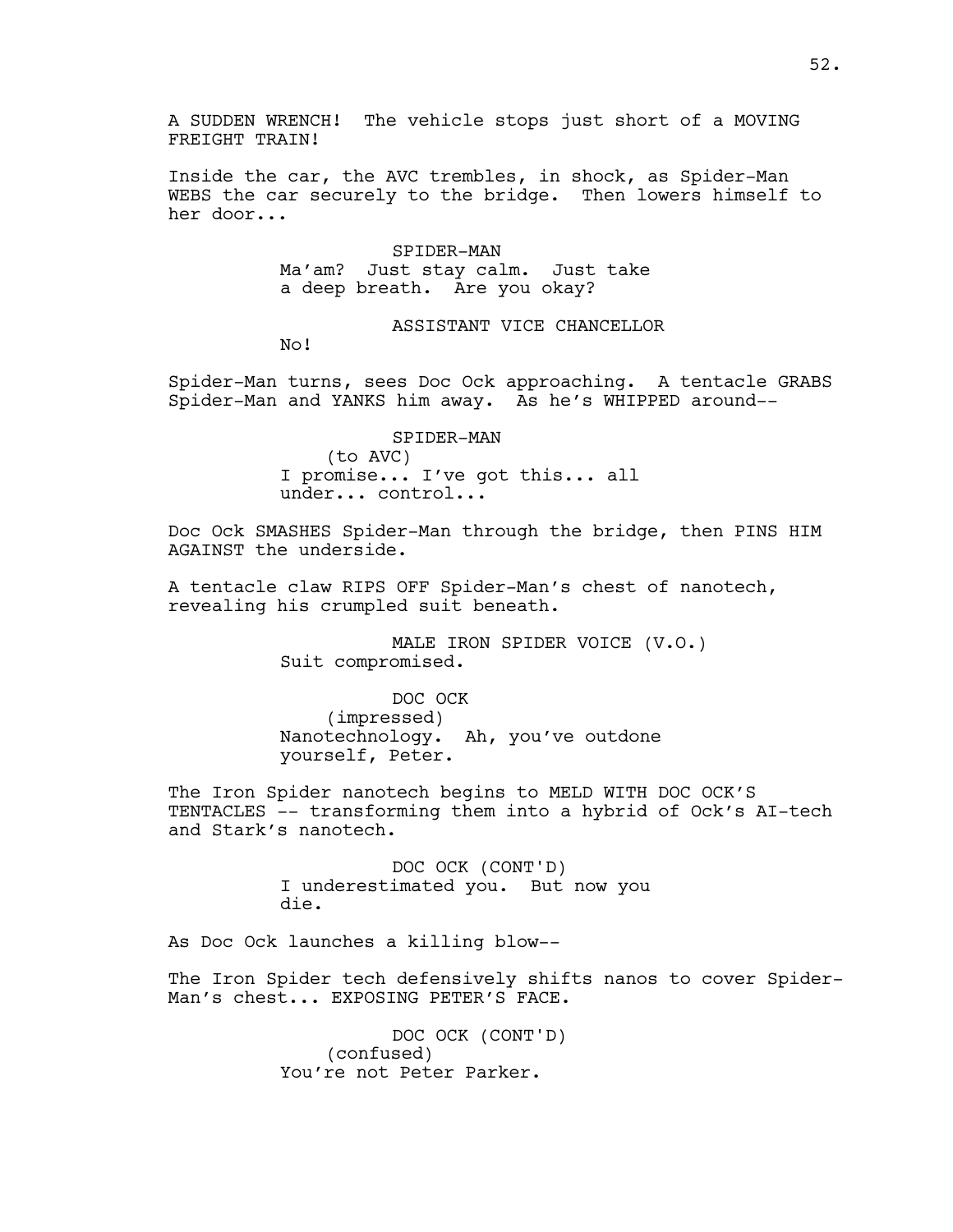PETER Ugh, I am so confused right now.

From inside her dangling car, the AVC looks on as Doc Ock's tentacles seem to be... malfunctioning?

> DOC OCK (re: tentacles) What's happening?

MALE IRON SPIDER VOICE (V.O.) New device detected.

A HOLOGRAPHIC IMAGE of Ock's tentacles appear on Peter's control panel. He pushes several buttons until...

> MALE IRON SPIDER VOICE (V.O.) Pairing new device.

The IRON SPIDER SUIT IS CONNECTED -- Peter is now in control of the tentacles!

> DOC OCK (to tentacles) You don't listen to him, you listen to me!

Peter tests the connection -- the tentacles follow his every move. He laughs, relieved.

#### PETER

Hey.

Peter waves at Doc Ock. A tentacle claw waves back.

With the connection secure, Peter launches a tentacle arm at the AVC's dangling car.

Ock swings at Peter, but he can't even get close. Peter laughs, then gently rotates the tentacles...

> DOC OCK (to tentacles) Hey-- Hey! Listen to me! No, not him, me!

Peter carefully sets the AVC's car, Doc Ock, and himself back on top of the bridge.

The Iron Spider Suit retracts to reveal Peter's rumpled suit, his tie now cut in half. Peter RIPS the door off the AVC's car.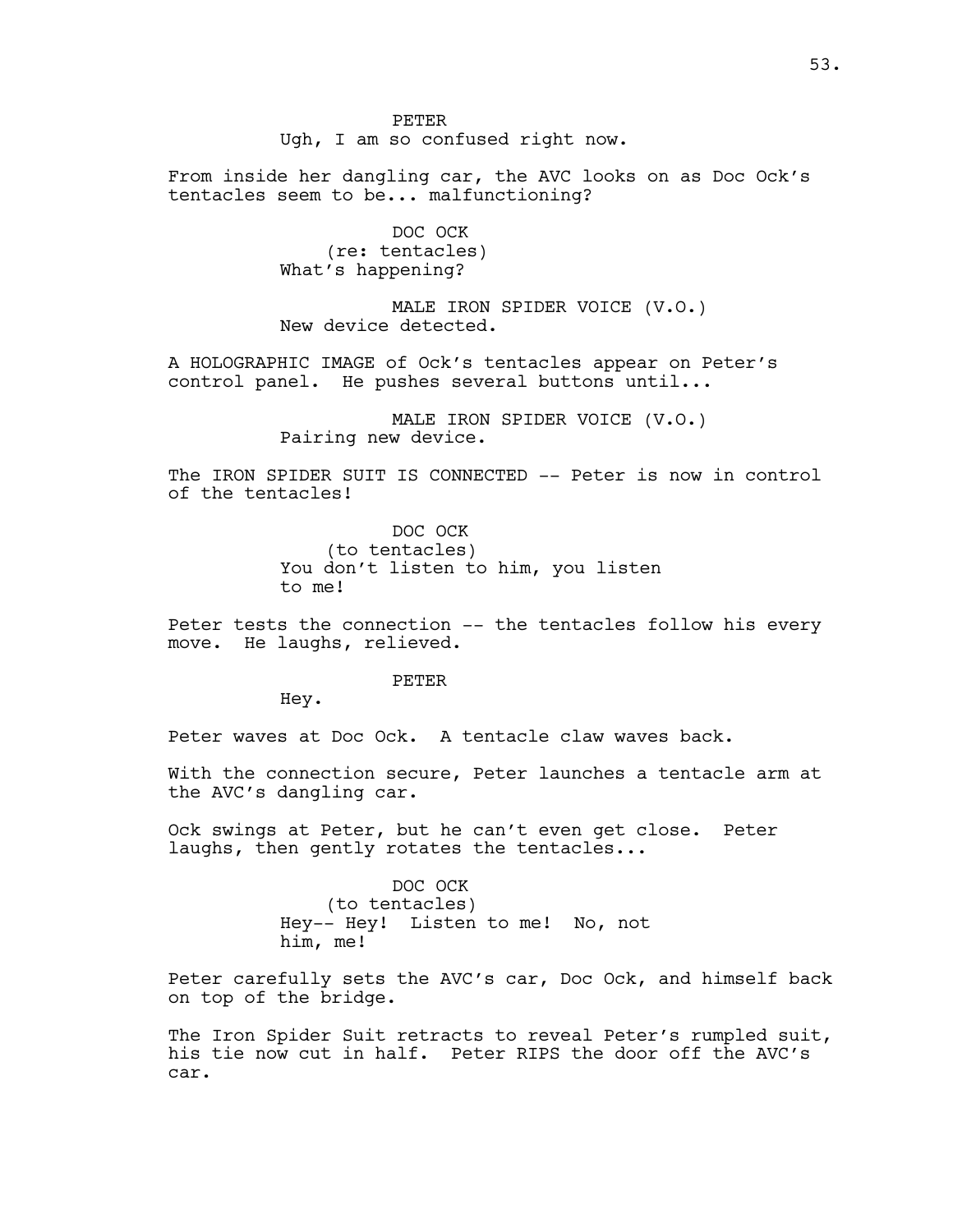PETER Ma'am, are you okay? Come on, you could still make your flight.

ASSISTANT VICE CHANCELLOR (shaken, but relieved) Peter... you're a hero.

### PETER

No, well, I'm-- No. I'm--

ASSISTANT VICE CHANCELLOR I'm gonna talk to Admissions about your friends. And I'm gonna talk to them about you.

PETER No, but, ma'am, this isn't about me.

ASSISTANT VICE CHANCELLOR I am going to talk to them about your friends and you. Okay?

PETER

Really?

ASSISTANT VICE CHANCELLOR And if you keep your noses clean, maybe you'll have a fair shot. Here--

She shoves her bag into his arms.

ASSISTANT VICE CHANCELLOR (CONT'D) Get out of the way. Let me get that man. (to Doc Ock) Hey! You! I see you. Come here! That was not okay. Unbelievable!

As she walks off, Doc Ock tries once more to grab Peter. But yet again, he's held in place by his tentacles.

#### PETER

Hey! Hey, hey, hey-- Until you stop trying to kill me... (re: Iron Spider controls) I'm in control, buddy. Of this whole tentacle situation you got going on here. Okay?! Now who are you? What is going--

Peter's SPIDER-SENSE alerts him to the horizon. He wraps a tentacle around Doc Ock, holding him in place.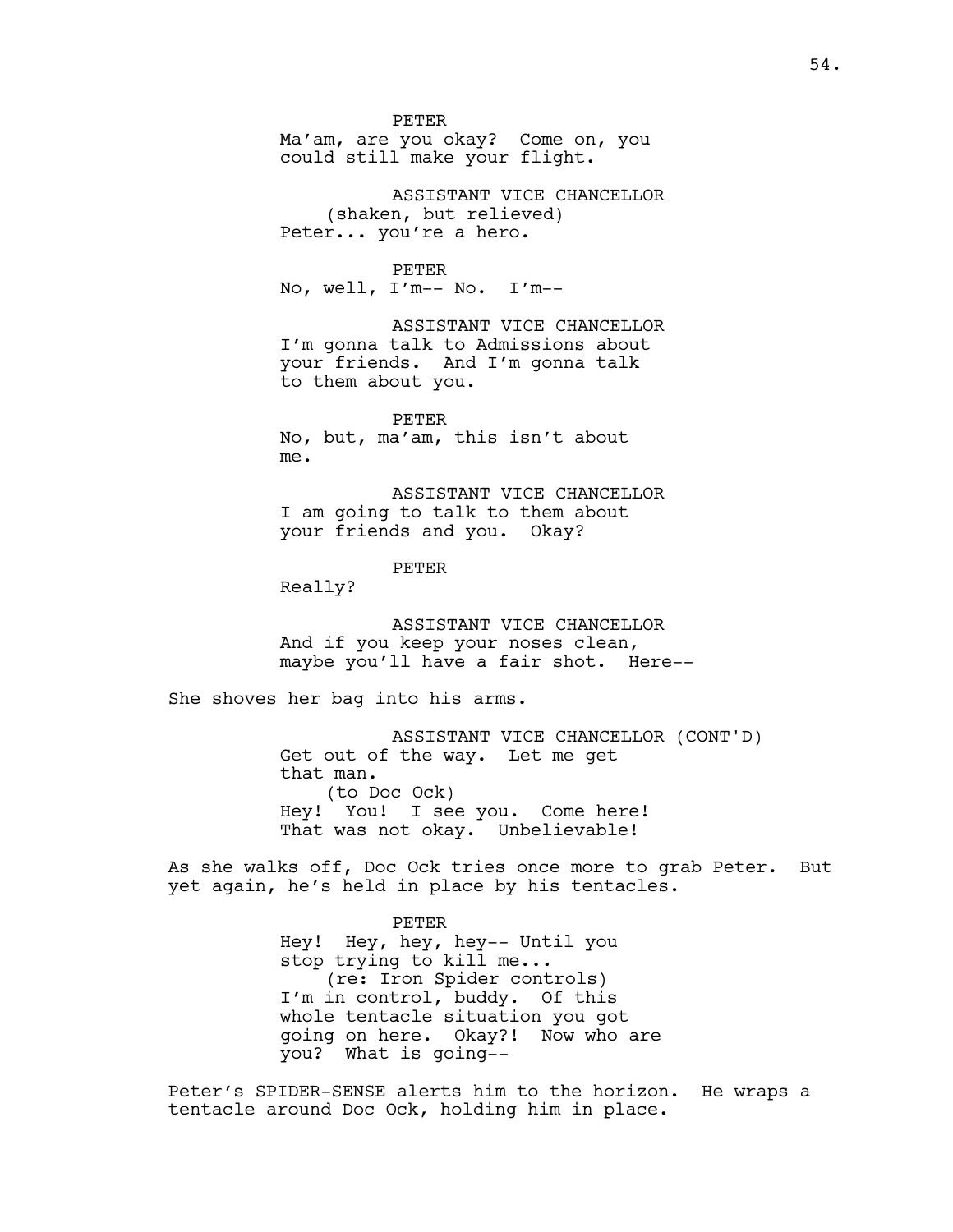DINK, DINK, DINK! A pumpkin bomb lands on the road. *Who could it be...?* 

BOOM-BANG! The bomb detonates!

Peter activates his Iron Spider suit, as from out of the smoke and flames comes an EVIL CACKLE, then--

GREEN GOBLIN (Willem Dafoe) from *SPIDER-MAN*! Perched atop his glider.

DOC OCK

Osborn?

As the glider flies towards them -- a RING OF SPARKS! Spider-Man and Doc Ock DISAPPEAR.

#### **INT. SANCTUM SANCTORUM - ANCIENT CHAMBER - CONTINUOUS (DAY)**

WHOOSH! Spider-Man MATERIALIZES. Alone in the dark. He looks around, confused. SPIDER-SENSES FLARING. Cautious, Peter deactivates the Iron Spider suit, takes a few steps--

# PETER

Doctor--

ROAR! A creature LUNGES with slashing claws and teeth!

Peter jumps back in shock, as the monster HITS AN INVISIBLE BARRIER. In a cell.

LIZARD (Rhys Ifans)! From *THE AMAZING SPIDER-MAN!*

Doc Ock STORMS at Peter -- THUD! He too hits an INVISIBLE BARRIER. In a cell.

Peter staggers backward. A HAND clamps his shoulder--

Peter SCREAMS, whips around--

Reveal Dr. Strange, now battered and bruised.

DR. STRANGE Be careful what you wish for, Parker.

Ock POUNDS on the barrier.

DOC OCK Let me out of here!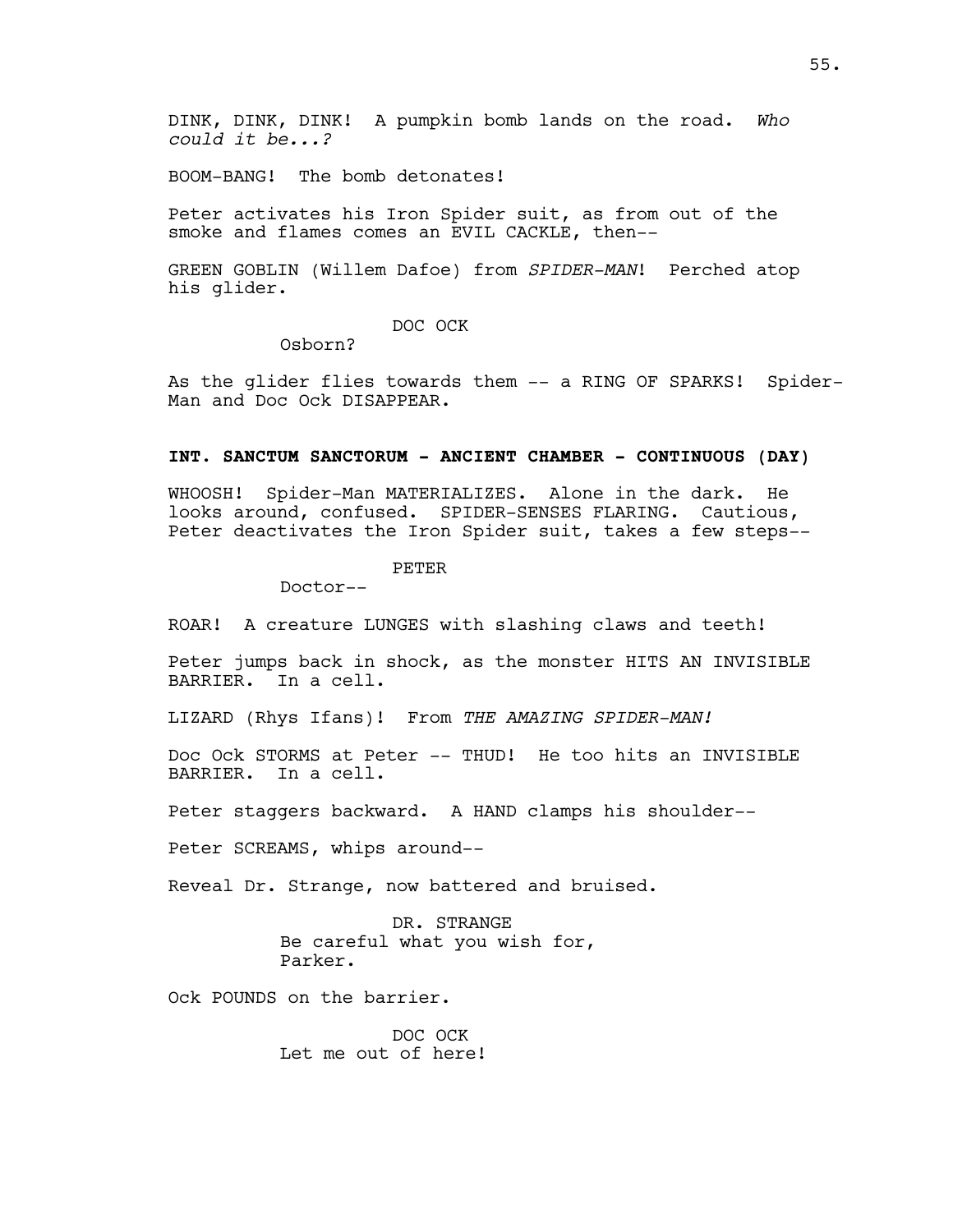## PETER

Can you please explain to me what is going on?

DR. STRANGE That little spell that you botched where you wanted everyone to forget that Peter Parker's Spider-Man, it started pulling in everyone who *knows* Peter Parker's Spider-Man - from *every* universe -- into this one.

PETER From "every universe"?

DOC OCK (to Dr. Strange) Who are you? And where am I?!

# DR. STRANGE

(ignoring Ock, to Peter) I think it's better we don't engage with them because frankly the Multiverse is a concept about which we know *frighteningly* little--

PETER (amazed) The Multiverse is real?!

DR. STRANGE (sighs) This shouldn't even be possible.

PETER But I thought you stopped the spell.

DR. STRANGE No, I *contained* it. (re: Doc Ock) But it would appear that a few of them squeaked through.

Off Peter, mind blown--

DR. STRANGE (CONT'D) After you left, I detected an otherworldly presence, I pursued it into the sewers, where I found that-- (re: Lizard) --Slimy, green son of a gun.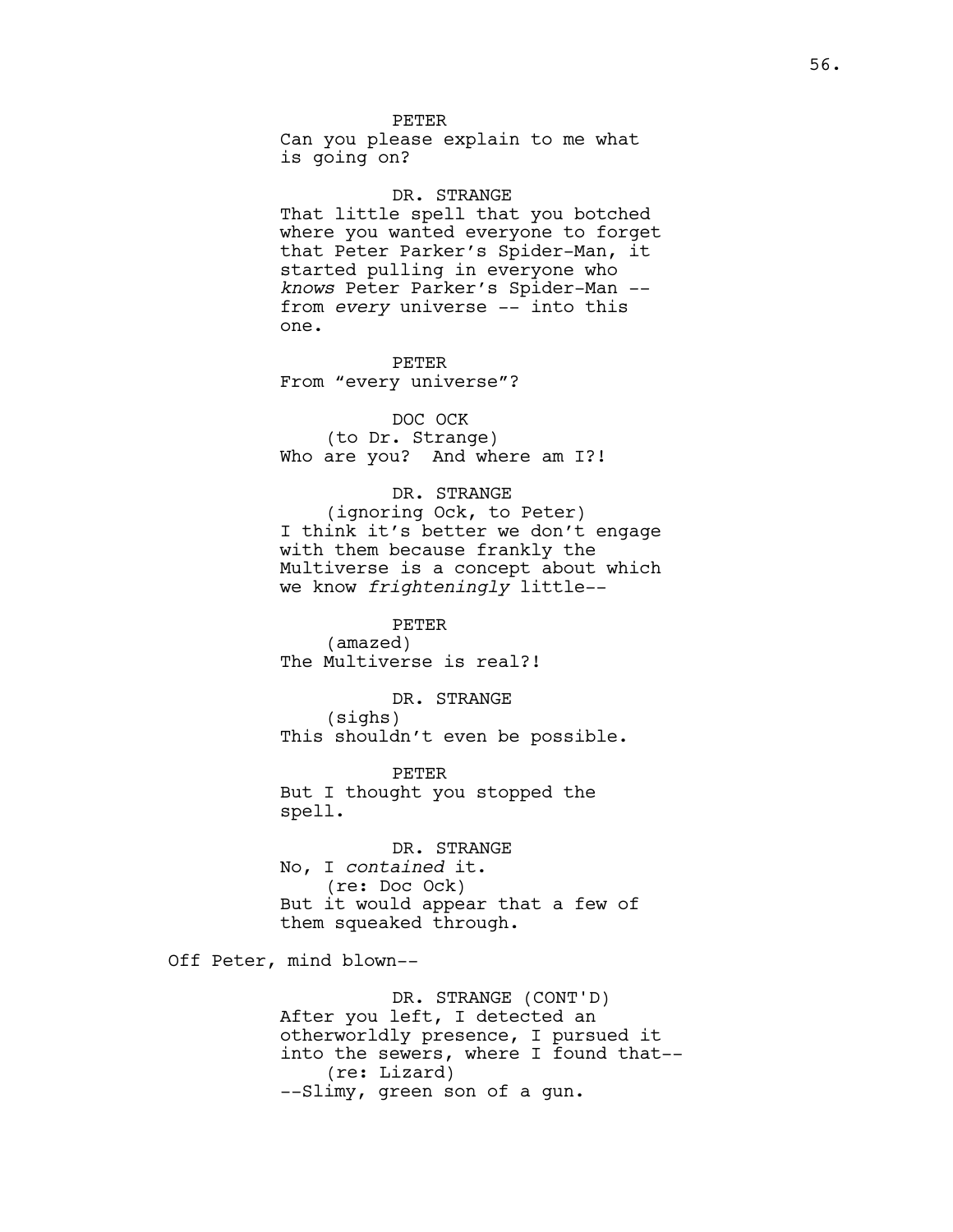DOC OCK "Spell?" As in magic? What is this, a birthday party? Who is this clown? What is this madness?! DR. STRANGE (to Peter) Watch this. (then, to Doc Ock) Do you know a Peter Parker who's Spider-Man? DOC OCK Yes. DR. STRANGE (points at Peter) Is that him? DOC OCK No. DR. STRANGE (to Peter) See? As Peter considers that... DR. STRANGE (CONT'D) Okay, here's what we gotta do. I don't know how many of these "visitors" we've got-- PETER I saw another one. On the bridge. He was like a... like a flying green elf. DR. STRANGE Well he sounds jolly. Why don't you start with him. I need you to capture them, bring them here, while I figure out how to get them back before they destroy the fabric of reality. Or worse, Wong finds out. Dr. Strange heads for the exit.

> PETER Uh... Dr. Strange?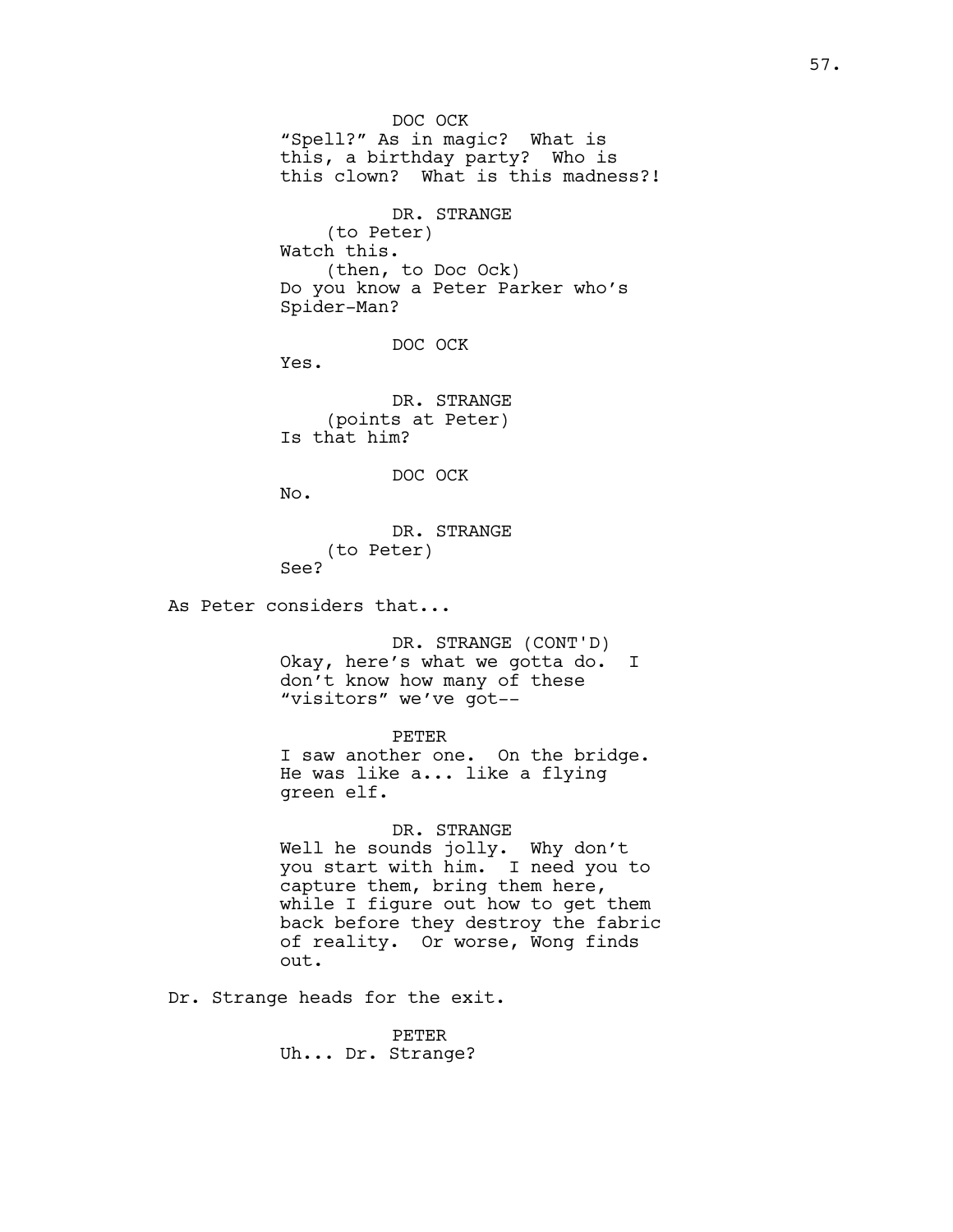DR. STRANGE (stopping, annoyed) What?

PETER My friends and I just got a second chance to get into MIT, and if the school sees me fighting these crazy monsters, then--

DOC OCK Hey, watch your mouth!

PETER I'm sorry, but--

DR. STRANGE You're seriously still talking about college?!

Strange magically flies one of Peter's web shooters off his wrist and into his hand. He sends a SWIRL OF MAGIC into it.

> PETER Hey, what did you just do?

> > DR. STRANGE

This.

Strange aims the web shooter and... THWIP! WEBS PETER! ZAP! Peter DISAPPEARS. WHOOSH! And REAPPEARS. Inside a cell.

> PETER Hey, you can't just--

Peter walks into the magical cell wall.

DOC OCK (dumfounded, to Dr. Strange) How did you do that?

DR. STRANGE Lots of birthday parties.

Strange crosses to an ANCIENT STONE DIAL and turns it. Peter's cell barrier drops, and he steps out.

PETER

Hey--

Dr. Strange flies the enchanted web shooter back onto Peter's hand.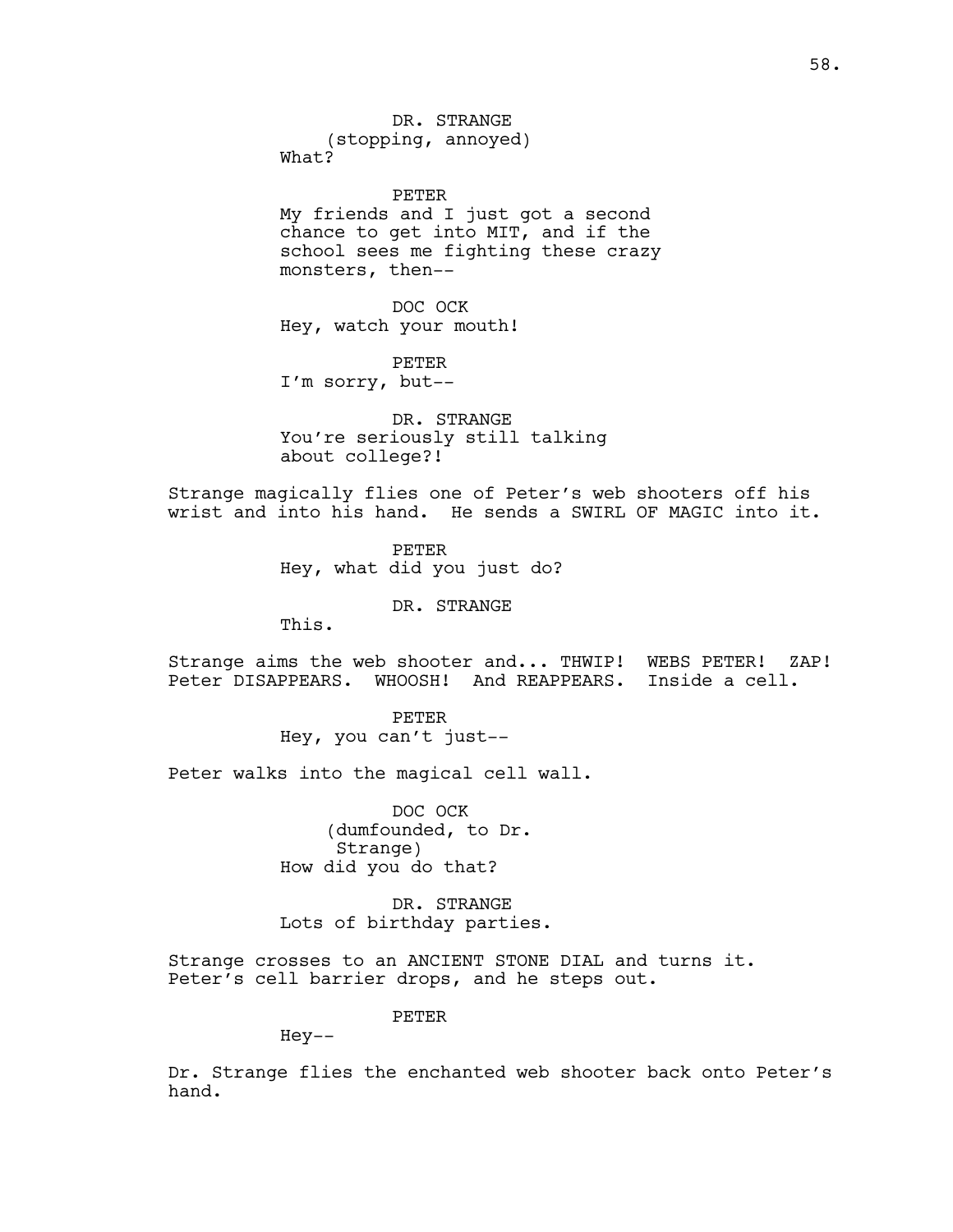PETER (CONT'D) (taking it in) Whoa...

DR. STRANGE One shot, send them here, move on. You're welcome. Get to work.

As Strange moves off--

PETER

Sir?

DR. STRANGE (sighs) Now what?

PETER I know this is my mess, and I swear to you that I'll fix it, but I'm gonna need some help.

Beat. Off Strange, considering...

# **INT. SANCTUM SANCTORUM - FOYER - LATER (DAY)**

Ned and MJ are led in by an unhappy Dr. Strange.

NED (awestruck) I can't believe I'm in the Sanctum Sanctorum!

DR. STRANGE (sotto) Neither can I.

NED So, how did you know you were made of magic? Because my nana says that we have it in our family and sometimes I get these tinglings in my hands--

DR. STRANGE You should talk to your physician.

MJ

Peter!

Peter walks up from the basement.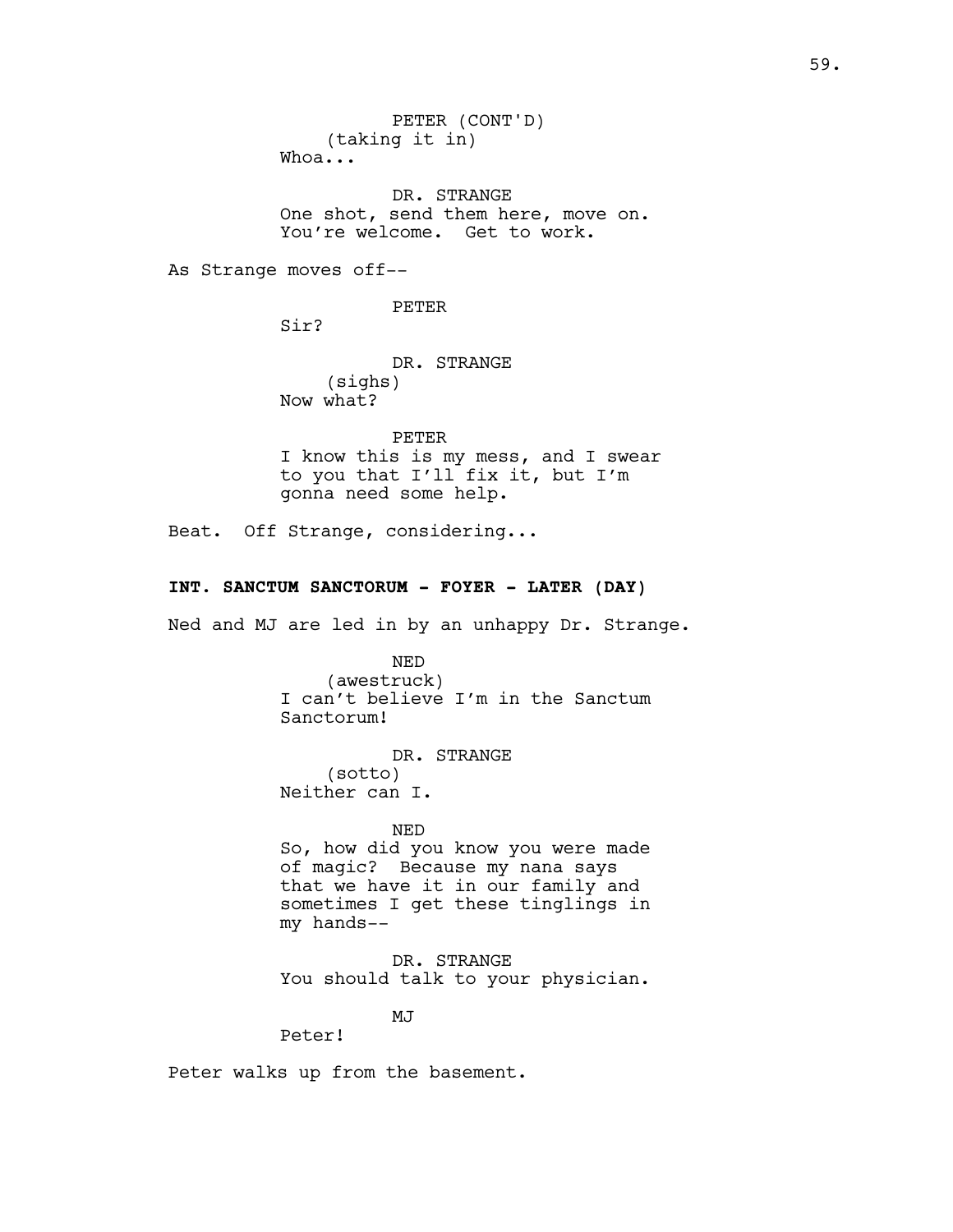PETER

Hey!

MJ

Hey!

Peter and MJ hug.

PETER

I'm so sorry for dragging you into this. Listen, you just gotta help me find these guys--

MJ<sub>J</sub> You don't have to apologize, okay? You got us a second shot at MIT.

NED So, how did the bad guys get here?

Peter hesitates. Dr. Strange doesn't.

DR. STRANGE

He screwed up a spell trying to get you into college.

MJ

NED

Wait, what? I thought it was You did it with magic?! the MIT lady you saved.

PETER

Uh, no, that was after. Listen let's just focus on the good news, okay?

DR. STRANGE No, let's just focus on the bad news: as of now, you have detected *zero* multiversal trespassers, so... get on your phones, scour the Internet, and *Scooby-Doo* this shit.

MJ

(laughs, then) You're telling us what to do even though it was *your* spell that got screwed up, meaning that all of this is kinda *your* mess. You know, I know a couple of magic words myself, starting with the word "please."

Dr. Strange softens, charmed.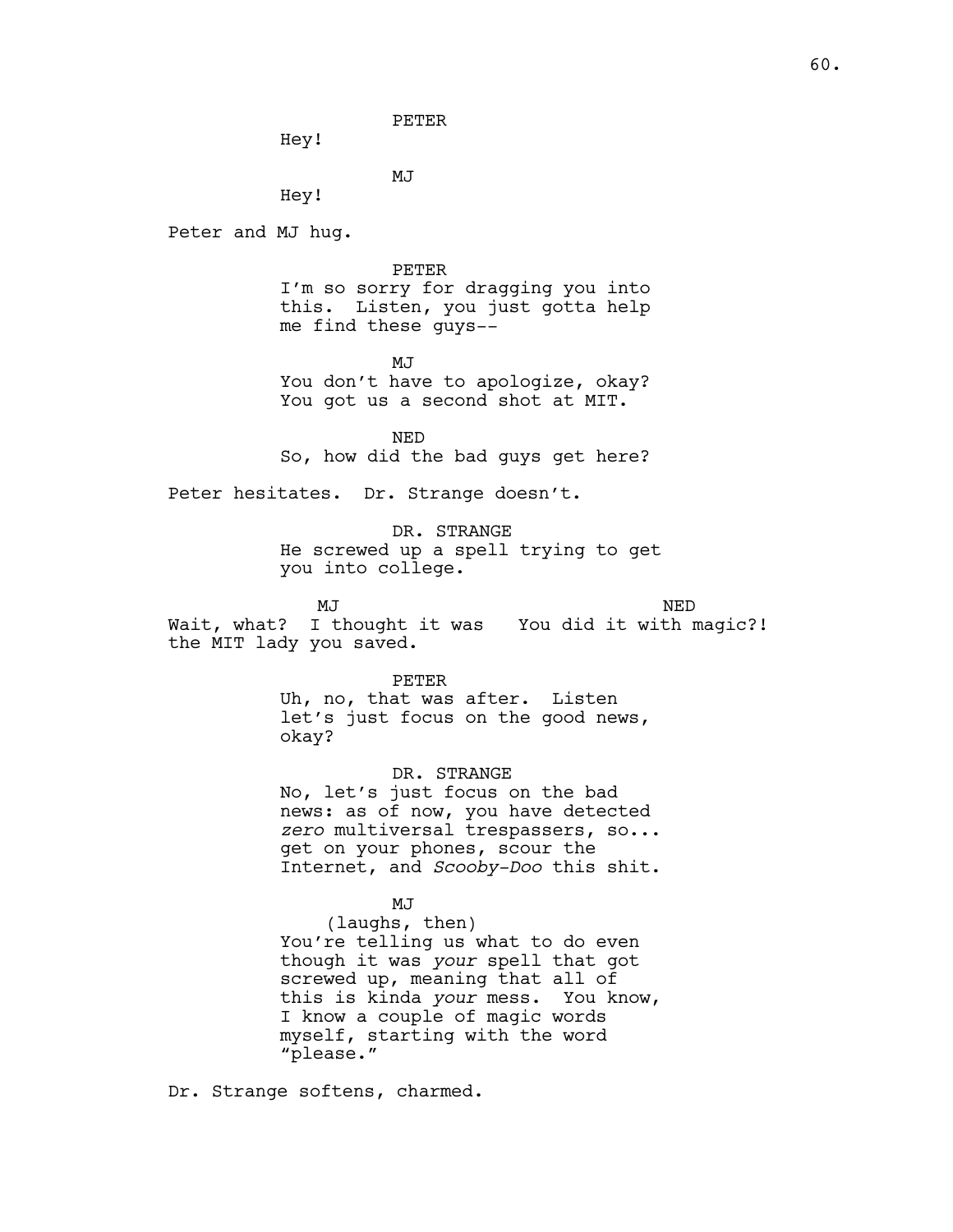DR. STRANGE *Please Scooby-Doo* this shit. (then) You can work in the Undercroft.

NED (awed) The Undercroft?!

# **INT. SANCTUM SANCTORUM - UNDERCROFT/ANCIENT CHAMBER - MOMENTS LATER (DAY)**

A lightbulb turns on to REVEAL... The Undercroft, a.k.a. a normal, boring basement.

NED

Badass!

BUZZ! A nearby dryer signal goes off. Ned, MJ, and Peter take in the Christmas decorations, camping stuff... Ned grabs a crossbow, in awe.

> PETER Guys, listen, about this whole spell thing--

MJ It's totally okay.

PETER

Wait really?

MJ

Yeah. I mean, I get it. You were just trying to fix things. And so, maybe just run it by us next time, you know? That way when you're thinking, "Hey, I'm about to do something that could break the universe," we could, like, help you. Workshop something... or brainstorm ideas...

A smirk between them. *MJ giving him shit.* Becoming a genuine look. *MJ forgiving him. Peter grateful for her.* 

PETER

Deal.

Peter's eyes shift to Ned -- *will he forgive him?* 

PETER (CONT'D)

Ned?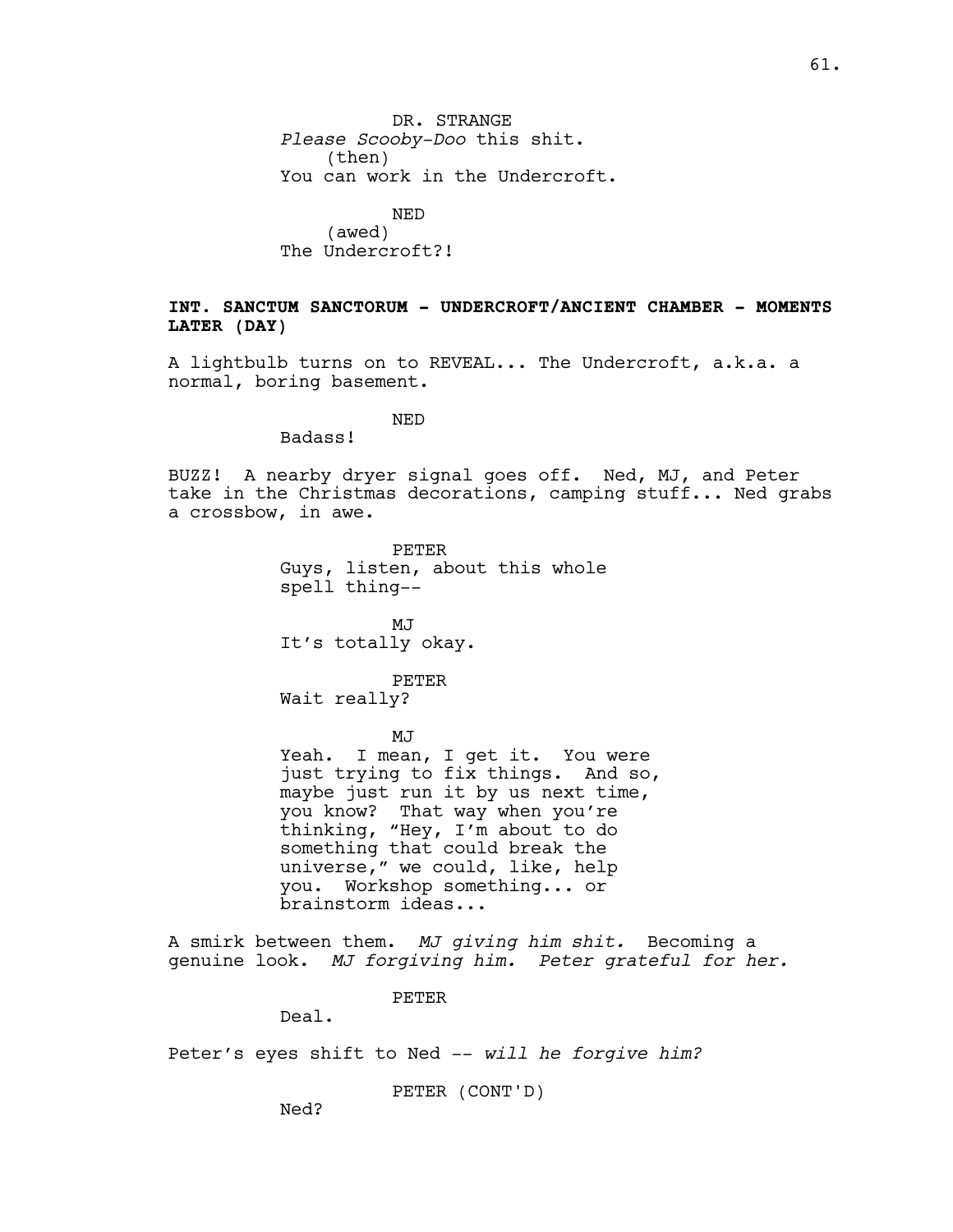Oh, dude, I don't care. It's seriously not a big deal. Um-- (then, excited) Oh! A torture rack! MJ That is a Pilates machine. (then, pointing to other room) That is...? PETER The crypt. MJ Okay, so... we get the rest of the guys, you zap them, Dr. Magic will send them back. And when we get into MIT, a round of stale donuts, my treat. NED Let's catch some Multiverse Men. DOC OCK Hey! Reveal Doc Ock watching Ned and MJ from his cell. DOC OCK (CONT'D) Who the hell are these two? PETER These are my friends. This is MJ and uh, this is Ned. MJ Hey. NED Hello. PETER Uh, I'm sorry, what was your name again? DOC OCK Doctor Otto Octavius. A beat, then... they all laugh. PETER Wait, no seriously, what's your actual name?

NED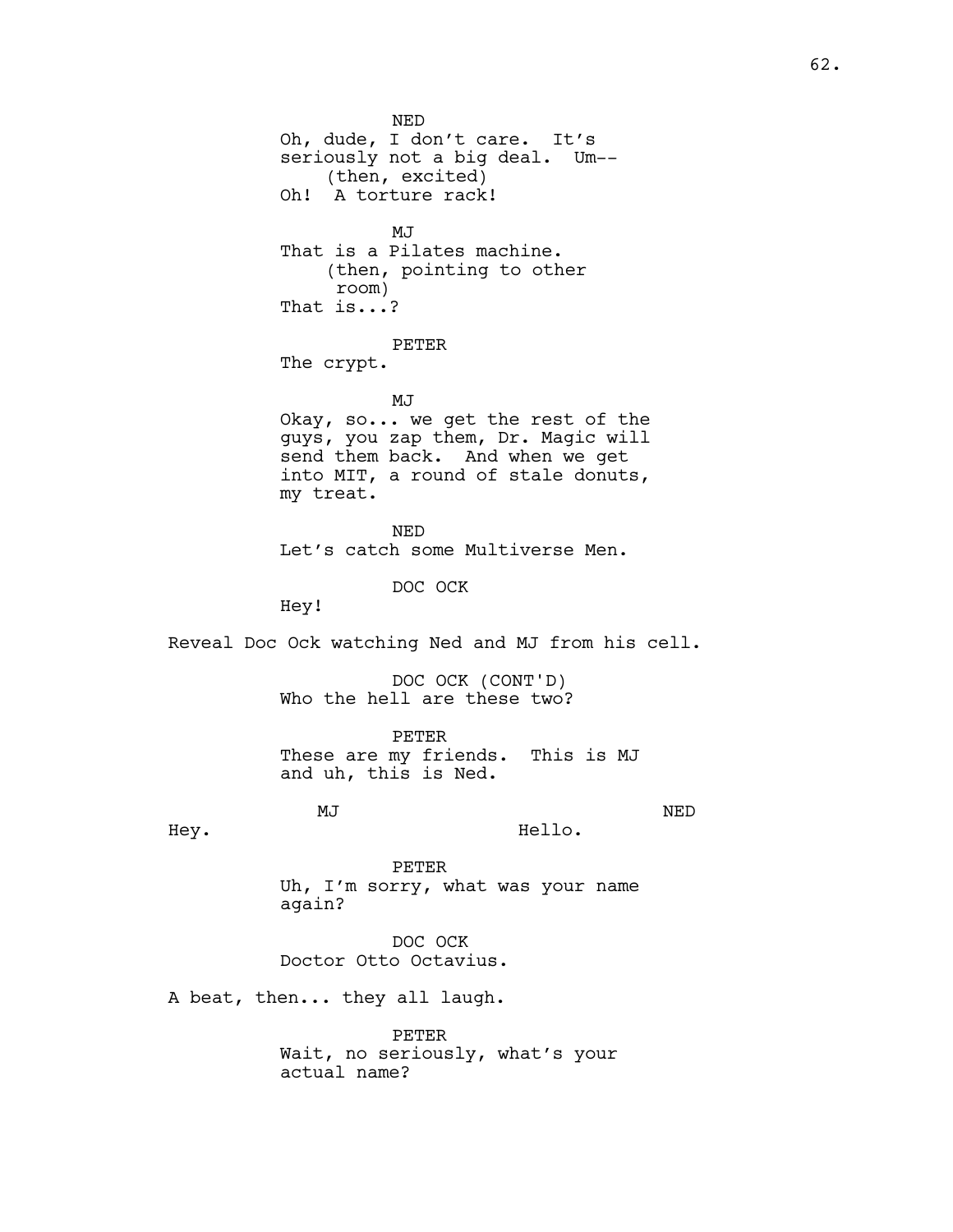# Oh, is that a dinosaur?!

From his cell, Lizard scowls, unamused.

# **INT. SANCTUM SANCTORUM - UNDERCROFT/ANCIENT CHAMBER - LATER (DAY)**

ANGLE ON the holographic Iron Spider controls in command over Doc Ock's tentacles.

QUICK POPS:

-- Peter pulls his suit covered in green paint out of his backpack.

-- As Peter grabs cleaning supplies, a doll on the shelf turns its face towards him.

-- MJ scrolls through TikTok news updates on her phone.

-- ZIP! Ned opens his backpack, pulls out his laptop, and turns it on.

-- Curious, MJ pulls a box from a shelf, is surprised to read... it's a goatee template?

-- Lizard sits in his cell, bored. Tosses a stone pebble.

Peter scrubs his suit while on the phone with May.

MAY (OVER PHONE) If the paint won't come off, bring it by the shelter and I'll get it out.

PETER (into phone) No, no, no... May, we gotta find these guys first.

MAY (OVER PHONE) Well, finish your mission and then come by. We're having a canned food drive.

Peter turns his suit inside out to REVEAL A BLACK AND GOLD INTERIOR, devoid of green paint.

> PETER (sotto) That could work.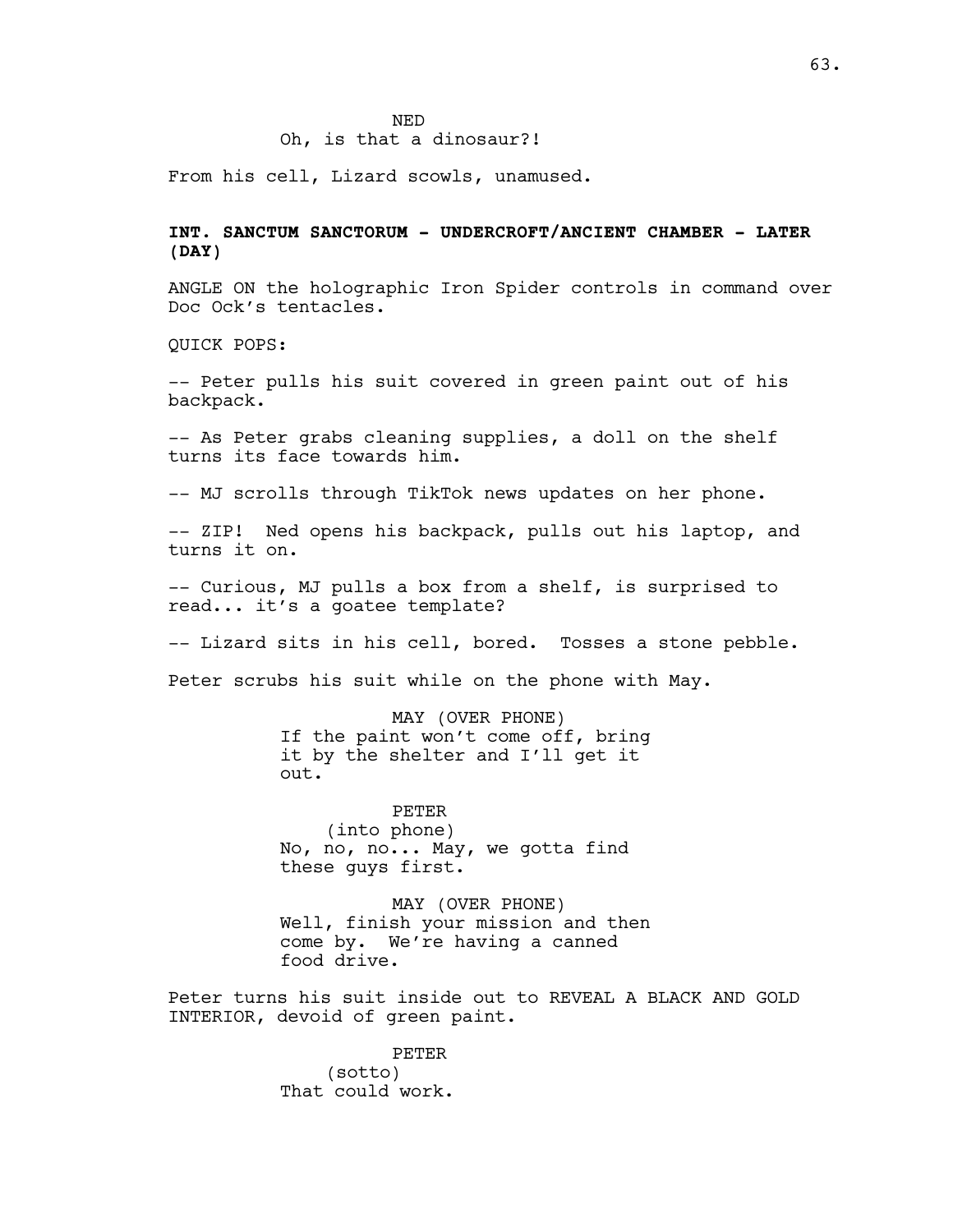NED Uh, I got one, I got one, I got one... PETER (into phone) Uh May, I gotta go, I'll call you back. MAY Okay, love you! Bye! Peter hangs up, joins MJ and Ned in front of Ned's laptop. NED I mean, you can take the guy out of the chair, but you can't take the chair out of the guy. MJ cocks her head -- *not sure about that one.* PETER What'd you find? NED Uh, there's a... (reading) "...disturbance near a military research facility outside of the city." And witnesses say that they saw a monster flying through the air. PETER That's got to be the guy I saw on the bridge right? DOC OCK (O.S.) That's impossible. Peter, Ned, and MJ look up at Doc Ock in his cell. As Peter moves towards him: PETER You know him, don't you? On the bridge, you said his name. DOC OCK Norman Osborn. Brilliant scientist. Military research. But

> PETER What happened to him?

he was greedy. Misguided.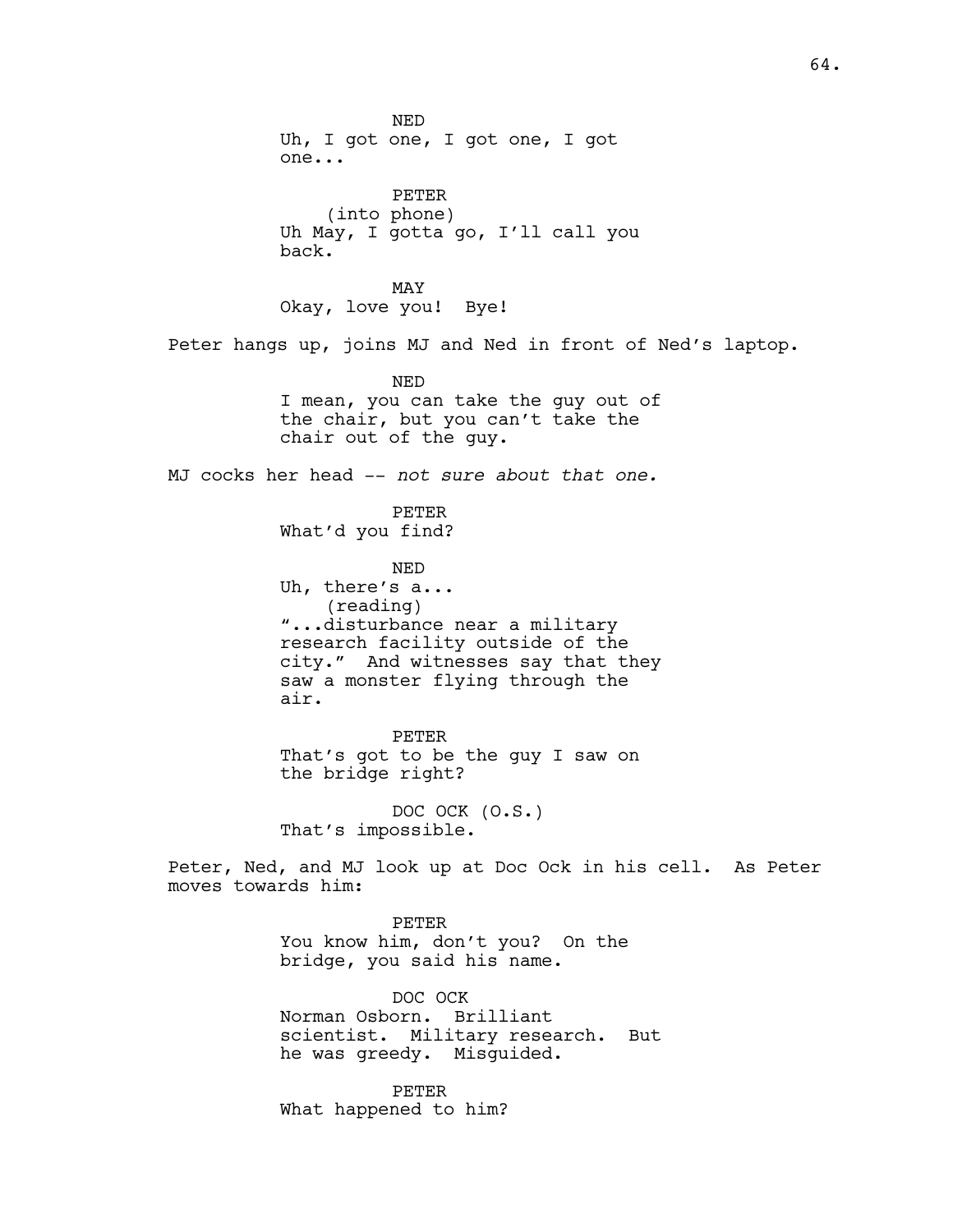Ock lunges forward, straining against the tentacles holding him in place.

> DOC OCK We tire of your questions, boy!

PETER Okay. Um... I gotta go. (to Ned) Where am I going?

DOC OCK It can't be him.

MJ

Why?

DOC OCK Because Norman Osborn died. Years ago. So either we saw someone else. Or you're flying out into the darkness to fight a ghost.

Off Peter, unsettled...

#### **EXT. POWER LINES - SUNSET**

Spider-Man swings -- HIS SUIT TURNED INSIDE OUT, BLACK AND GOLD -- along high-tension power lines strung between giant transmission towers.

# **INT. SANCTUM SANCTORUM - UNDERCROFT - THAT NIGHT**

Ned opens the fridge door, pauses to examine boxes of takeout alongside otherworldly specimens held in old mason jars. *What the...?*

Ned joins MJ at his laptop.

MJ (into laptop camera) Keep an eye out on the trees. We don't really know where this guy is.

ON NED'S LAPTOP: a live-feed of Spider-Man's POV as he swings.

## **EXT. POWER LINES/EXT. FOREST - SAME TIME (NIGHT)**

REVEAL Spider-Man's CELL PHONE, duct-taped to his chest.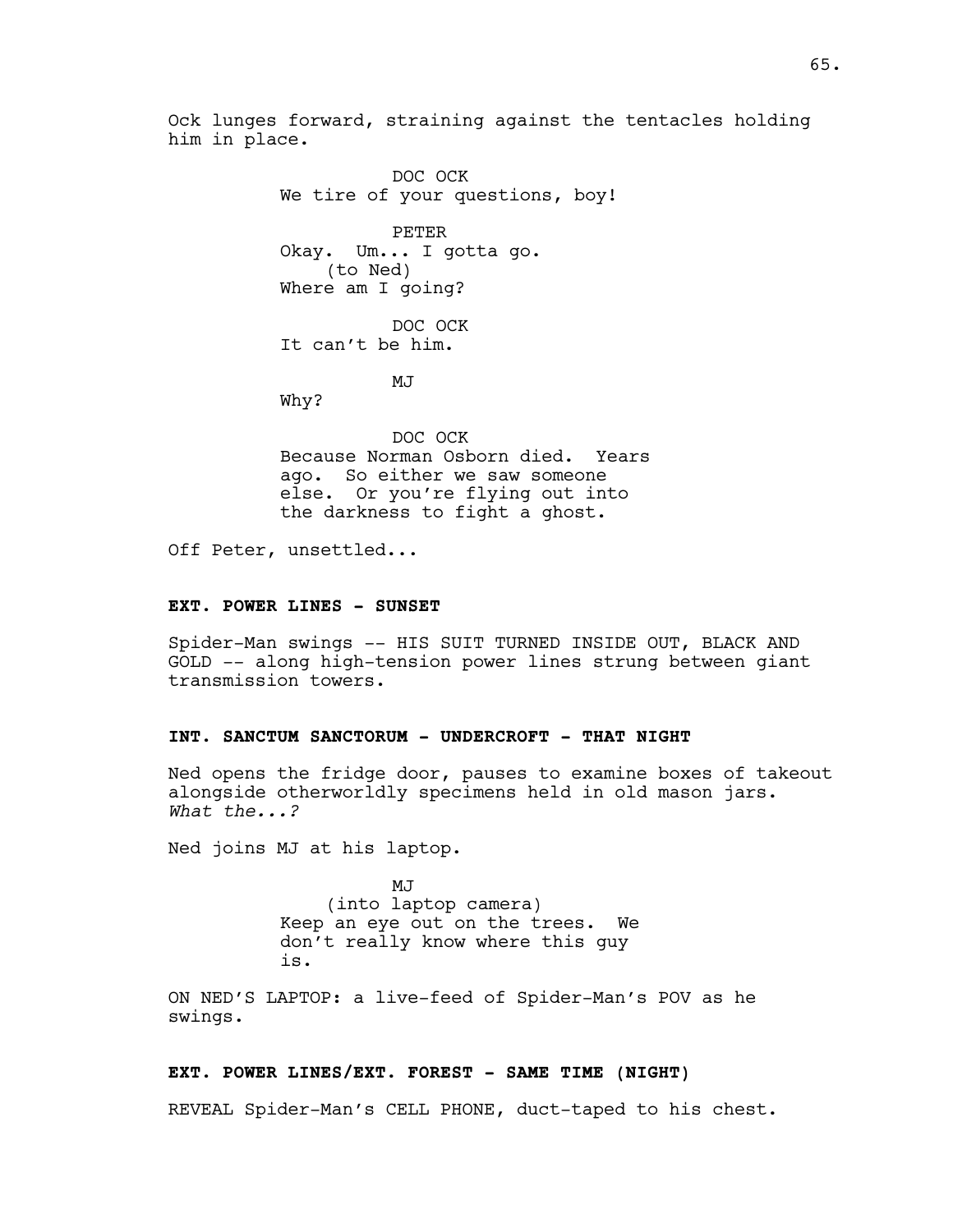[NOTE: This device is used throughout the following sequence. MJ and Ned participate in the action, right along with Spider-Man, their reactions visible on Spider-Man's chest.]

> MJ (ON PHONE SCREEN) I genuinely don't know how you do this without throwing up.

Spider-Man swings down from the power lines, landing in a dark forest.

He walks forward, on alert... when SOMETHING MOVES THROUGH THE TREES!

> SPIDER-MAN Did you guys see that?

MJ (ON PHONE SCREEN) Um... no?

NED (ON PHONE SCREEN) It's really dark.

More RUSTLING, now in the trees behind Spider-Man. He turns--

But nothing's there. In the distance, an owl CALLS. The wind WHISTLES through the trees...

> SPIDER-MAN Okay, okay, okay...

Spider-Man continues on, searching, when--

He stops, SPIDER-SENSE flaring as an EERIE BLUE LIGHT CRACKLES behind him.

> NED (ON PHONE SCREEN) What's happening?

MJ (ON PHONE SCREEN) Peter, what is it?

Spider-Man readies his web shooter. Three glowing rings appear...

> MJ (ON PHONE SCREEN) (CONT'D) Are you getting, like, the tingle thing? Is the tingle thing happening? Is your tingle tingling?

Spider-Man quickly turns to see--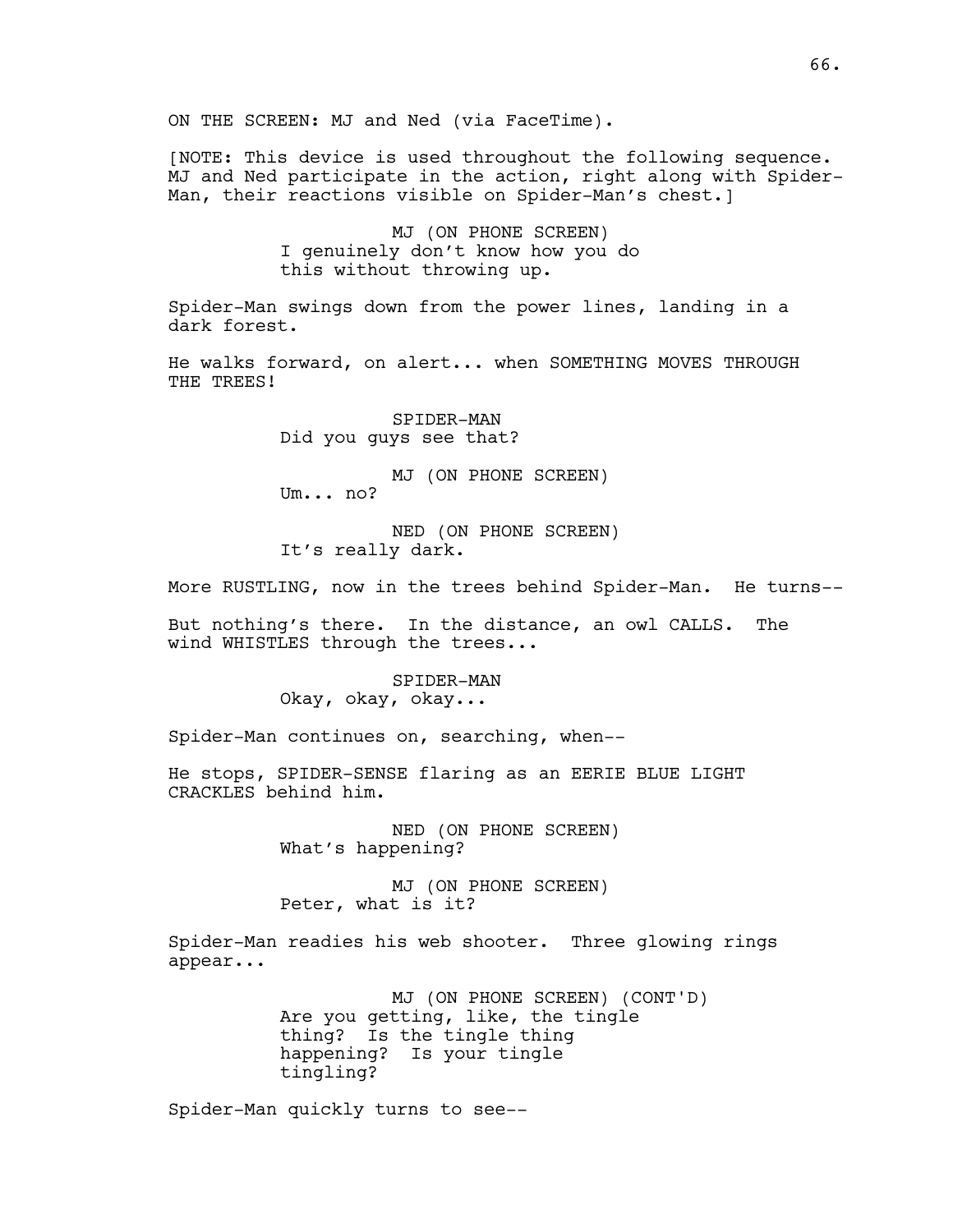A BLUE GHOST. Hovering above the power lines, drawing energy from them.

ELECTRO (Jamie Foxx) from *THE AMAZING SPIDER-MAN 2*! His spectral form at the movie's end.

> SPIDER-MAN Are you guys seeing this?

MJ (ON PHONE SCREEN) Yeah... NED (ON PHONE SCREEN)

Osborn?

SPIDER-MAN No. He was green, this guy's blue. (calls out) Uh... you wouldn't happen to be from another universe, would you?

No reply, save for the CRACKLING BURSTS of electricity.

MJ (ON PHONE SCREEN) What's he doing?

## **INT. SANCTUM SANCTORUM - UNDERCROFT - SAME TIME (NIGHT)**

ANGLE ON Ned and MJ, watching this all on Ned's laptop.

SPIDER-MAN (OVER LAPTOP SPEAKERS) I don't know. It looks like he's charging.

MJ shakes her head, concerned.

 $M.T$ I don't like this. Just web him.

## **EXT. POWER LINES/EXT. FOREST - SAME TIME (NIGHT)**

Spider-Man MAGIC-WEBS at Electro...

But the web goes through his spectral form and hits a tree.

## **INT. SANCTUM SANCTORUM - ANCIENT CHAMBER - SAME TIME (NIGHT)**

WHOOSH! A HUGE TREE appears in a cell, CRUNCHED into the confines of the space! MJ and Ned react, startled.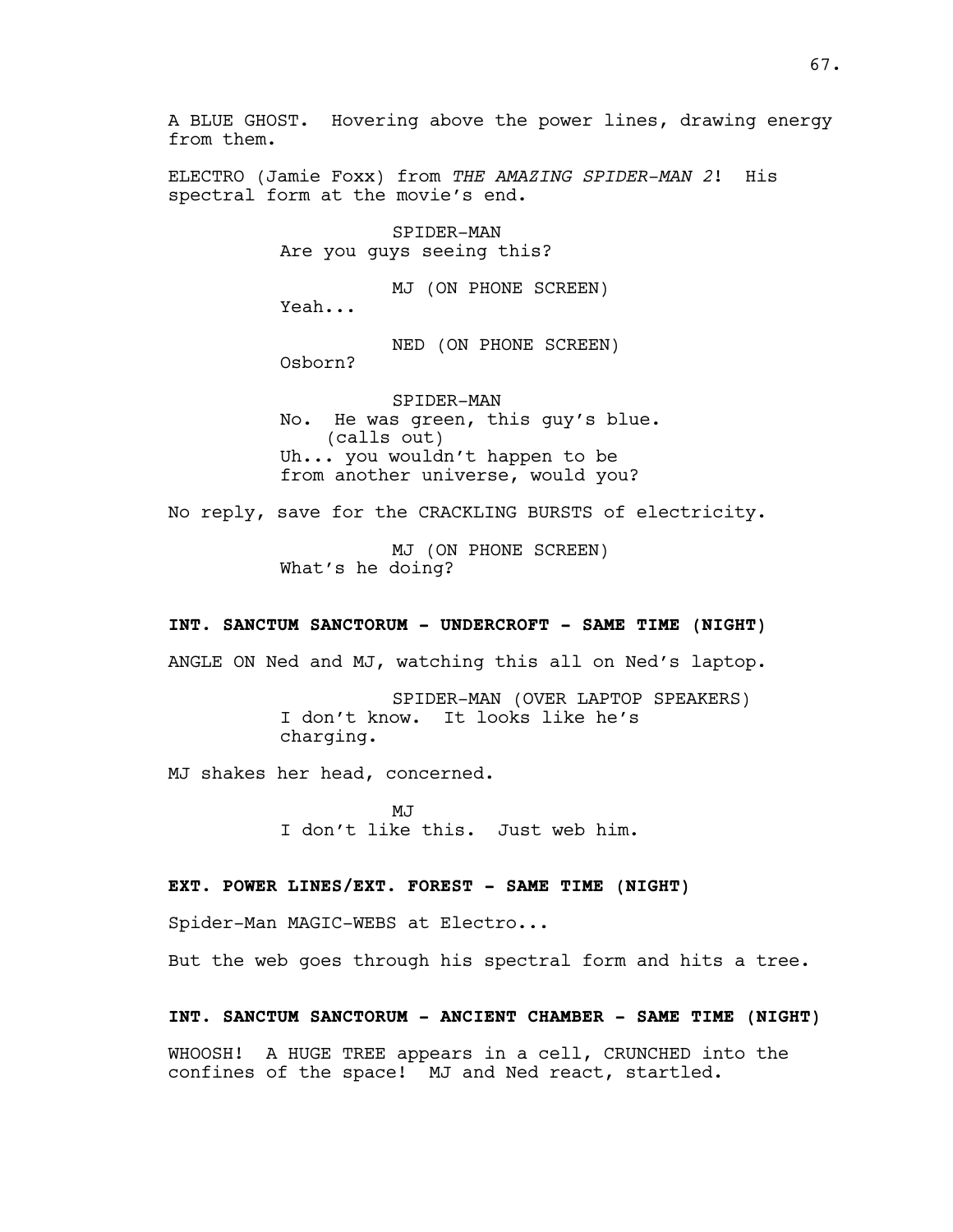MJ/NED

Whoa!

## **EXT. POWER LINES/EXT. FOREST - SAME TIME (NIGHT)**

CLOSE ON Electro as he JOLTS AWAKE! He spots Spider-Man--

Electro BLASTS BOLT AFTER BOLT at a retreating Spider-Man. On his cellphone screen, Ned and MJ try to direct him:

> NED (ON PHONE SCREEN) Dude, go left! Left, dude, left! Left, go-- Left, yes!

MJ (ON PHONE SCREEN) (to Ned) What are you doing? (to Spider-Man) Go right!

Over their ongoing "advice"...

SPIDER-MAN Guys! This is *not* helping!

Electro suddenly appears before Spider-Man. With a BLAST, he sends Spider-Man tumbling to the ground.

## **INT. SANCTUM SANCTORUM - UNDERCROFT - SAME TIME (NIGHT)**

Ned's laptop screen sputters, losing connection...

MJ Oh, no, no, no... what happened? Peter?

NED (panicking) Uh...

MJ

Peter!

## **EXT. POWER LINES/EXT. FOREST - SAME TIME (NIGHT)**

Spider-Man writhes on the ground, reeling from the blast. Suddenly--

Electro charges at him, shooting another bolt, when--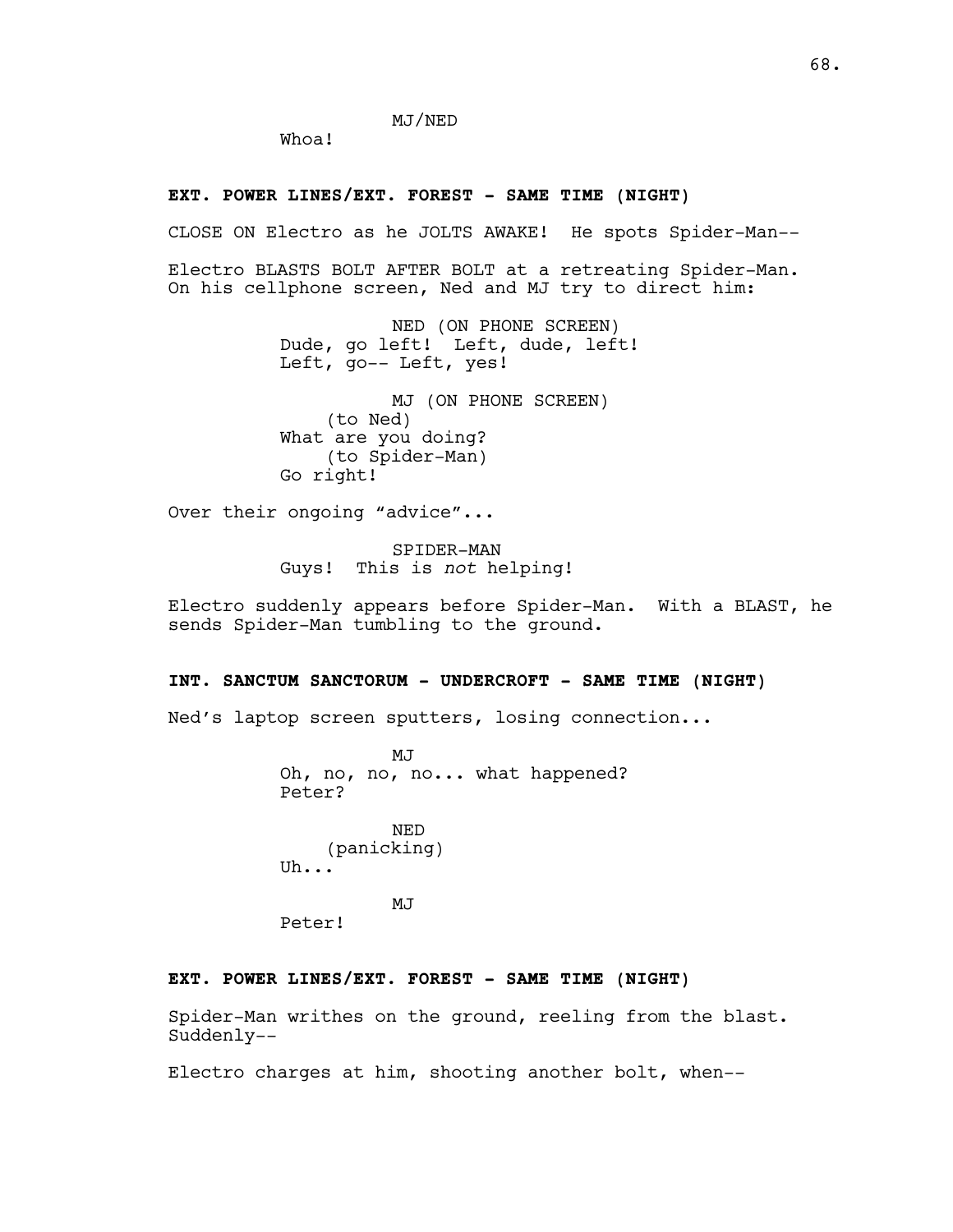A WALL OF SAND whirls up and takes the brunt of the shock... out of the swirling mass, a face appears...

SPIDER-MAN

Whoa!

It's SANDMAN (Thomas Haden Church) from *SPIDER-MAN 3!*

SANDMAN Peter, it's me! Flint Marko! You remember?

SPIDER-MAN I'm Peter, but I'm not your Peter.

SANDMAN What do you mean you're "not my Peter?" What the hell is going on?!

SPIDER-MAN I'll explain everything. But first, can you help me stop this guy?

# SANDMAN

Okay.

SPIDER-MAN You try to surround him and I'll pull the plug. All right, let's go!

Spider-Man WEBS and SWINGS back up into the fight, Sandman acting as a wall of protective sand around him.

SPIDER-MAN AND SANDMAN VS. ELECTRO!

Electro launching electricity bolts!

Sandman turns into a SAND TYPHOON, swirling around Electro.

Spider-Man lands on a transmission tower, DODGES blast after blast of electricity...

Sandman's face appears in the swirling typhoon.

SANDMAN I can't... hold him much longer!

SPIDER-MAN I got it, I got it!

One by one, Spider-Man WEBS the various transmission towers... pulling back... SPARKS! The lines begin to rip...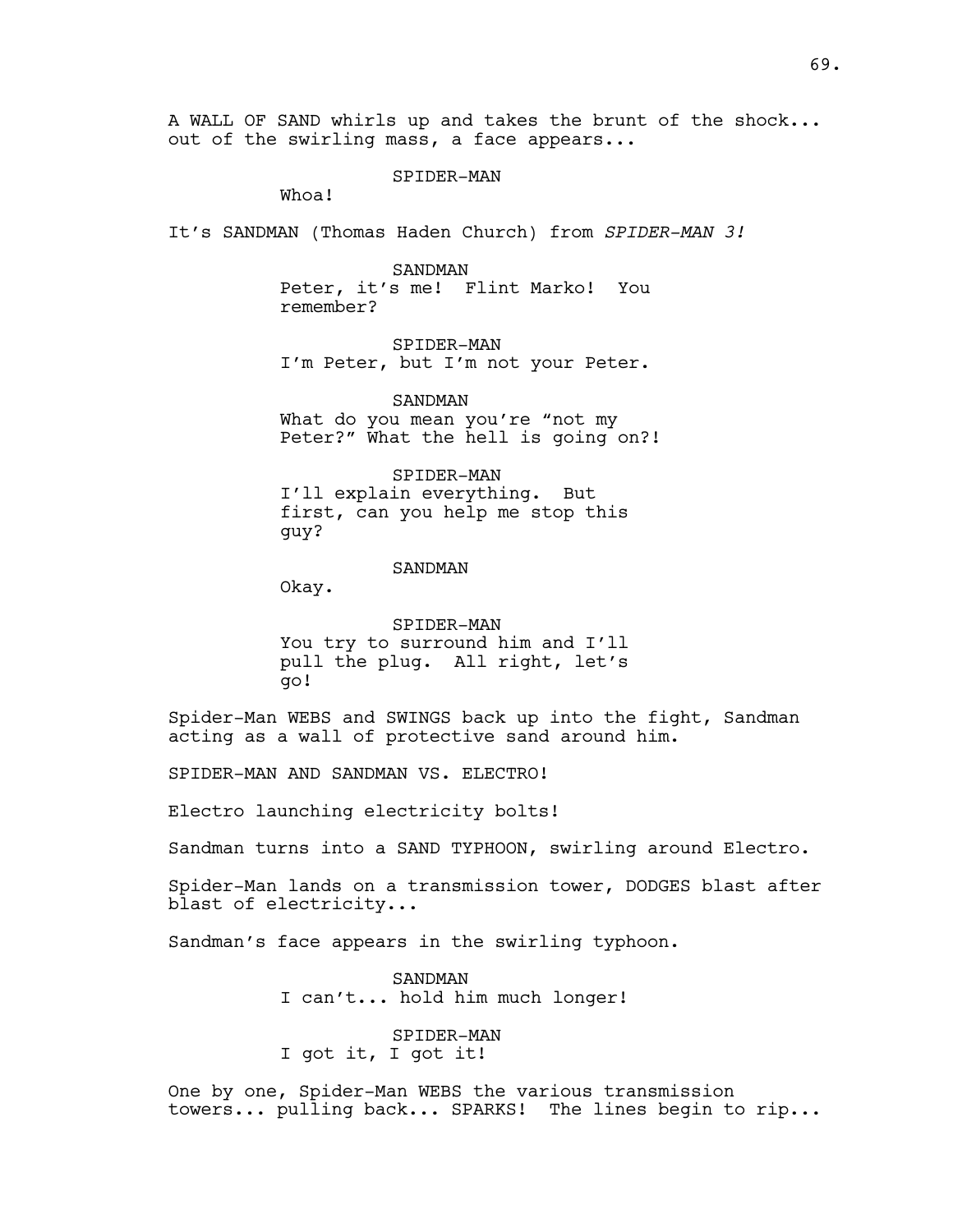Electro's body grows dimmer as he draws less and less power...

Spider-Man SEVERS the last power line and is THROWN BACK, slide-landing onto the ground.

Electro expends his seemingly last BLAST -- before falling to the ground.

Sandman appears at Spider-Man's side as he peels off his mask.

> SANDMAN A different Peter. Weird.

Peter slaps Sandman's hand--

PETER

Thanks.

--Sandman's hand scatters in the wind.

PETER (CONT'D)

Sorry.

SANDMAN Don't worry about it.

Reveal Electro. Now in HUMAN FORM. He looks around, remnants of electricity CRACKLING down his arm...

> ELECTRO I got my body back.

PETER Hey, um... this is gonna sound really crazy, but uh... this isn't your universe.

ELECTRO Another universe?

PETER

Uh-huh.

SANDMAN

What?!

ELECTRO That's what I was feeling. The power, it's different... I like it!

As Electro's eyes FLASH--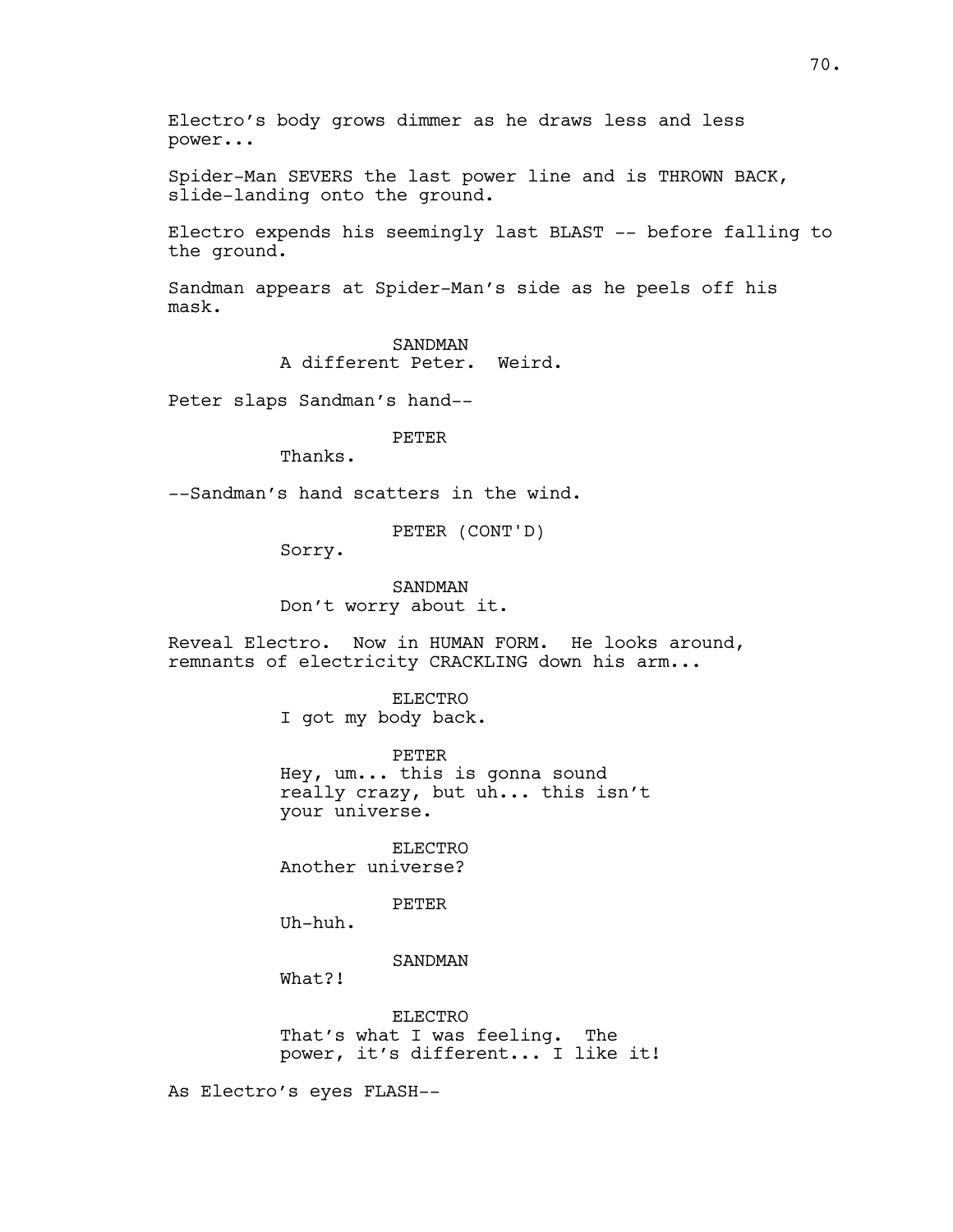SANDMAN

Easy, buddy.

PETER It's actually my fault that you're here.

ELECTRO Like... like the universe? Or the woods? I hate the woods.

PETER I meant the universe, sir.

ELECTRO So what? Y'all just gonna stand here and act like I ain't butt-ass naked?

SANDMAN

I am.

Peter quickly looks away...

PETER Uh, no, no... uh... I uh--

Peter looks aside, sees a UTILITY SHED with some line worker clothes inside.

# **INT. SANCTUM SANCTORUM - ANCIENT CHAMBER - MOMENTS LATER (NIGHT)**

WHOOSH! Electro MATERIALIZES in a cell in ConEd clothes. MJ and Ned react -- *whoa.* As Doc Ock waves to Electro from his own cell...

# **EXT. POWER LINES/EXT. FOREST - SAME TIME (NIGHT)**

Sandman reacts to Peter magic-webbing Electro, spooked.

SANDMAN What was that? What did you just do to him?

PETER No, no, no, it's okay, it's okay, it's okay...

SANDMAN Did you kill him?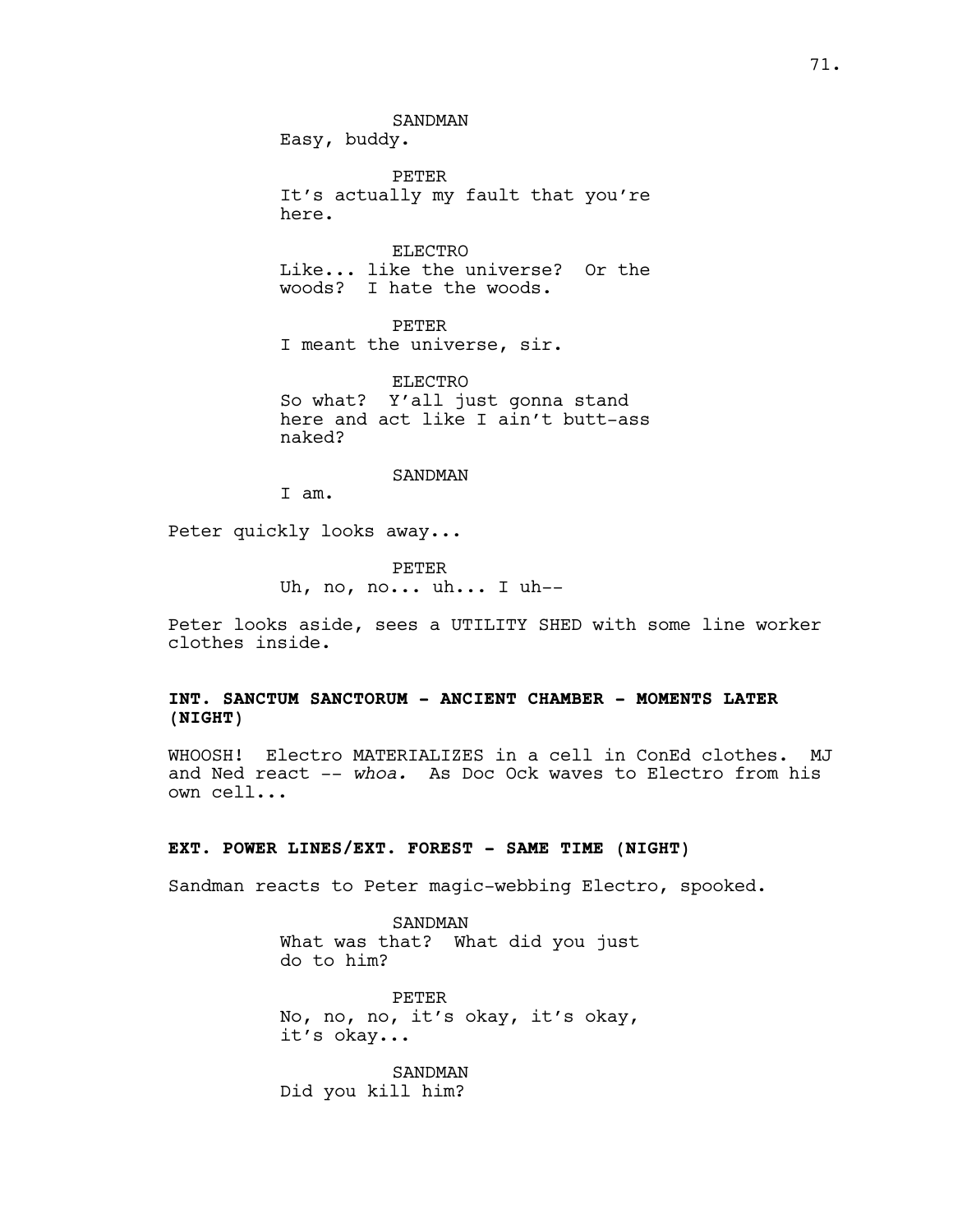Sandman is becoming angry.

PETER Whoa, whoa, whoa, listen, I can explain everything. You just have to trust me, please just trust me--

SANDMAN I don't trust you! I don't know you!

Sandman lunges at Peter -- who FIRES his magic web shooter. WHOOSH! Sandman's gone.

#### **INT. SANCTUM SANCTORUM - ANCIENT CHAMBER - CONTINUOUS (NIGHT)**

Sandman MATERIALIZES in an empty cell. Furious, he pounds his fists against the barrier.

> SANDMAN Ugh, what is this?!

ELECTRO You picked the wrong side.

Electro hears laughter -- looks over, spots Lizard.

ELECTRO (CONT'D)

Connors?

DOC OCK Wait. You know this creature?

ELECTRO No, no, no, no... not a creature. A man.

Ned and MJ watch this whole scene play out.

NED

Whoa, same universes.

#### ELECTRO

Dr. Curt Connors. He was a scientist at Oscorp when I worked there. A brilliant scientist. Until he turned himself into a lizard. Then he tried to turn the whole city into lizards, it was crazy!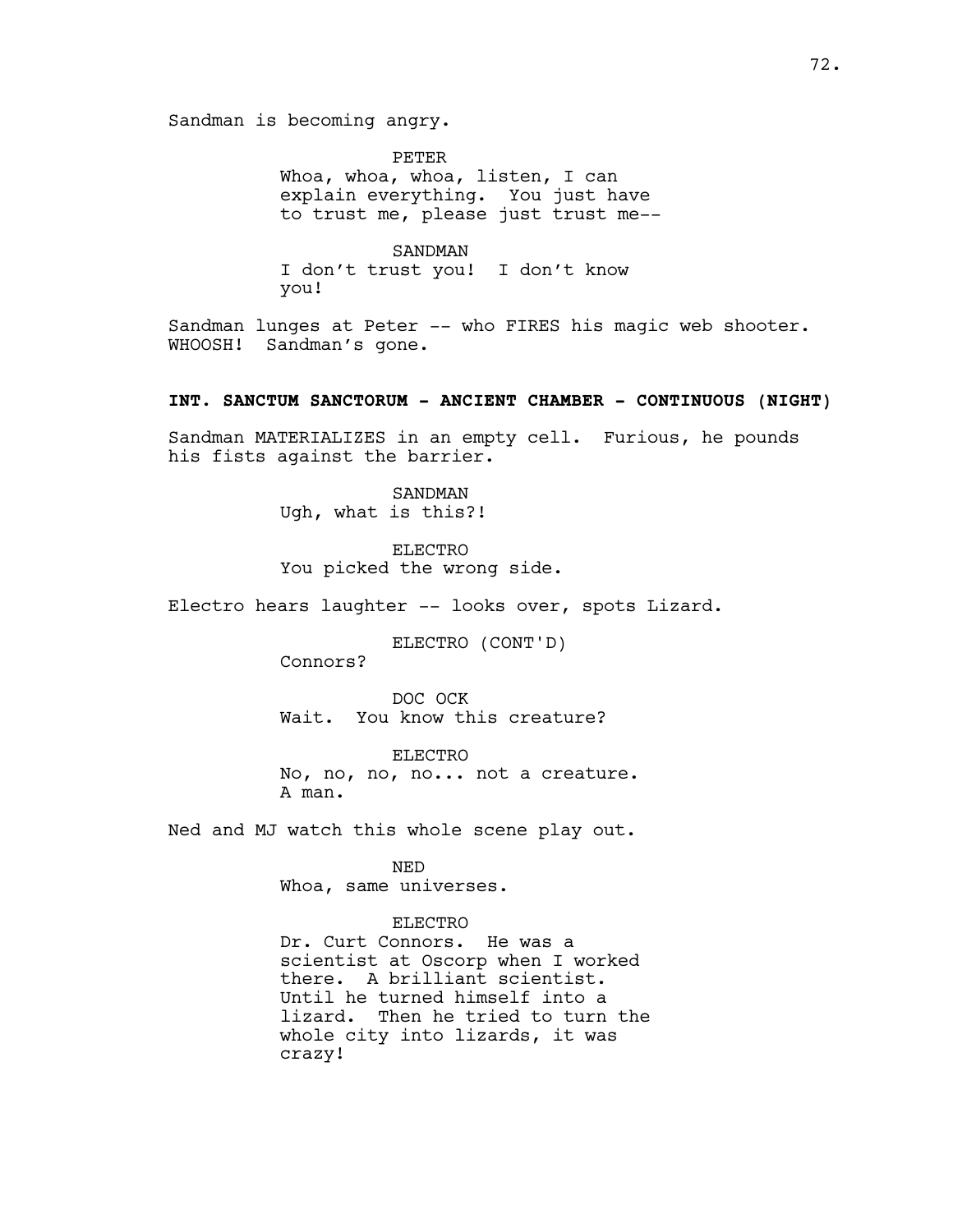LIZARD It wasn't crazy, Max. It was the next step in human evolution. NED *The dinosaur can talk?!* MJ Lizard. NED Right. LIZARD Speaking of which -- what happened to you? Last I recall, you had bad teeth, glasses, and a combover. Did you get a makeover? You know I can give you a real makeover. ELECTRO Let me guess, into a lizard? LIZARD Exactly! SANDMAN Would you two just shut up?! Where are we? NED It's complicated-- MJ A wizard's dungeon. ELECTRO A wizard's... a wizard's dungeon? MJ There's no real way to sugar coat that. It's literally the dungeon of a wizard. ELECTRO Look, you can keep your magic. (re: glowing hands) I want a taste of that new energy I just felt. The overhead lights flicker.

MJ's phone RINGS. She answers.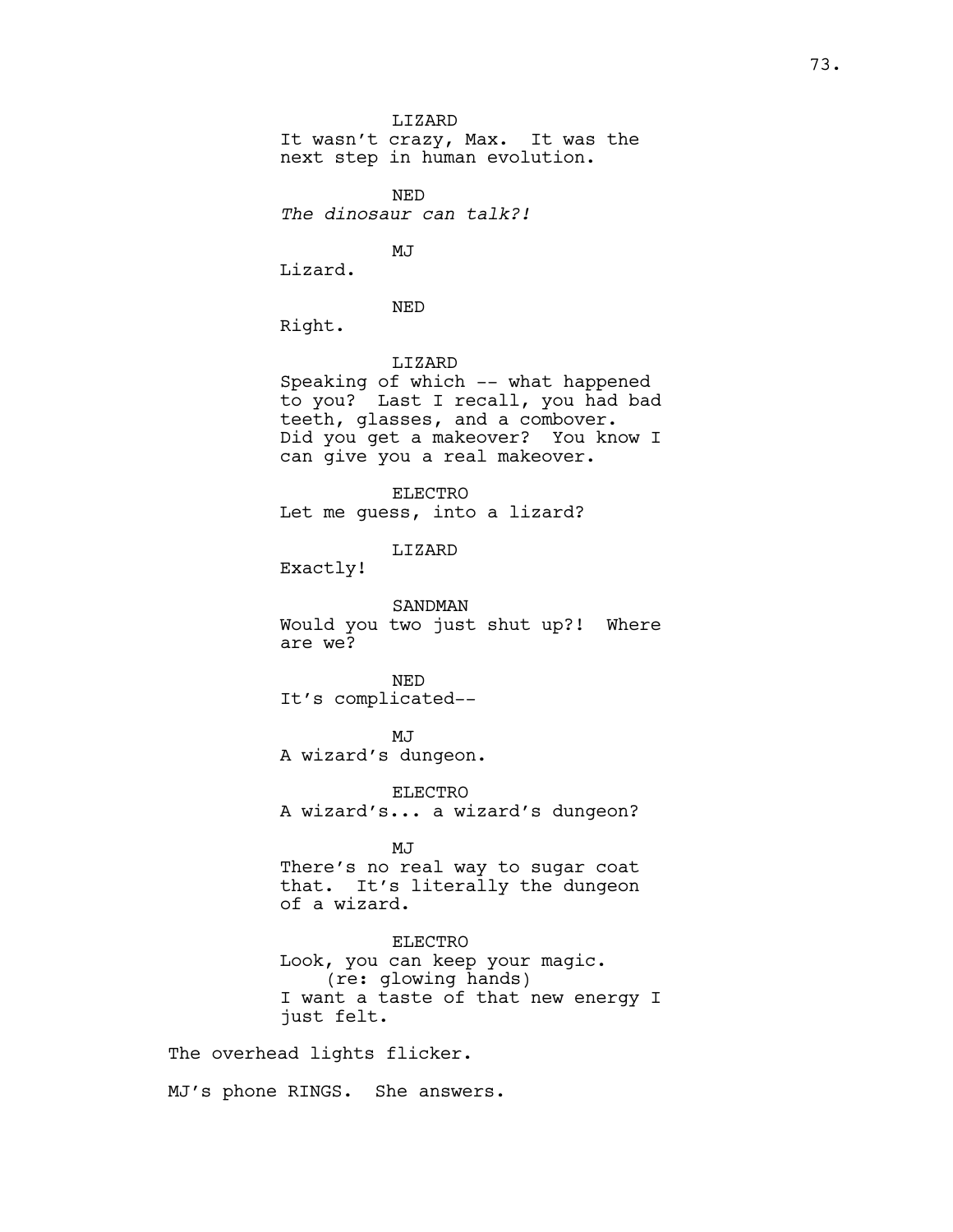MJ (into phone) Oh, Peter, hey!

# **EXT. POWER LINES/EXT. FOREST - INTERCUT - SAME TIME (NIGHT)**

Peter is on the phone, surrounded by downed power lines.

# PETER

(into phone) Hey, uh... did those guys come through yet? There should be an electric guy and a sand guy.

 $M<sub>T</sub>$ Yeah, they're all here and locked up.

PETER

(into phone) Okay, perfect. I'm gonna just stay here for a bit and try and fix some of this damage so they don't blame it on me again.

MJ

Okay.

PETER But hey, I uh... I couldn't do any of this without you so... thank you.

MJ Yeah, of course.

Ned inspects the tree in one of the cells, turns to MJ.

NED Hey, ask him if this is, like, a tree monster, or like a scientist that turned into a tree...?

ELECTRO It's just a tree, man. Just a tree.

#### **EXT. NEW YORK CITY SKYLINE - ESTABLISHING SHOT - DAWN**

Day breaks through the skyline of Manhattan.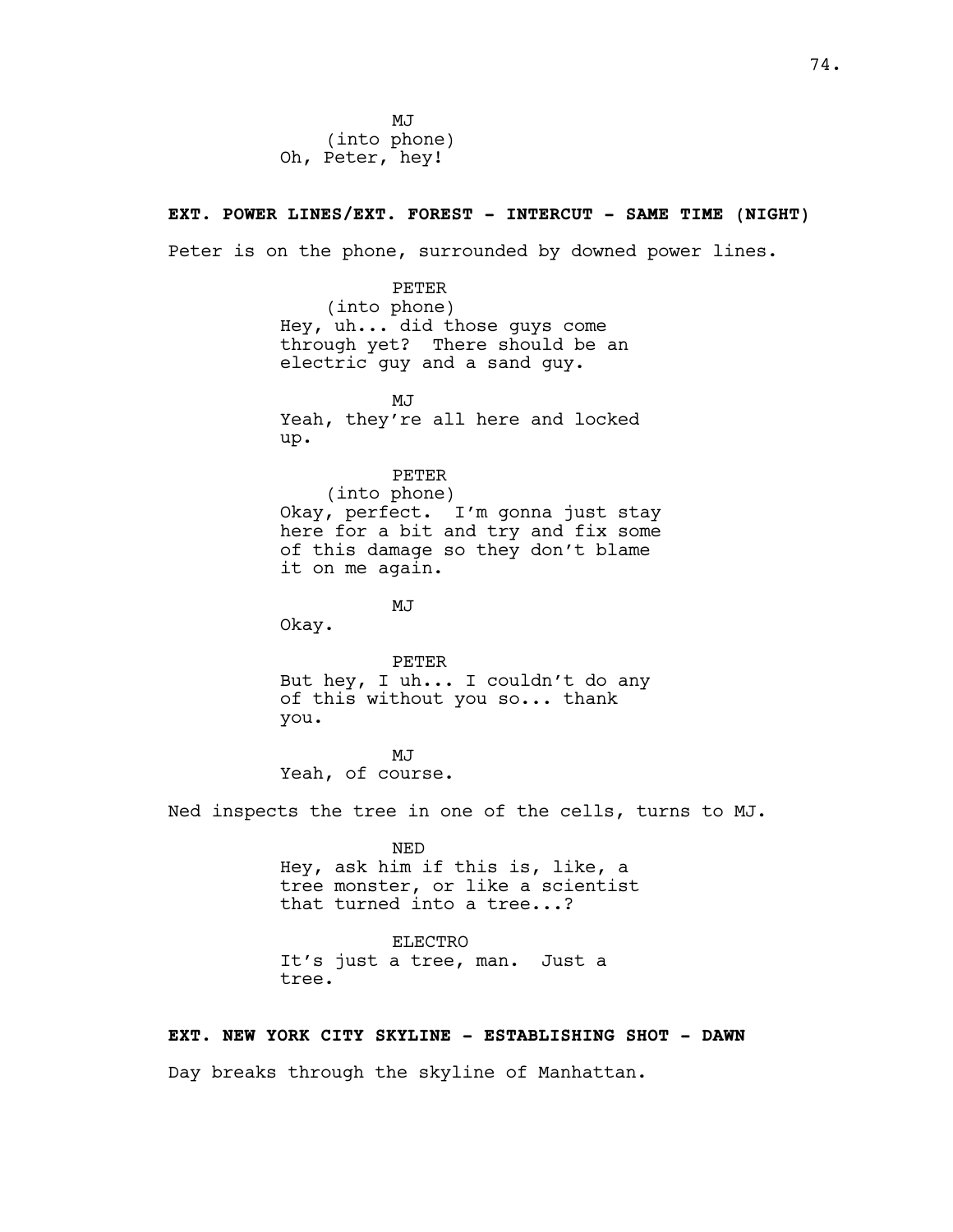# **EXT. NYC ALLEY - MORNING**

In a deserted alley, NORMAN OSBORN desperately tries to cover up the Goblin Glider with trash.

> GREEN GOBLIN (V.O.) Coward! We have a new world to conquer.

Norman turns, sees the Green Goblin mask hanging on a nearby dumpster. He trembles with fear.

> GREEN GOBLIN (V.O.) You make me sick.

NORMAN Leave me alone. Please...

GREEN GOBLIN (V.O.) Hiding in the shadows. Hiding from who you truly are.

NORMAN

No!

GREEN GOBLIN (V.O.) You can't escape yourself!

Norman picks up a brick and SMASHES the mask. He runs off, Green Goblin's CACKLING LAUGHTER echoing around him...

# **EXT. POWER LINES/EXT. FOREST - MORNING**

Peter swings down, looks at his handiwork -- power lines held together precariously with a lot of webs.

His phone VIBRATES with a call from May.

PETER (into phone) Hey, May.

MAY (OVER PHONE) Hey, Peter. I'm at work and um... (whispers) One of the guys you're looking for just walked in.

Off Peter's concerned face...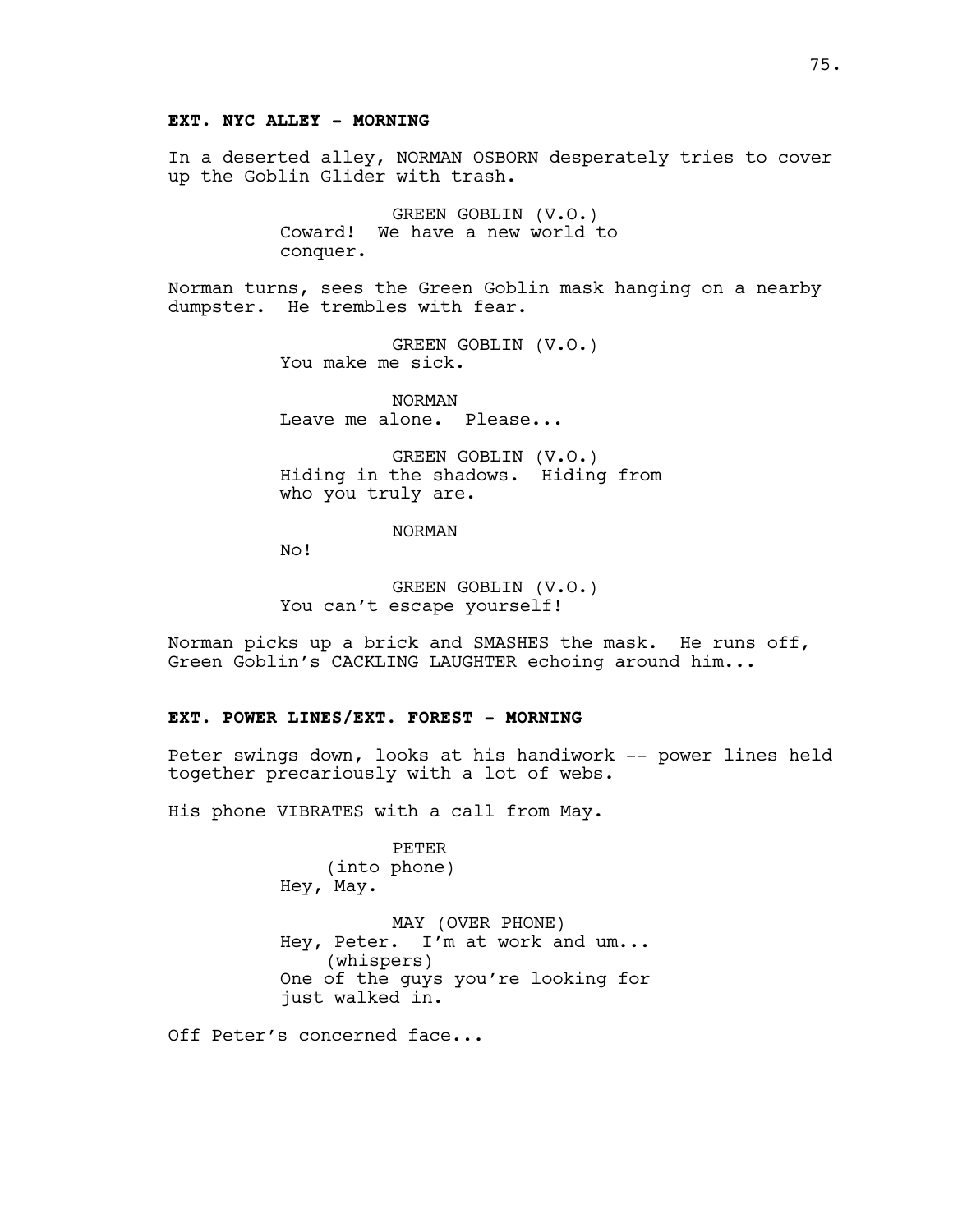#### **EXT. F.E.A.S.T. SHELTER - LATER (MORNING)**

A billboard for the F.E.A.S.T. shelter featuring a waving Spider-Man. But someone has crossed out his face and graffitied "MYSTERIO WAS RIGHT."

Spider-Man SWINGS past the sign, landing in front of the shelter doors. He quickly runs inside--

# **INT. F.E.A.S.T. SHELTER - CONTINUOUS (MORNING)**

Spider-Man searches, frantic. He pulls off his mask.

PETER May! Where's May?

A FOOD SERVICE WORKER points Peter towards the kitchen.

# PETER (CONT'D)

Thank you!

Peter takes off, rounding the kitchen door to find...

MAY HAVING TEA WITH NORMAN OSBORN.

No armor. Dressed in ill-fitting clothes from the donation bin. Nursing tea in a mug, he looks tired, disoriented... even fragile.

> MAY Ah, hey, here he is! Norman, this is my nephew.

Peter is totally thrown.

PETER Norman Osborn? I thought that you--

NORMAN

I saw Spider-Man in an ad for this place. And I thought he could help me. But you're not him.

PETER

Wait, so you want Spider-Man's help?

MAY He... he just wandered in.

(MORE) NORMAN I didn't know where else to go. Someone's living in my house.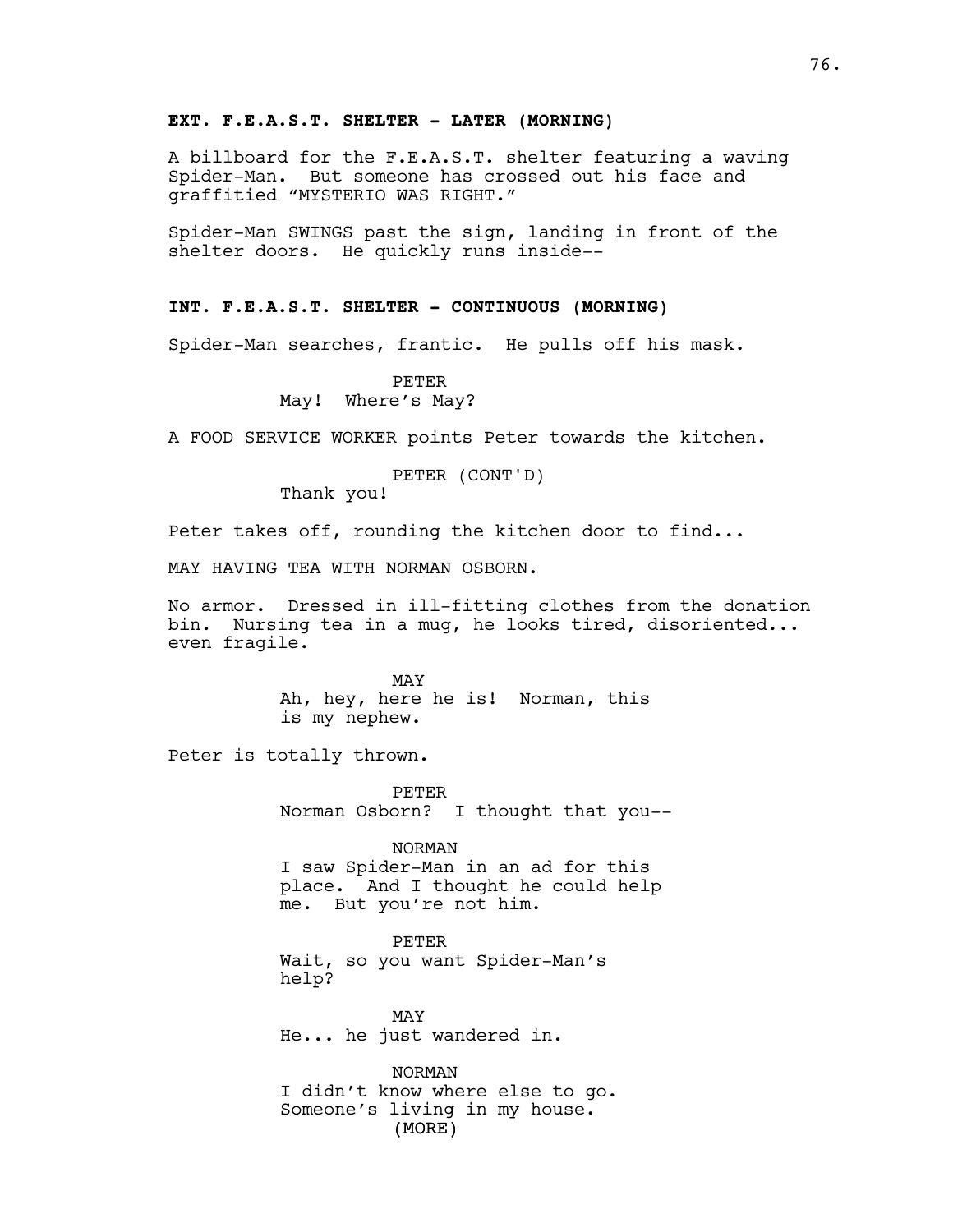NORMAN (CONT'D) Oscorp doesn't exist. My son... (beat, then) Sometimes I'm not myself. I'm... someone else. MAY Uh huh. NORMAN And every time he's in control, I can't remember. MAY Who is that? NORMAN And now I'm here-- MAY Who's "in control?" NORMAN --In this place-- MAY Norman, who's in control? NORMAN --In this city, and I don't know-- MAY Uh huh. NORMAN --I don't know why, what's going on with me? And I don't-- May tries to calm him, comfort him. MAY Okay, okay, okay... NORMAN It doesn't make sense. May pulls Peter aside. MAY He's lost. And I don't mean just

in the cosmos, I mean in his mind. Are they all like this?

PETER

Yeah.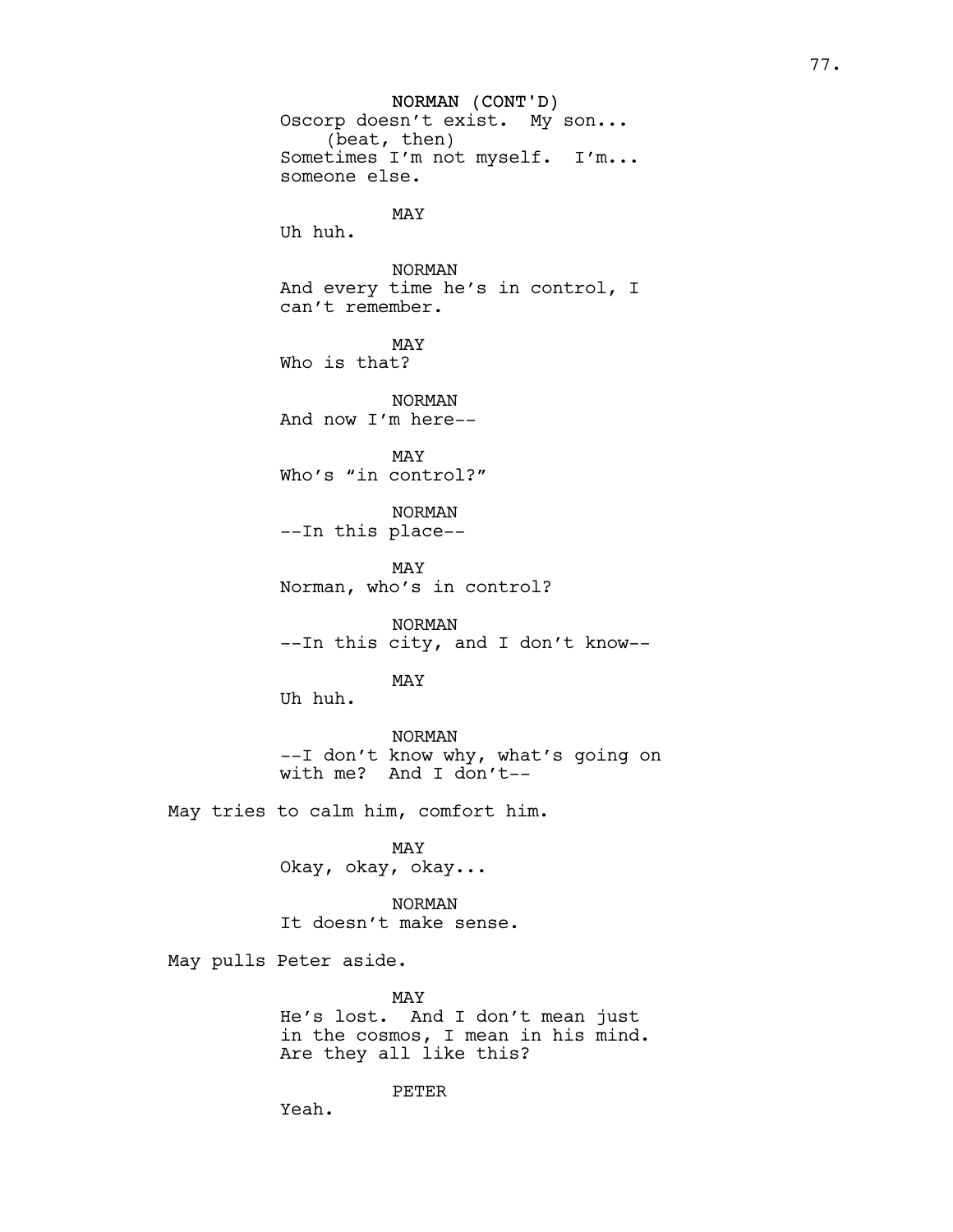MAY

Yeah?!

PETER Well, I mean, they all have their own mental and physical issues.

MAY Well, he needs help, and maybe they all do.

PETER Wait, you don't mean--? No May, this isn't my problem.

MAY Peter. Not your problem?

May locks eyes with Peter -- *is he being honest with her and himself?*

MAY (CONT'D)

Hmm?

PETER May, their chance of getting help is way better back where they came from. Sending them home, *that's* the best thing that we can do for them.

MAY For them? Or for yourself?

Her words hit Peter hard. She's guiding him, but leaving the choice open. He hesitates.

> MAY (CONT'D) Look around you. This is what we do. We help people.

PETER This is what's best. For them. Trust me.

Off May, not entirely sold by that...

## **INT.** *DAILY BUGLE* **CONTROL ROOM - DAY**

*Daily Bugle* EMPLOYEES in a TV control room watch as J. Jonah Jameson wraps up a segment.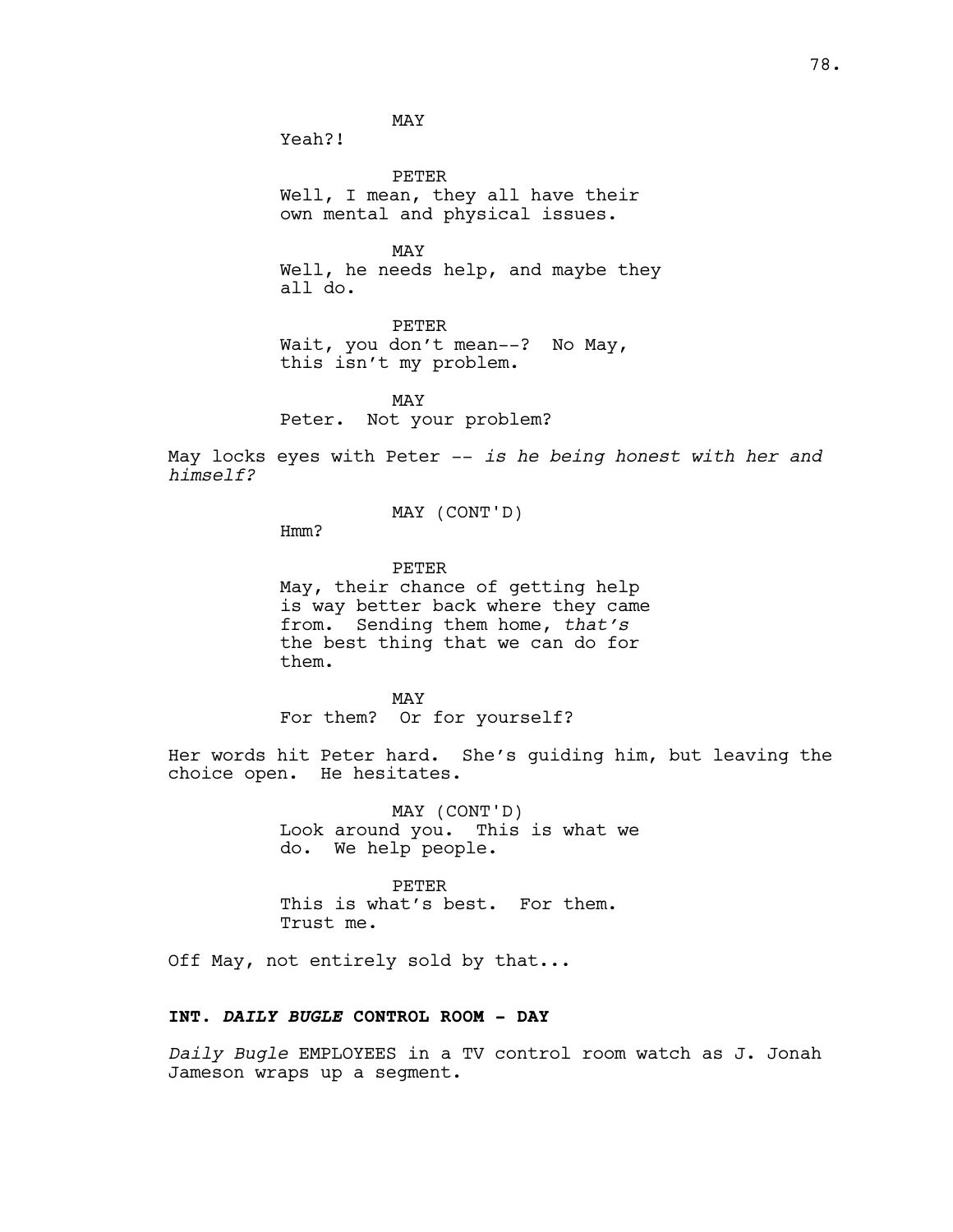J. JONAH JAMESON (ON SCREEN) But the fact remains, Spider-Man is a menace! We'll be right back...

## **INT.** *DAILY BUGLE* **STUDIO - SAME TIME (DAY)**

Reveal J. Jonah behind a desk in a professional news studio. He gestures to a bottle of vitamins at his side.

> J. JONAH JAMESON ...After a brief word from Daily Bugle Supplements. The only other daily fix you need.

PRODUCER (O.S.) And we're out.

J. Jonah answers his phone:

J. JONAH JAMESON

What?

#### **EXT. F.E.A.S.T. SHELTER - INTERCUT - SAME TIME (DAY)**

A *DAILY BUGLE* LACKEY sits in a parked car. He watches as a truck from the shelter pulls away.

> *DAILY BUGLE* LACKEY (into phone) I got eyes on him. He's with his aunt, some guy I don't know.

J. JONAH JAMESON (into phone) You sure?

*DAILY BUGLE* LACKEY (O.S.) They're just leaving the shelter.

J. JONAH JAMESON Okay, don't lose him!

As J. Jonah eagerly walks off set...

#### **EXT. SANCTUM SANCTORUM/INT. SHELTER TRUCK - LATER (DAY)**

May parks the F.E.A.S.T. truck outside the Sanctum Sanctorum. As Peter and Norman exit--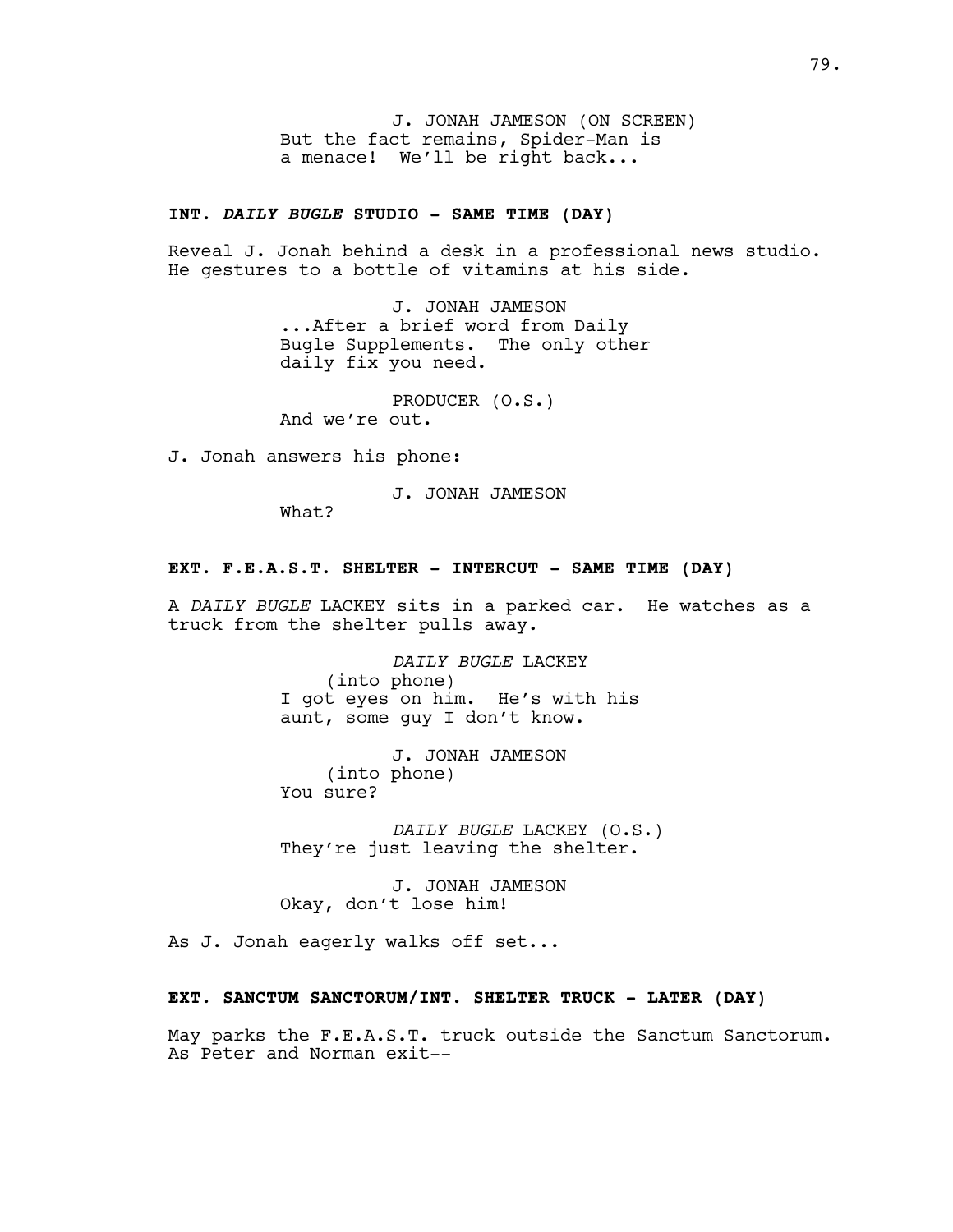NORMAN Thanks, May! Hope to see you again.

MAY

Hey...

Peter turns back to his aunt.

MAY (CONT'D) He trusts you. So do I.

A beat as Peter takes that in, then--

PETER Thanks for cleaning my suit.

Reveal Peter in his black and red suit (no longer turned inside-out, the green paint removed).

As Peter hops out of the van:

PETER (CONT'D) I'll see you later!

#### **INT. SANCTUM BASEMENT - UNDERCROFT - MOMENTS LATER (DAY)**

Peter walks Norman over to MJ and Ned, who are seated in front of Ned's laptop. They turn.

> PETER Um, guys, this is uh... Mr. Osborn.

NORMAN (correcting) It's Doctor.

PETER Sorry. Um, Doctor Osborn, these are my friends. This is Ned and MJ.

NORMAN Mary Jane?

MJ It's Michelle Jones, actually.

Norman reacts, understanding. *Another universe.*

NORMAN Fascinating...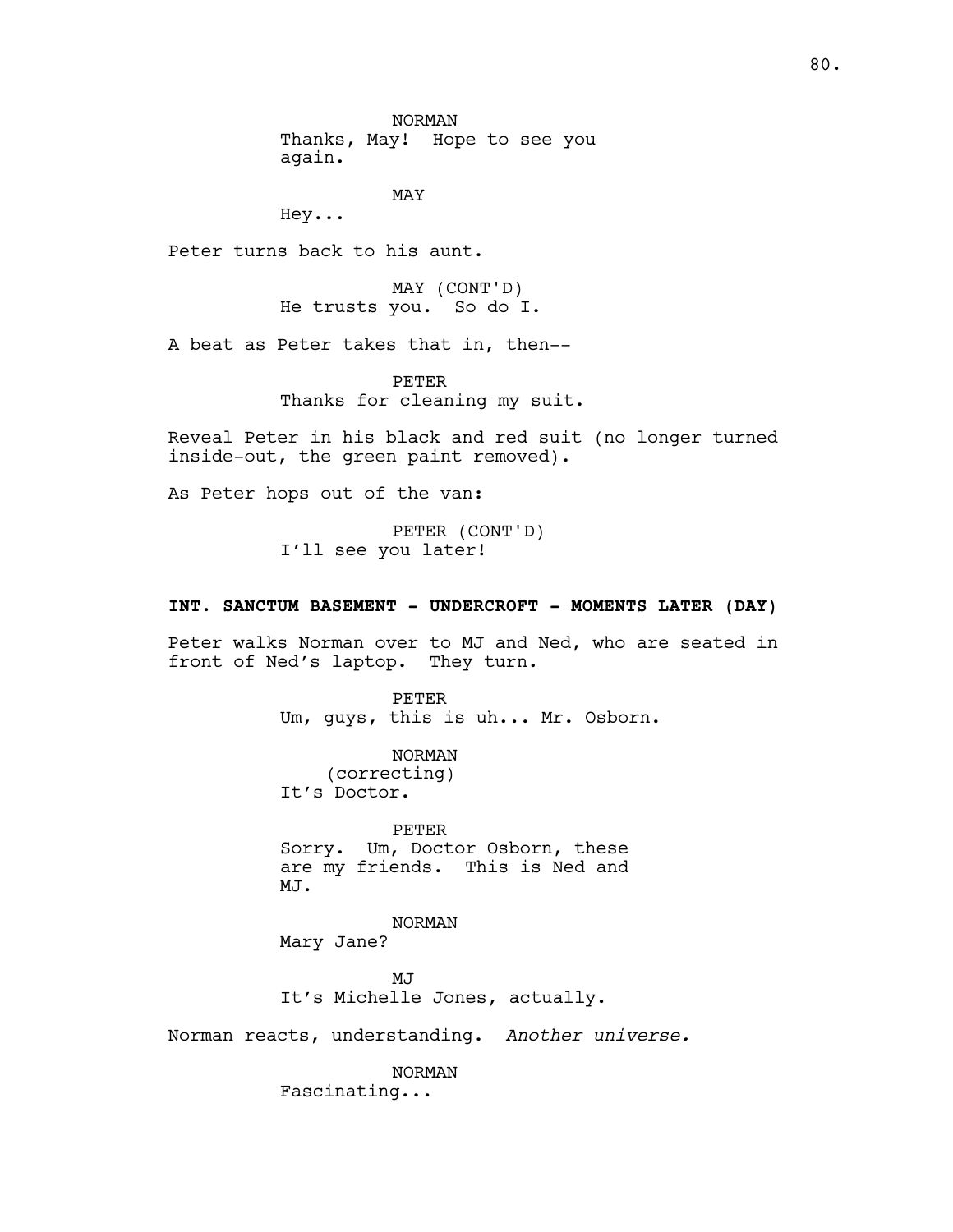His attention is then drawn to the imprisoned villains below.

NED (aside, to MJ) Do you think there are other Ned Leeds-es?

# **INT. SANCTUM SANCTORUM - ANCIENT CHAMBER - CONTINUOUS (DAY)**

Norman looks around, then spots Doc Ock in his cell.

NORMAN Octavius? DOC OCK (amazed) ...Osborn?

NORMAN (re: Ock's tentacles) What... what happened to you?

DOC OCK What happened to-- You're the walking corpse!

NORMAN What do you mean?

DOC OCK You died, Norman. Years ago.

Peter looks up, having overheard.

NORMAN You're insane.

ELECTRO God, I love it here.

Peter enters, gestures at Norman.

PETER

(to Doc Ock) What are you talking about? He's standing right there. He's not--

SANDMAN Dead. They both died. Fighting Spider-Man.

Norman looks to Peter -- *is this true?* But Peter is just as shocked as him.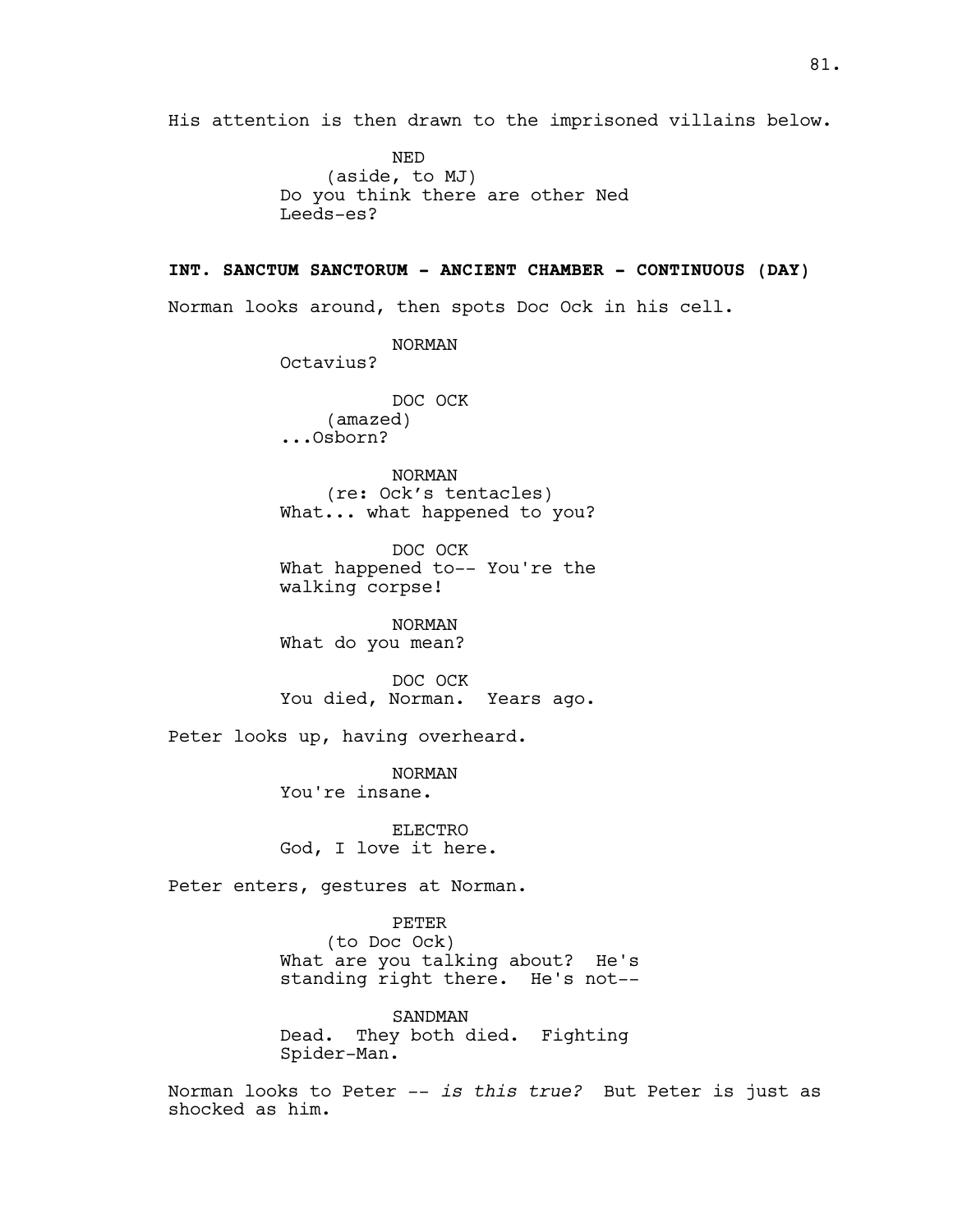SANDMAN (CONT'D) It was all over the news. Green Goblin? Impaled by the glider you flew around on.

As this sinks in for Norman, Sandman turns to Doc Ock.

SANDMAN (CONT'D) And a couple years later, you, Doc Ock, drowned in the river with your machine.

DOC OCK That's nonsense! Spider-Man was trying to stop my fusion reactor. So I stopped him! I had him by the throat and then I... (struggling to remember) And then I was here.

#### ELECTRO

Oh please, let me tell you something. I was whooping Spider-Man's ass -- he'll tell you. And then he caused an overload, I was stuck in the grid, absorbing data, I was about to turn into pure energy and then-- And then, uh-- And then-- (realizes) Oh, shit. I was about to die.

LIZARD Max, do you know -- do I die?

MJ and Ned join Peter, alarmed by what they're hearing.

WHOOSH! A PORTAL OPENS. Dr. Strange enters with an elaborately designed puzzle box, the corrupted spell trapped inside.

He spots Norman.

DR. STRANGE Oh great, you caught another one.

Strange flicks his wrist--

PETER No no no, wait, Strange, he's not--

--And transports Norman into a cell.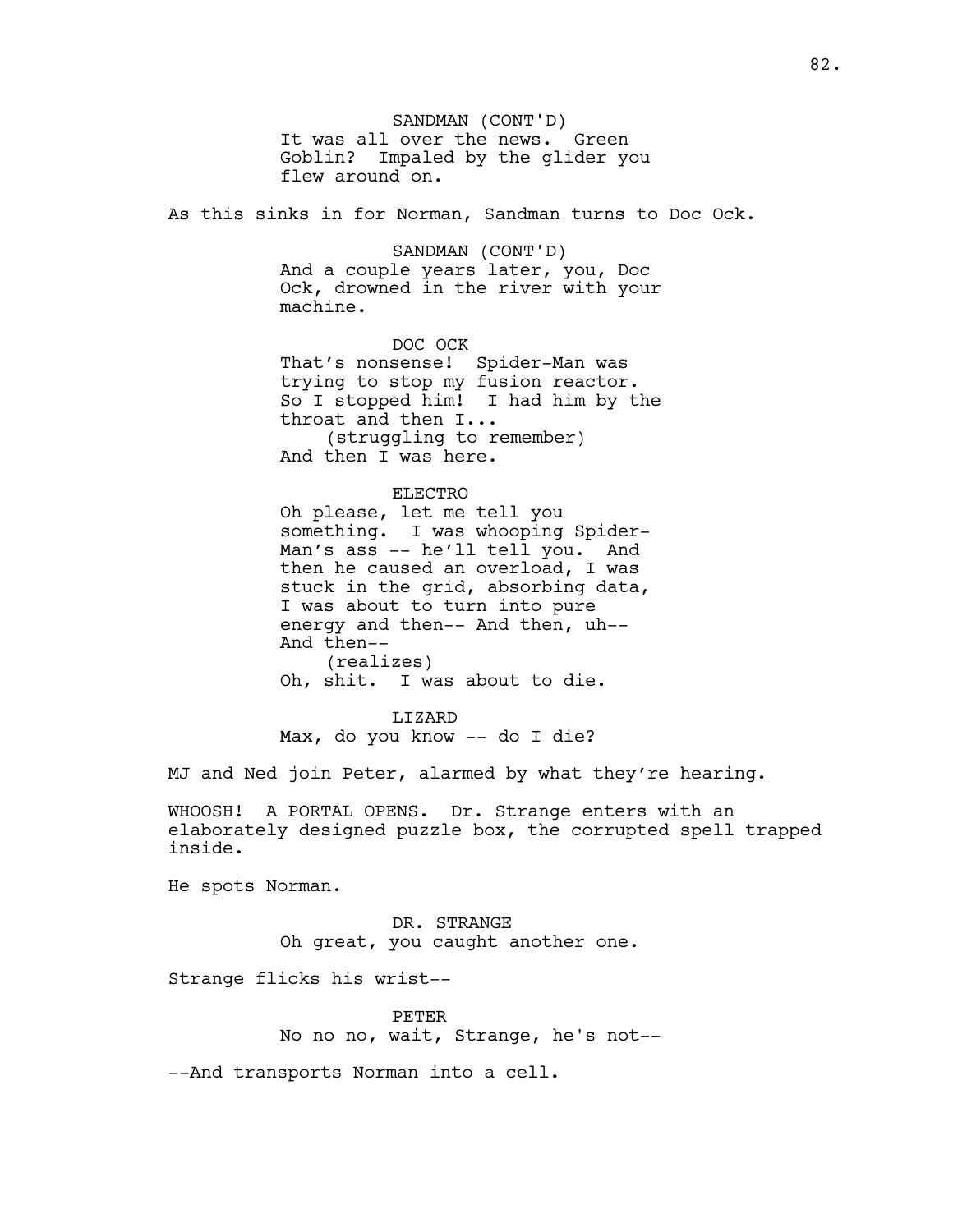PETER (CONT'D) (to Norman) It's okay. Um... (then, re: The Box) What is that?

#### DR. STRANGE

It's an ancient relic. *La Macchina di Kadavus*. I've trapped your corrupted spell inside, and once I finish the proper ritual, it'll reverse the spell. And send these guys back to their universes.

DOC OCK And then what? We perish?

ELECTRO Nah, no thanks, I'll pass on that.

NORMAN Let me out of here. Peter!

PETER Strange, we can't send them back. Not yet.

Strange reacts -- *not yet?*

DR. STRANGE

Why?

PETER Some of these guys are gonna die.

DR. STRANGE Parker... *it's their fate.*

PETER Come on, Strange. Have a heart.

DR. STRANGE In the grand calculus of the Multiverse, their sacrifice means infinitely more than their lives.

Peter takes that in, conflicted.

DR. STRANGE (CONT'D) I'm sorry, kid. If they die, they die.

Dr. Strange turns back to solving The Box. Peter turns to Ned and MJ -- *what should he do?*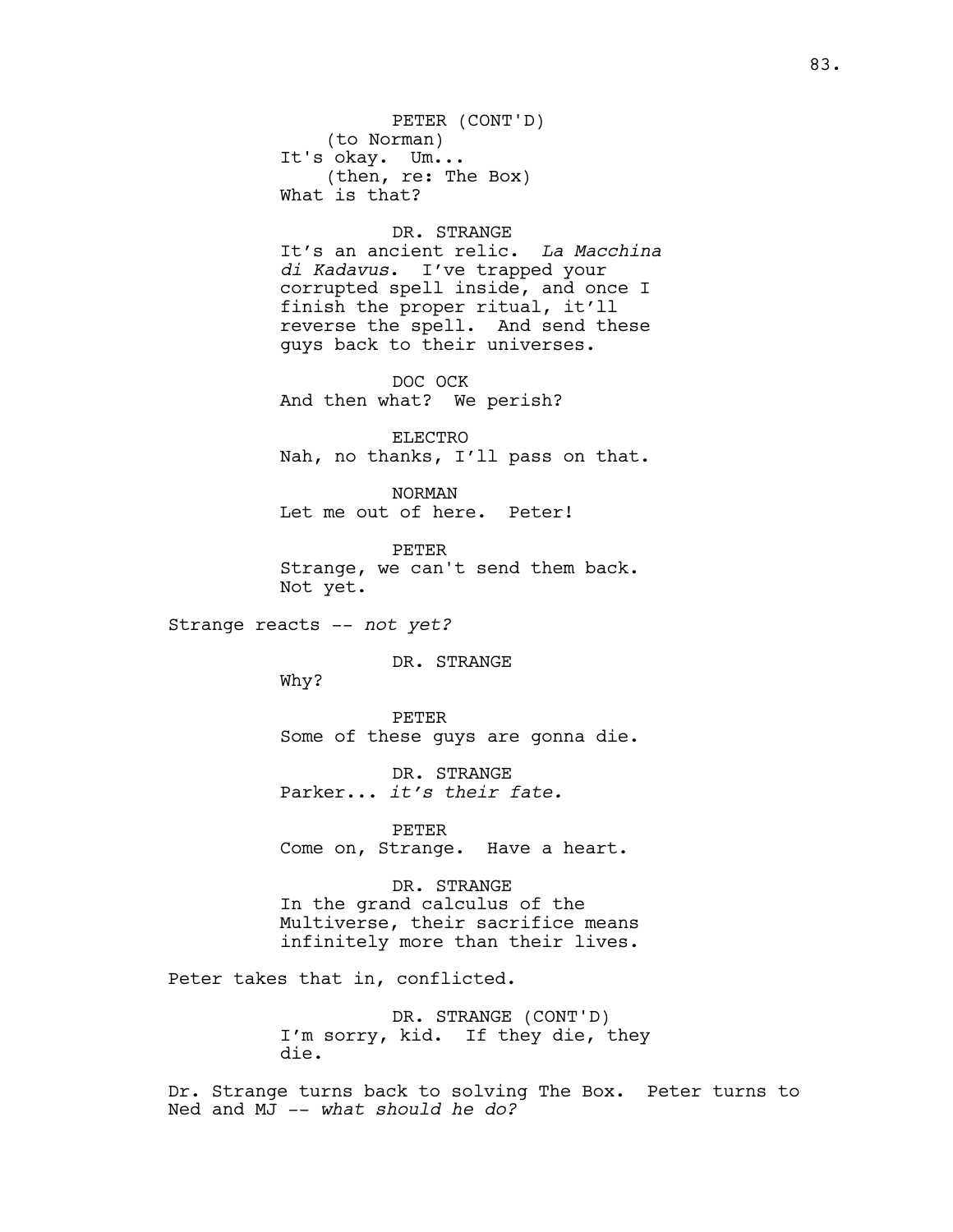GOLDEN LIGHT begins to envelope the villains in their cells.

NORMAN

Peter!

The villains react, nervous and uneasy, as the GOLDEN LIGHT around them glows brighter...

The Box is almost solved. A triangular BUTTON appears on top. As Strange goes to press it...

TWHIP! Peter WEBS The Box.

DR. STRANGE

Don't!

Peter YANKS The Box away just as-- THWIP! He MAGIC WEBS Dr. Strange into Sandman's cell!

> NED Dude, what are you doing?

> > $M<sub>T</sub>$

Peter, you better go. Go!

As Peter takes off running, Dr. Strange frees himself from Sandman.

> DR. STRANGE This is why I never had kids.

Strange easily walks out of the cell, while Sandman SMACKS into the transparent wall.

#### **EXT. SANCTUM SANCTORUM - MOMENTS LATER (DAY)**

Spider-Man races outside with The Box and WEBS AWAY -- right into a SERIES OF PORTALS that appear before him.

WHOOSH! He comes out of one and lands right back in front of the Sanctum. Dr. Strange glares at him.

> DR. STRANGE Give me The Box.

> > SPIDER-MAN

No.

Spider-Man tries to MAGIC WEB Dr. Strange, but the shooter malfunctions... then completely DISAPPEARS!

SPIDER-MAN (CONT'D)

Whoa!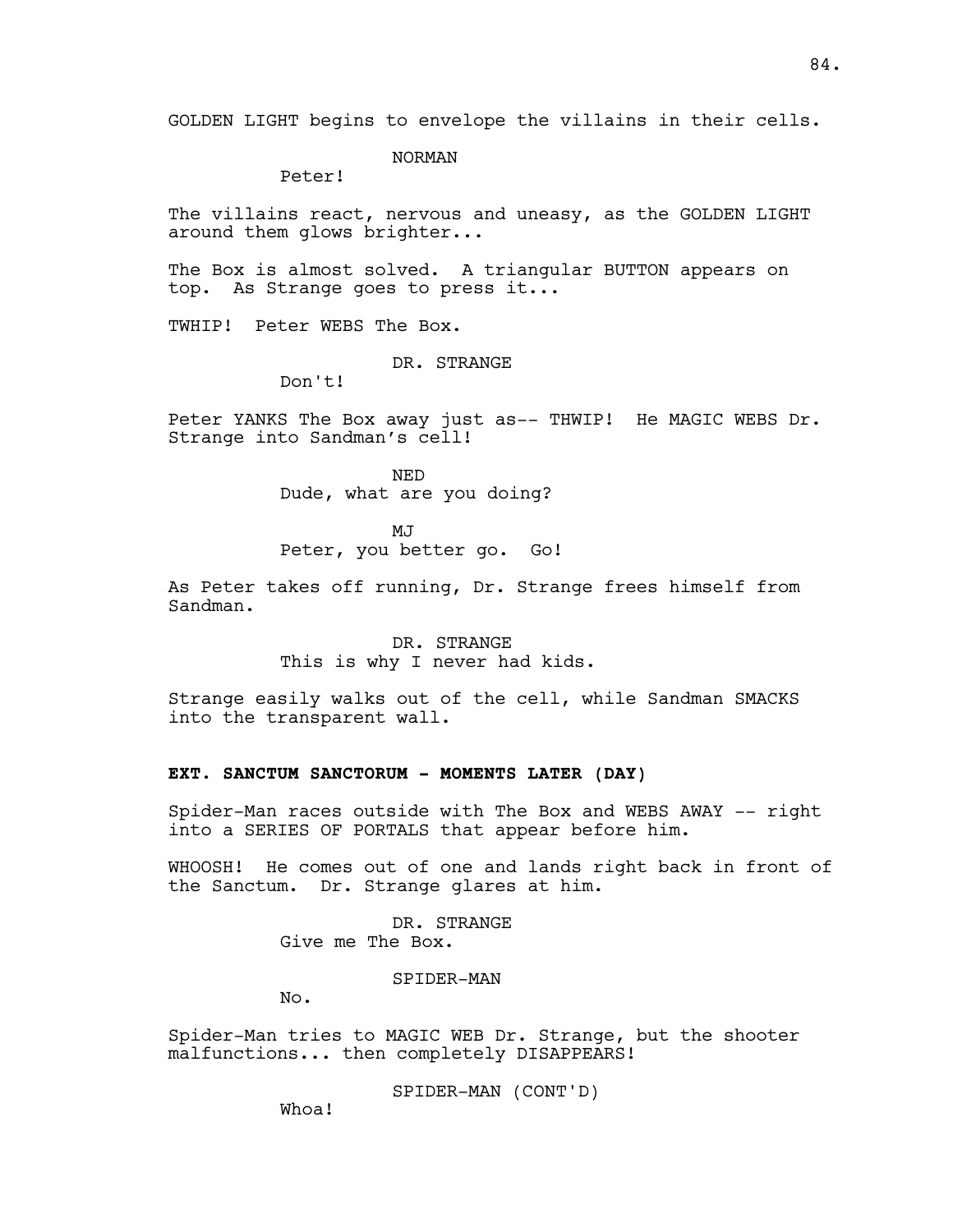Spider-Man quickly WBES away with The Box. But his web flies into a PORTAL... and out another... WEBBING HIS OWN FOOT. He's stuck, dangling between the two portals, struggling.

Using an Eldritch Whip, Dr. Strange pulls Spider-Man down and KNOCKS HIS ASTRAL BODY OUT OF HIS PHYSICAL BODY.

Ghostlike, Spider-Man's Astral Body -- in the form of Peter Parker -- floats nearby.

> PETER (ASTRAL BODY) Oh my God, I'm dead.

DR. STRANGE You're not dead. You've just been separated from your physical form.

PETER (ASTRAL BODY) My physical-- What?!

Spider-Man's Physical Body stands there, seemingly lifeless, holding The Box. Dr. Strange reaches for The Box--

But Spider-Man's Physical Body moves The Box away. Somehow Astral Peter is controlling Spider-Man's Physical Body!

> DR. STRANGE How are you doing that?

PETER (ASTRAL BODY) I have no idea...

DR. STRANGE (reaching for The Box) You should not... be able... to do that.

PETER (ASTRAL BODY) (re: astral form) This feels amazing.

Astral Peter "swims" back to reenter his Physical Body...

Spider-Man's immediately TOSSED BACK onto the road. He flips upright.

> SPIDER-MAN That might have been one of the coolest things that's ever happened to me. But don't ever do that again.

Spider-Man WEBS off with The Box. Dr. Strange sends the Cloak of Levitation after him. WHOOSH!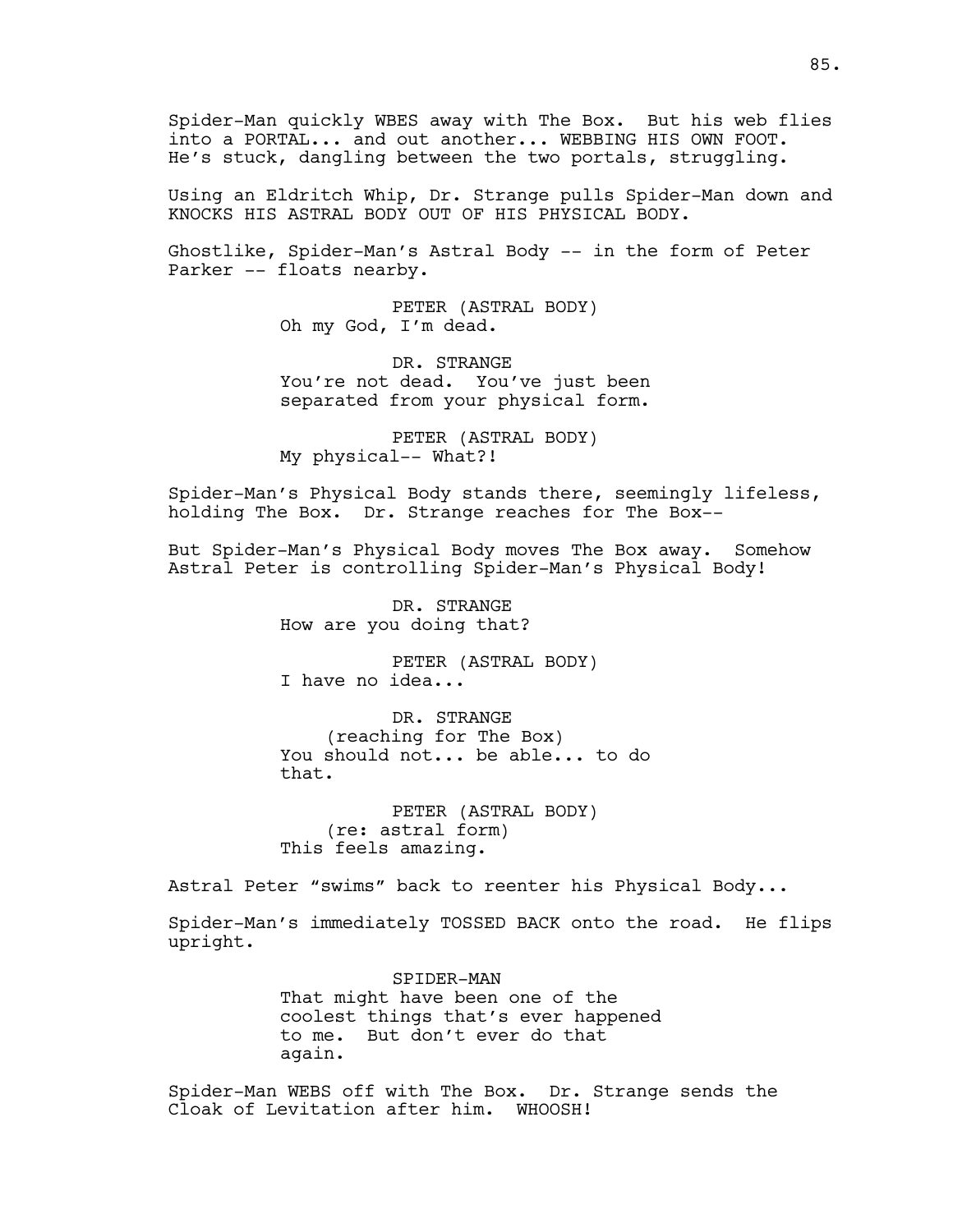The Cloak GRABS onto Peter.

SPIDER-MAN (CONT'D) Hey-- get off of me!

Cloak flings Spider-Man back. With a flick of his wrist, Dr. Strange sends Spider-Man crashing into--

#### **EXT. THE MIRROR DIMENSION - NEW YORK CITY - CONTINUOUS (DAY)**

An EXACT REPLICA of the city, but separated from the real one, so they can fight unseen and without hurting anyone.

Spider-Man free-falls, tightly gripping The Box. Dr. Strange flies after him, Cloak now billowing off his back.

Strange manipulates the Mirror Dimension...

A DEPARTMENT STORE FOLDS INTO ITSELF! Spider-Man WEBS, deftly navigating the building as it bends its way around him.

He hurtles out a window, making his way through Central Park, still clutching The Box. Dr. Strange waves his hands to create a MAGICAL CLOTHESLINE. WHACK! Spider-Man is flung backwards--

Right into the path of a SUBWAY TRAIN, roaring out of a PORTAL opened by Strange! The Box lands on the train's roof. As Dr. Strange goes to grab it--

Spider-Man WEBS The Box back. Strange sighs.

Spider-Man crawls on top of the train.

SPIDER-MAN What is this place?

DR. STRANGE The Mirror Dimension. Where *I'm* in control.

Dr. Strange waves his hands, again altering the Mirror Dimension. The skyscrapers of New York City fold, bending into the rising peaks and valleys of--

# **EXT. THE MIRROR DIMENSION - NEW YORK CITY/THE GRAND CANYON - CONTINUOUS (DAY)**

The subway train careens through the two worlds of New York City and the Grand Canyon, now fused together.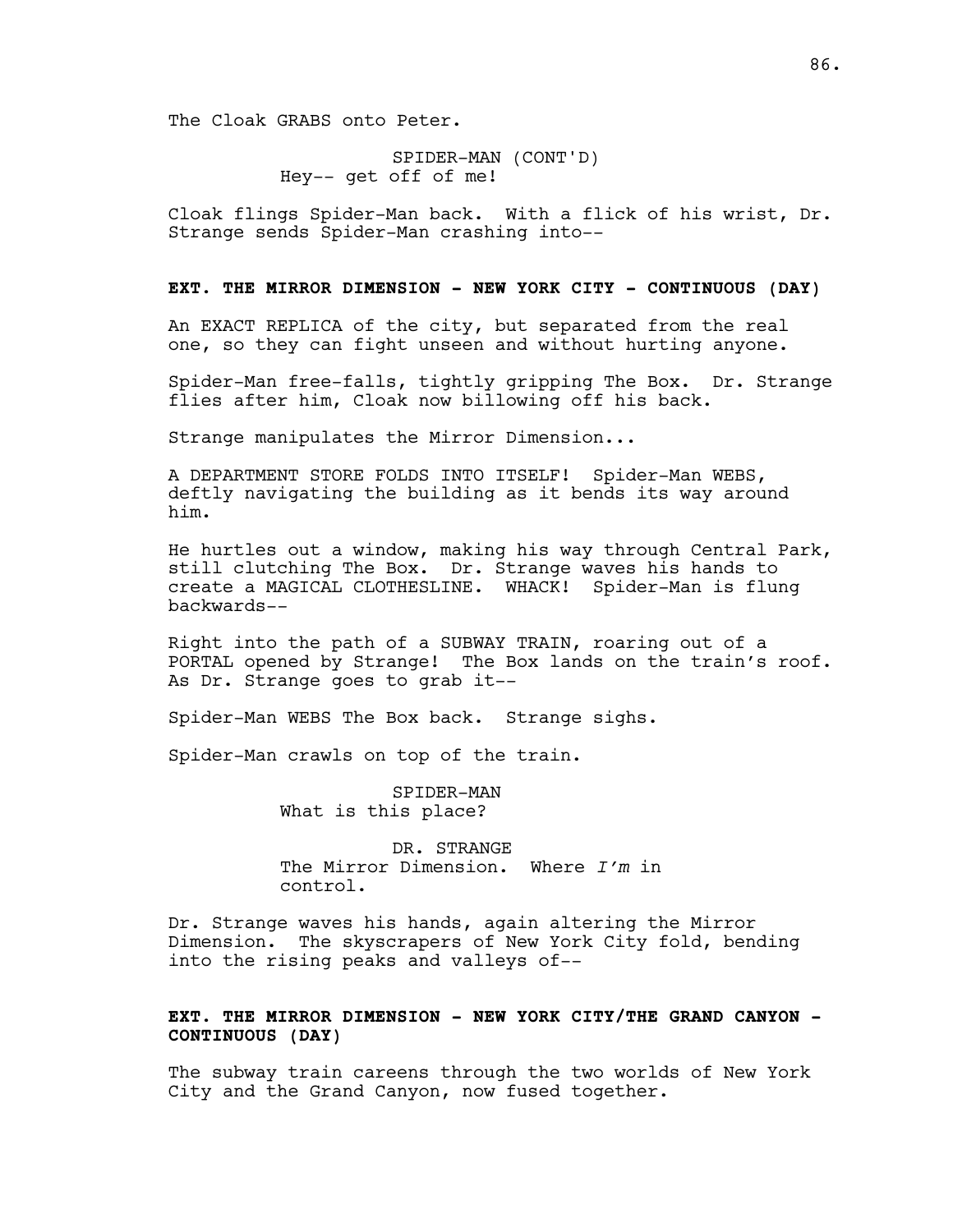Spider-Man and Dr. Strange stand off on the train's roof.

SPIDER-MAN Strange, stop! Can we please just talk about this?!

DR. STRANGE Parker, don't you realize that in the Multiverse there are an *infinite number* of people who know Peter Parker is Spider-Man. (re: Box) And if that spell gets loose, they're all coming here!

SPIDER-MAN Look, I know. I get it! But we can't just send them home to die.

DR. STRANGE It's their fate. You can't change that any more than you can change who they are.

SPIDER-MAN But what if we could? What if we could change their fate?

Strange manipulates the Mirror Dimension...

SPIDER-MAN (CONT'D) Whoa, whoa... what are you doing?

The train car duplicates again and again, becoming a spinning vortex around Spider-Man.

As Spider-Man turns and runs off--

SPIDER-MAN (CONT'D) I'm not giving you the-- Whoa!

Dr. Strange PORTALS him -- dropping Spider-Man down one portal, through to the next, in a state of CONSTANT FREE-FALL. As Peter drops in and out, over and over--

Cloak flies in and grabs The Box back!

Spider-Man. Cloak. Box. Spider-Man. Cloak. Box. Until--

Spider-Man WEBS the other side of Cloak, suspending them between the two portals.

> SPIDER-MAN (CONT'D) Give me that back!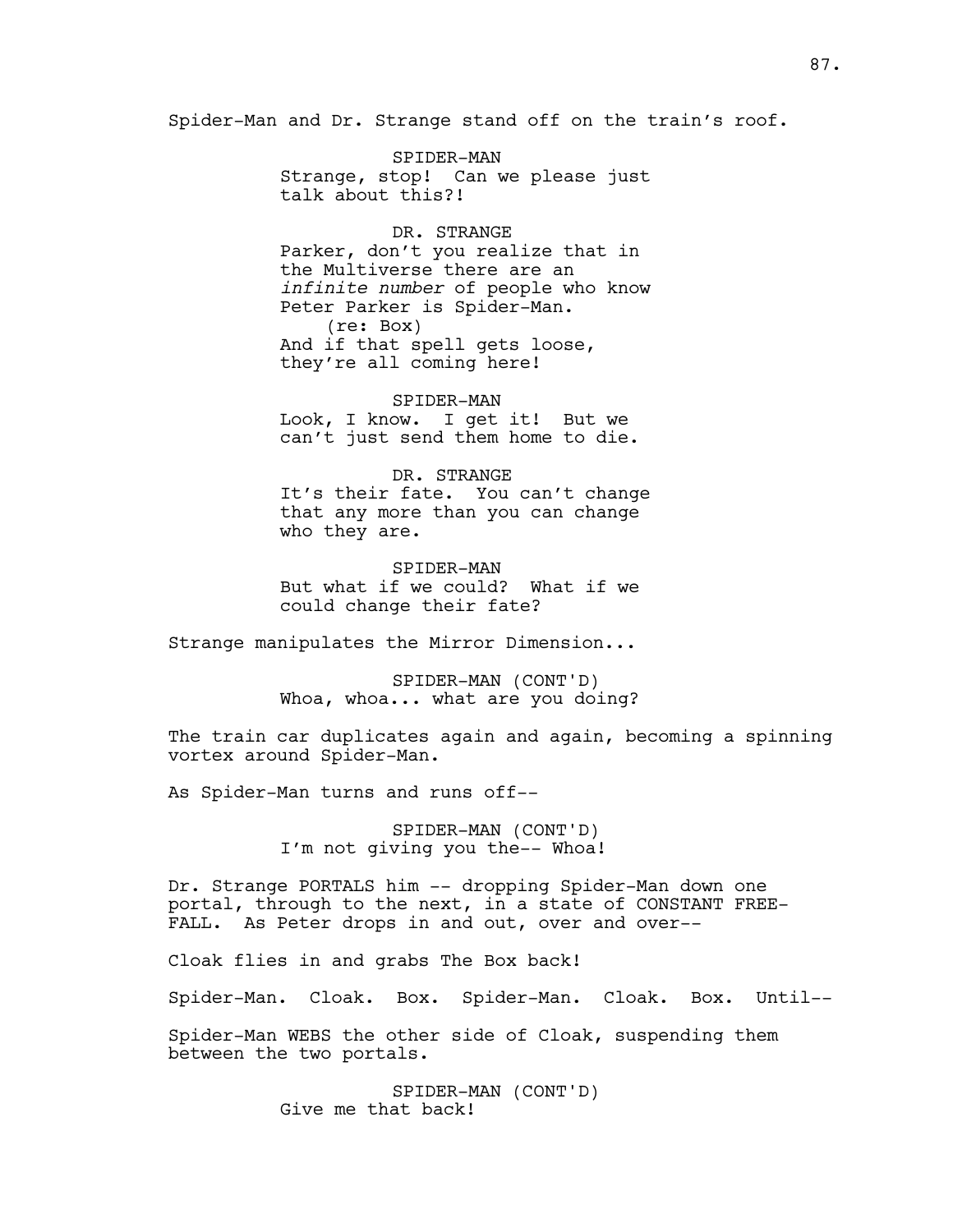As Cloak and Spider-Man battle it out, Dr. Strange lassos Cloak and The Box, pulling them away from Peter... bending the two portals closer and closer towards each other, when--

WHOOSH! The two portals fall in on each other.

Everything begins SPINNING! New York streets kaleidoscopically folding into Grand Canyon rock walls.

The Box goes flying. Dr. Strange, Cloak, and Spider-Man plummet after it.

Spider-Man lands on top of a rock, noticing...

SPIDER-MAN (CONT'D) Wait a minute. Is that an Archimedean spiral? The Mirror Dimension is just geometry? You're great at geometry! You can do geometry!

Spider-Man WEBS off as Dr. Strange GRABS hold of The Box, Cloak once more wrapped around him.

THWIP! THWIP! Spider-Man WEBS in random directions--

SPIDER-MAN (CONT'D) Square the radius... divide by Pi... at flat points along the curve...

DR. STRANGE It's over, Parker. I'll come pick you up when it's done.

Dr. Strange opens a PORTAL back to the Sanctum.

As Spider-Man continues to WEB in random directions...

SPIDER-MAN Hey, Strange! You know what's cooler than magic?

Dr. Strange's foot snags on one of Spider-Man's seemingly random webs. Then the shifting of Mirror Dimension objects brings another web right into him.

SPIDER-MAN (CONT'D)

Math!

Strange looks around. Webs everywhere, closing in on him as the rocks turn and spin -- *not so random after all --* as Strange is completely ensnared in a web!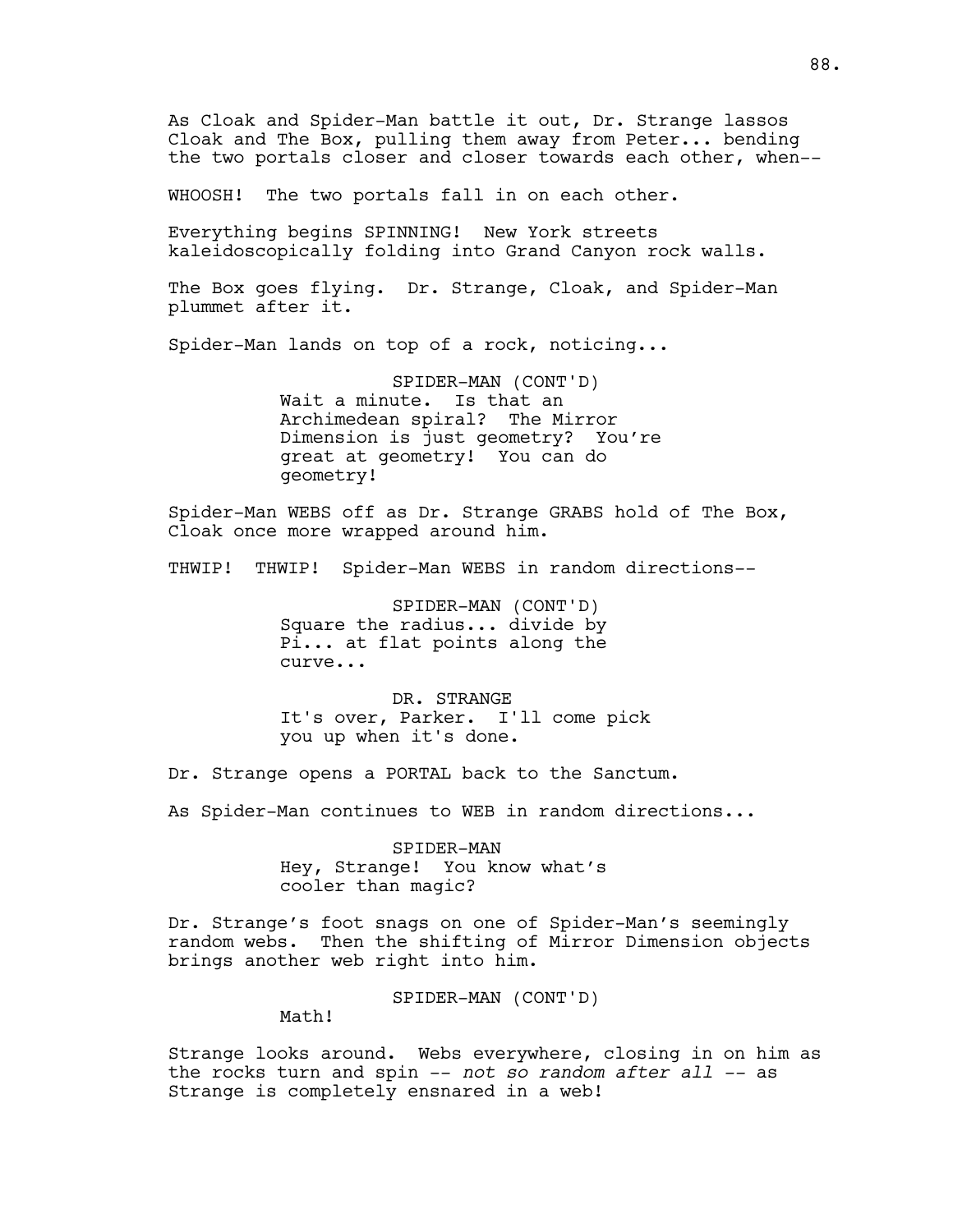Spider-Man drops down in front of Dr. Strange and WEBS back The Box.

# DR. STRANGE

Don't do this.

Spider-Man WEBS the SLING RING off Dr. Strange's finger.

DR. STRANGE (CONT'D)

Ow.

SPIDER-MAN I'm sorry, sir. But--

He dives through the PORTAL with The Box and Sling Ring.

**INT. SANCTUM SANCTORUM - ANCIENT CHAMBER - CONTINUOUS (DAY)**

Spider-Man looks back through the PORTAL.

SPIDER-MAN

I have to try.

Dr. Strange stares back, equal parts furious and concerned, as the PORTAL CLOSES.

Ned and MJ approach--

NED Dude, what happened?

SPIDER-MAN I just had a fight with Dr. Strange and I totally won!

NED

What?!

SPIDER-MAN Lookit, I stole his ring thing.

Ned grabs the ring from Peter.

NED

Whoa!

SPIDER-MAN I was swinging through the city and then I went through this massive--

He pulls off his mask.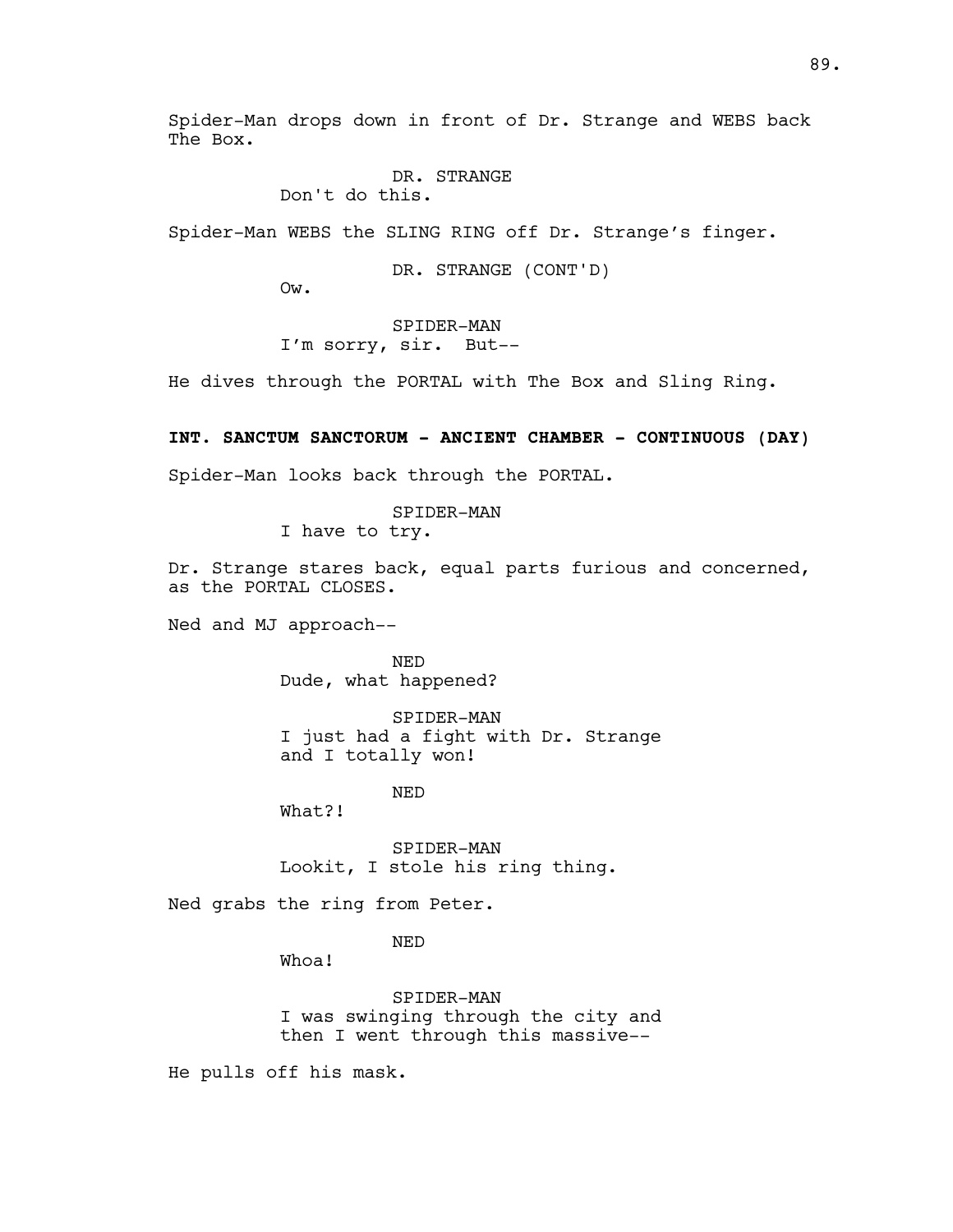PETER --Mirror thing. And then I was back in the city--

MJ Where is he? Where is he--

PETER Uh, he's trapped, but I'm not sure for how long.

DOC OCK You could have just left us to die. Why didn't you?

MJ<sub>J</sub> 'Cause that's not who he is.

Peter reacts to these words, takes in the villains in their cells.

> PETER I think I can help you guys. If I can fix what happened to you, then when you go back, things will be different, and you might not die fighting Spider-Man.

ELECTRO What do you mean "fix" us?

PETER Look, our technology is advanced, and I'm--

NORMAN I can help you. You know, I'm something of a scientist myself. Octavius knows what I can do.

DOC OCK *"Fix?"* You mean like a dog? I refuse.

#### PETER

I can't promise you guys anything. But at least this way you actually get to go home and have a chance... a second chance. I mean, come on. Isn't that worth trying?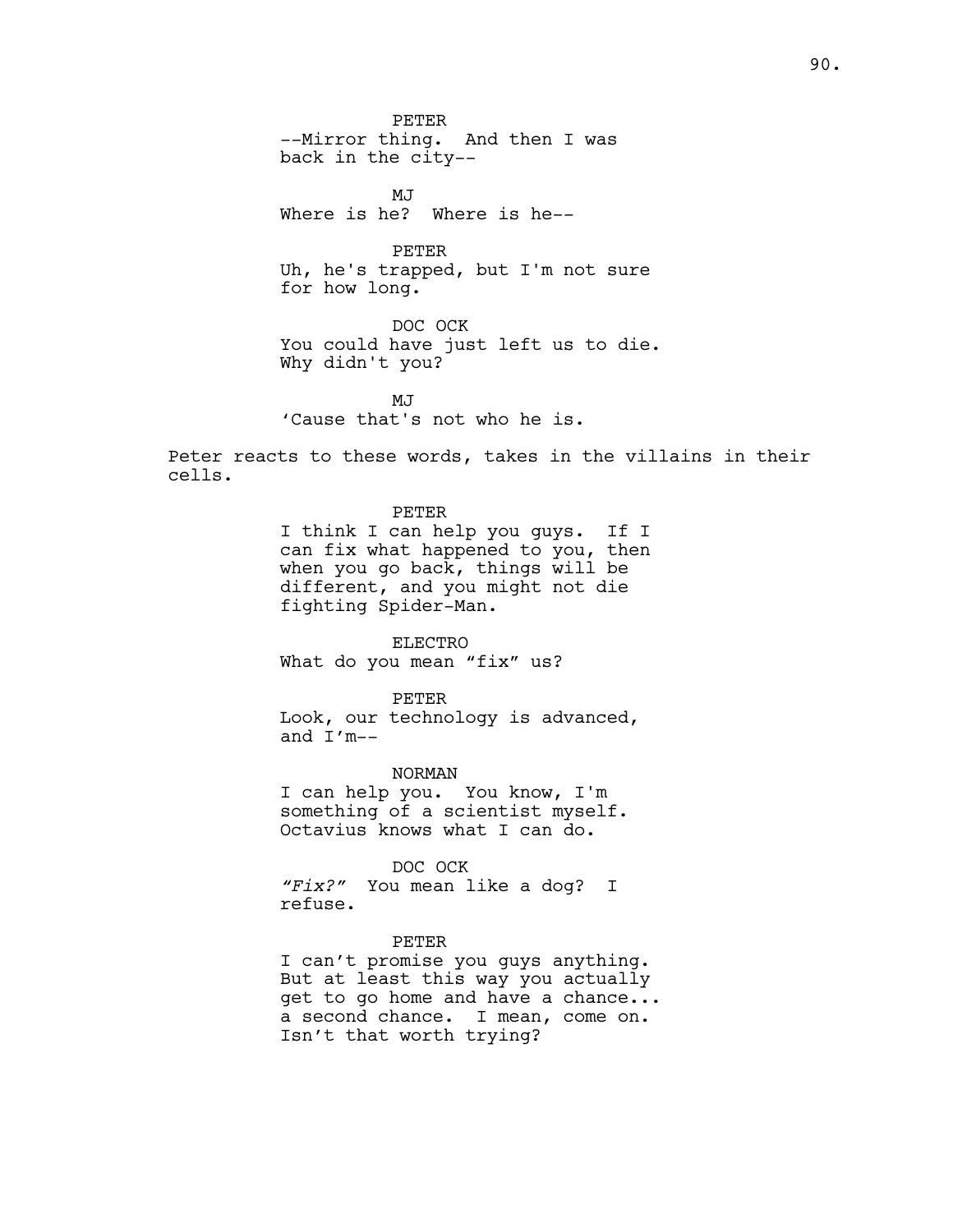LIZARD Trust me, Peter. When you try to fix people there are always consequences.

PETER I mean, you don't have to come. I also didn't know that you could talk.

Lizard shrugs.

PETER (CONT'D) But if you stay here... you're gonna have to deal with the wizard.

LIZARD Ah, so we go along or die. Not much of a choice, is it?

SANDMAN I just want to go home.

ELECTRO Well, I myself don't want to be killed, especially by a guy dressed like Dungeons & Dragons, so... what's your plan?

PETER (lying) I have it all under control.

Peter pulls Ned and MJ aside.

PETER (CONT'D) (re: The Box) What are we gonna do about this thing?

MJ Uh, well, we need to find somewhere safe for it, right?

PETER Yeah. Sure, right.

NED

Yes, yes.

PETER (to MJ) You gotta take it.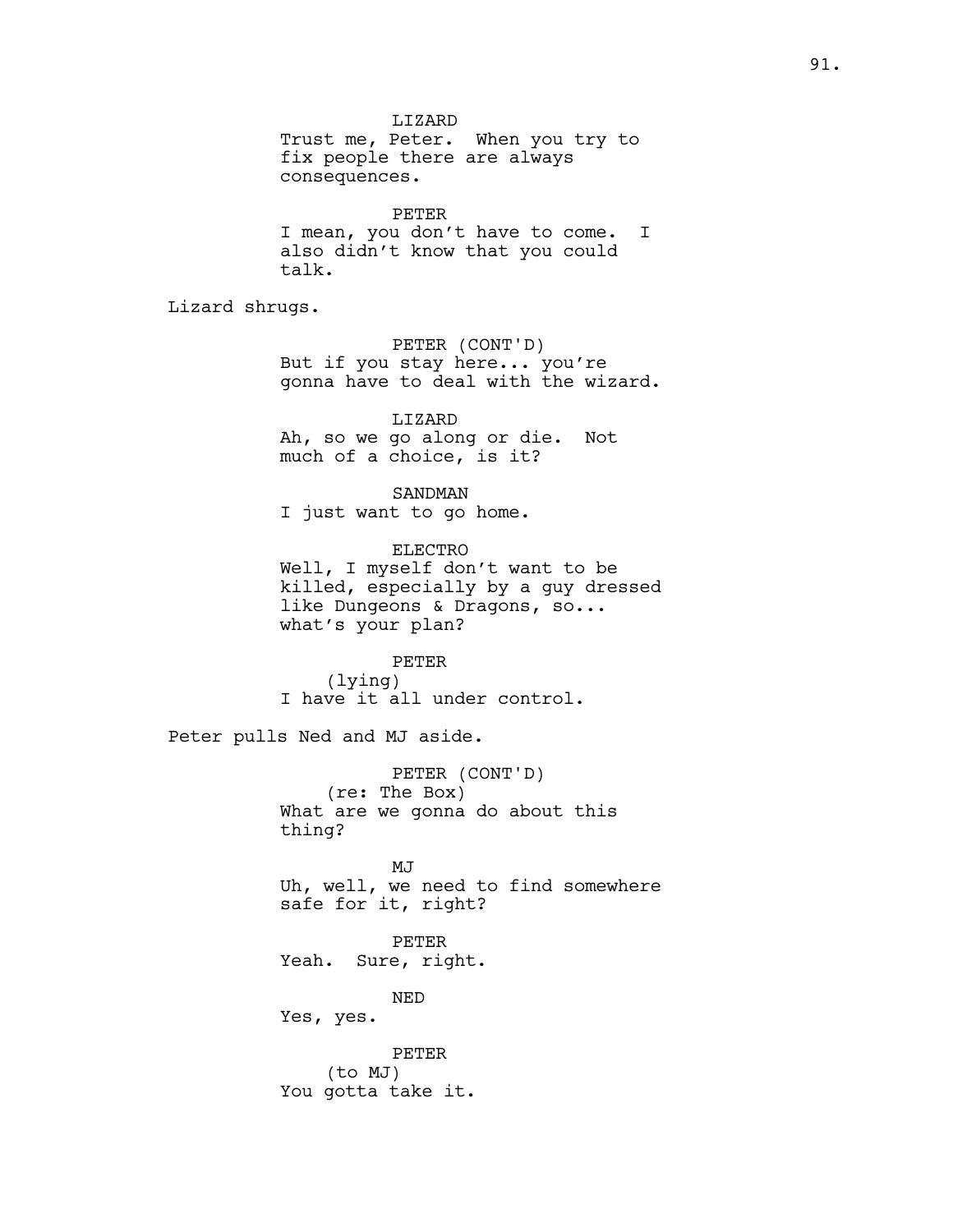MJ

Wait, what?

PETER

If something bad happens, I'll text you and then you just push this and then it's all over and they'll all be gone.

MJ Peter, we're going with you. We're not gonna leave you.

PETER You can't come with me, it's too dangerous. You guys have already done enough.

NED Peter, we're in this together.

PETER

I know we're in this together, Ned. But I can't do this if I know that you're in danger. Okay? So for me, MJ, please, just take this? ...Please?

MJ (caving) Fine.

MJ takes The Box.

PETER

Thank you.

MJ But Peter, I swear, if I don't hear from you, I'm pressing the button.

PETER

Sure.

MJ Okay. (to villains) And I will do it!

ELECTRO (skeptical) Yeah, we all believe you, Michelle.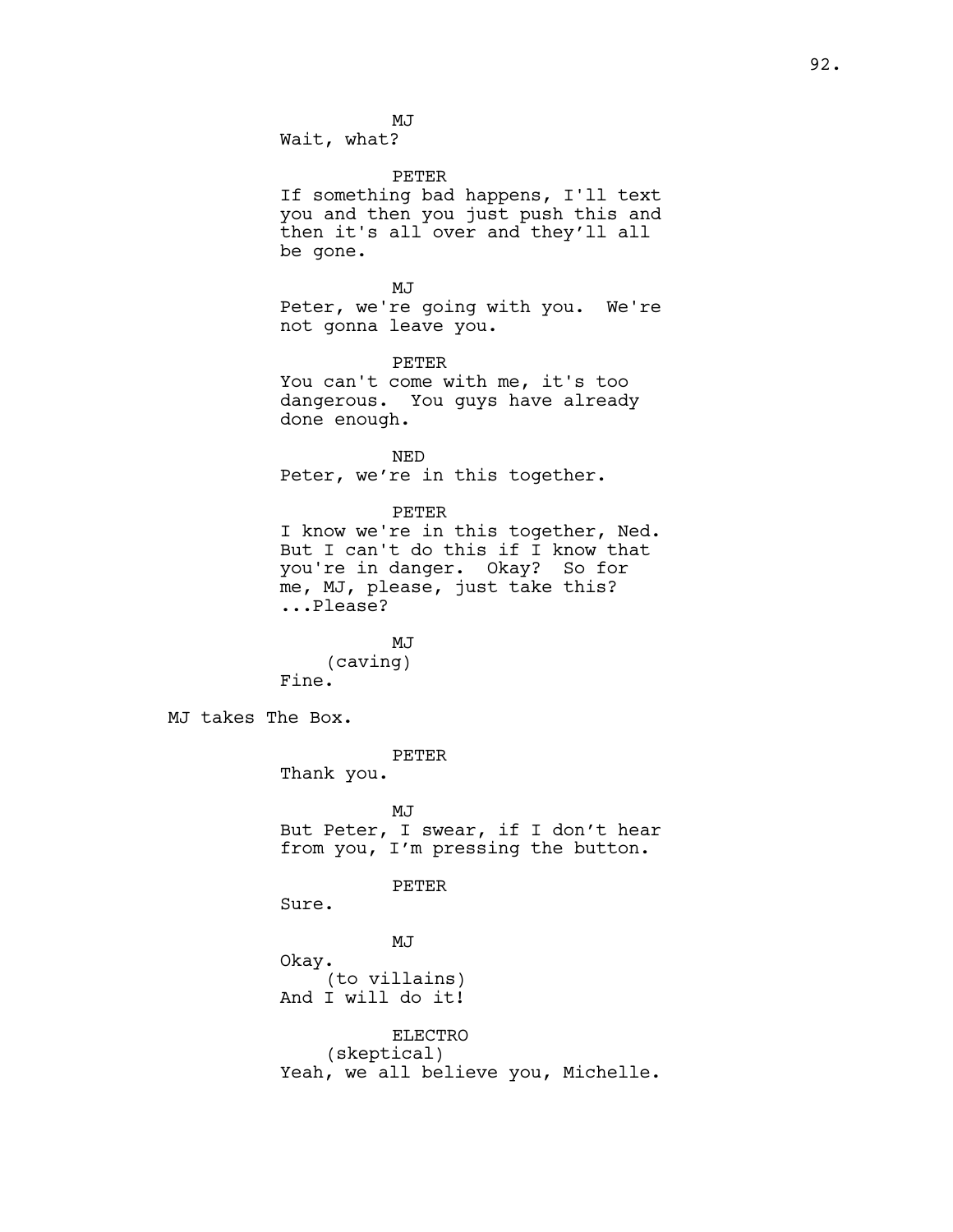LIZARD No way that's his girlfriend. No way. PETER (re: Box) She'll do it. NED Absolutely. She will. Peter turns from the villains, back to Ned. PETER Okay. See you later? NED Be safe. PETER You too. Peter and Ned do their special handshake from *HOMECOMING*. As they bump hands, a SPARK emits from Dr. Strange's Sling Ring. PETER/NED Whoa. NED Okay... Ned heads off, as MJ kisses Peter goodbye. MJ Be careful, okay? PETER Yeah, you too. MJ follows after Ned. Peter turns to the villains. PETER (CONT'D) So, uh... who's coming with me? As Norman considers this, then Doc Ock... ELECTRO

Well, I'm in. But... if this goes sideways, imma fry you from the inside out.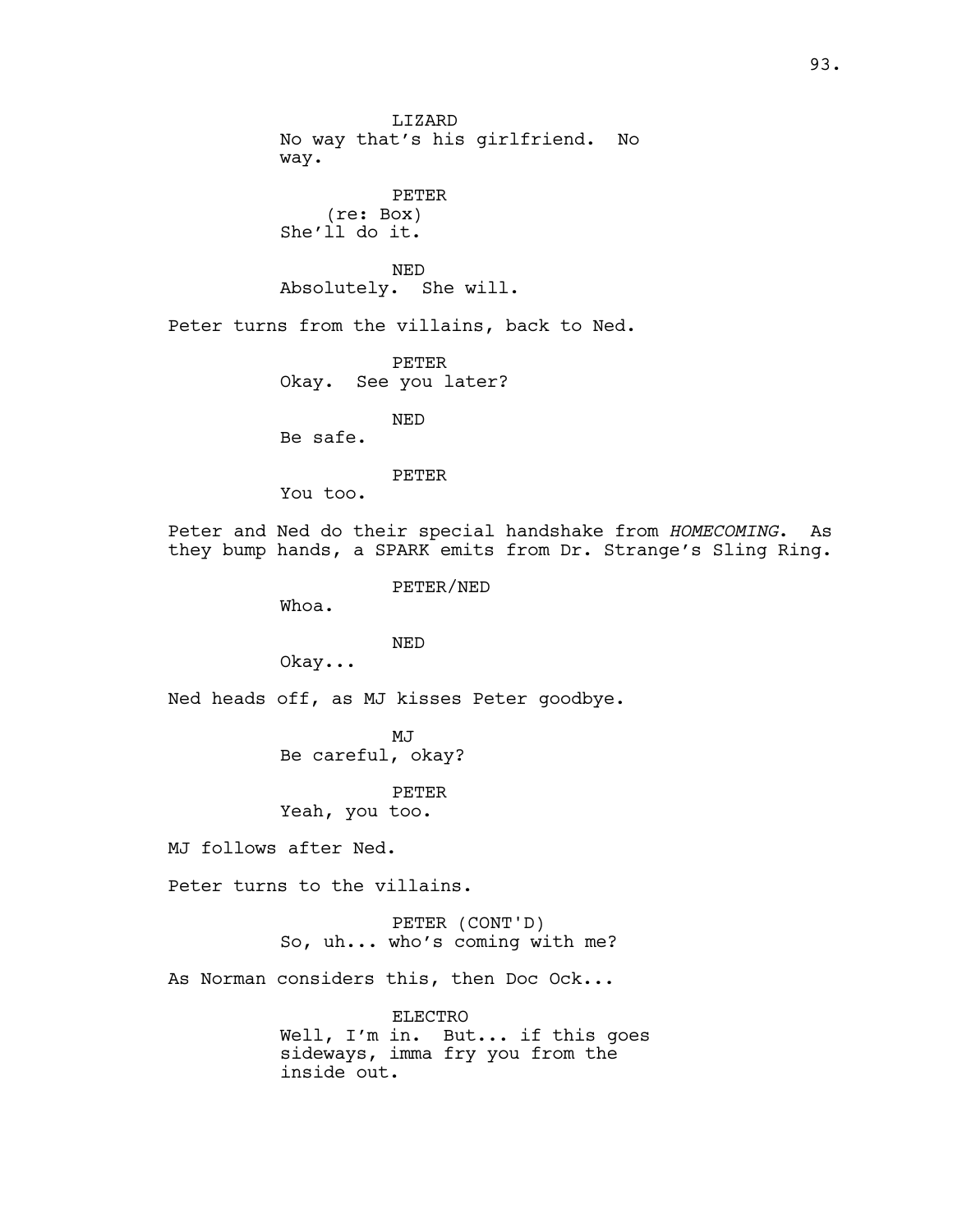CLICK. CLICK. CLICK. The many locks release and the door opens. The villains hustle inside, past the security camera. As May enters...

> PETER Where's Connors?

MAY He told me he wants to stay in the truck.

#### PETER

Okay.

ALARM SYSTEM VOICE (V.O.) Alarm system deactivated.

As Peter closes the door, he whispers aside to May:

PETER

Hey, May?

MAY

Yeah?

PETER I feel kinda bad using Happy's place like this.

MAY No, no, no, he'll get over it.

REVEAL the absurd juxtaposition of the villains (sans Lizard) in Happy's bachelor pad:

Electro shoots energy at the TV, and shorts it out.

NEWS ANCHOR VOICE (FROM TV) A majority of New Yorkers oppose the Statue of Liberty's renovation.

Sandman sits on the black leather sofa. Sand FALLS everywhere.

#### SANDMAN

Oh... sorry.

He tries to brush it off the sofa. Unsuccessful.

Norman puzzles over DUM-E in the kitchen.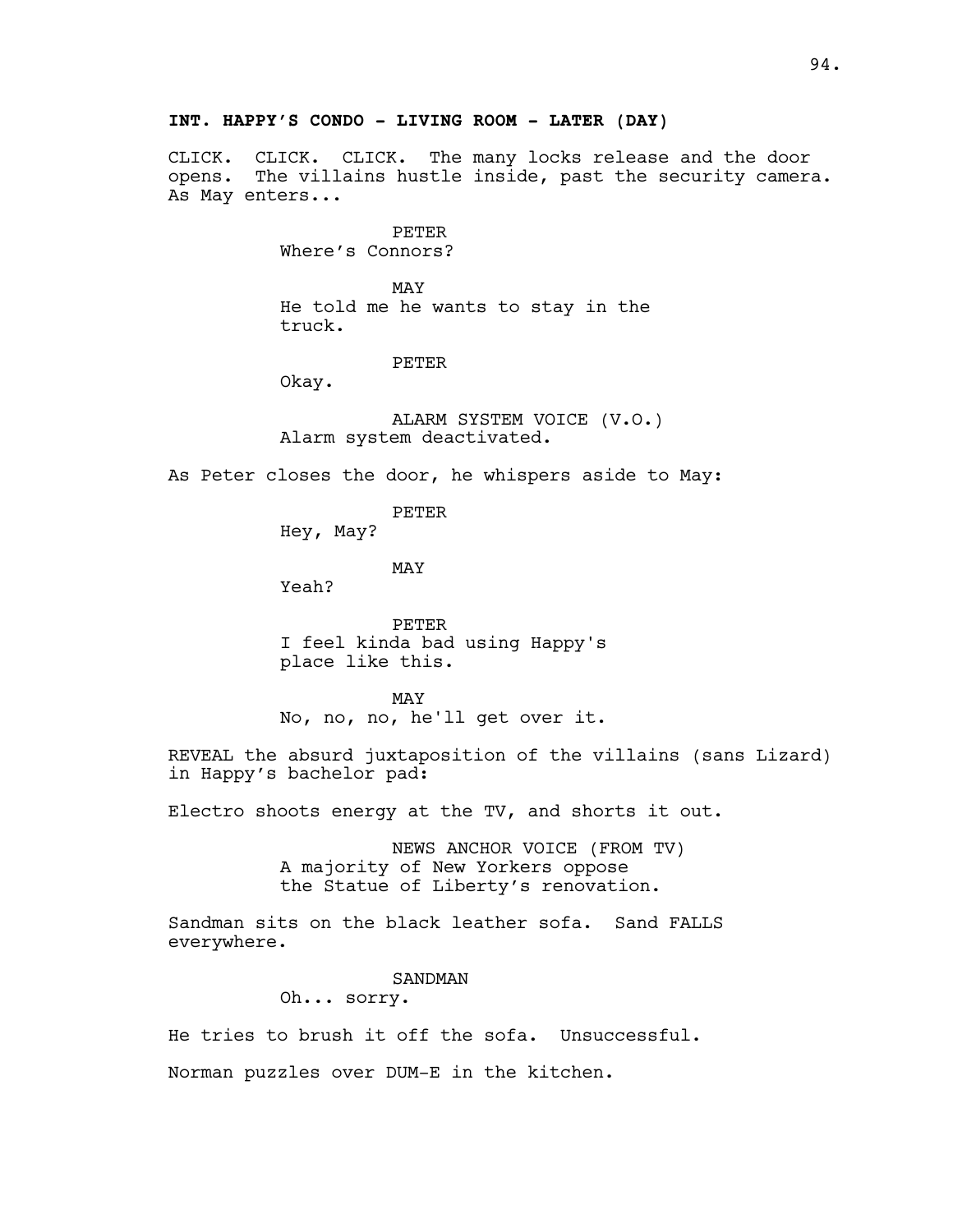Doc Ock is wrapped into submission by his own tentacles. He scowls.

> DOC OCK So this is your plan, Peter? Hmm? No lab, no facilities, just performing miracles in a condominium? Hmm? What, are you going to cook us some cures and some frozen burritos in a microwave?

NORMAN I could go for a burrito.

DOC OCK He's gonna kill us all.

PETER Well, let's hope not. You're up first, Doc.

Ignoring Ock, Peter walks to the storage room.

DOC OCK What? Hey, I told you, I don't need fixing.

#### **INT. HAPPY'S CONDO - STORAGE ROOM - CONTINUOUS (DAY)**

As Peter enters...

DOC OCK I don't need fixing!

#### **INT. HAPPY'S CONDO - LIVING ROOM - SAME TIME (DAY)**

Doc Ock fumes.

DOC OCK Especially by a teenager using scraps from a bachelor's junk drawer.

Electro follows after Peter.

ELECTRO Nah, nah, nah. He got something back there. I can feel it. That weird energy.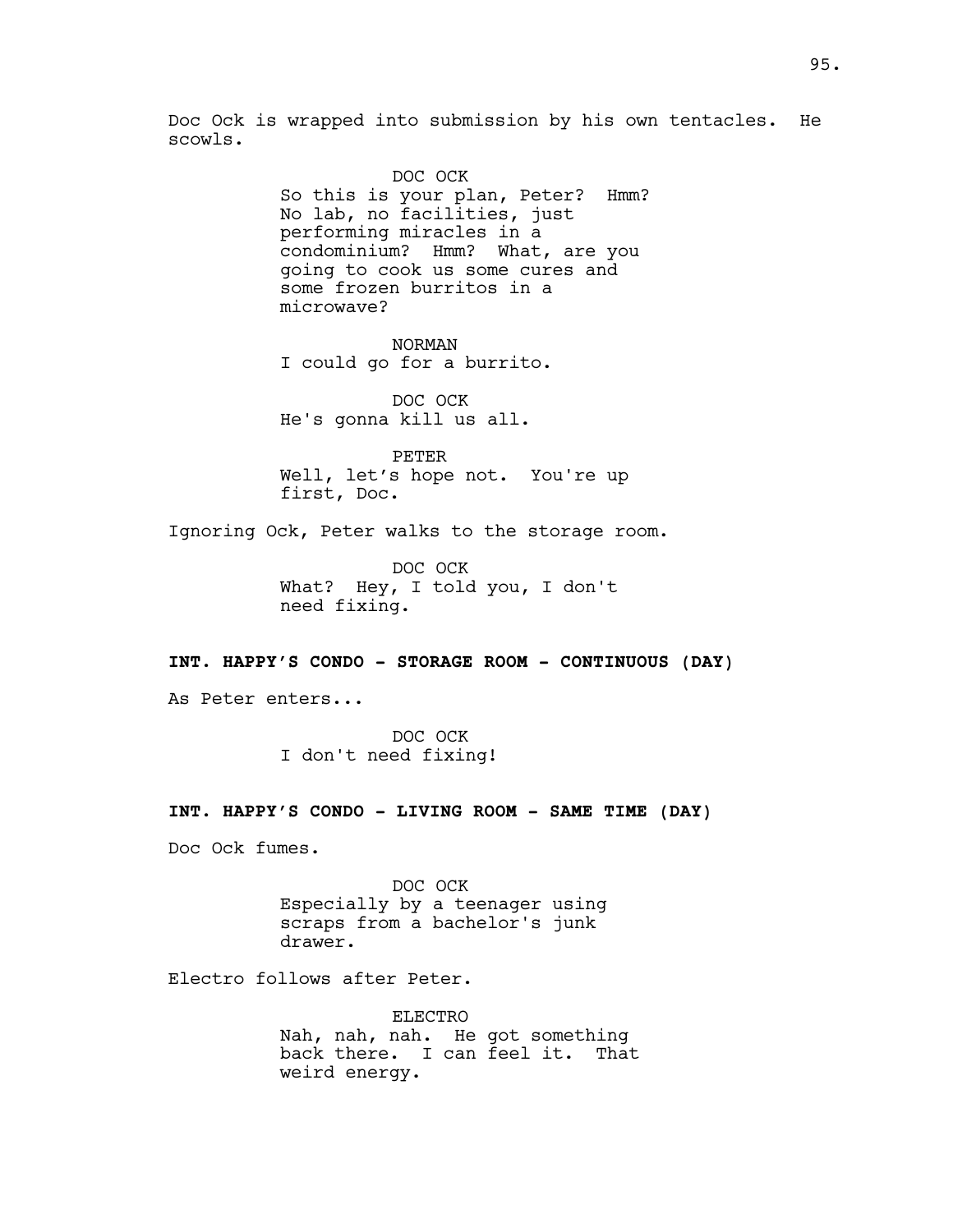## **INT. HAPPY'S CONDO - STORAGE ROOM - SAME TIME (DAY)**

CLOSE ON the tarp being removed from the large case (marked "Stark Cases") that Peter saw before.

Norman, Electro, and May enter--

NORMAN What the hell is that?

PETER It's a Fabricator.

Peter presses a button on the case -- it unfolds to reveal a STARK FABRICATOR, a portable version of the machine Peter used on the jet in *FAR FROM HOME.* Powered by an ARC REACTOR.

> PETER (CONT'D) It can analyze, design, construct basically anything.

MAY I thought that was the tanning bed Happy broke.

ON THE FABRICATOR: readouts come alive, sections open and extend outward, growing to full size.

Electro's eyes light up at the sight of the arc reactor.

ELECTRO

Look at that.

The unfolding machine keels forward and--

# **INT. HAPPY'S CONDO - KITCHEN - SAME TIME (DAY)**

WHAM! Punches a hole in the kitchen wall. Doc Ock glares*.*

DOC OCK He's gonna kill us all.

## **EXT. HAPPY'S CONDO BUILDING - PLAZA - EARLY EVENING**

Two PEDESTRIANS walk by the F.E.A.S.T. truck. BANG! RAWR! As the truck gently shakes--

> PEDESTRIAN Whoa... what's going on there?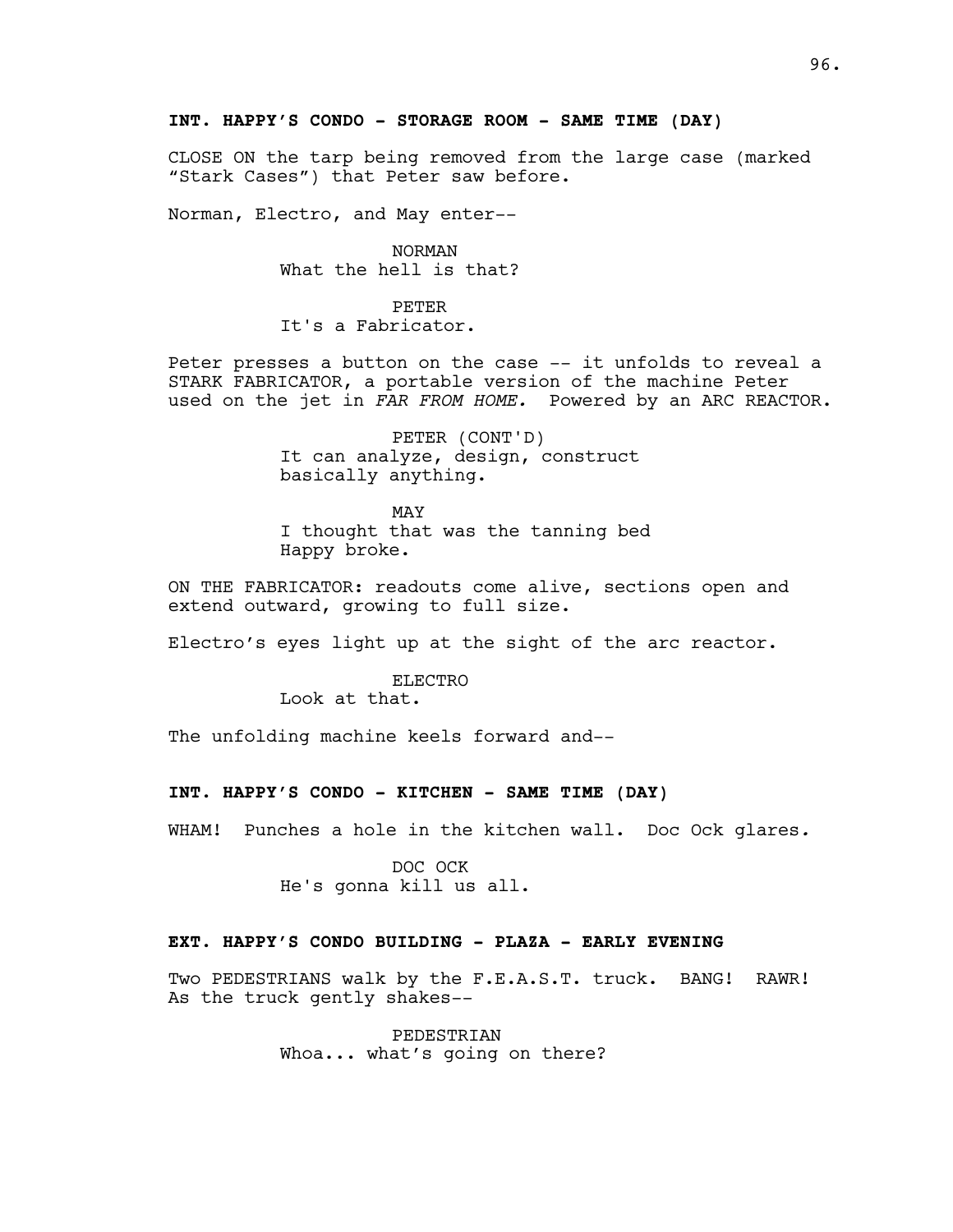# **INT. HAPPY'S CONDO - STORAGE ROOM - THAT NIGHT**

Peter works at the Fabricator. CLOSE ON a holographic scan of Doc Ock's compromised chip.

> PETER So the chip in the back of Doc's neck was designed to protect his brain from the A.I. system that's controlling these tentacles. But if you look here...

Peter rotates the hologram with his hands. He singles out the compromised chip.

> PETER (CONT'D) The chip is fried. So rather than him being in control of the tentacles, the tentacles are now in control of him. Which I guess explains why he is so miserable all the time.

Norman takes in the holographic chip, intrigued and amazed.

#### **INT. HAPPY'S CONDO - KITCHEN - NIGHT**

ANGLE ON the holographic Iron Spider controls in command over Doc Ock's tentacles.

REVEAL Doc Ock, his tentacles still wrapped around him as restraints. May taps one of them, holds up a glass of water.

> MAY Thirsty? DOC OCK Why yes, I am thirsty. MAY Fresh water or salt? (off his look) You know, because you're an octopus? DOC OCK ...What? MAY Fresh water it is.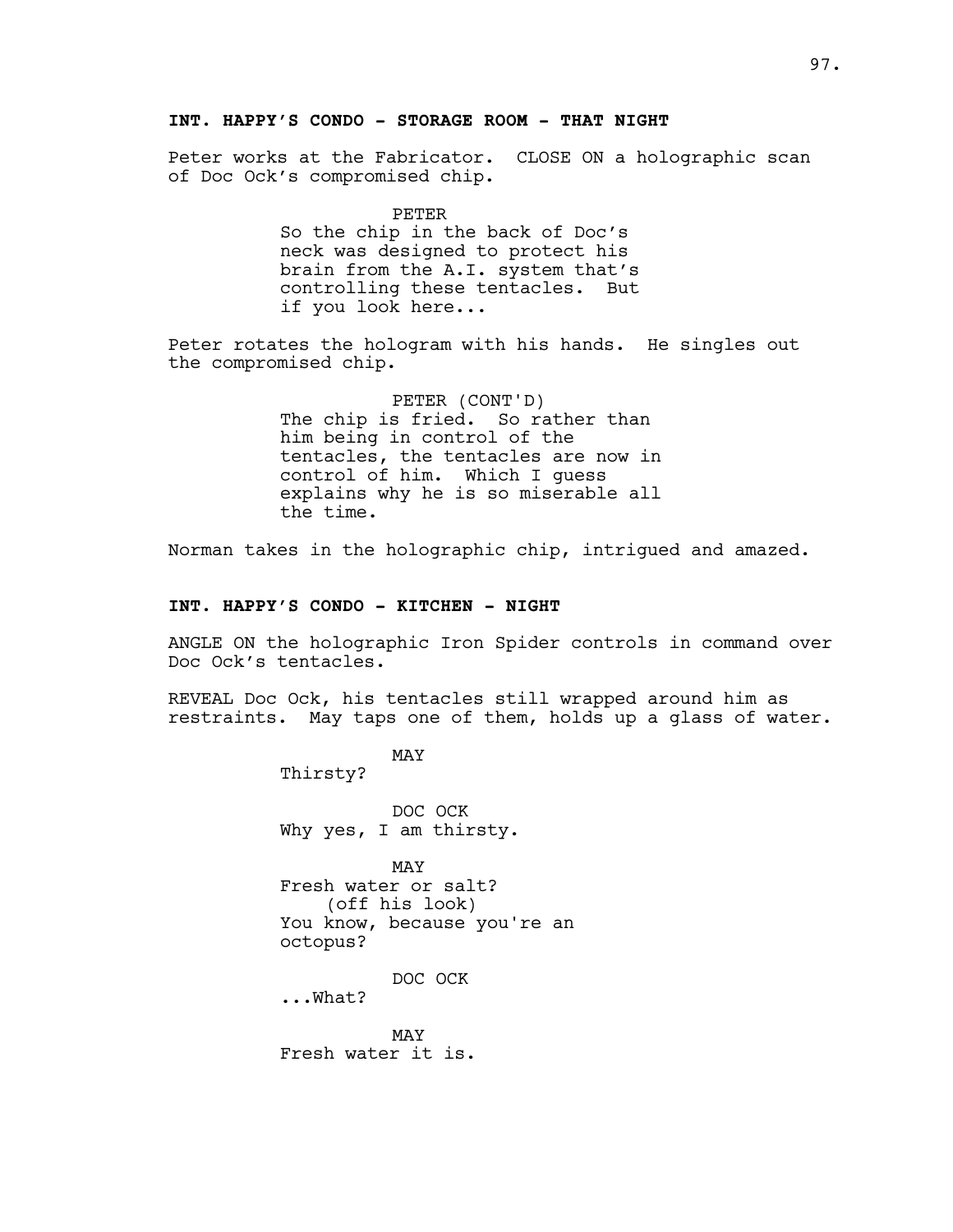# **INT. HAPPY'S CONDO - LIVING ROOM - NIGHT**

By the windows, Electro stares out at the world.

ELECTRO Look at this place. And all the possibilities...

SANDMAN What? This condo?

ELECTRO Yeah, yeah, the condo. I love the whole open floor plan. No. Nah, man. I'm talking about the world. (re: his cool new self) I kind of like who I am here.

Electro glances toward the storage room... THE ARC REACTOR.

ELECTRO (CONT'D) And all that power back there... I could be so much more. (then) So why'd you come along?

SANDMAN I have a daughter, and I want to see her. But he's not gonna send anyone home until he's finished his little science project back there.

ELECTRO You trust him?

SANDMAN I don't trust anyone. (beat, then) How'd you end up like that anyway?

#### ELECTRO

Oh, the place where I worked at, they were experimenting with electricity created by living organisms and then, uh... I fell into a vat of electric eels.

SANDMAN You're kidding. I fell into a super collider.

ELECTRO Damn. Gotta be careful where you fall.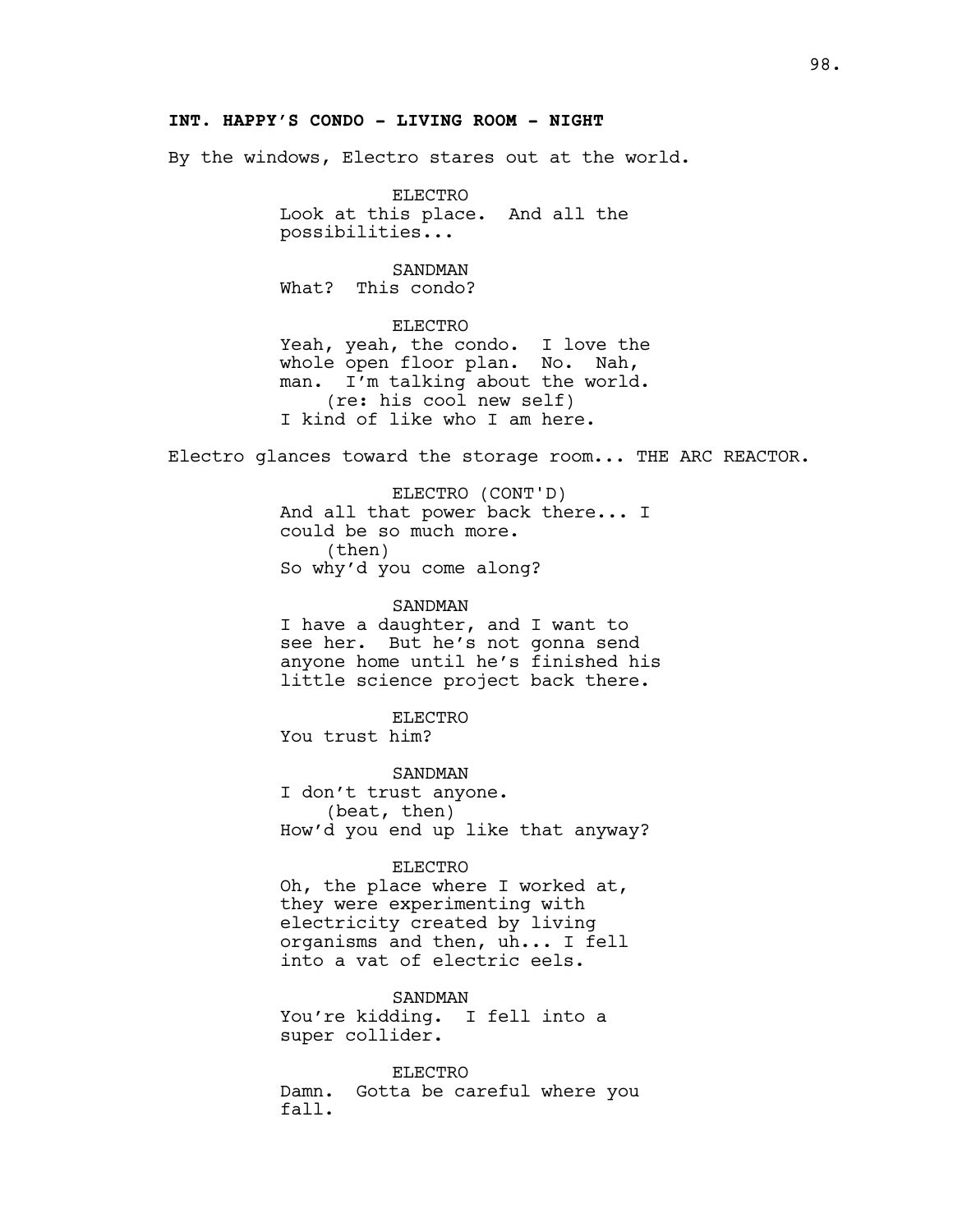# **INT. HAPPY'S CONDO - STORAGE ROOM - NIGHT**

The Fabricator holds the new MICROCHIP cure for Doc Ock. Peter adds the final pieces, as Norman looks on.

#### NORMAN

Remarkable. The technology and you. When all this is over, if you need a job and you're willing to commute to another universe...

The Fabricator HUMS. The chip is finished.

PETER That worked! That totally worked!

Peter grabs the finished chip and races out of the room.

#### **INT. HAPPY'S CONDO - KITCHEN/2ND FLOOR LANDING - CONT. (NIGHT)**

Peter slides in with the new microchip, holds it up to May.

PETER I got it. I did it, I did it. Uh... would you send him up?

MAY

Here we go.

Peter starts bounding up the stairs, as May adjusts the holographic Iron Spider controls. Peter suddenly stops, takes off his magnifying glasses, and tosses them to May. They almost hit the controls--

#### PETER

Sorry!

Ock's tentacles begin to lift him upwards, towards the secondstory loft.

> MAY Hold on, Doc.

DOC OCK Oh, will these humiliations never cease?!

Peter reaches the second floor landing, Ock now suspended in front of the railing. As Peter approaches--

> DOC OCK (CONT'D) You! Keep your science fair project away from me!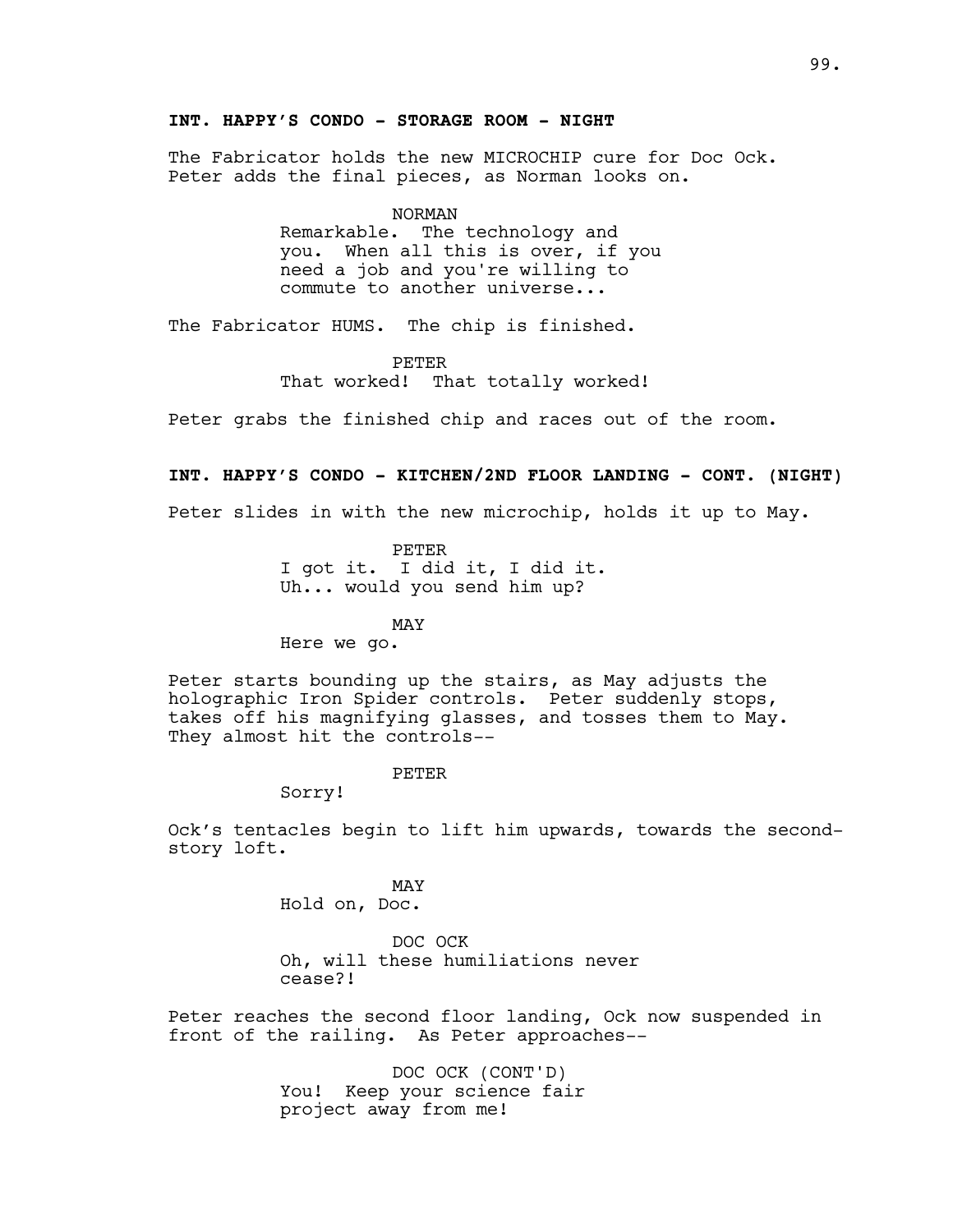NORMAN (from below) Hey, it'll work. Have faith.

DOC OCK Says the reckless fool who turned himself into a monster.

Norman and Sandman look up from below as Peter tries to implant the new chip.

> PETER Please stop moving your head. Hold still.

DOC OCK Don't you dare.

May, Norman, and Electro anxiously await the result, as Doc Ock continues to squirm.

> DOC OCK (CONT'D) I swear, when I get out of this, we're gonna rip you a new--

CLOSE ON the new chip being gently attached to Doc Ock's inhibitor chip. Ock passes out.

PETER

...Doc?!

Electro looks up, waiting...

PETER (CONT'D) Doc? Doc?! ...Doctor Octavi--

Ock GASPS, lifts his head. Amazed.

DOC OCK It's so quiet. Those voices... inside my head... I'd almost forgotten.

NORMAN

Otto?

DOC OCK Yes, Norman...

Ock's tentacles lower him back to the ground. He stands tall.

> DOC OCK (CONT'D) It's me.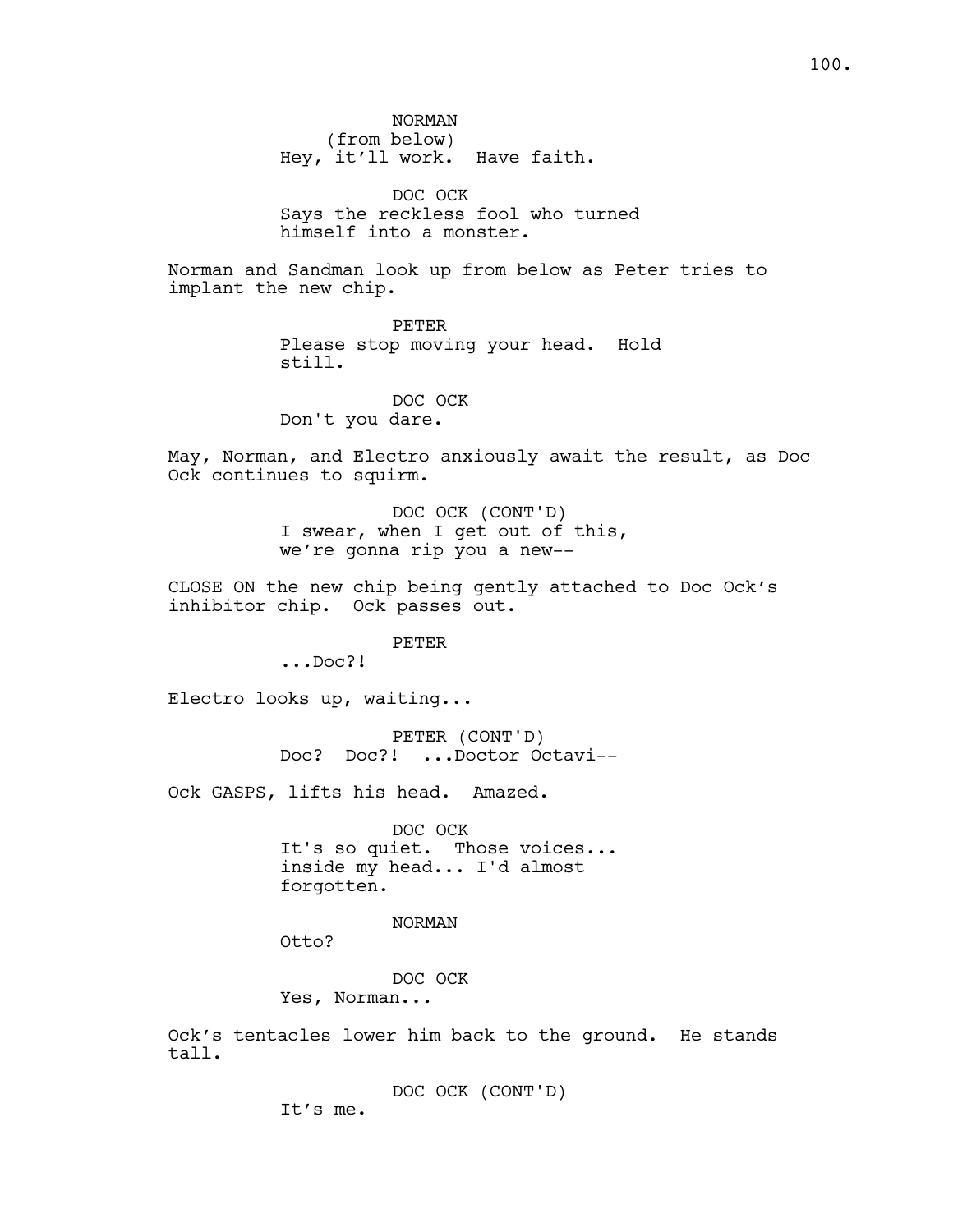Peter jumps down from the 2nd floor landing.

SANDMAN (re: Doc Ock) Would you look at that.

Peter uses the holographic Iron Spider controls to release the hold over the tentacles. The nanotech reforms over Peter's red and black suit, forming a HYBRID SUIT.

Ock holds out his hand to Peter.

DOC OCK I'm grateful, dear boy. Truly.

PETER (shaking hands) Yeah, you're welcome.

DOC OCK How can I help?

#### **INT. HAPPY'S CAR - NIGHT**

Happy is speeding down the road. He calls Peter, gets his voicemail.

> PETER (OVER CAR SPEAKERS) This is Peter. Leave a message.

HAPPY Uh, yeah, Peter this is Happy. I accessed my doorbell camera. Who<br>are those guys, huh? Is that a are those guys, huh? cyborg? Did you bring a cyborg with robot legs into my house? Is one of the guys made of mud? What's going on? Call me back.

# **INT. HAPPY'S CONDO - STORAGE ROOM - NIGHT**

ON THE FABRICATOR as it manufactures more cures. Norman does his own calculations off to the side.

> DOC OCK How does it feel, Norman? You're about to become whole again. No more darker half. Just you.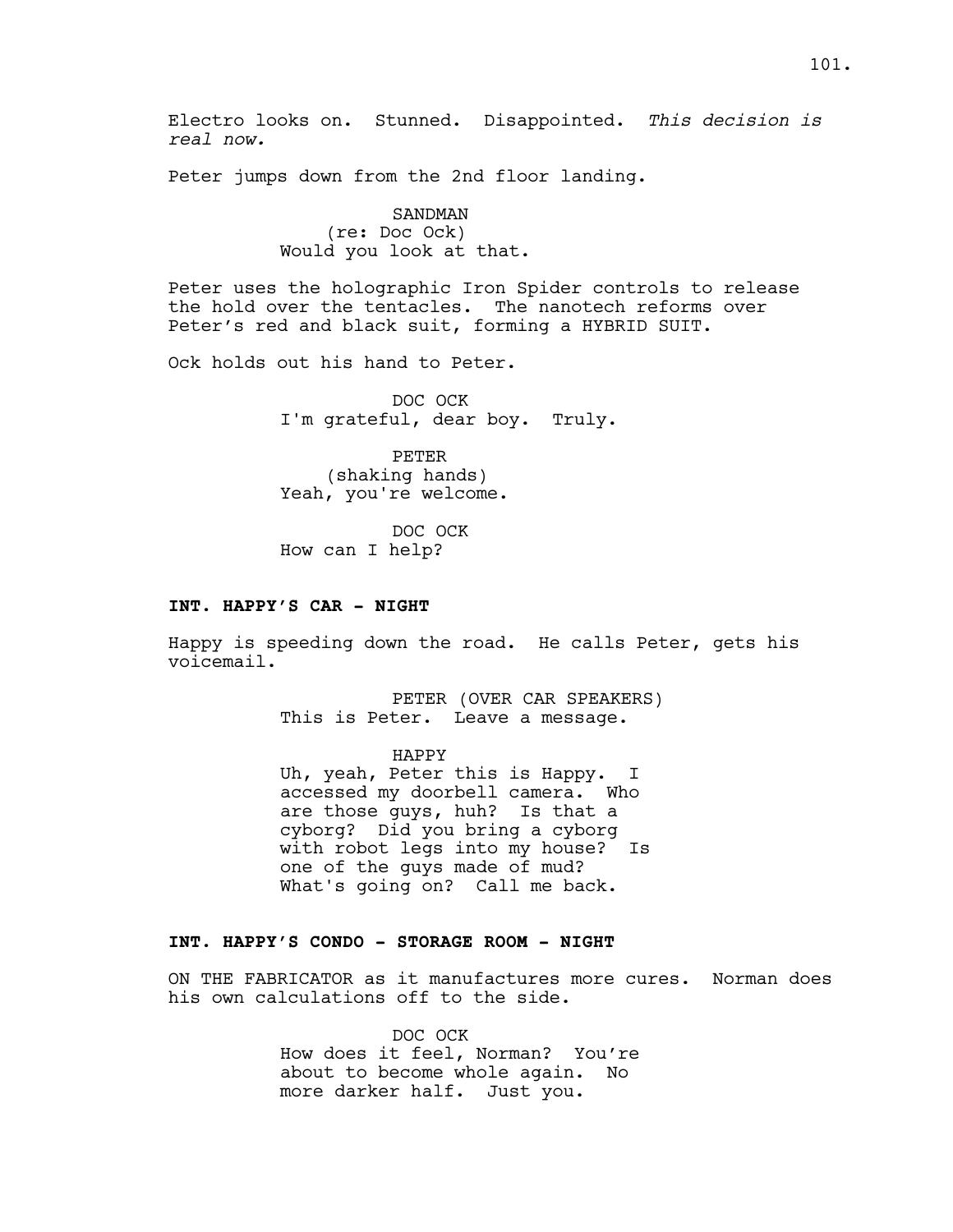#### NORMAN

Just me.

Norman turns to face Doc Ock and smiles. As Ock grins back...

#### **INT. HAPPY'S CONDO - KITCHEN - NIGHT**

Electro and Peter sit at the kitchen table. Peter holds out Electro's cure device.

> PETER Okay, um... It just goes right here.

Peter places the device onto Electro's chest. IT ACTIVATES. Electro looks uneasy.

> PETER (CONT'D) That should be drawing power now. I'm gonna come back in a second just to check on it. But...

Peter points out INDICATOR LIGHTS on the device.

PETER (CONT'D) Keep an eye on the lights. When they're all green, it means that all the electricity in your body's dissipated. Well, not all of the electricity. I mean, obviously you know that you need electricity for your brain to function. Your nervous system is-- (then) I'm not really sure why I'm explaining electricity to you.

ELECTRO Can I ask you a question?

#### PETER

Sure.

ELECTRO (re: kitchen table) Are these your LEGOs?

An awkward beat. An ALERT SIGNALS from the storage room.

PETER Uh, I gotta go. I'll be back.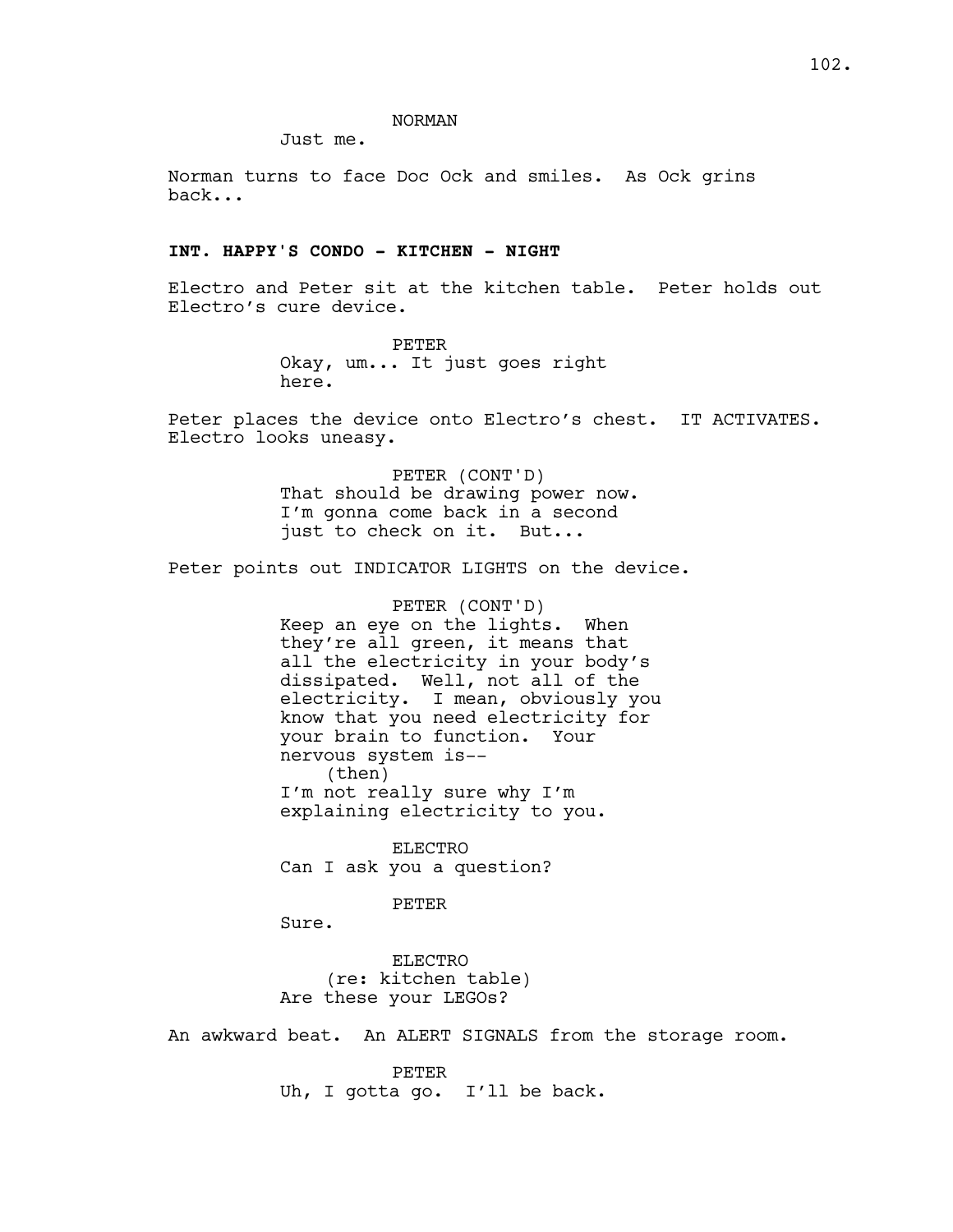Peter walks off. Electro shifts, uncomfortable. He checks the indicator lights. BEEP... ONE GREEN.

> ELECTRO Something feels off.

SANDMAN (O.S.) What do you mean?

ELECTRO I don't like this.

Reveal Sandman watching from the windows.

SANDMAN Leave it alone. The sooner you guys get through this, the sooner we go home.

BEEP... TWO GREEN. ANGLE ON Electro. Troubled. *Changing his mind?*

# **EXT. HAPPY'S CONDO BUILDING - PLAZA - NIGHT**

The *Daily Bugle* van screeches to a halt. J. Jonah gets out, approaches the *Daily Bugle* Lackey.

> J. JONAH JAMESON Well? Where is he?

*DAILY BUGLE* LACKEY (points) Uh, he's inside.

J. JONAH JAMESON And yet here we are, outside. Did you not hear me say, "Don't lose him?!"

*DAILY BUGLE* LACKEY Yes, sir, I--

J. JONAH JAMESON I want incriminating footage of Spider-Man. I already called Damage Control. They're on their way.

ANGLE ON the F.E.A.S.T. truck.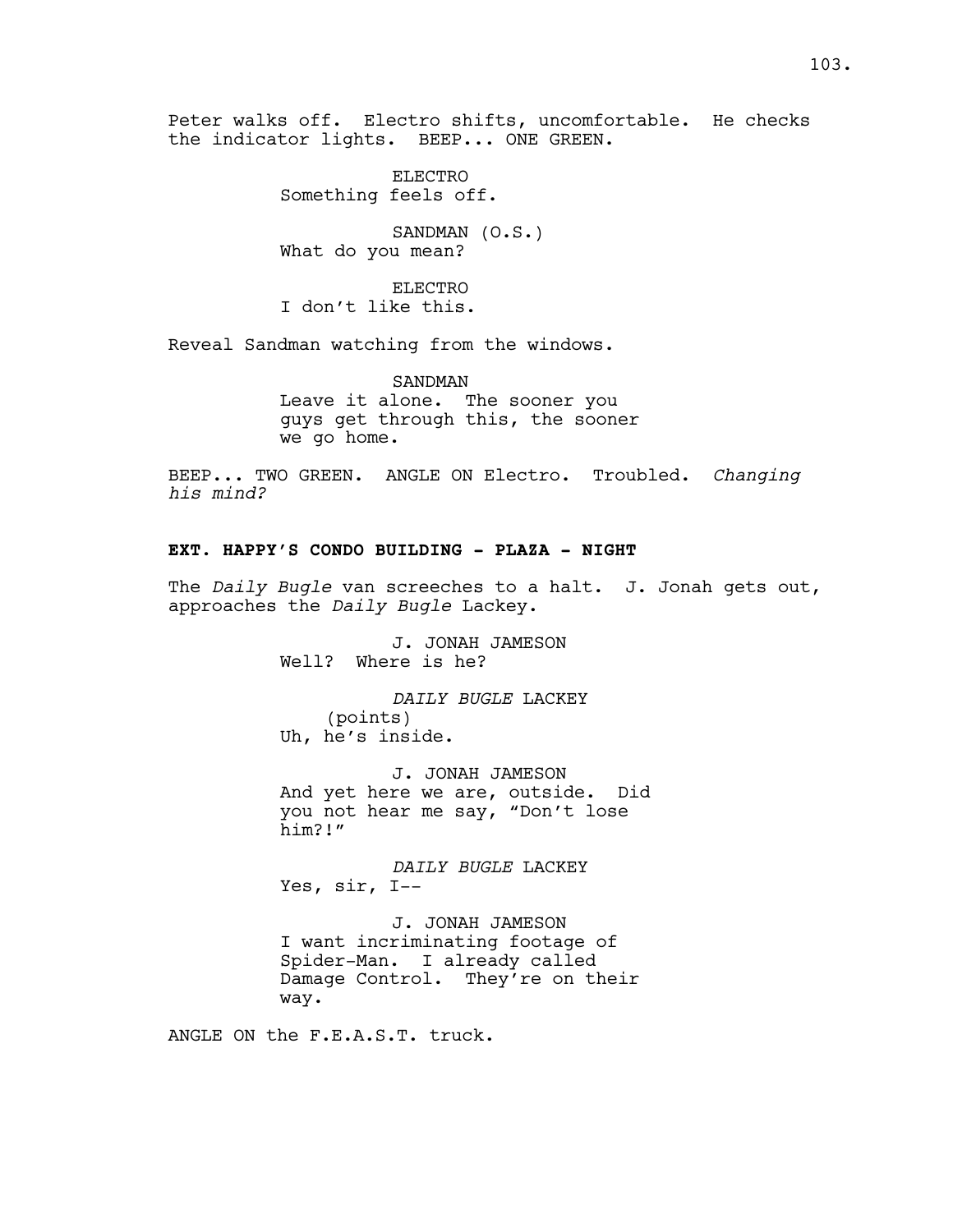# **INT. F.E.A.S.T. TRUCK - SAME TIME (NIGHT)**

Just inside, Lizard's eyes narrow as he overhears.

LIZARD And so it begins.

J. JONAH JAMESON (O.S.) The place is about to be swarming with cops!

# **INT. HAPPY'S CONDO - STORAGE ROOM - NIGHT**

As Peter works on his Sandman cure, he stops abruptly, looks around. SPIDER-SENSE GOING OFF.

> DOC OCK (noticing) Peter?

NORMAN What's wrong?

PETER I don't know...

## **INT. HAPPY'S CONDO - KITCHEN/LIVING ROOM - CONTINUOUS (NIGHT)**

Peter enters, Ock and Norman following.

PETER

May?

*Something's definitely wrong.* May comes down the stairs.

MAY What is it, Peter?

Electro and Sandman pick up on it too.

SANDMAN What's happening?

Peter searches, on alert. *What is he sensing? Is one of them about to betray him? Where is the threat?*

> ELECTRO (on edge) Why are you looking at me like that?

Peter closes his eyes and focuses on his SPIDER-SENSE when--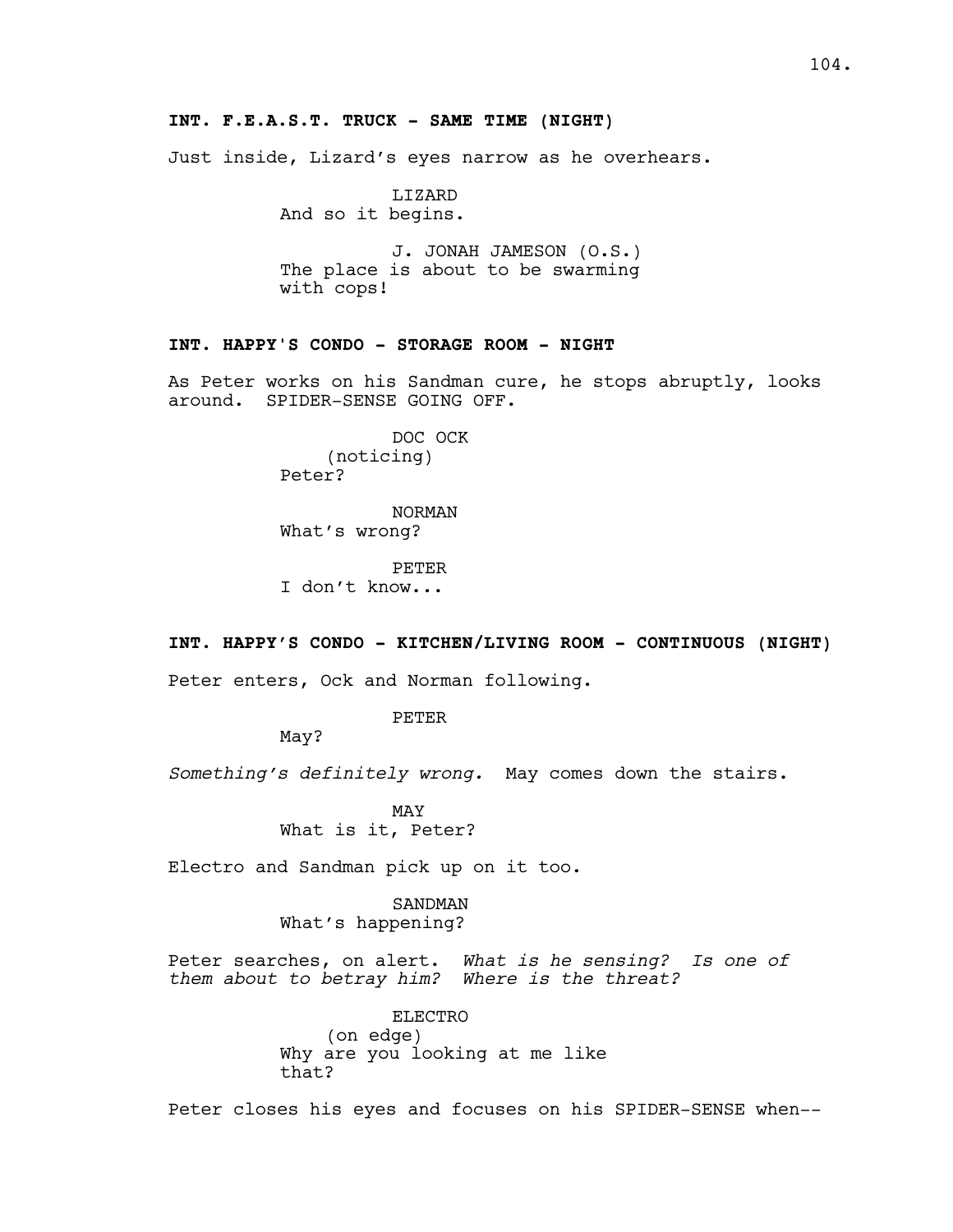THWIP! Peter WEBS NORMAN'S HAND to the robot arm of DUM-E!

GREEN GOBLIN That's some neat trick. That sense of yours.

DOC OCK

Norman?

GREEN GOBLIN Norman's on sabbatical, honey.

ELECTRO

The hell?

PETER (realizing) Goblin.

Peter and May share a look of concern.

GREEN GOBLIN "No more darker half?" Did you really think that I'd let that happen?

Off to the side, May quietly heads into the--

#### **INT. HAPPY'S CONDO - STORAGE ROOM - CONTINUOUS (NIGHT)**

As she searches for the cures...

GREEN GOBLIN (O.S.) That I'd let you take away my power just because you're blind to what true power can bring you.

## **INT. HAPPY'S CONDO - KITCHEN/LIVING ROOM - SAME TIME (NIGHT)**

Back in the kitchen, Peter stares Goblin down.

PETER You don't know me.

GREEN GOBLIN

Don't I?

# **INT. HAPPY'S CONDO - STORAGE ROOM - SAME TIME (NIGHT)**

May grabs the cures, one-by-one, and shoves them into her F.E.A.S.T. tote bag.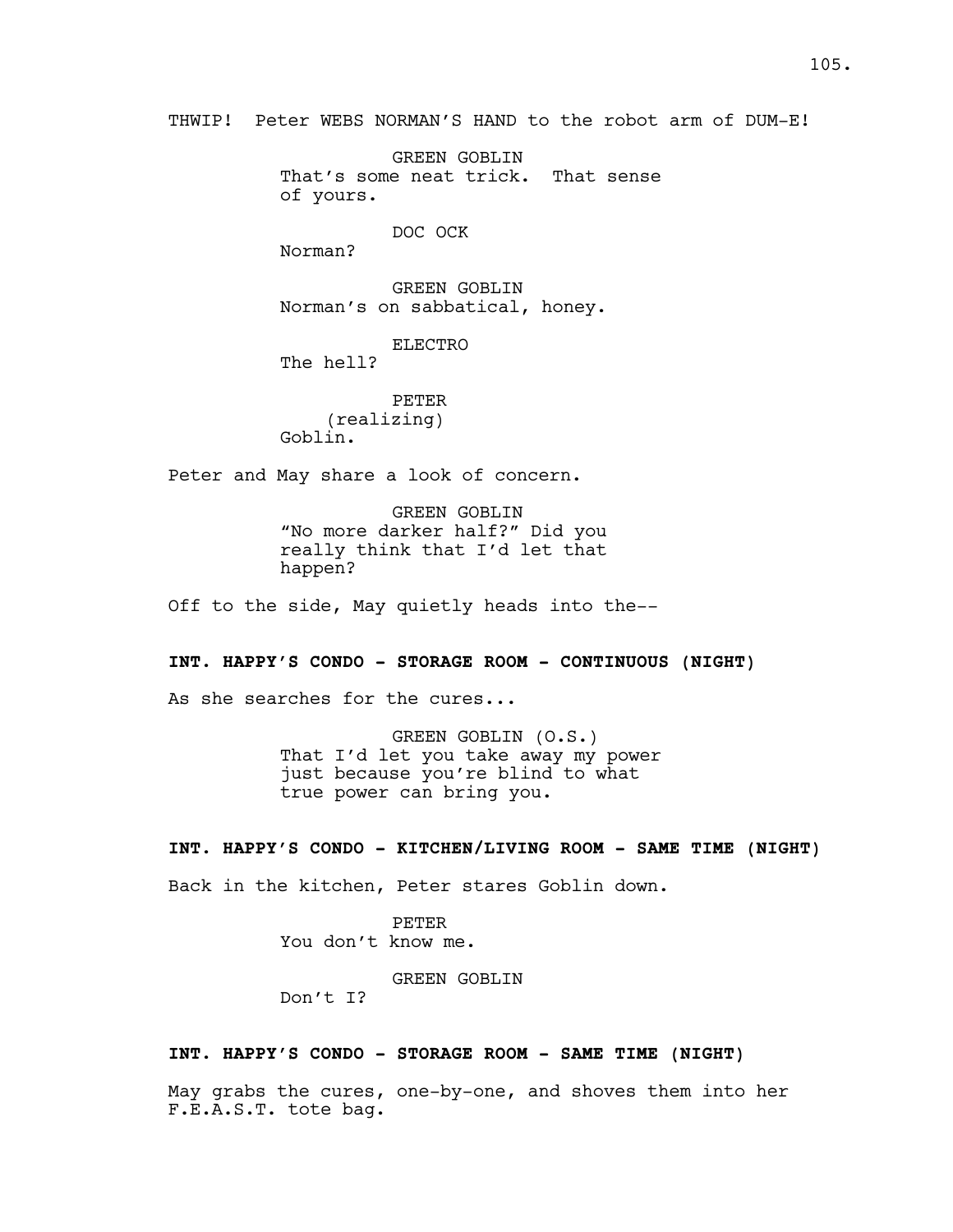**INT. HAPPY'S CONDO - KITCHEN/LIVING ROOM - SAME TIME (NIGHT)**

Back in the kitchen--

GREEN GOBLIN I saw how she trapped you.

May sneaks back in from the storage room, clutching the bag of cures. She nods at Peter -- *she has them.*

> GREEN GOBLIN (CONT'D) Fighting her holy moral mission. We don't need you to save us... We don't need to be "fixed!"

ANGLE ON Sandman, taking this in. Goblin turns to the others:

> GREEN GOBLIN (CONT'D) These are not curses.

Electro looks down at his cure device. BEEP... another GREEN LIGHT.

> GREEN GOBLIN (CONT'D) They're gifts.

> > DOC OCK

Norman, no.

GREEN GOBLIN Quiet, lapdog.

PETER You don't know what you're talking about.

GREEN GOBLIN I've watched you from deep behind Norman's cowardly eyes. Struggling to have *everything* you want. While the world tries to make you choose.

ANGLE ON Electro and his cure device -- BEEP! Only one more light to go...

> GREEN GOBLIN (CONT'D) Gods don't have to choose.

Electro looks at Norman, now really buying in...

GREEN GOBLIN (CONT'D)

We take.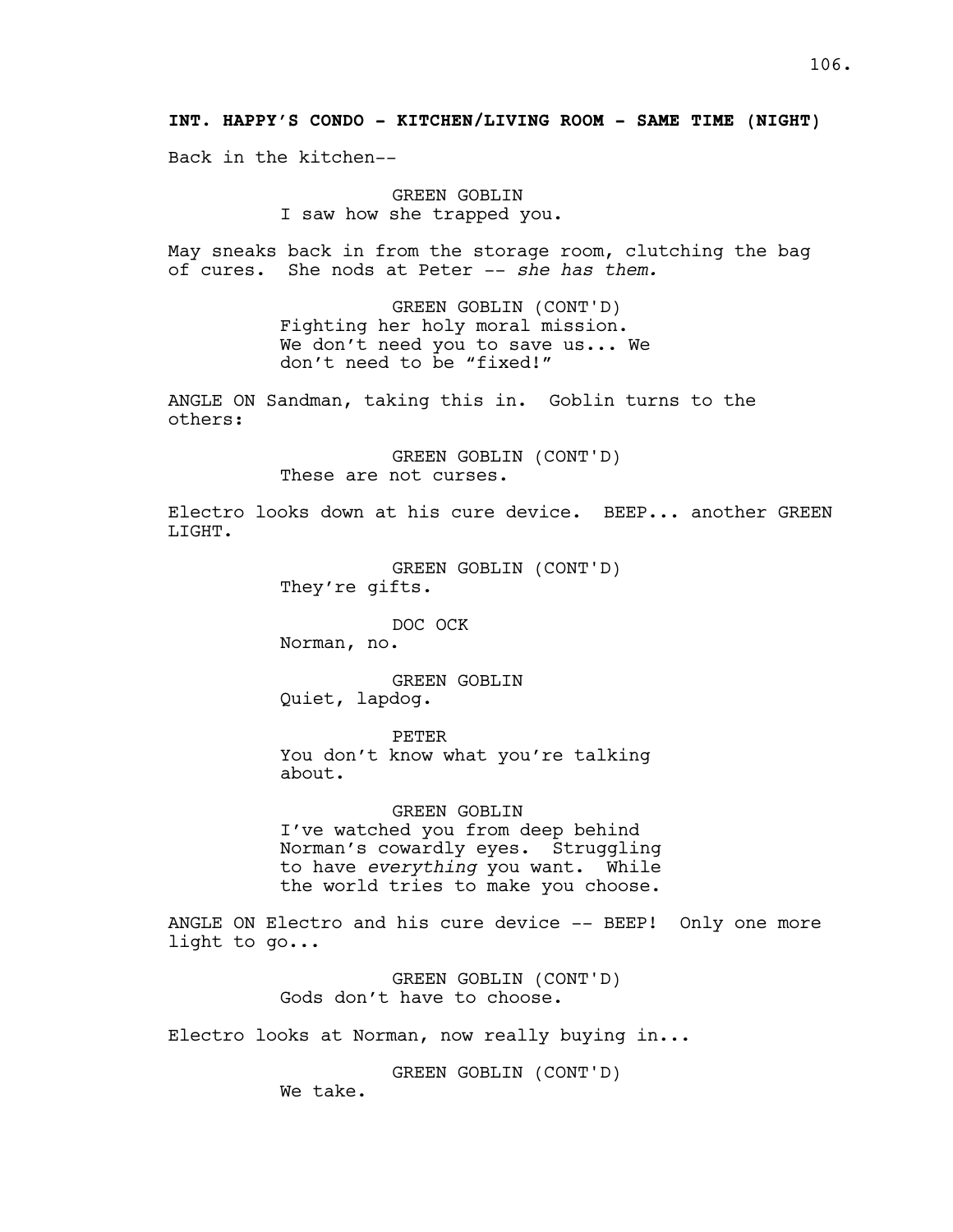# PETER

# May... RUN!

May breaks for the door with the bag of cures.

Electro RIPS the cure device off his chest, as Goblin tears free from the web holding him to DUM-E.

With a BOLT OF ELECTRICITY, Electro reaches towards the storage room--

CRASH! The ARC REACTOR tears free from the Fabricator, bursts through the kitchen wall, and flies into Electro's hand... SURGING ELECTRIC CONTACT!

Goblin POUNCES on a distracted Peter. Freakishly strong. SMASHING him into the stairs.

Seeing this, Sandman disintegrates into a whirl of sand. Retreating.

## **INT. HAPPY'S CONDO - ELEVATOR HALLWAY - SAME TIME (NIGHT)**

May runs to the elevators, pressing the "down" button over and over...

#### **INT. HAPPY'S CONDO - LIVING ROOM - SAME TIME (NIGHT)**

Electro SURGES with arc power.

## **EXT. HAPPY'S CONDO BUILDING - SAME TIME (NIGHT)**

Lights throughout the condo building FLICKER ON AND OFF.

#### **INT. HAPPY'S CONDO - ELEVATOR HALLWAY - SAME TIME (NIGHT)**

May looks up -- the hallway lights are flickering here too. As she pushes the elevator "down" button once more...

# **INT. HAPPY'S CONDO - LIVING ROOM - SAME TIME (NIGHT)**

Doc Ock looks at Electro in horror.

DOC OCK Oh my God. What have you done?

ELECTRO I liked you better before.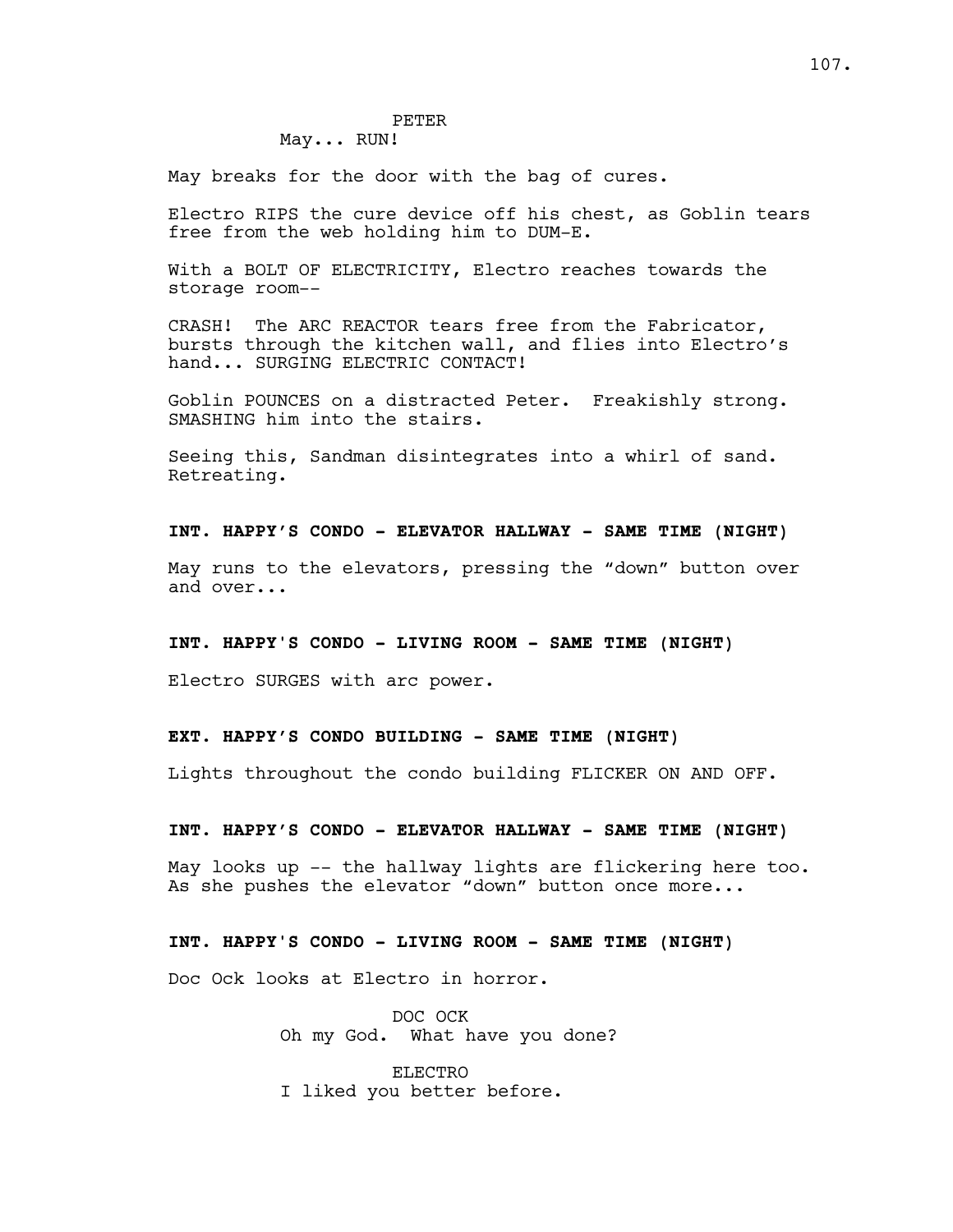Electro unleashes a Stark-grade cascade of ELECTRICITY... blowing Ock back through the living room wall!

### **EXT. HAPPY'S CONDO BUILDING - CONTINUOUS (NIGHT)**

Ock tears through glass and steel before finally coming to a wrenching stop -- his tentacle arms gripping the side of the building.

# **EXT. HAPPY'S CONDO BUILDING - PLAZA - SAME TIME (NIGHT)**

J. Jonah directs his CAMERAMAN.

J. JONAH JAMESON (pointing) Up here, he's up there!

# **EXT. HAPPY'S CONDO BUILDING - SAME TIME (NIGHT)**

NEWS CAMERA POV: Doc Ock climbs away, disappearing into the night.

> J. JONAH JAMESON (O.S.) It's the guy from the bridge!

#### **INT. HAPPY'S CONDO - STAIRWELL - SAME TIME (NIGHT)**

May heads for the emergency exit door, races downstairs.

## **INT. HAPPY'S CONDO - LIVING ROOM - SAME TIME (NIGHT)**

Electro and the swirling cloud of sand that is Sandman approach the burst-open living room wall.

Sandman propels himself forward, Electro following after... transforming into a BEING OF PURE ELECTRICITY (like he was at the power lines, but different -- arc energy).

# **EXT. HAPPY'S CONDO BUILDING - PLAZA - CONTINUOUS (NIGHT)**

The shelter truck rocks violently. SLASH! SLASH! Lizard EXPLODES out of the hole he cut open and runs off.

> J. JONAH JAMESON ...Did you see that?!

POLICE and BYSTANDERS scramble for cover as Electro and Sandman take to the wind and fly off...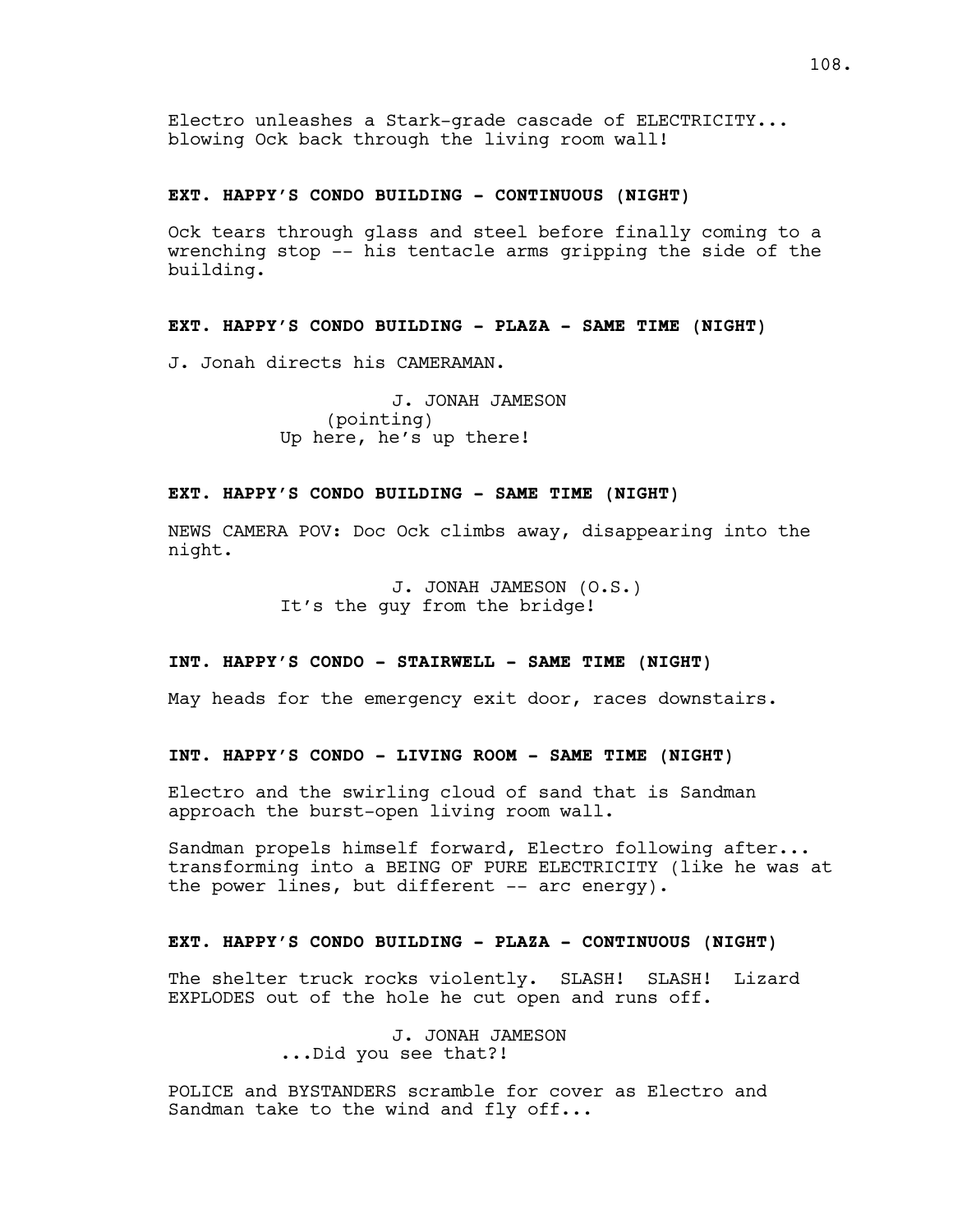# **INT. HAPPY'S CONDO - LIVING ROOM - SAME TIME (NIGHT)**

Green Goblin SMASHES Peter through a window... but Peter FIRES a web and pulls himself back inside... only to be FLUNG through another window, out onto the balcony.

#### **INT. HAPPY'S CONDO - STAIRWELL - SAME TIME (NIGHT)**

The overhead lights flicker as May hurries down the stairs.

#### **EXT. HAPPY'S CONDO BUILDING - BALCONY - SAME TIME (NIGHT)**

Goblin pounces on Peter. Peter WEBS the balcony above to flip himself on top of Green Goblin... SMASHING him down to the balcony below...

#### **EXT. HAPPY'S CONDO BUILDING - BALCONY BELOW - CONT. (NIGHT)**

Peter tries to WEB away--

GREEN GOBLIN No, you don't!

Goblin grabs Peter's leg and throws him through a window. CRASH! Peter is taking a beating.

#### **EXT. HAPPY'S CONDO BUILDING - SAME TIME (NIGHT)**

The *DAILY BUGLE* HELICOPTER circles. Lights glaring. Capturing everything on camera.

#### **INT. HAPPY'S CONDO - HALLWAY - SAME TIME (NIGHT)**

CRASH! Peter is thrown THROUGH A WALL and into a hallway. Goblin KICKS through a door and steps out, looming over him.

> GREEN GOBLIN Strong enough to have it all...

Peter WEBS a table at Goblin. He knocks it away effortlessly.

> GREEN GOBLIN (CONT'D) Too weak to take it!

Goblin PUNCHES Peter in the chest. Peter goes flying down the hallway, but recovers and CHARGES! He jumps on top of Goblin. Brutally PUNCHING, not holding back.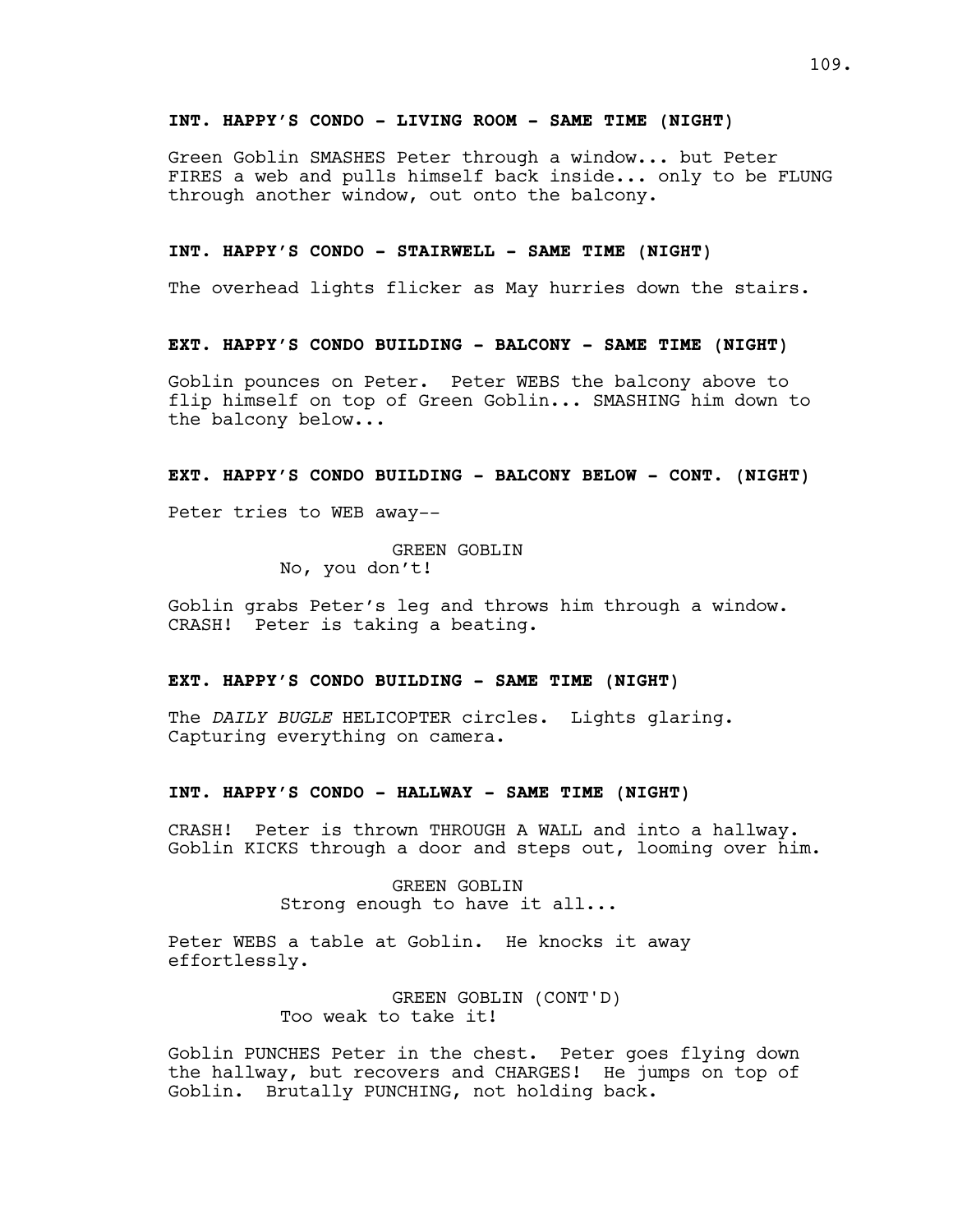Goblin smiles at Peter taking punch after punch. He LAUGHS maniacally.

Goblin effortlessly SMASHES Peter through the floor into the hallway below.

PETER'S POV: Green Goblin looks down at him through the hole in the floor, then disappears. *Where is he going?*

Peter struggles to his feet, hobbles towards a window, and WEBS it open. He's blinded by the helicopter's LIGHTS as he climbs outside--

#### **EXT. HAPPY'S CONDO BUILDING - CONTINUOUS (NIGHT)**

Peter climbs up the wall to the floor above. He stops to catch his breath, looking down at all the damage below...

# **EXT. HAPPY'S CONDO BUILDING - PLAZA - SAME TIME (NIGHT)**

J. Jonah spots him.

J. JONAH JAMESON Now I've gotcha.

#### **EXT. HAPPY'S CONDO BUILDING - SAME TIME (NIGHT)**

ROAR! Lizard LEAPS onto Peter from above. They tumble down the side of the building.

Lizard clutches Peter by the throat--

LIZARD I told you there'd be consequences!

--And HURLS him through a window. As Lizard takes off...

#### **INT. HAPPY'S CONDO - HALLWAY - SAME TIME (NIGHT)**

Goblin seizes Peter, SMASHES him against the ceiling and then down... through floor, after floor, after floor...

#### **INT. HAPPY'S CONDO - LOBBY - SAME TIME (NIGHT)**

May emerges from the stairs, runs towards the front doors--

BOOM! Peter and Goblin CRASH through the ceiling, landing in the lobby. Goblin straddles Peter, strangling him.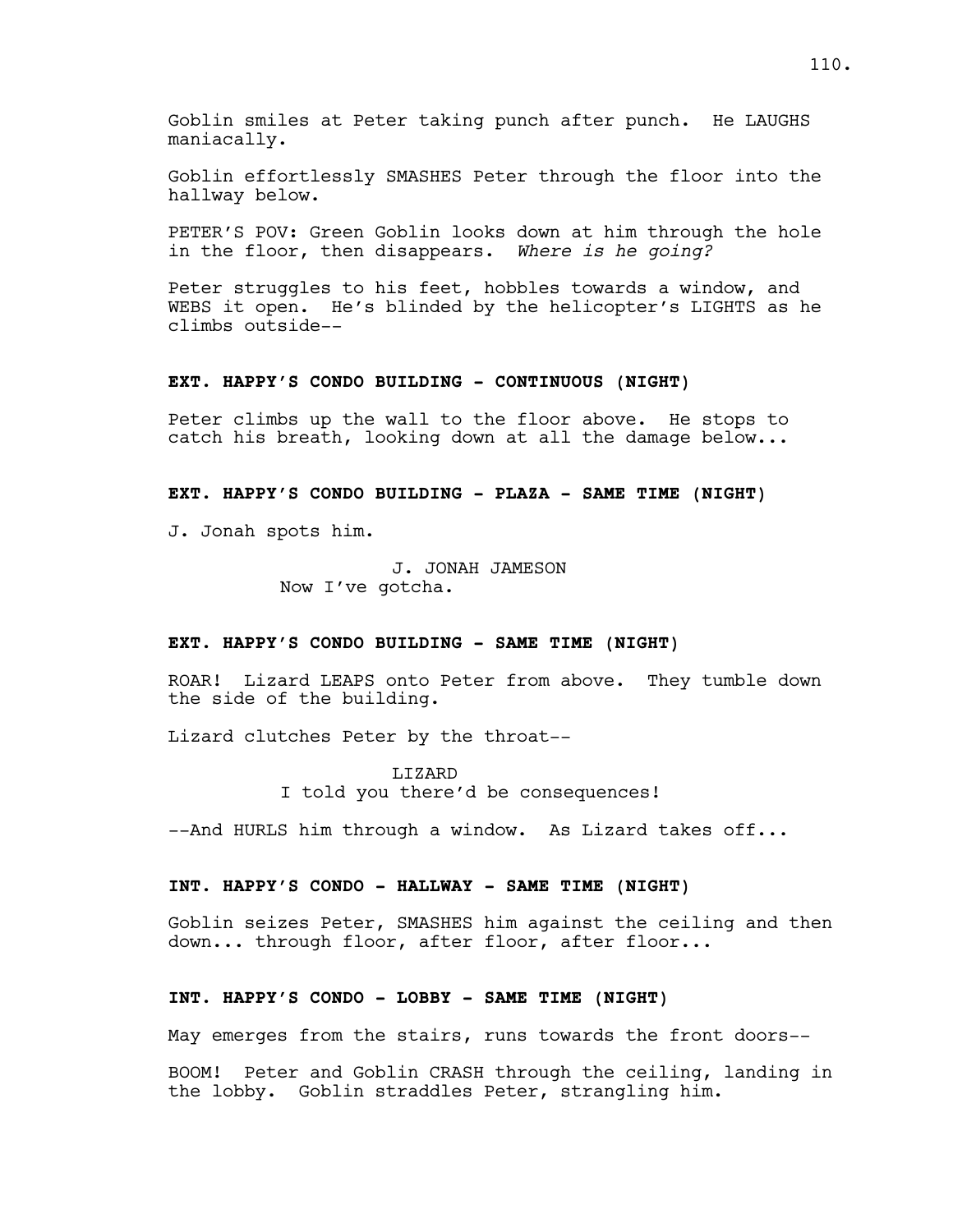May pulls something out of the bag of cures -- the Green Goblin anti-serum!

> GREEN GOBLIN Your weakness, Peter, is morality. It's choking you!

Goblin squeezes harder -- Peter gasping for air...

GREEN GOBLIN (CONT'D) Can't you feel it?

May runs forward and STABS Goblin in the neck with the cure. Goblin SCREAMS! Peter GASPS! May staggers back, as Goblin pulls the cure device from his neck and throws it to the ground.

> GREEN GOBLIN (CONT'D) It didn't work! Norman was right. He got it from you. That *pathetic--*

Goblin lands his foot on Peter's back, slamming his head into fallen debris.

> GREEN GOBLIN (CONT'D) --sickness!

May grabs a metal rod from the wreckage, as Goblin grabs Peter, pulling his head back to whisper in his ear:

> GREEN GOBLIN (CONT'D) You tried to fix me--

> > PETER

May,  $qo--$ 

But May won't leave Peter.

GREEN GOBLIN Now... I'm gonna fix you.

The WHIR of an engine as...

**EXT. HAPPY'S CONDO BUILDING - PLAZA - SAME TIME (NIGHT)**

GREEN GOBLIN'S GLIDER hovers just outside.

**INT. HAPPY'S CONDO - LOBBY - SAME TIME (NIGHT)**

Peter calls out to May, pleading--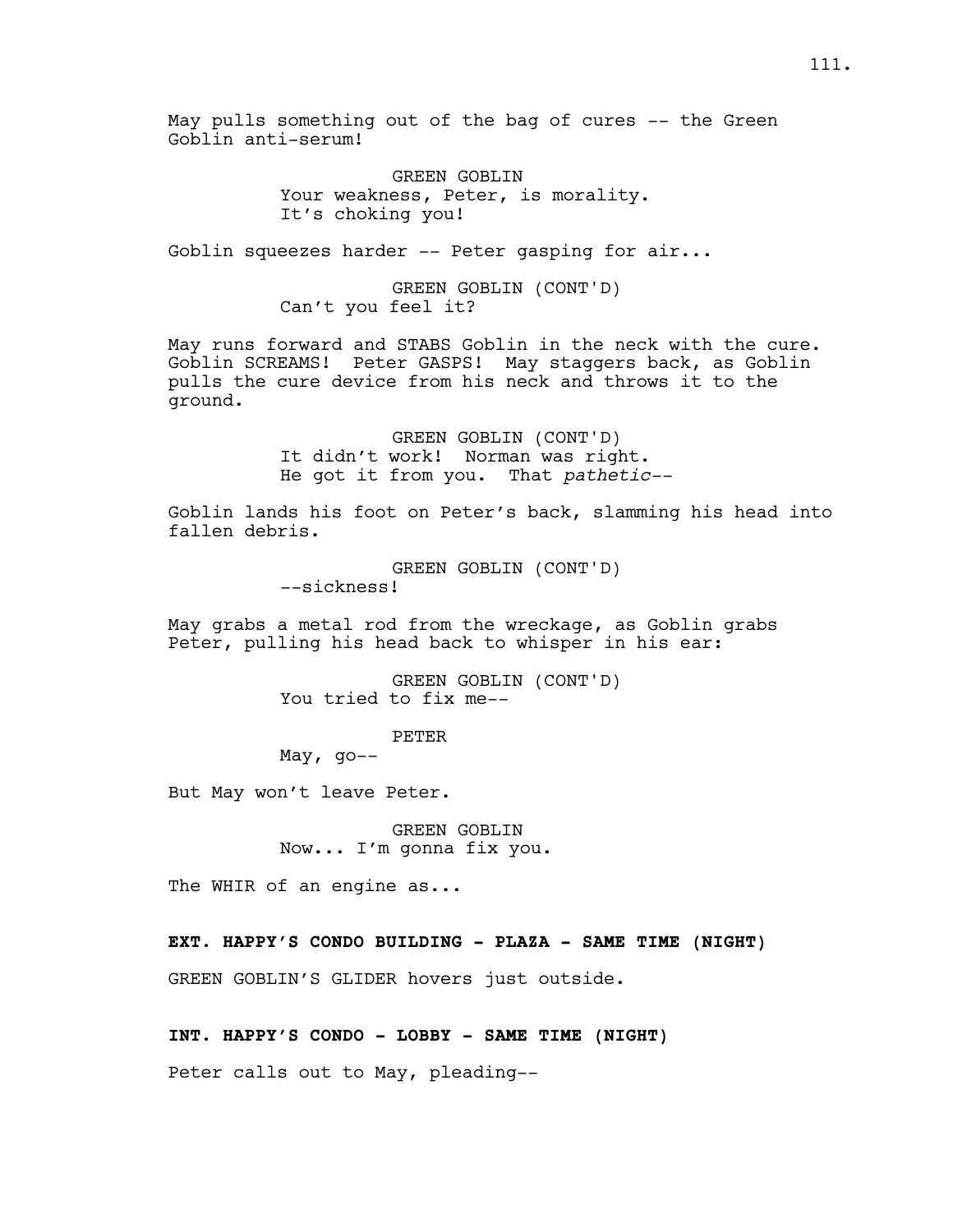May clenches the metal rod, psyching herself up when--

CRASH! Green Goblin's glider EXPLODES through the glass doors of the lobby... AND CUTS MAY DOWN!

Goblin leaps on top of the glider.

GREEN GOBLIN Peter, Peter, Peter... no good deed goes unpunished. You can thank me later.

Goblin glances at May -- on the ground, but still moving. As Peter realizes what Goblin means...

CLOSE ON Goblin releasing a live pumpkin bomb. He tosses it towards May...

Peter leaps to catch it... barely managing to knock the bomb aside-- BOOM!

### **EXT. HAPPY'S CONDO BUILDING - PLAZA - CONTINUOUS (NIGHT)**

Goblin rockets away on his glider. Pumpkin bombs BLOWING the place to hell. When he's done, the plaza is a fiery, smoky wasteland.

# **INT. HAPPY'S CONDO - LOBBY - SAME TIME (NIGHT)**

May gets up slowly. Groggy and covered in dust. Still clutching the bag of cures.

Peter sits up, weakened. Clutching his side in pain.

PETER May? May, May, I'm here.

May stumbles through the smoke. Finds Peter and hugs him tightly.

> PETER (CONT'D) May! Yeah, I'm here. Are you okay?

MAY Uh huh. Uh huh...

She stumbles back. Peter catches her.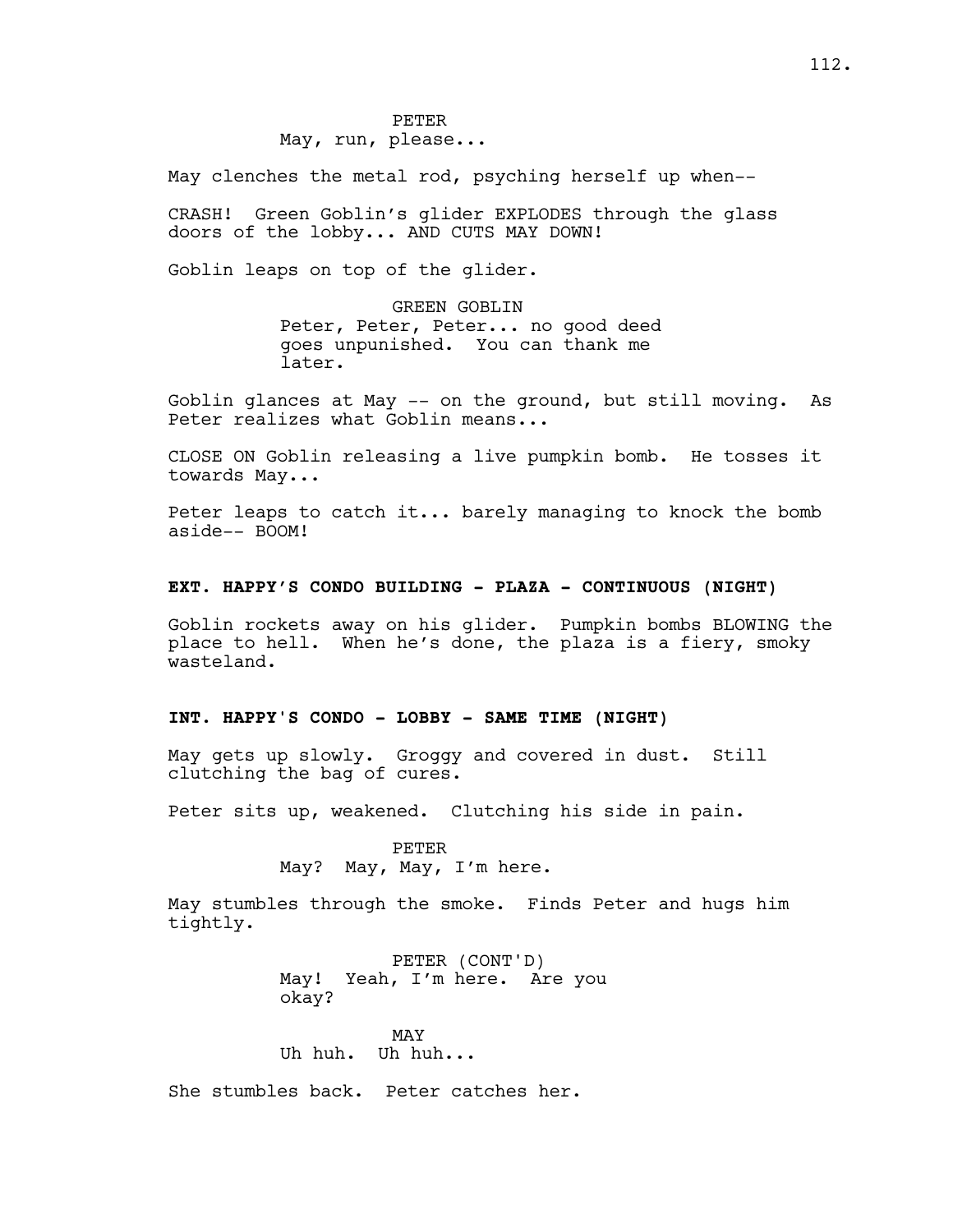PETER May... it's okay. We're okay, right? MAY Yeah, got knocked on my ass. PETER Yeah, me too. MAY That's all. PETER I think I broke my ribs.

He clutches his side, wincing. A beat as they catch their breaths, take in all the destruction...

> PETER (CONT'D) This is all my fault, May.

> > MAY

No.

PETER I should've just listened to Strange and let him send them back.

MAY

You did the right thing. They would have been killed. You did the right thing.

PETER But it's not my responsibility, May.

MAY Oh. What Norman said? "My moral mission?" No.

PETER

No, you--

MAY No, no, Peter, you listen-- You listen to me!

May rests her hand on Peter's chest.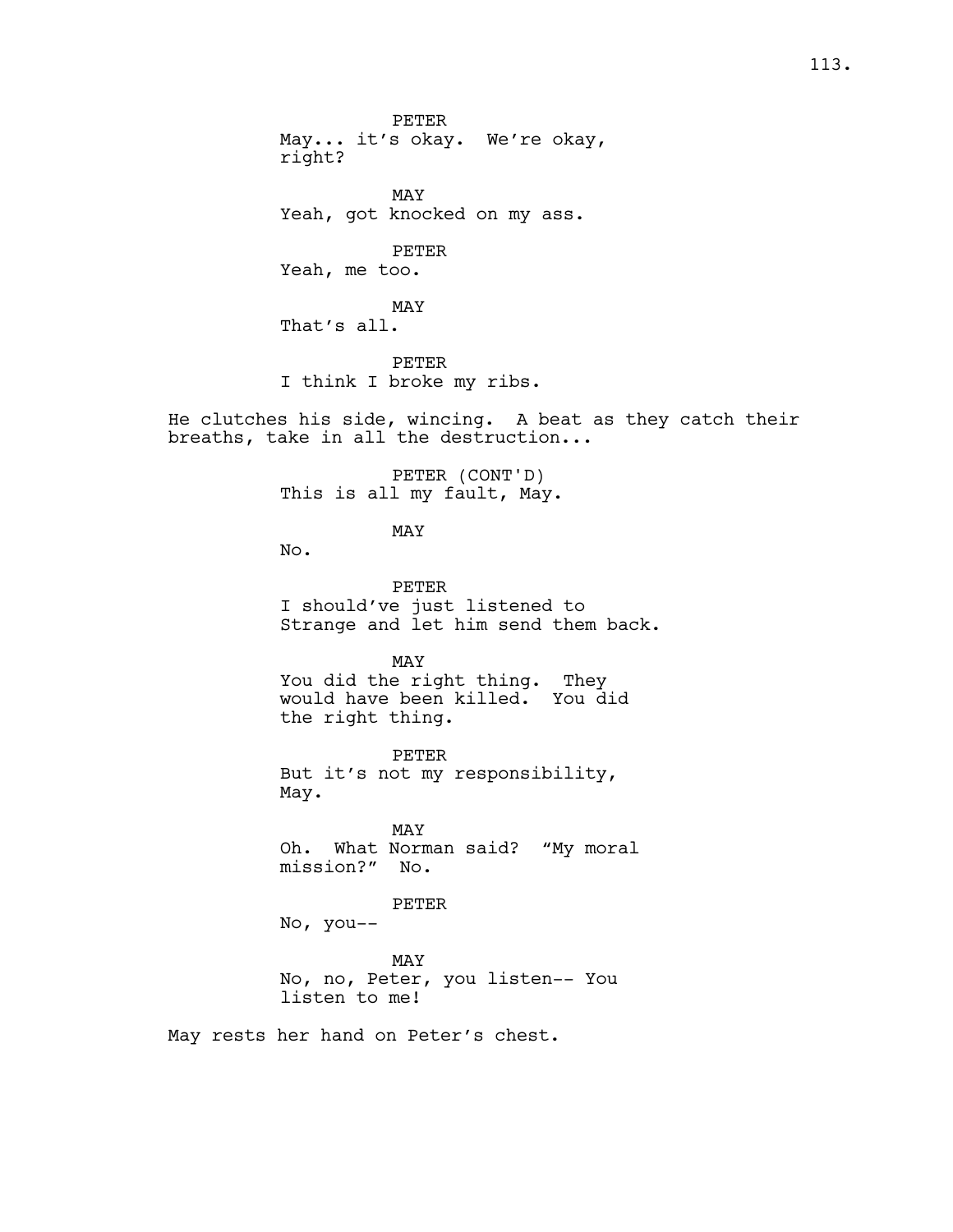PETER ...Yeah, I know.

MAY Let's get the... out of here.

PETER Okay, let's go.

MAY Let me just... catch my...

May notices something on her hands -- BLOOD. She drops to the ground.

# **EXT. HAPPY'S CONDO BUILDING - PLAZA - SAME TIME (NIGHT)**

LIGHTS. NOISE. DoDC SWAT TEAMS BURST out the back of their trucks. Weapons trained on the shattered building's lobby.

#### **INT. HAPPY'S CONDO - LOBBY - SAME TIME (NIGHT)**

Peter leans over a fallen May.

PETER What happened? Are you okay?

MAY

I'm okay.

PETER Yeah, you're okay. What happened?

MAY ...Just have to... just catch my breath.

PETER Okay, well catch your breath. I'm right here. We're gonna take our time, you catch your breath, and then we'll take you to a doctor, okay?

Peter looks at May's side, holds up his hand -- it's covered in her blood. His face falls.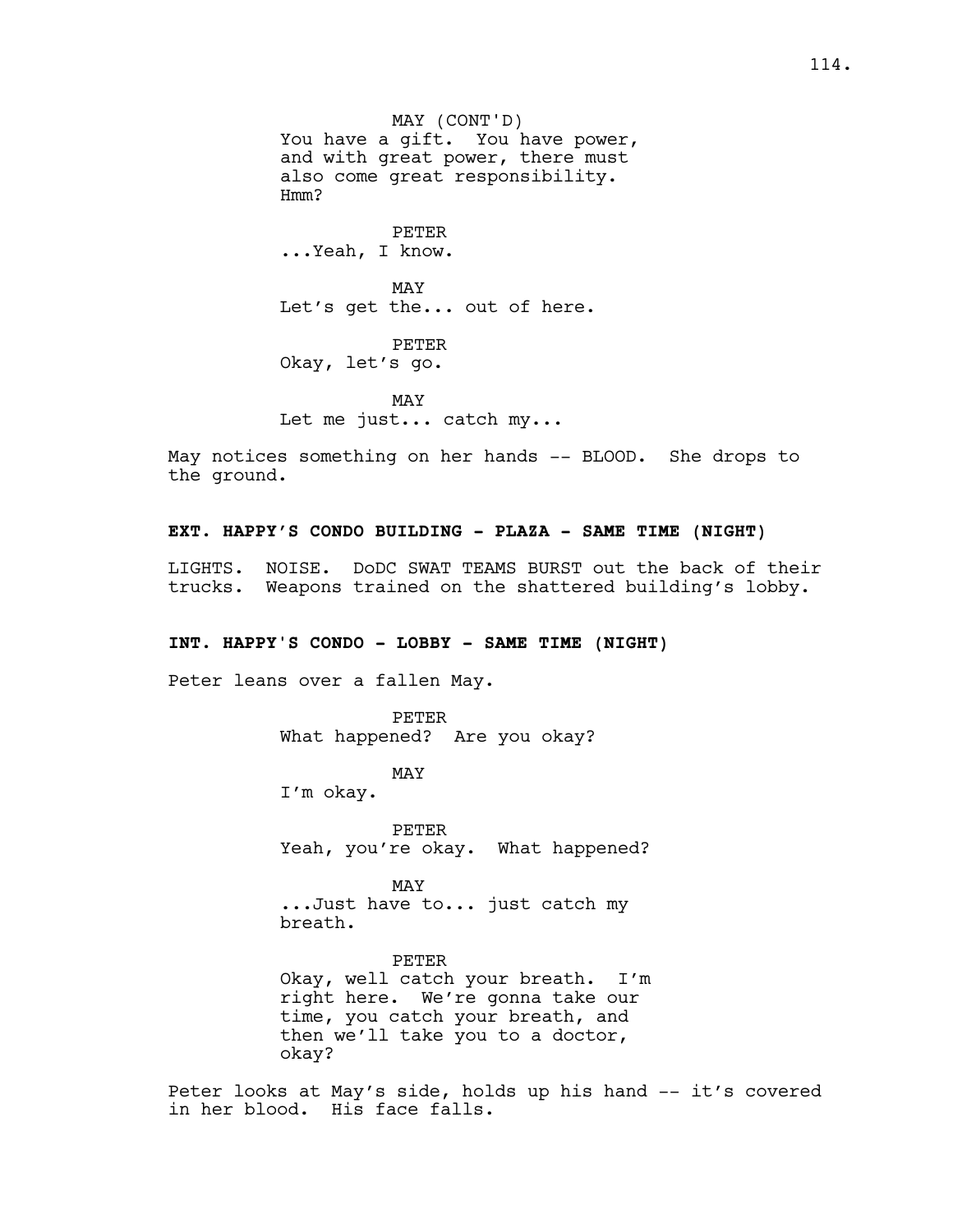MAY Are you okay?

Peter calls out, frantic:

PETER Somebody help! I need an ambulance, please! Somebody!

MAY What happened?

Peter turns back to May, holds her face in his hands.

PETER Nothing happened. You're okay. You're okay...

MAY I just... need to catch my breath...

PETER I'm right here. I'm right here... we're okay. Just me and you.

May's breaths slow. Her eyes glaze over. She falls still.

PETER (CONT'D) May? ...May? Will you look at me, May? Please? (gently shakes her) May? ...May? What are you doing, May? Please, will you just wake up and talk to me? Please?

#### **EXT. HAPPY'S CONDO BUILDING - PLAZA - SAME TIME (NIGHT)**

SCREECH! A car screams to a halt in front of the lobby, in between Peter and the incoming DoDC guys.

Reveal Happy in the driver's seat. He turns, spots Peter and a fallen May.

### **INT. HAPPY'S CONDO - LOBBY - INTERCUT - SAME TIME (NIGHT)**

Inside the lobby, Peter looks up--

Spots Happy in his car. They lock eyes. Instantly, Happy knows. His heart breaking.

Happy turns to face the DoDC, lifting his hands into the air.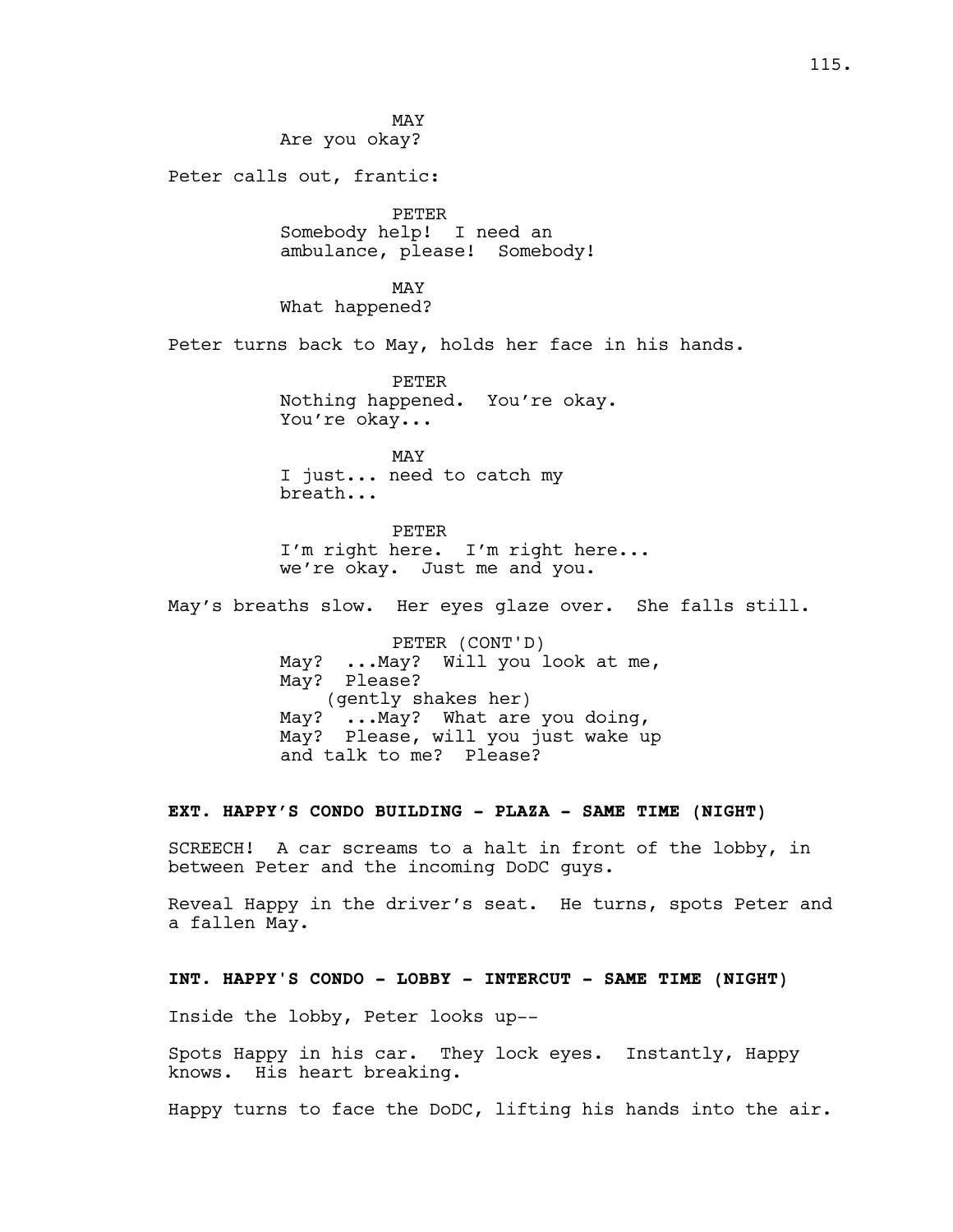DODC SWAT OFFICER Get out of the car now! Move!

Happy is pulled from his vehicle. Slammed onto the hood.

# HAPPY

Peter! Run!

Trembling with grief, Peter whispers to May:

PETER It's just me and you, okay? It's just me and you.

He kisses her forehead.

PETER (CONT'D) Oh May, I'm sorry. I'm so sorry. I'm so so so sorry.

DODC SWAT OFFICER (O.S.) All right, Parker. Come out with your hands up! Come out right now, or we will open fire.

HAPPY

RUN!

The DoDC SWAT TEAM FIRES at Peter. He's HIT, flung back from May...

> DODC SWAT OFFICER (O.S.) All right, let's go, let's go! Move in!

Happy looks on in quiet horror as he's led away in cuffs.

DoDC agents begin infiltrating the lobby...

But Peter's already gone.

HOLD ON May, lying amid the rubble, as a single tear falls down her cheek.

### **EXT. TIMES SQUARE - LATER (NIGHT)**

OVER BLACK:

J. JONAH JAMESON (V.O.)

Tragedy.

ANGLE ON the bag of broken cures on the ground, pelted by heavy rainfall.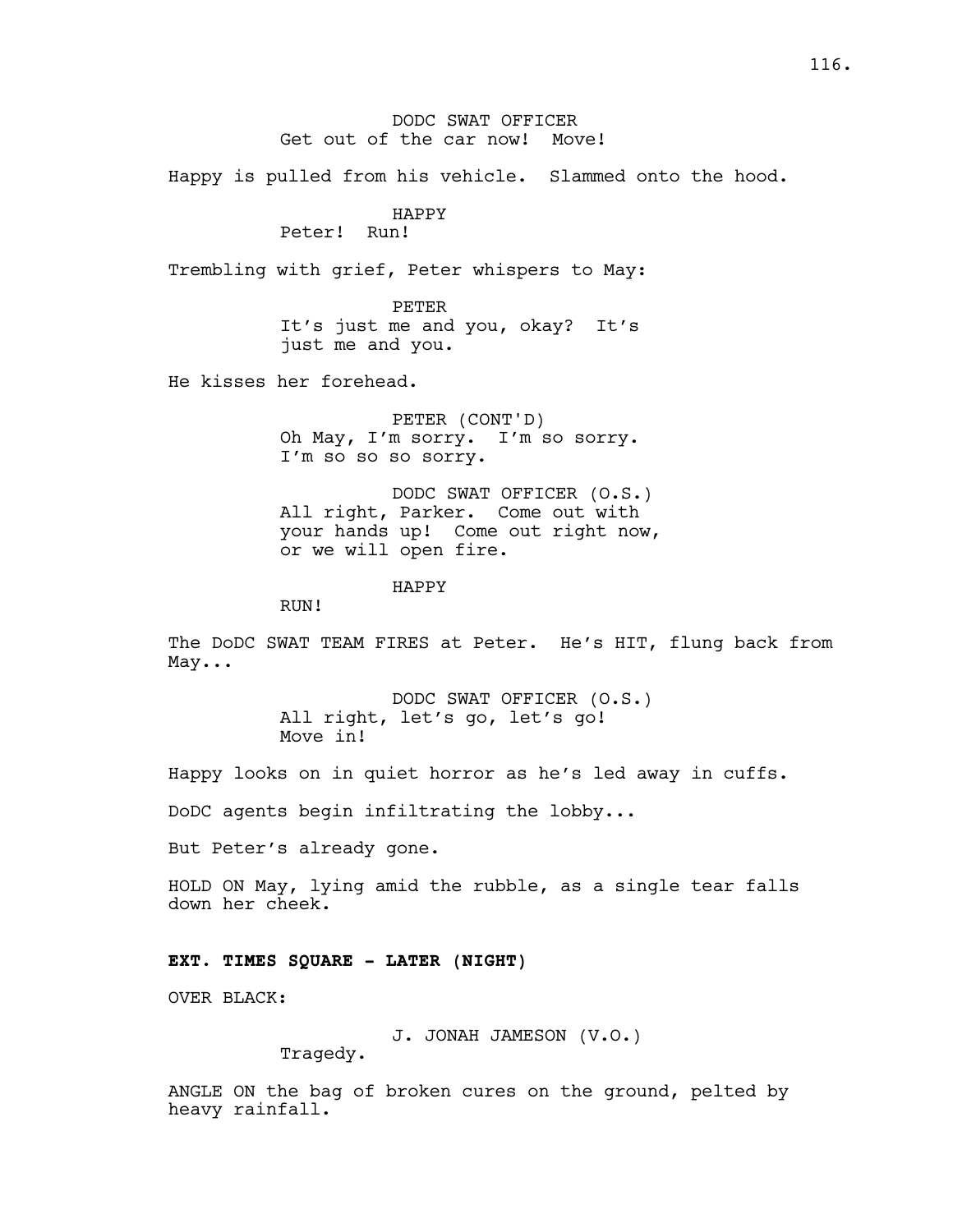J. JONAH JAMESON (V.O.) What else can I call it? What more need be said?

PULL BACK TO REVEAL Peter on a rooftop, watching the news play on a GIANT SCREEN in Times Square. Devastated.

> J. JONAH JAMESON (ON SCREEN) The damage, the destruction, you saw it with your own eyes. When will people wake up and realize that everywhere Spider-Man goes, chaos and calamity ensue. Everything Spider-Man touches comes to ruin. And we, the innocents, are left to pick up the pieces. (then) J. Jonah Jameson reporting. Good night... and God help us all.

# **INT. NED'S LOLA'S HOUSE - NIGHT**

A quaint home adorned with family photos and tchotchkes. Ned and MJ sit at the kitchen table, worried.

Ned's LOLA drops off a plate of YEMA ROLLS and gives her grandson a hug.

## **INT. NED'S LOLA'S HOUSE - LATER (NIGHT)**

Lola is now gone. MJ watches the local news on the living room TV while checking her phone for any updates from Peter.

> LOCAL NEWS REPORTER (ON TV) We are told that multiple people have been injured. And we can confirm at least one person has been killed. There is a manhunt across the city for these suspects, and they are also looking for Peter Parker...

MJ turns to Ned:

No.

MJ Still nothing?

Ned checks his phone. (He wears Dr. Strange's SLING RING.)

NED (shakes head)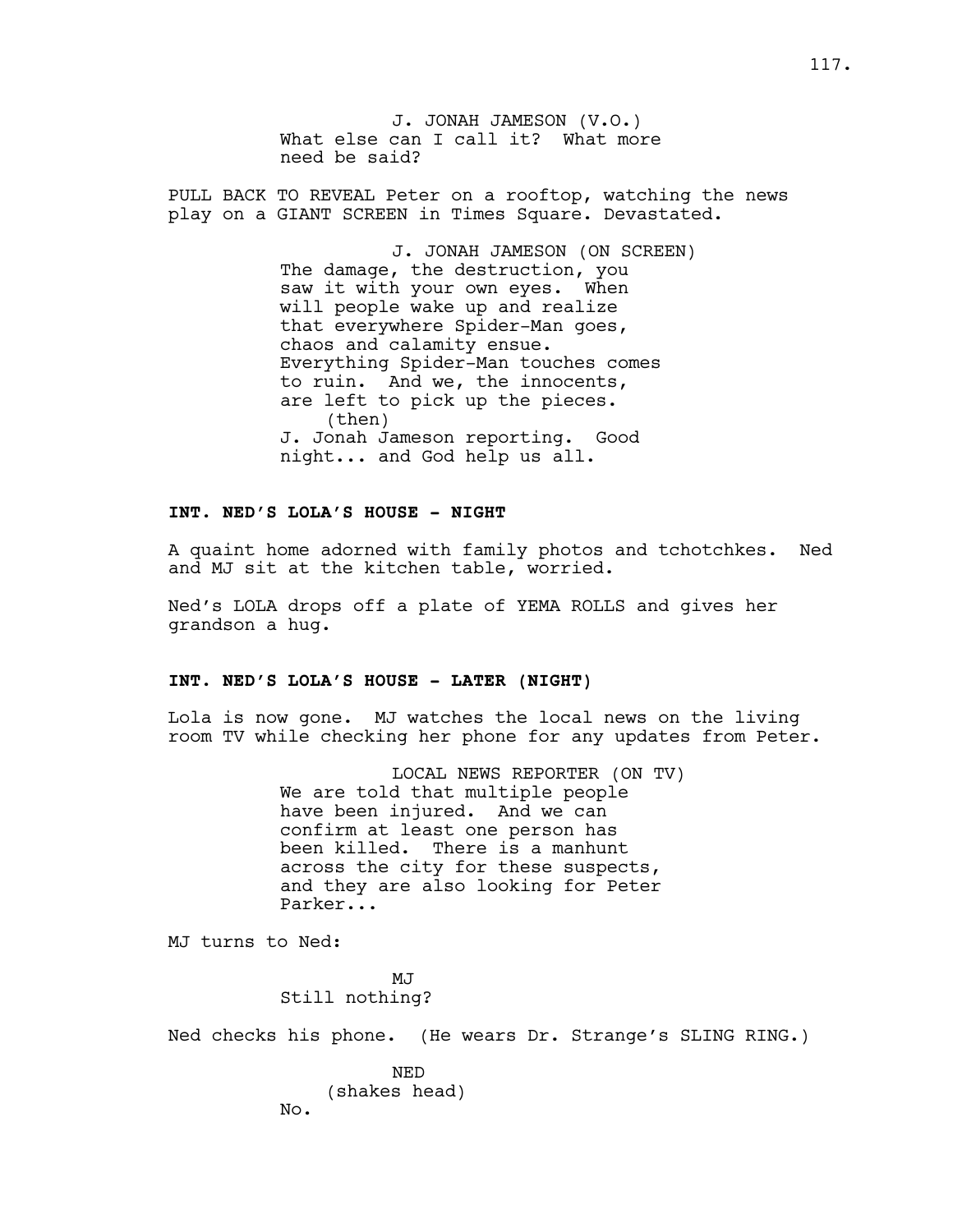MJ (re: button) I'm gonna press it. NED But, what? No-- MJ I know he told me to wait, but-- I'm gonna do it. NED I just wish-- I just wish we could see him. Ned's gesticulating (with the Sling Ring on his hand) causes SMALL SPARKS to appear! MJ ...Ned? NED Yeah? MJ Do that again. NED

Yeah.

The Box in front of them.

Ned gesticulates, larger this time.

NED (CONT'D) I just wish we could see him.

More SPARKS... a SMALL PORTAL OPENS... THEN CLOSES!

Ned and MJ stand, alert.

## NED (CONT'D)

Okay...

Ned psyches himself up, tries again. Even more forceful:

NED (CONT'D) I just wish we could see Peter!

The PORTAL WIDENS! On the other side, a DARK FIGURE in an alley. ...*Peter*?!

Lola peeks around the corner and GASPS.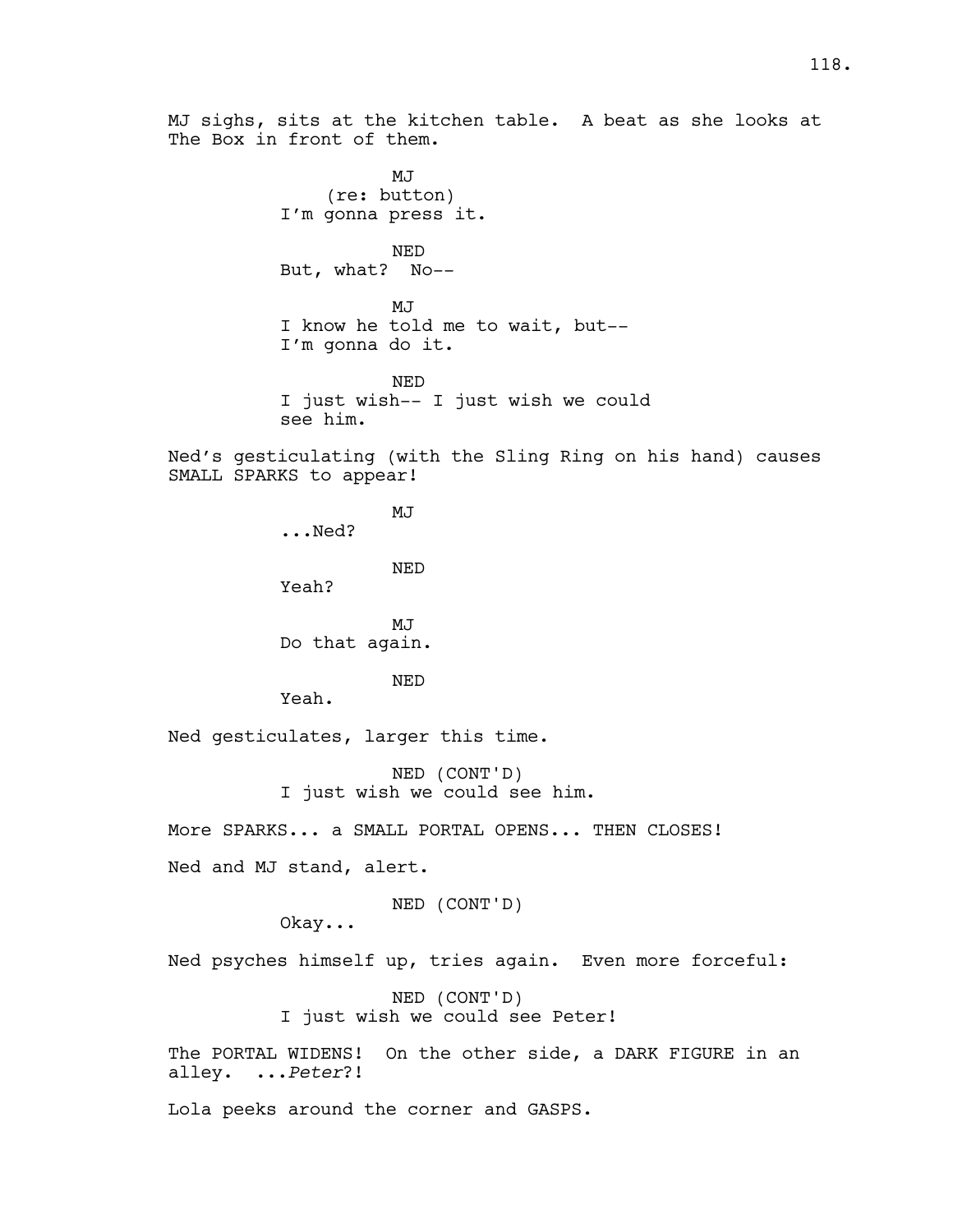NED (CONT'D) (re: Sling Ring) Whoa... LOLA (to Ned, in Tagalog: "Magician!") *Salamangkero!*  NED Lola, you're right! *I am magic.*  MJ squints into the portal. MJ Is that him? NED Yeah, yeah, it has to be. Ned and MJ start calling out: MJ Peter... Peter! NED Hey, Peter! Peter! The Dark Figure hears them, runs for the portal, and----JUMPS THROUGH, INTO THE ROOM, TO REVEAL IT'S SPIDER-MAN! *But he's wearing a different suit...* MJ/NED Whoa! Lola SCREAMS! WEBB-VERSE SPIDER-MAN (waves) Hi... hi! Lola throws a pillow at Spider-Man, then hides. WEBB-VERSE SPIDER-MAN (CONT'D) No, no, no... it's okay, it's okay, it's okay. I'm a nice guy. Spider-Man pulls his mask off to reveal -- PETER PARKER (Andrew Garfield) from THE WEBB-VERSE! WEBB-VERSE PETER Okay...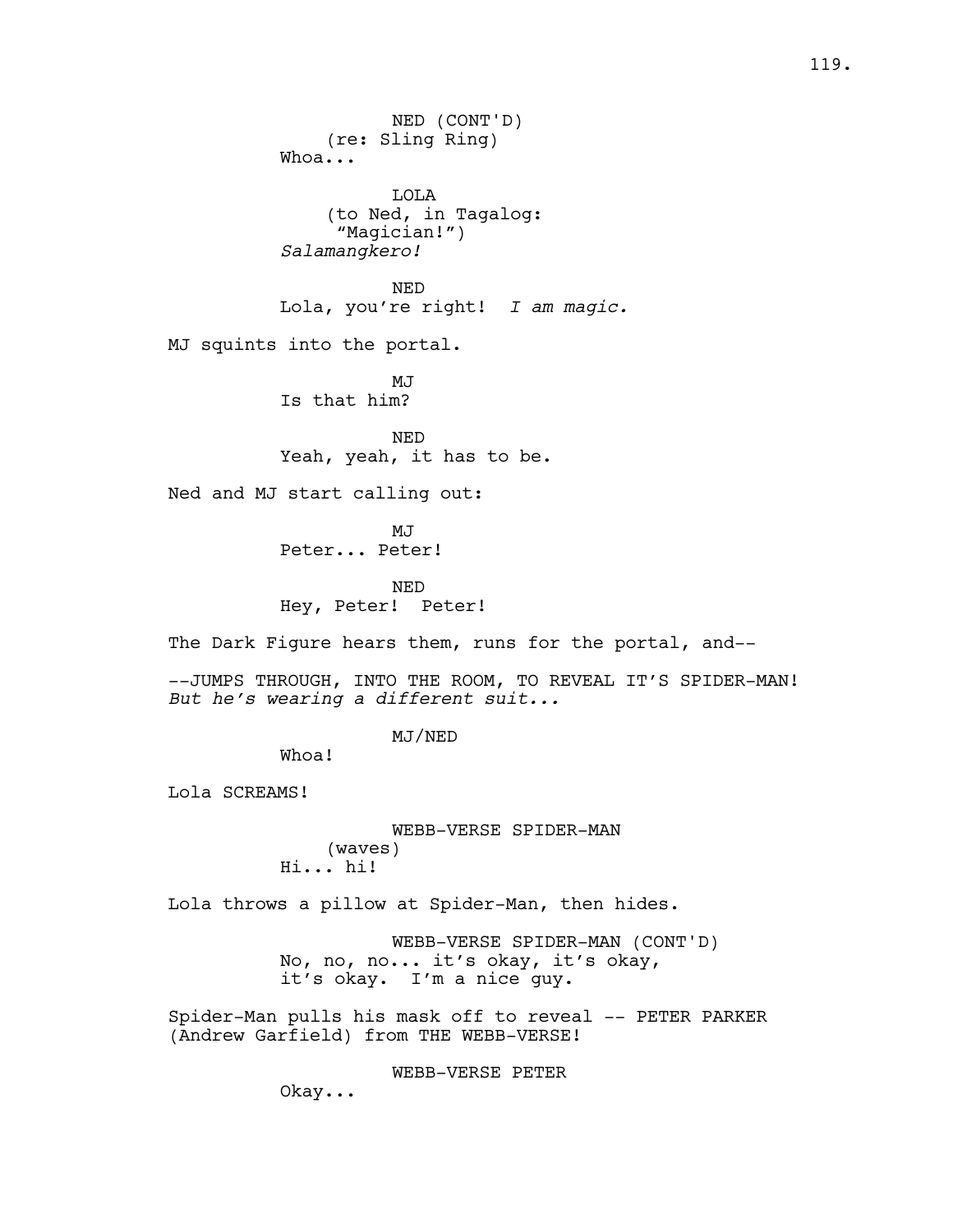120.

MJ Who the hell are you?

WEBB-VERSE PETER I'm Peter Parker.

MJ That's not possible.

WEBB-VERSE PETER I am Spider-Man... in my world. But then yesterday, I was-- (can't explain it) I was just here.

Lola peeks around the corner, as Webb-Verse Peter turns and studies the portal, geeking out.

> WEBB-VERSE PETER (CONT'D) Wow... string theory, multidimensional reality, and matter displacement... (to Ned and MJ) All real?

MJ/NED (reluctantly) Yeah...

Ned speaks aside to MJ:

NED This has to be because of the spell.

WEBB-VERSE PETER "The spell?" Like magic spell?

NED No, no... there's no spell.

No spell.

NED

MJ

No.

WEBB-VERSE PETER Magic's real here too?

NED

I mean--

MJ whispers aside to Ned: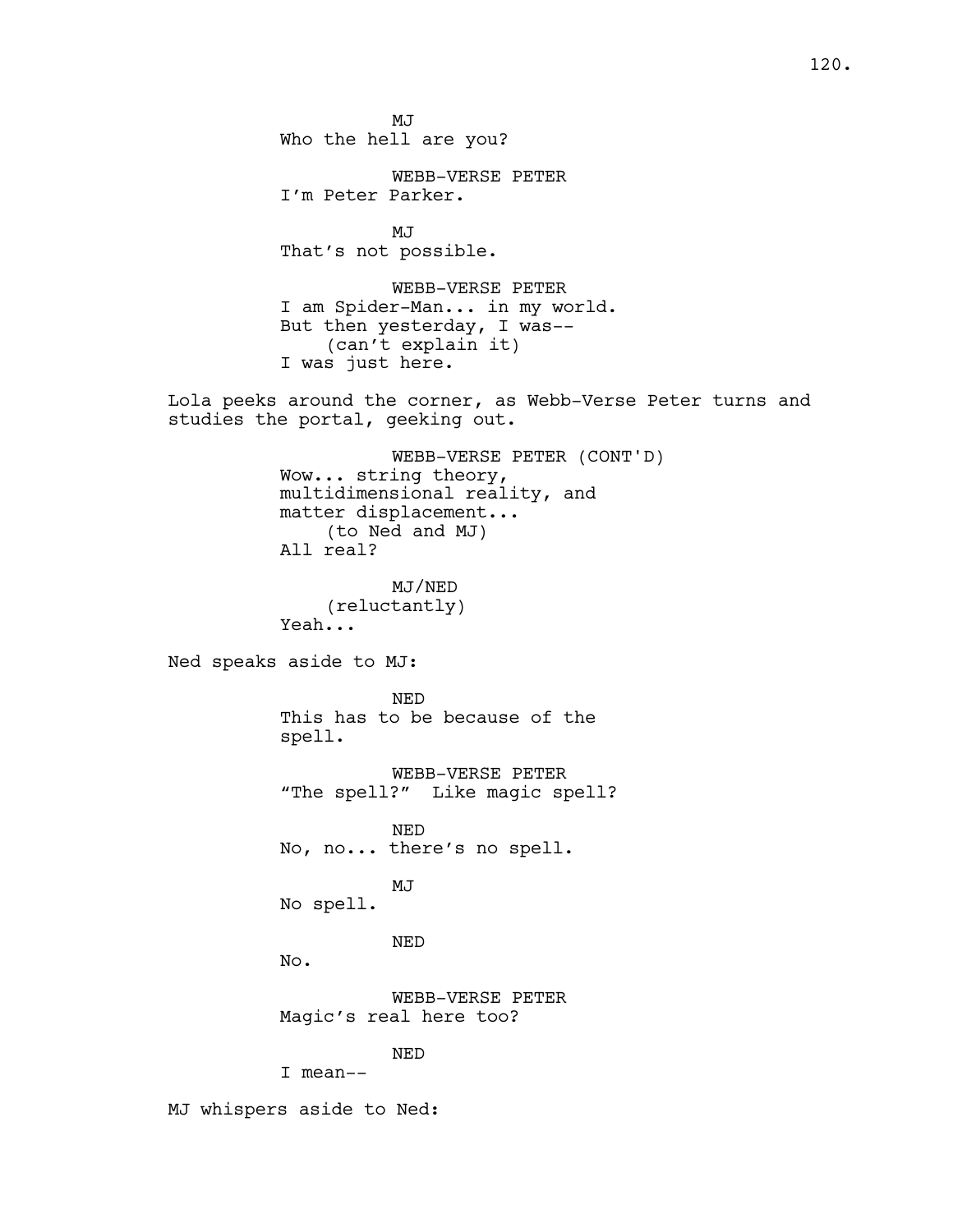MJ Shut up, Ned. NED No, it's not *real*. MJ Shut up... NED I mean, there's magicians and stuff. But there's no, like-- MJ Stop talking... stop. Stop! MJ turns to Webb-Verse Peter. MJ (CONT'D) Prove it. WEBB-VERSE PETER Prove what? MJ That you're Peter Parker. WEBB-VERSE PETER I don't carry an I.D. with me. You know, it kind of defeats the whole "anonymous superhero" thing. MJ throws a yema roll at him. She takes a defensive stance. WEBB-VERSE PETER (CONT'D) ...Why'd you do that? MJ I was trying to see if you have the tingle thing. WEBB-VERSE PETER I have the tingle thing, just not for bread. As she picks up another yema roll-- WEBB-VERSE PETER (CONT'D) Can you not throw the bread again? You're a deeply mistrusting person... and I respect it. He JUMPS up and sticks one hand on the ceiling. Hanging

there, feet off of the ground.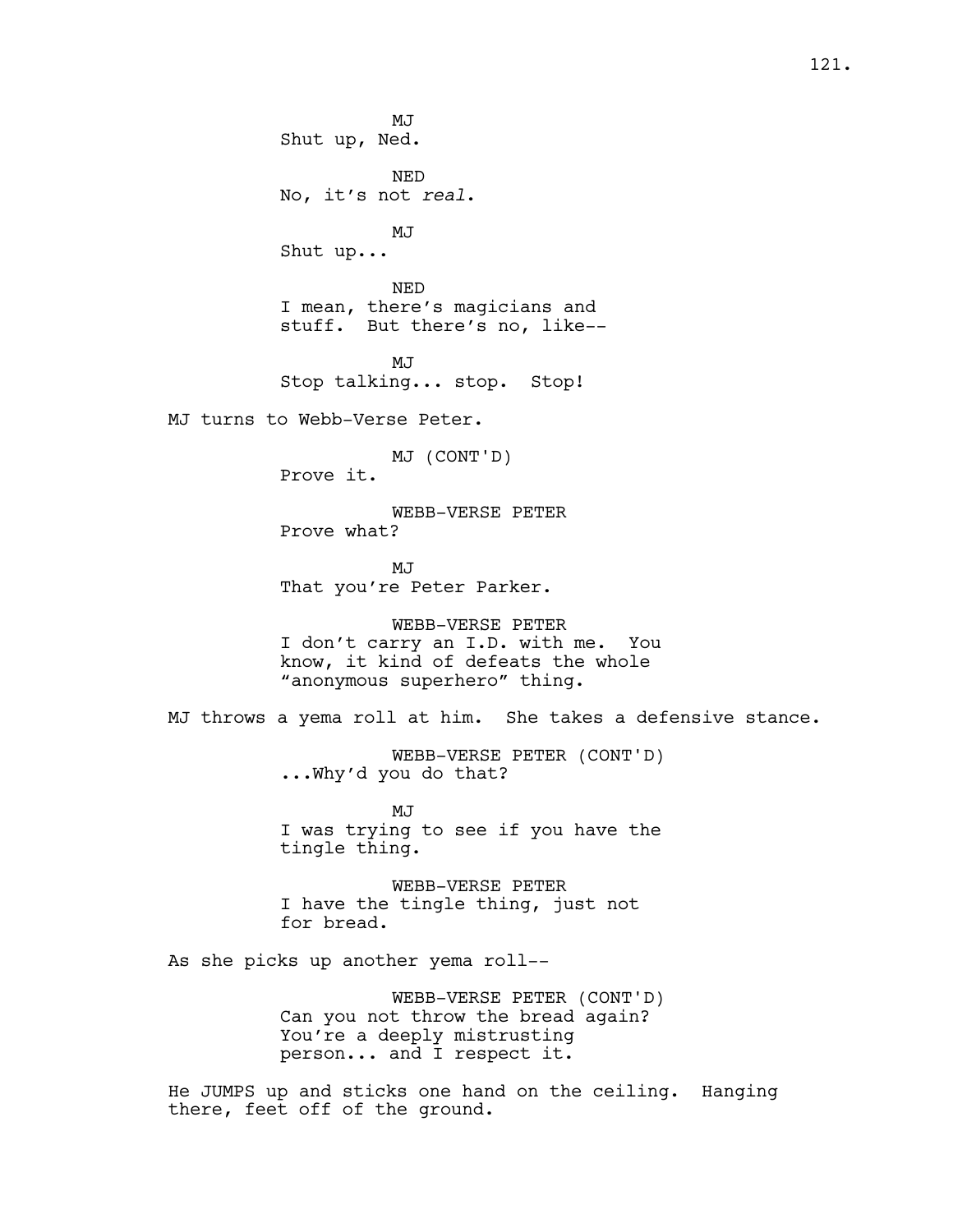MJ (not impressed) Crawl around. WEBB-VERSE PETER "Crawl around"? MJ Yes. WEBB-VERSE PETER Umm, no. MJ Yes. Crawl around. WEBB-VERSE PETER Why do I need to crawl around? MJ 'Cause this is not enough. WEBB-VERSE PETER This is plenty. MJ No, it's not. WEBB-VERSE PETER Yes, it is. MJ No, it's not. WEBB-VERSE PETER It is. MJ Nuh-uh. WEBB-VERSE PETER How do I stick to the ceiling?! MJ throws another yema roll at him.

Do it.

MJ

She reloads with another. Webb-Verse Peter shakes his head and sighs, still hanging from the ceiling by one hand.

LOLA (O.S.)

Ned?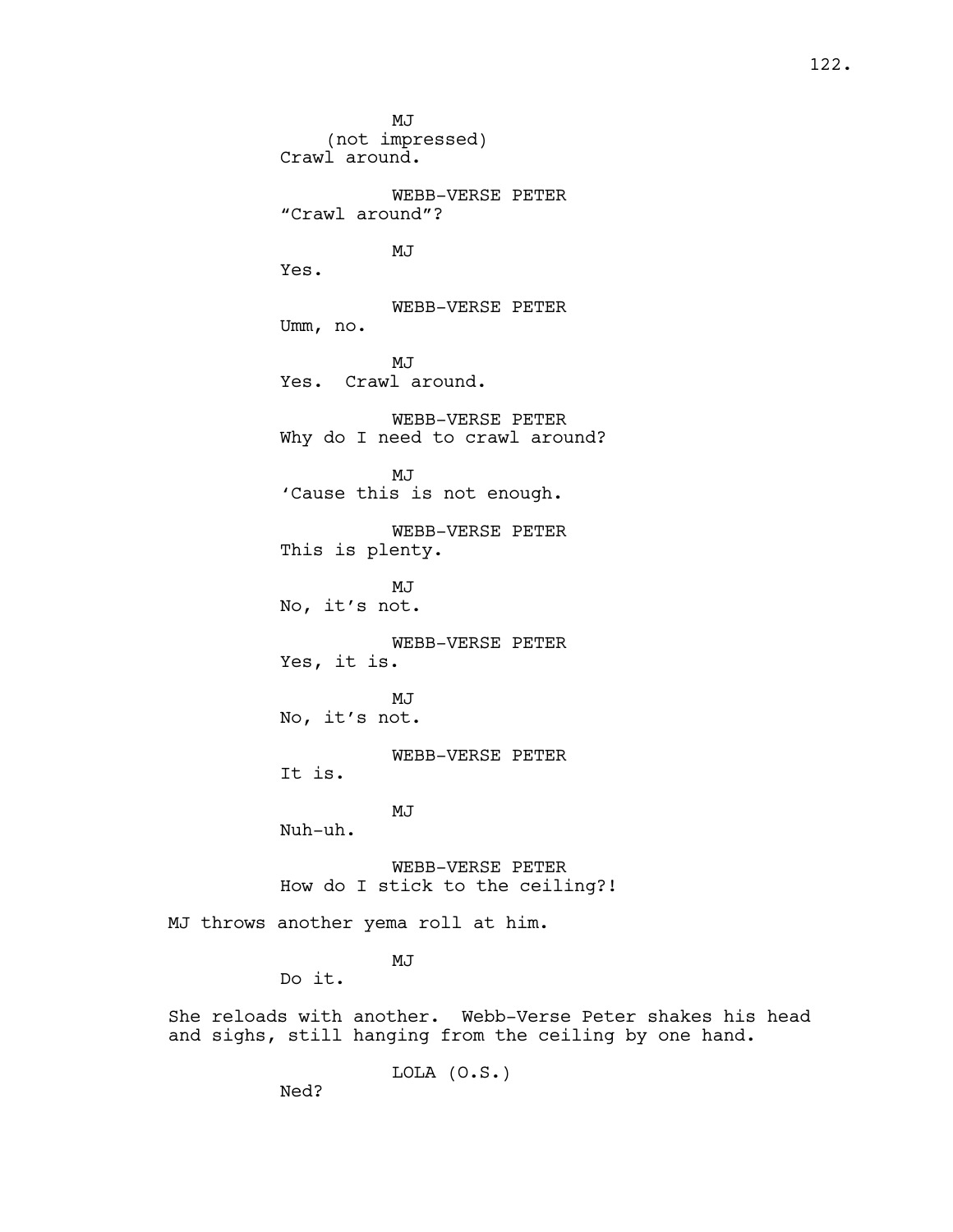Lola now stands in the room, speaking Tagalog. She points to Webb-Verse Peter. Ned translates for him:

> NED My Lola is asking if you could just get the cobweb... (points) There. Since you're, like, up there?

> > WEBB-VERSE PETER

Yeah.

Webb-Verse Peter crawls over and grabs the cobweb--

LOLA

Thank you.

--Then drops back to the ground. Dusts himself off.

WEBB-VERSE PETER

We good?

MJ

For now.

The PORTAL CLOSES behind Webb-Verse Peter. He stands there, shrugging like -- *what now?*

Ned turns to MJ:

NED So, I opened the wrong portal to the wrong Peter Parker.

**MJ** Yeah. I guess you just keeping doing it until we find the real one.

WEBB-VERSE PETER

Ouch.

MJ No offense.

NED

Okay...

MJ

Okay, you got it.

Ned tries again -- swinging his hand in wide circles, as--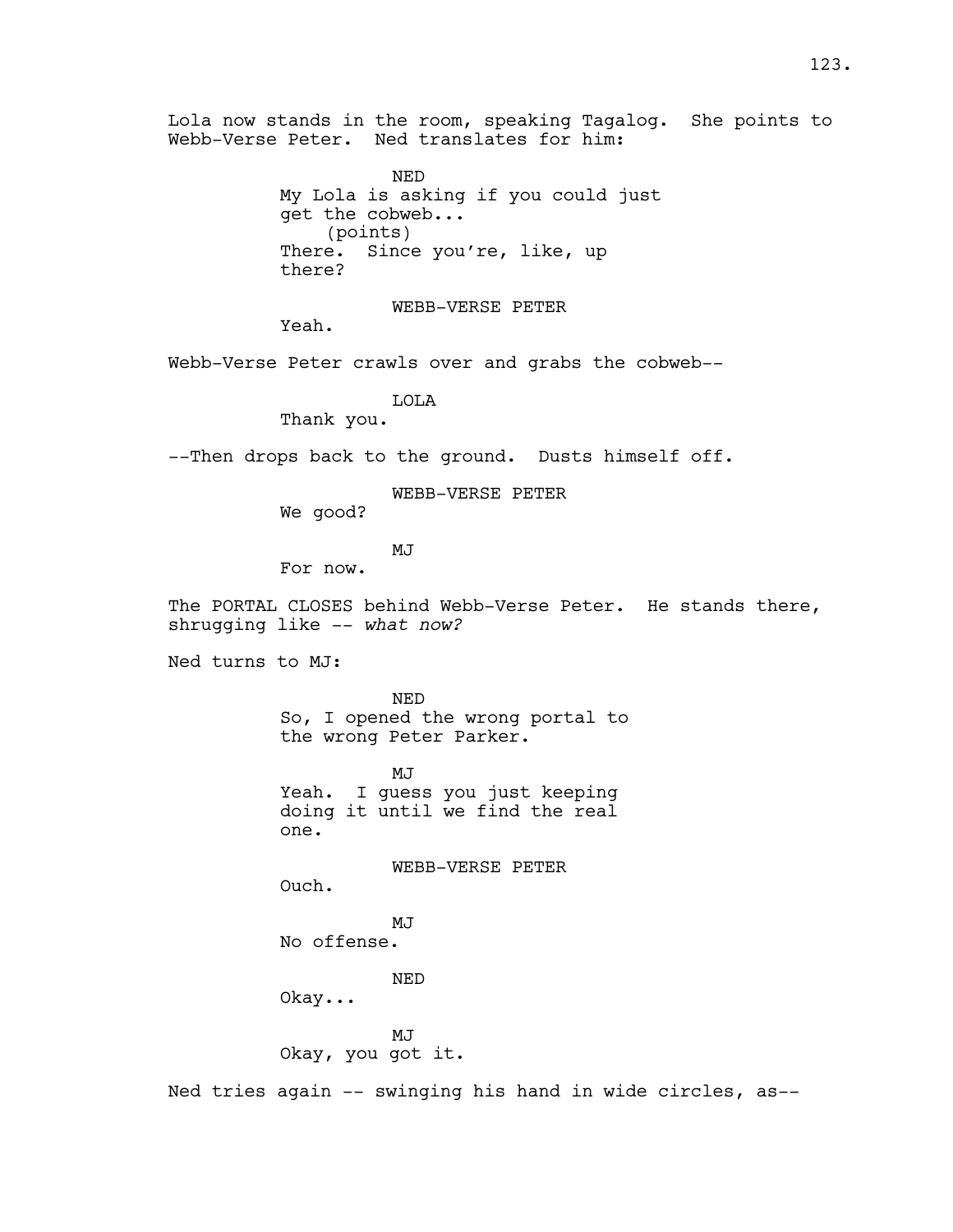NED Find Peter Parker.

WEBB-VERSE PETER What's the thing on his hand?

MJ SHUSHES him. Ned continues to gesticulate.

NED Find Peter Parker. Find Peter Parker!

Suddenly, a PORTAL OPENS BEHIND THEM. On the other side stands a FIGURE IN SILHOUETTE.

The Figure steps through the portal to reveal PETER PARKER (Tobey Maguire) from THE RAIMI-VERSE! In civilian clothes.

> NED (CONT'D) Great, it's just some random guy.

RAIMI-VERSE PETER (little wave) Hello. Um, I hope it's okay, I just came through this, uh--

The PORTAL CLOSES behind him.

RAIMI-VERSE PETER (CONT'D) Oh. It just closed.

MJ You're Peter?

RAIMI-VERSE PETER Yeah. Peter Parker. I... I've seen you two--

He spots Lola. She blushes and waves. He kindly waves back:

RAIMI-VERSE PETER (CONT'D)

Hi.

Then he pauses, notices Webb-Verse Peter across the room. They eye each other. Both sensing something. Two gunslingers sizing the other up...

> RAIMI-VERSE PETER (CONT'D) (re: Webb-Verse Peter) Wait, he's-- He's not *your* friend.

Then, THWIP! THWIP! Webb-Verse Peter FIRES A WEB at Raimi-Verse Peter, who dodges it with super-human speed and... FIRES A WEB BACK. Webb-Verse Peter dodges, equally fast.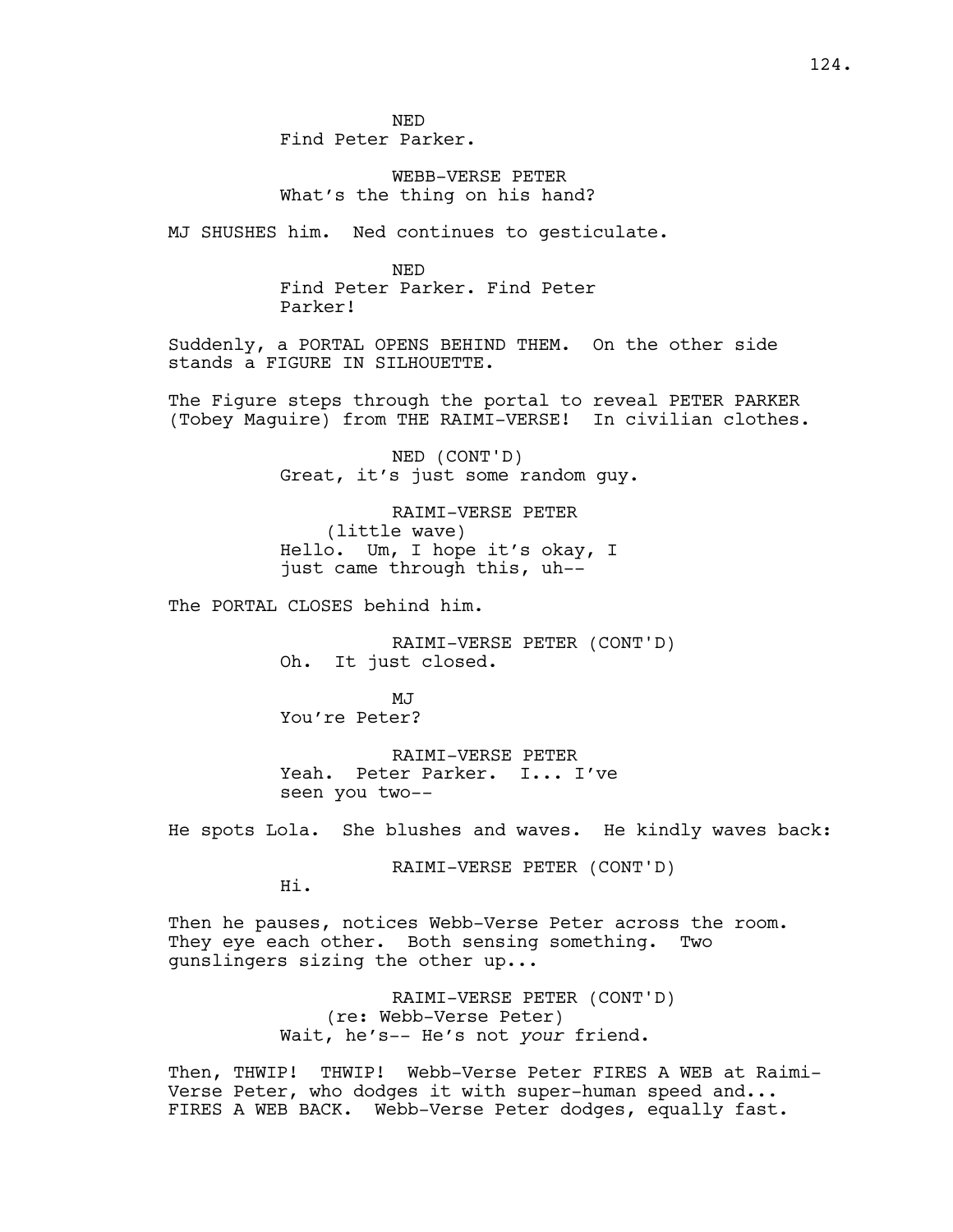They both flip mid-air and land. Raimi-Verse Peter QUICKLY WEBS Webb-Verse Peter's web slinger. Webb-Verse Peter nods, impressed. NED (to Raimi-Verse Peter) Wait, so you're Spider-Man too. Why didn't you just say that? RAIMI-VERSE PETER I generally don't go around advertising it. Kind of defeats the whole "anonymous superhero" thing. WEBB-VERSE PETER (sotto) I just said that. MJ (sotto, re: Webb-Verse Peter) It's what he just said. Lola points about the room, giving a long, passionate speech in Tagalog. The Peters patiently wait for her to finish so that Ned can translate. NED My Lola is asking if you could clean up the webs you just shot? WEBB-VERSE PETER Oh, sorry, Lola. RAIMI-VERSE PETER Yes, of course. LOLA I'm going to bed. As she walks off... NED Night, Lola. MJ Good night, Ned's Lola.

Webb-Verse Peter starts cleaning up the kitchen, as Raimi-Verse Peter approaches MJ and Ned.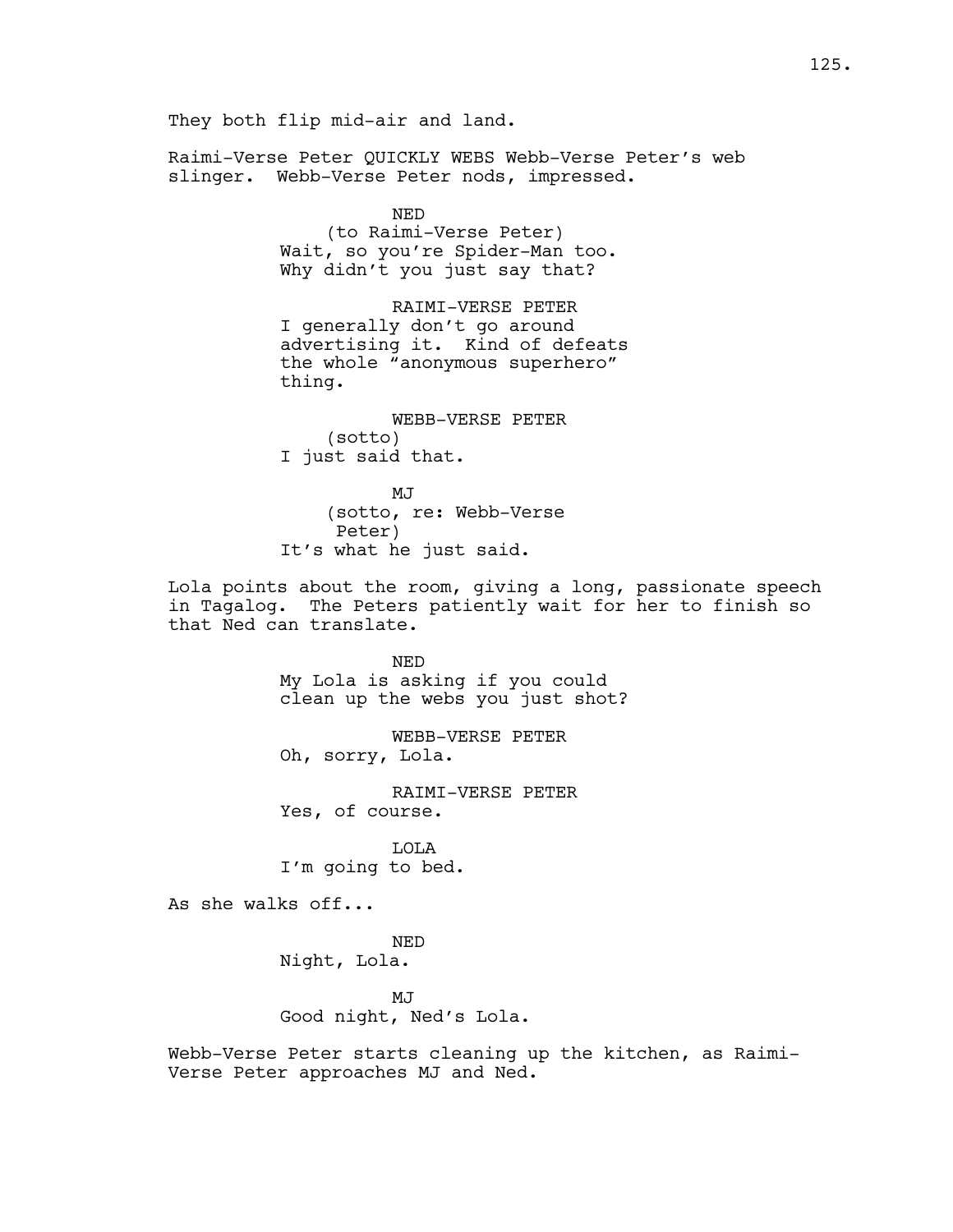RAIMI-VERSE PETER Uh, this might seem kinda weird, but... I've been trying to find your friend ever since I got here. I just have this sense that... that he needs my help.

WEBB-VERSE PETER *Our* help.

Raimi-Verse Peter nods in agreement.

MJ ...He does.

NED We don't know where he is.

MJ And um... honestly, right now, we're all he really has left.

RAIMI-VERSE PETER Well, uh, is there some place that he might go that has meaning to him? Like a place where he would go to just--

WEBB-VERSE PETER Get away from everything?

A glance of acknowledgment between the two.

RAIMI-VERSE PETER For me, it was the top of the Chrysler building.

WEBB-VERSE PETER Empire State. It's just... it's a better view.

RAIMI-VERSE PETER That is a sweet view.

MJ (realizing) Yes. Yeah. I... I think I know exactly where that would be.

### **EXT. MIDTOWN ROOFTOP - LATER (NIGHT)**

Peter sits alone. The bag of destroyed cures next to him.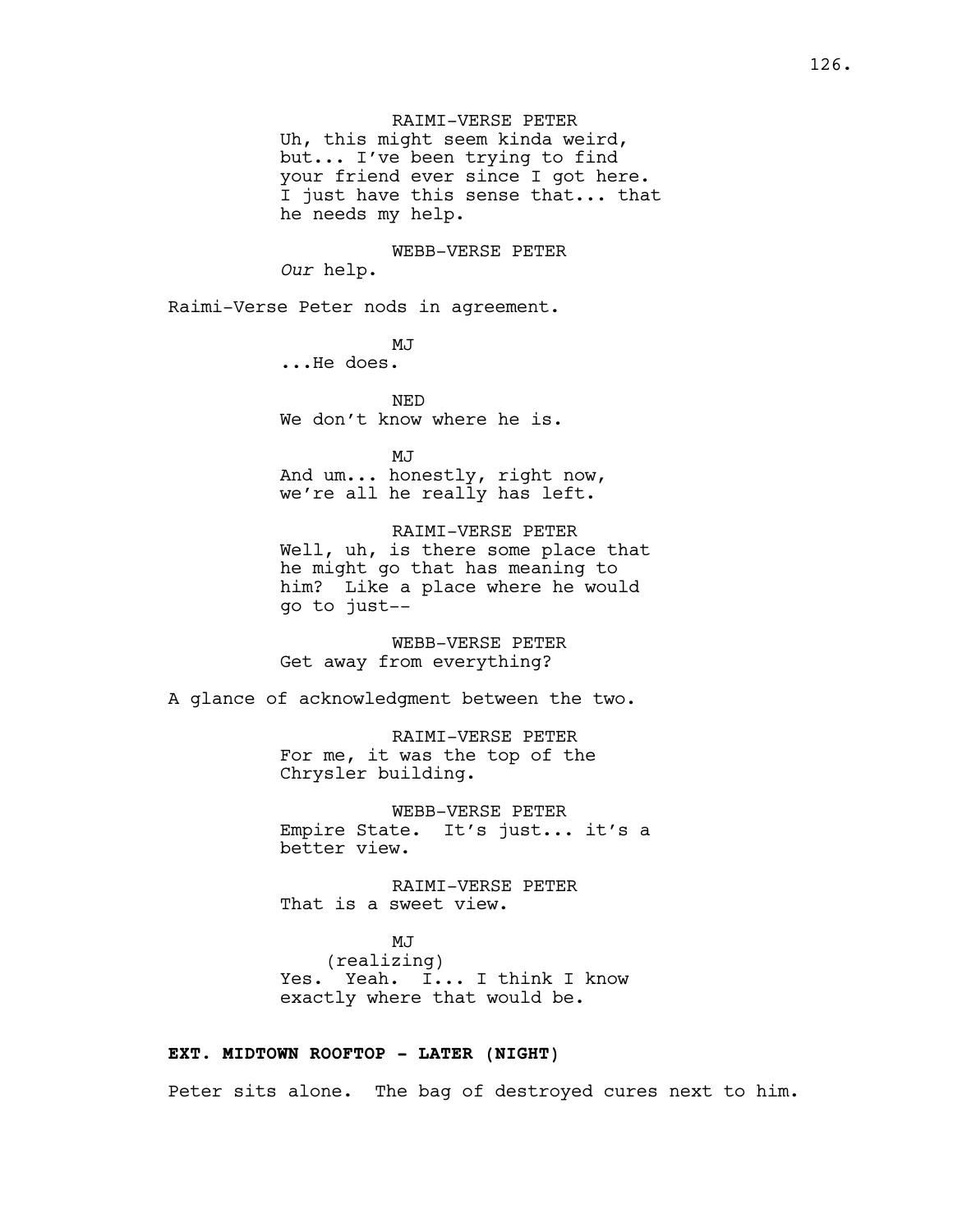Suddenly, Ned and MJ appear and wrap him in a hug. Peter collapses into them and sobs.

> MJ ...I'm sorry.

MJ gently pulls back--

MJ (CONT'D) Peter, there's... there's some people here.

#### PETER

What?

Peter leaps up, sensing them...

Raimi-Verse and Webb-Verse Peter stare down from the school's tower, silhouetted by the moon.

Peter takes a protective stance, guarding his friends, as Raimi-Verse Peter and Webb-Verse Peter swing down.

> PETER (CONT'D) Hey, wait, wait-- whoa!

The other Peters' faces say it all. *Yes, we're... you.*

RAIMI-VERSE PETER Sorry... about May.

WEBB-VERSE PETER Yeah, sorry. I've got some understanding of what it--

PETER No, no, no... please don't tell me that you know what I'm going through.

WEBB-VERSE PETER (nods) Okay.

PETER She's gone. And it's all my fault. She died for nothing. (then) So I'm gonna do what I should have done in the first place.

Peter reaches for The Box in MJ's hand.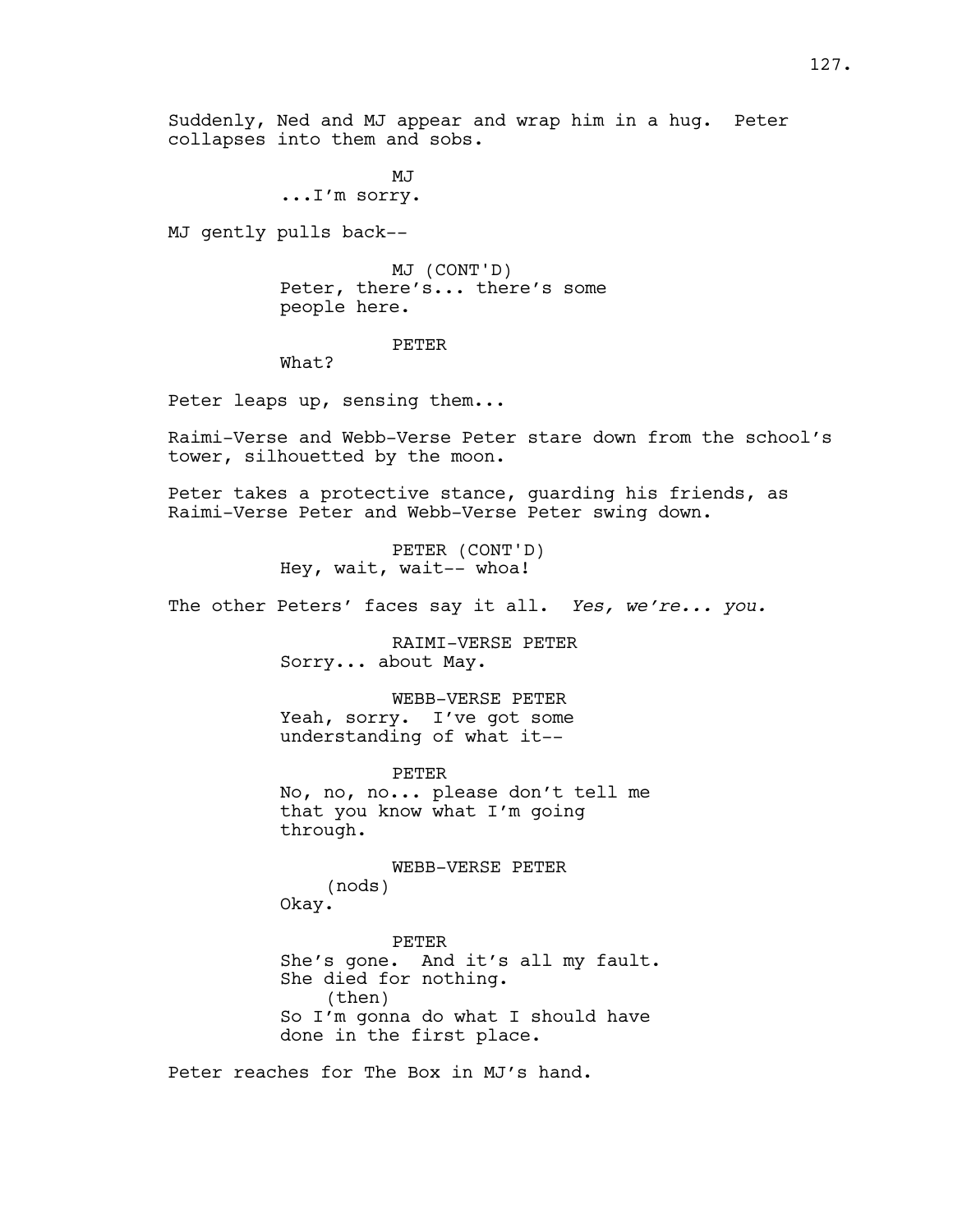# RAIMI-VERSE PETER

Peter--

PETER

Please, don't! You don't belong here, either of you. So I'm sending you home. Those other guys are from your worlds, right?

Webb-Verse Peter nods.

PETER (CONT'D) So you deal with it. And if they die, if you kill them... that's on you. It's not my problem. I don't care anymore. I'm done. (then, sincerely) I'm really sorry that I dragged you into this. But you have to go home now. Good luck.

Peter reaches for The Box again, but MJ gently pulls it back. She looks at Peter -- *just hear them out.* 

> RAIMI-VERSE PETER My uncle Ben was killed. It was my fault.

#### WEBB-VERSE PETER

I lost...

(voice catching) I lost Gwen. My, um... she was my MJ. I couldn't save her. I'm never gonna be able to forgive myself for that. But I carried on, tried to, um... try to keep going, try to keep being the uh... that "Friendly Neighborhood Spider-Man," 'cause I knew that's what she would have wanted. But at some point, I just-- I stopped pulling my punches. I got rageful. I got bitter. I just don't want you to end up like... like me.

RAIMI-VERSE PETER The night Ben died, I hunted down the man who I thought did it. I wanted him dead. I got what I wanted. It didn't make it better. It took me a long time to learn to get through that darkness.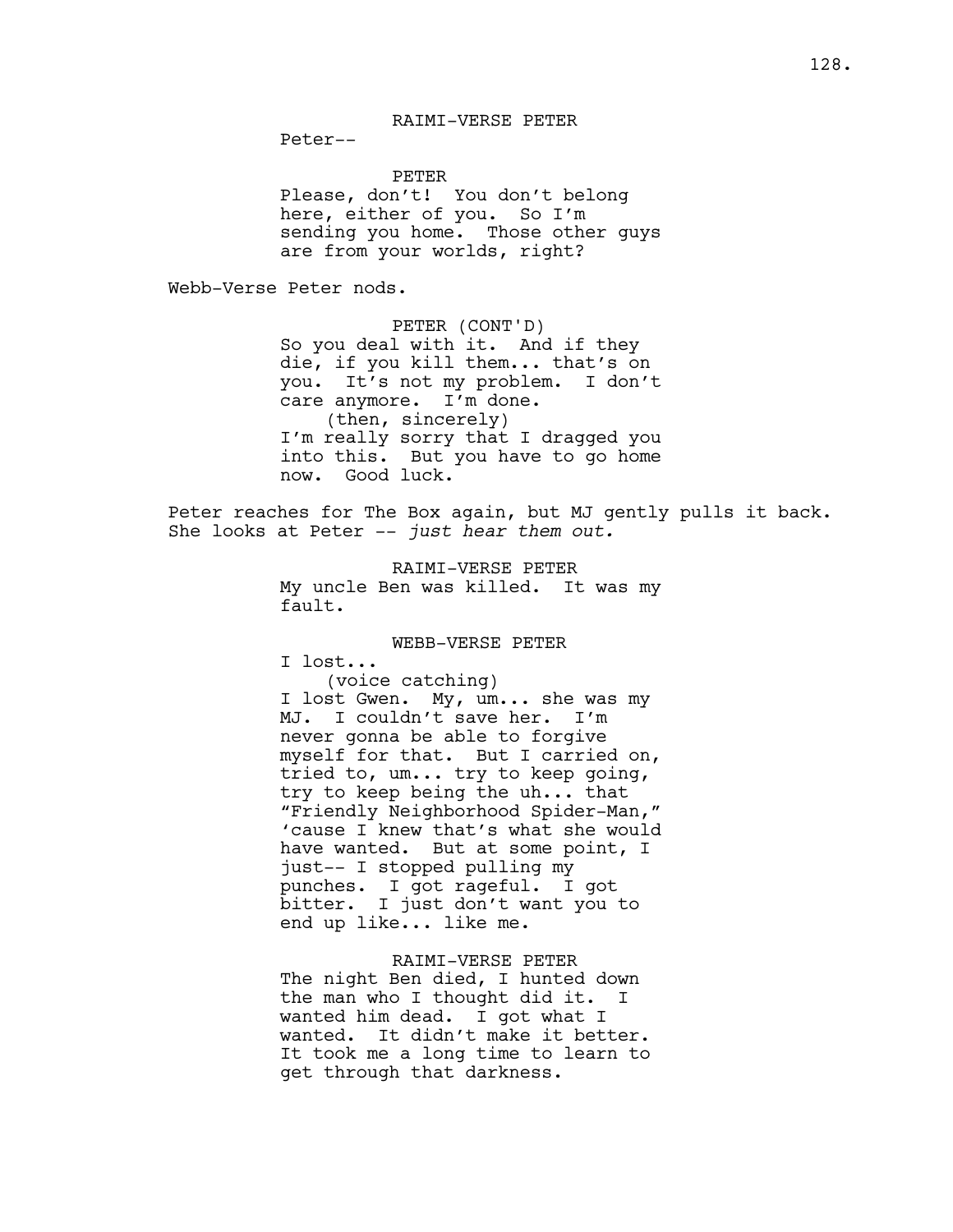Peter is reeling. Struck by their losses. Their regrets. Their warning*.*

#### PETER

I want to kill him. I want to tear him apart. I can still hear her voice in my head. Even after she was hurt, she said to me that we did the right thing. She told me that, "With great power--"

RAIMI-VERSE PETER --"Comes great responsibility."

The three of them look at each other. *How do they know?*

PETER Wait, what? How do you know that?

WEBB-VERSE PETER Uncle Ben said it.

RAIMI-VERSE PETER The day he died.

The three Peter Parkers stare at each other, overwhelmed by this uncanny connection. Bound together across universes by those words.

> RAIMI-VERSE PETER (CONT'D) Maybe she didn't die for nothing, Peter.

# **EXT. MIDTOWN HIGH - ESTABLISHING SHOT - NIGHT**

The school at night. Lights blink on in a classroom.

# **INT. MIDTOWN HIGH - CHEMISTRY LAB - SAME TIME (NIGHT)**

The three Peters look over the broken cures. Ned and MJ watch from nearby.

PETER

Okay so, uh... Connors, Marko, Dillon, and um...

Peter hesitates. He sets aside the cure for Goblin.

PETER (CONT'D) Uh, look, I think that I can repair the devices for Dillon and Marko, but the others--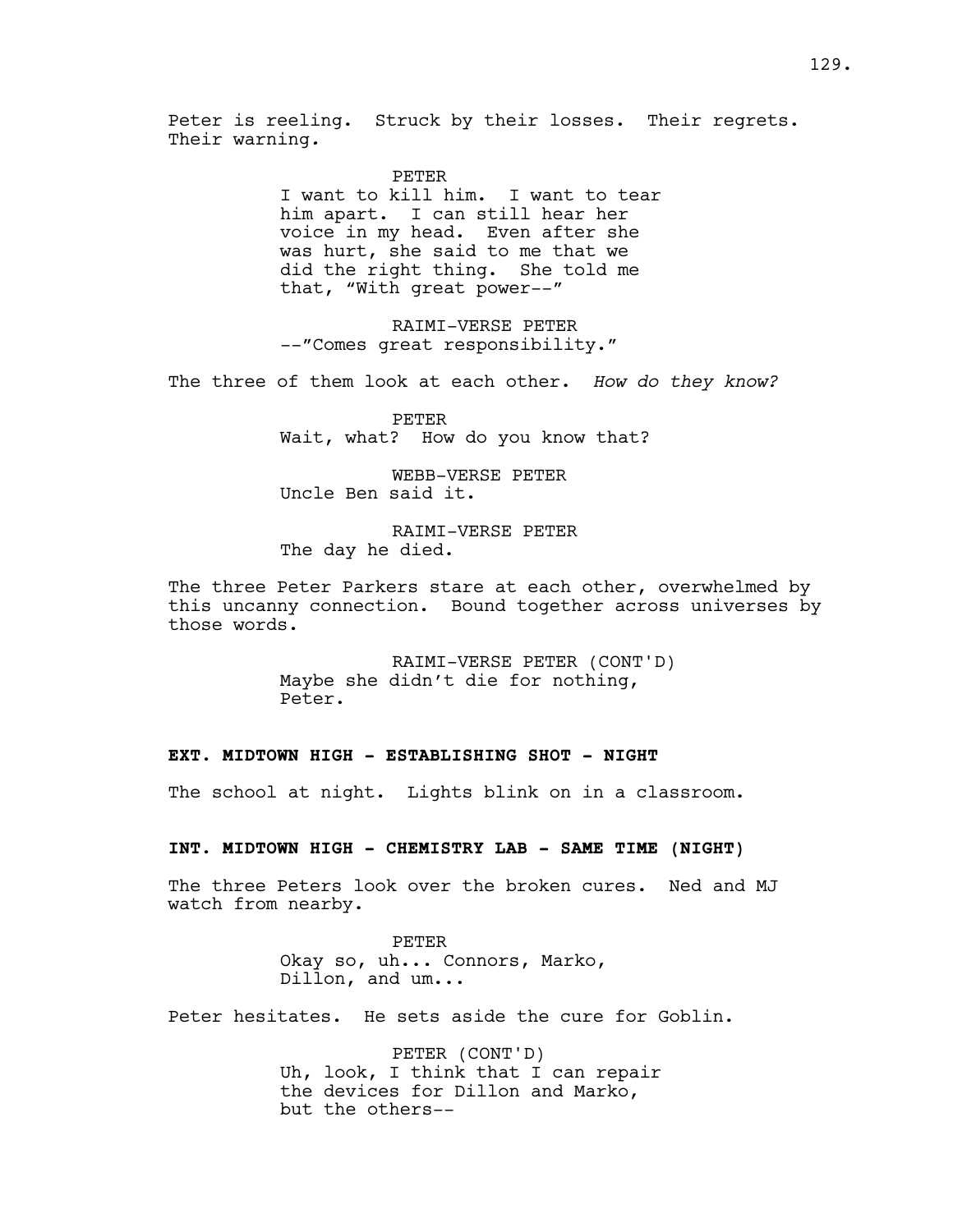WEBB-VERSE PETER (a little cocky) Oh, I got Connors. I've already cured him once, so no big deal. (off their looks) What? It's no big deal.

RAIMI-VERSE PETER

Great. PETER Yeah, that's great.

RAIMI-VERSE PETER I think I can make an anti-serum for Dr. Osborn. Been thinking about it a long time.

Raimi-Verse Peter notices Peter's conflicted look.

RAIMI-VERSE PETER (CONT'D) We gotta cure all of 'em, right?

PETER (playing it off) Right.

RAIMI-VERSE PETER That's what we do.

Raimi-Verse Peter walks off. Peter notices MJ watching him.

PETER

What?

MJ<sub>J</sub> Just... three yous.

**INT. MIDTOWN HIGH - CHEMISTRY LAB - LATER (NIGHT)**

QUICK POPS:

-- A gloved hand grabs a metal water bottle.

-- SNAP! Another rubber glove is pulled onto a hand.

-- Plastic lab goggles are taken off their storage hooks.

-- WHOOSH! A bunsen burner ignites.

-- Several bottles of chemicals are pulled from their shelf.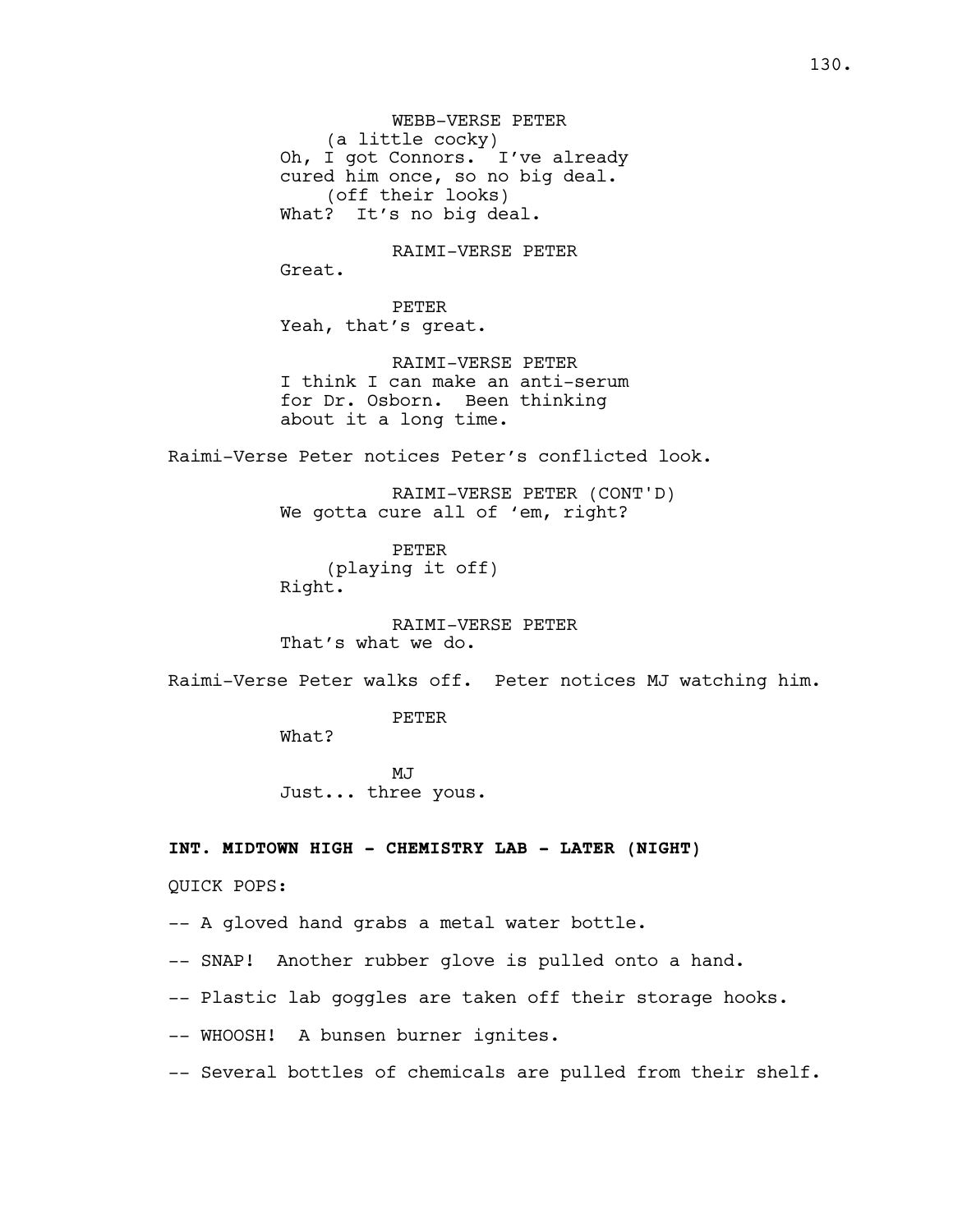Everyone is hard at work. Ned rolls over to Raimi-Verse Peter.

> NED So, do you have a best friend too? RAIMI-VERSE PETER I did. NED You *did*? RAIMI-VERSE PETER He died in my arms, after he tried to kill me. (beat) It was heartbreaking. WEBB-VERSE PETER

(whispers to Ned) Dude...

Ned looks concerned. *Will he do that??*

# **INT. MIDTOWN HIGH - CHEMISTRY LAB - MOMENTS LATER (NIGHT)**

Peter works on one of the cures. He turns to Ned:

PETER Will you uh... run a diagnostic?

NED (quiet) Yeah.

Ned refuses to make eye contact. He starts the diagnostic on Peter's laptop, then hurries off. *What's up with him?* 

MJ sidles up to Peter.

MJ Hey, you okay?

PETER Um, yeah, I'm fine. Are you okay?

She nods. Peter sighs.

PETER (CONT'D) You don't deserve this. I've ruined your life--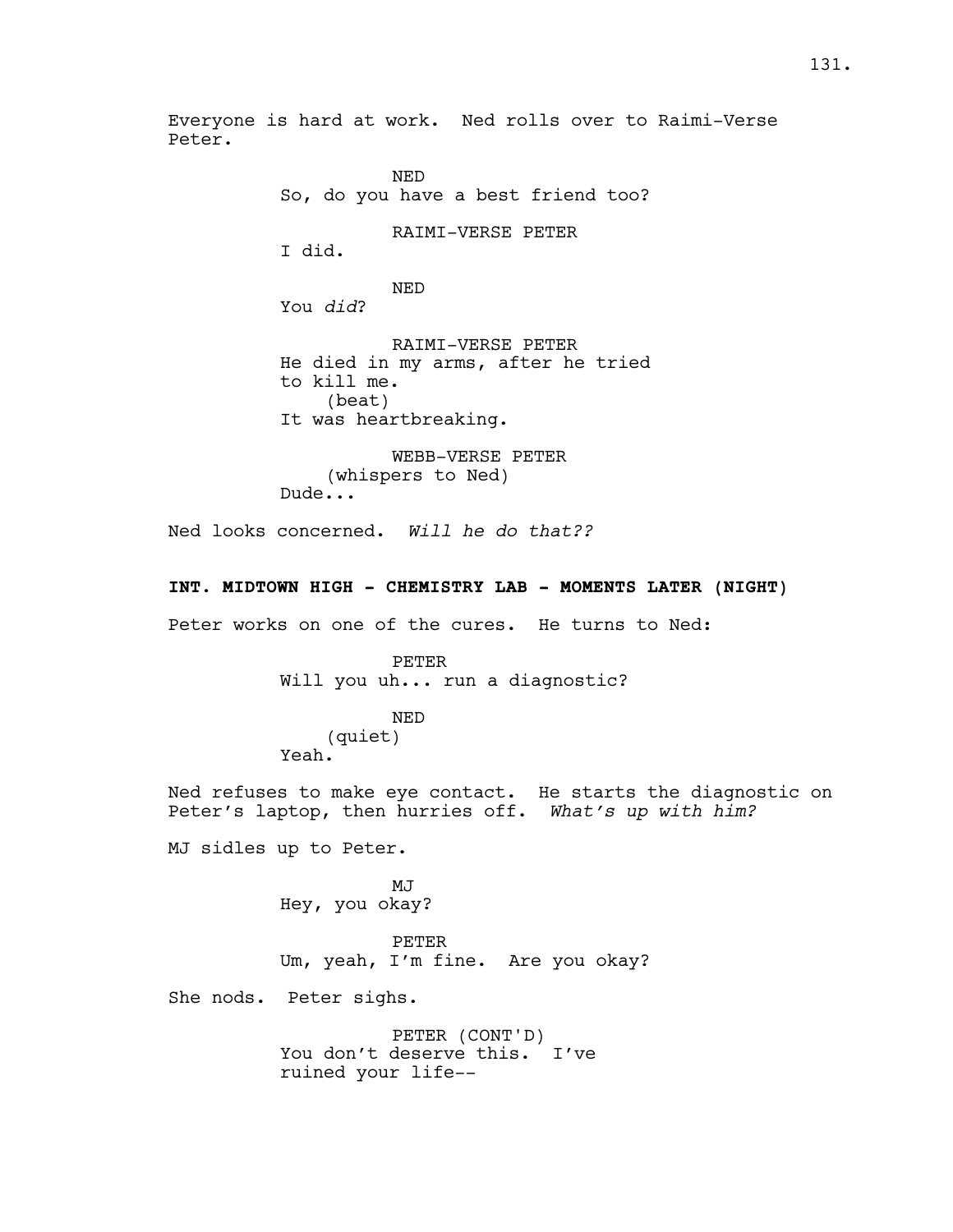MJ Hey, no. No, no, no... no. MJ holds his face in her hands. A pep talk, as much for her as it is for him. MJ (CONT'D) Look at me. I'm here. I'm not going anywhere. We're gonna get through this, and we're going to get through it together. Okay? PETER (nods) Okay. MJ 'Kay. MJ leans her head against his. Peter relaxes into her. PETER Thank you. ON WEBB-VERSE PETER, watching them with a tinge of longing. *The kind of love he had... and lost.* RAIMI-VERSE PETER You have someone? Raimi-Verse Peter has noticed him watching Peter and MJ. WEBB-VERSE PETER No. I got no time for uh, Peter Parker stuff, you know? (then) Do you? RAIMI-VERSE PETER Uh, that's a little complicated. WEBB-VERSE PETER No, I understand. I guess it's just not in the cards for guys like us. RAIMI-VERSE PETER Well, I wouldn't give up. It took a while, but... we made it work. WEBB-VERSE PETER Yeah?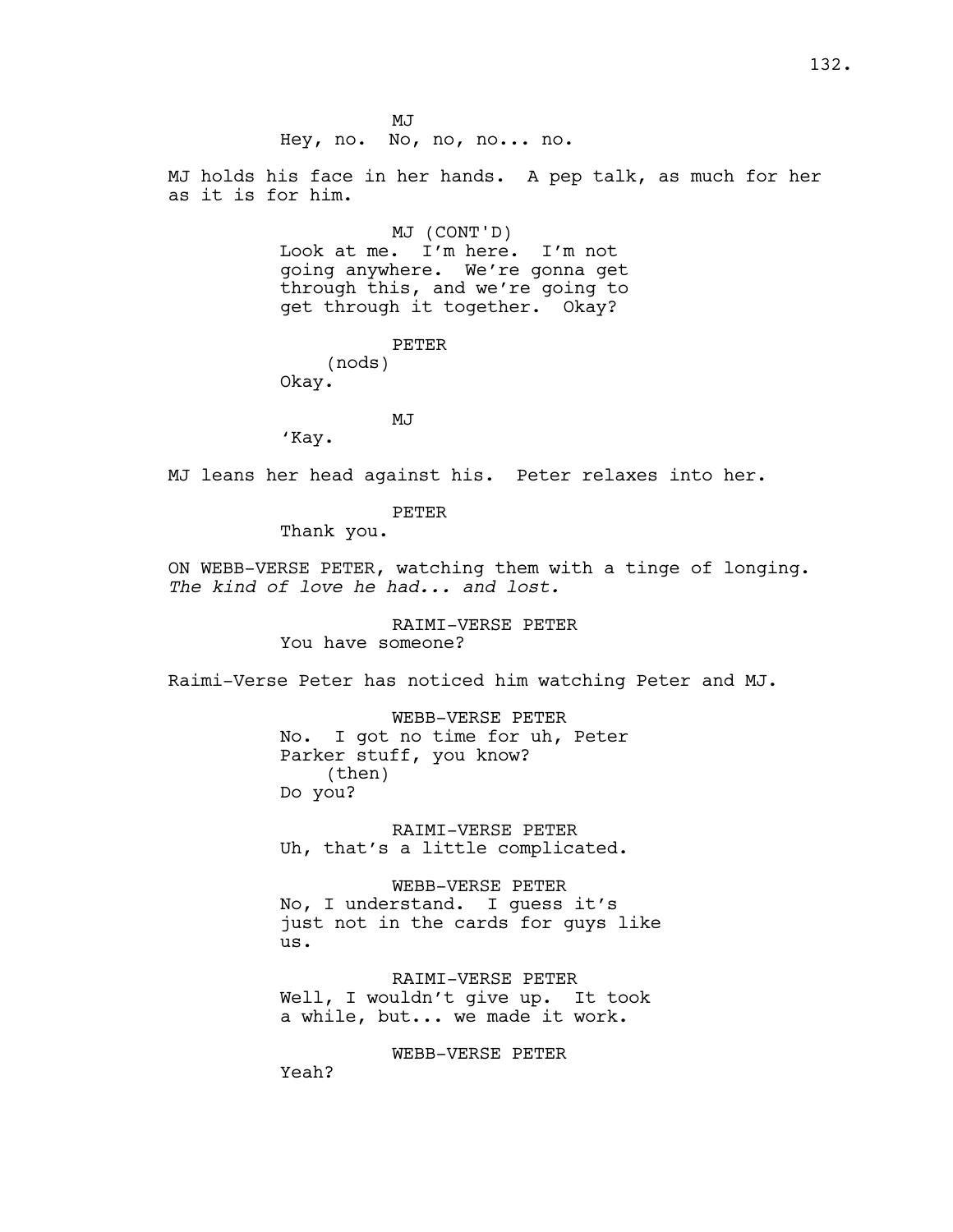RAIMI-VERSE PETER Yeah. Me and... MJ. Webb-Verse Peter reacts --  $MJ$ ? RAIMI-VERSE PETER (CONT'D) My MJ. It, uh... it gets confusing here. WEBB-VERSE PETER (laughs) Yeah. NED Peter! All three turn at once. PETER/RAIMI-VERSE PETER/WEBB-VERSE PETER Yeah? Oh, sorry. Did you mean-- All three point at each other: *Him?* Memes! NED Peter, Peter-- PETER/RAIMI-VERSE PETER/WEBB-VERSE PETER We're all called Peter-- NED Peter Parker? PETER/RAIMI-VERSE PETER/WEBB-VERSE PETER Same again-- WEBB-VERSE PETER We're all Peter Parker. NED (giving up) It's uh... the computer! PETER Oh! Peter moves to his laptop, spots the diagnostic results. PETER (CONT'D) Oh, I'm ready.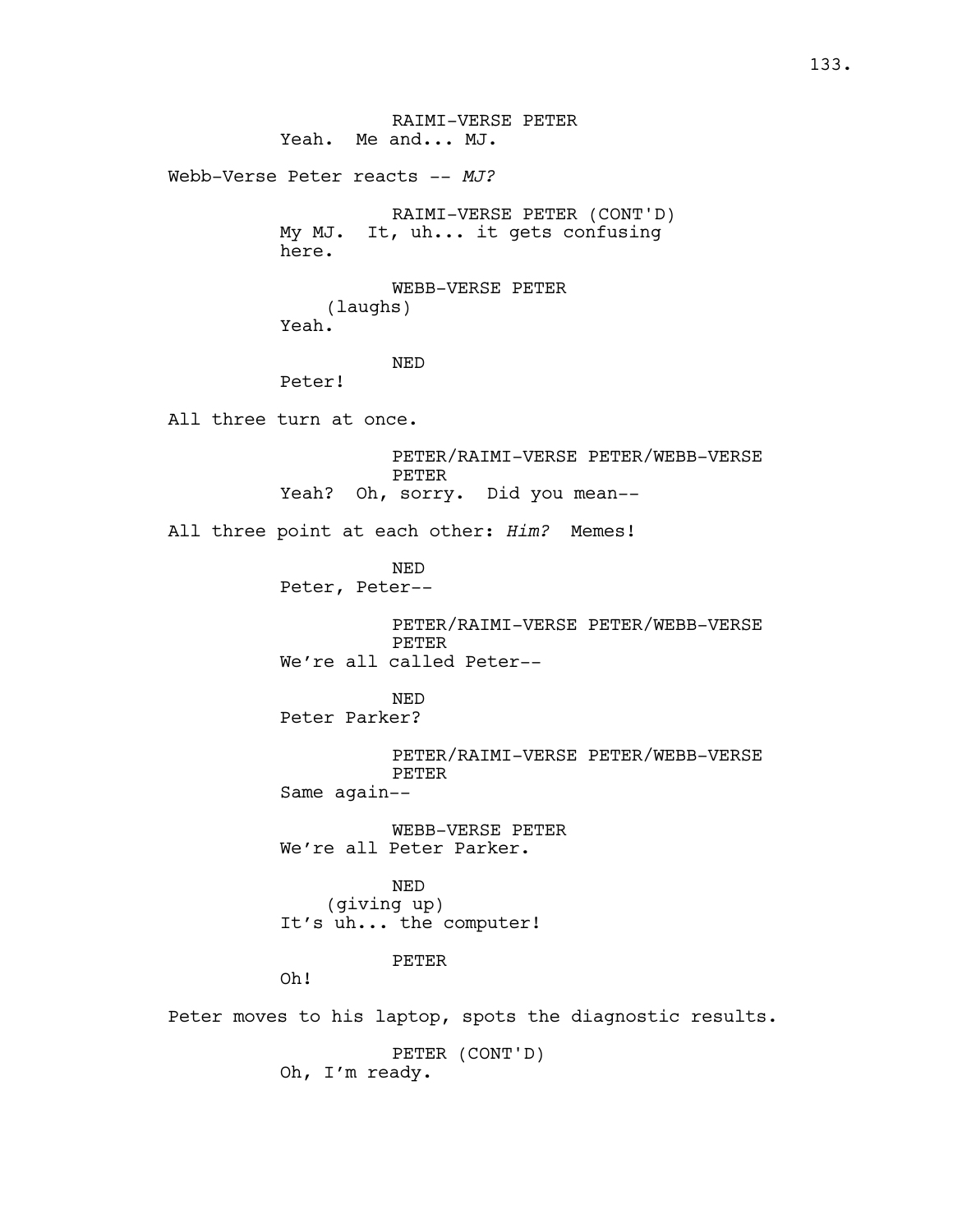WEBB-VERSE PETER Yeah. Me too. Okay, so now all we gotta do is lure these guys some place, right? Try to cure them while they try to *kill* us, and then send them home.

RAIMI-VERSE PETER Using a magic box.

A look between them. *This is crazy, but we're doing it.* 

PETER Well, that's the plan.

WEBB-VERSE PETER (to Raimi-Verse Peter) So, wait, are you gonna go into battle dressed as a cool youth pastor, or... do you got your suit?

Raimi-Verse Peter lowers his T-shirt collar to reveal he's wearing his Spider-Man suit underneath.

WEBB-VERSE PETER (CONT'D)

Good.

Ned slides over CARTRIDGES OF WEB FLUID to Peter.

NED Here are your web cartridges.

PETER Oh thanks, man.

RAIMI-VERSE PETER What's that for?

PETER Uh, it's my web fluid, it's for my web shooters. Why?

Raimi-Verse Peter raises his hand and FIRES A WEB FROM HIS BARE WRIST! The others all react in shock/disgust.

PETER/WEBB-VERSE PETER

Whoa...!

NED That came out of you!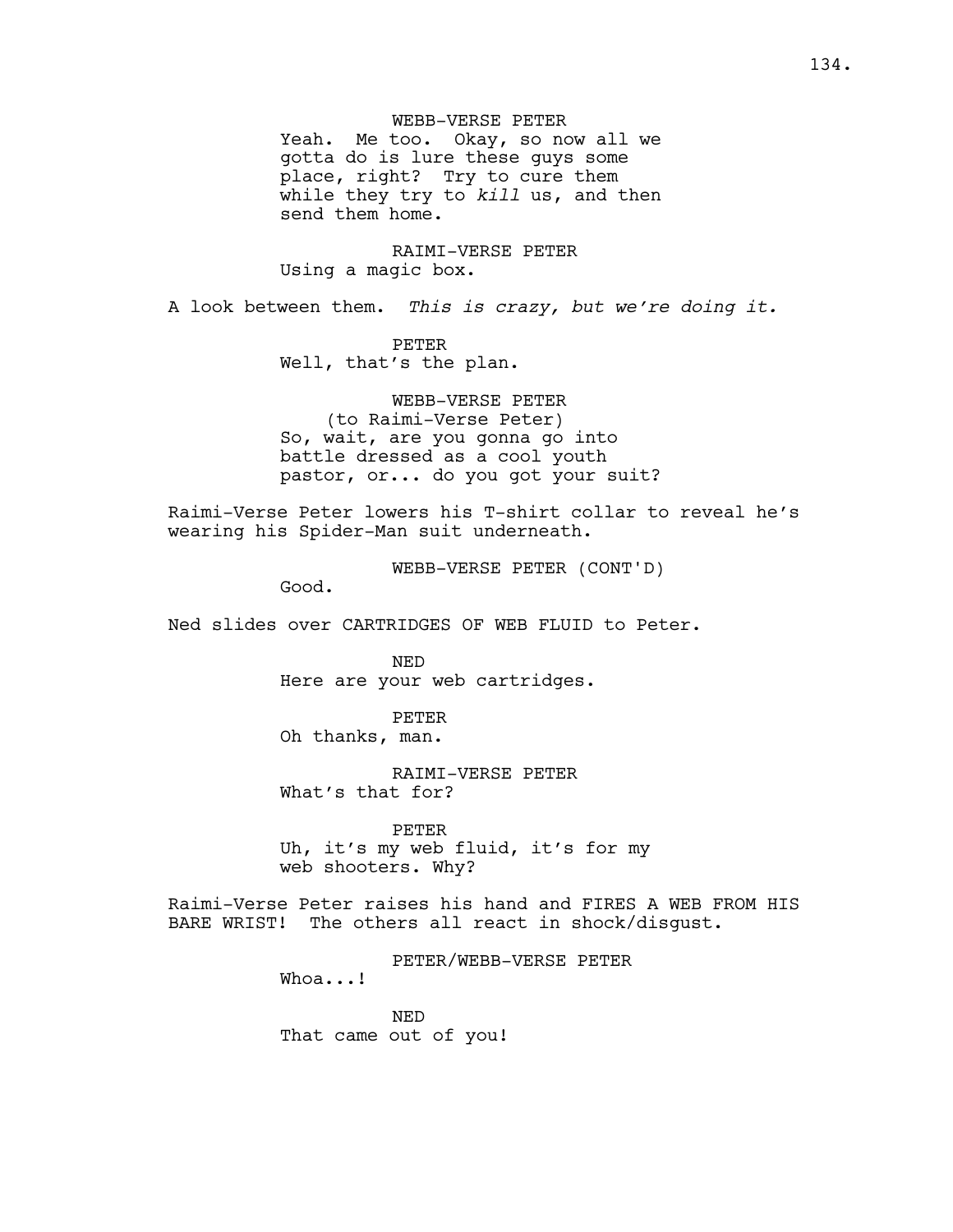Yeah. (to Peter) You can't do that, huh? PETER No! WEBB-VERSE PETER (amazed) How on earth does that even...? PETER Anyway, we're getting sidetracked. (re: laptop) Look, this is where we're gonna do this, okay? It's isolated, so no one should get hurt. He turns his laptop around, shows it to the other Peters. PETER (CONT'D) We draw them there with The Box. It's the one thing they all want. All we have to do is figure out how we're going to get there. NED Oh, we could portal there. PETER What? NED (proud) I'm magic now! MJ<sub>J</sub> Yeah, no, no, he's right. Yeah, he can. The other Peters nod. RAIMI-VERSE PETER Yeah, we saw it. WEBB-VERSE PETER Yeah, he is. PETER (to Ned) Wait, really? NED Dude, I got Dr. Strange-magic.

RAIMI-VERSE PETER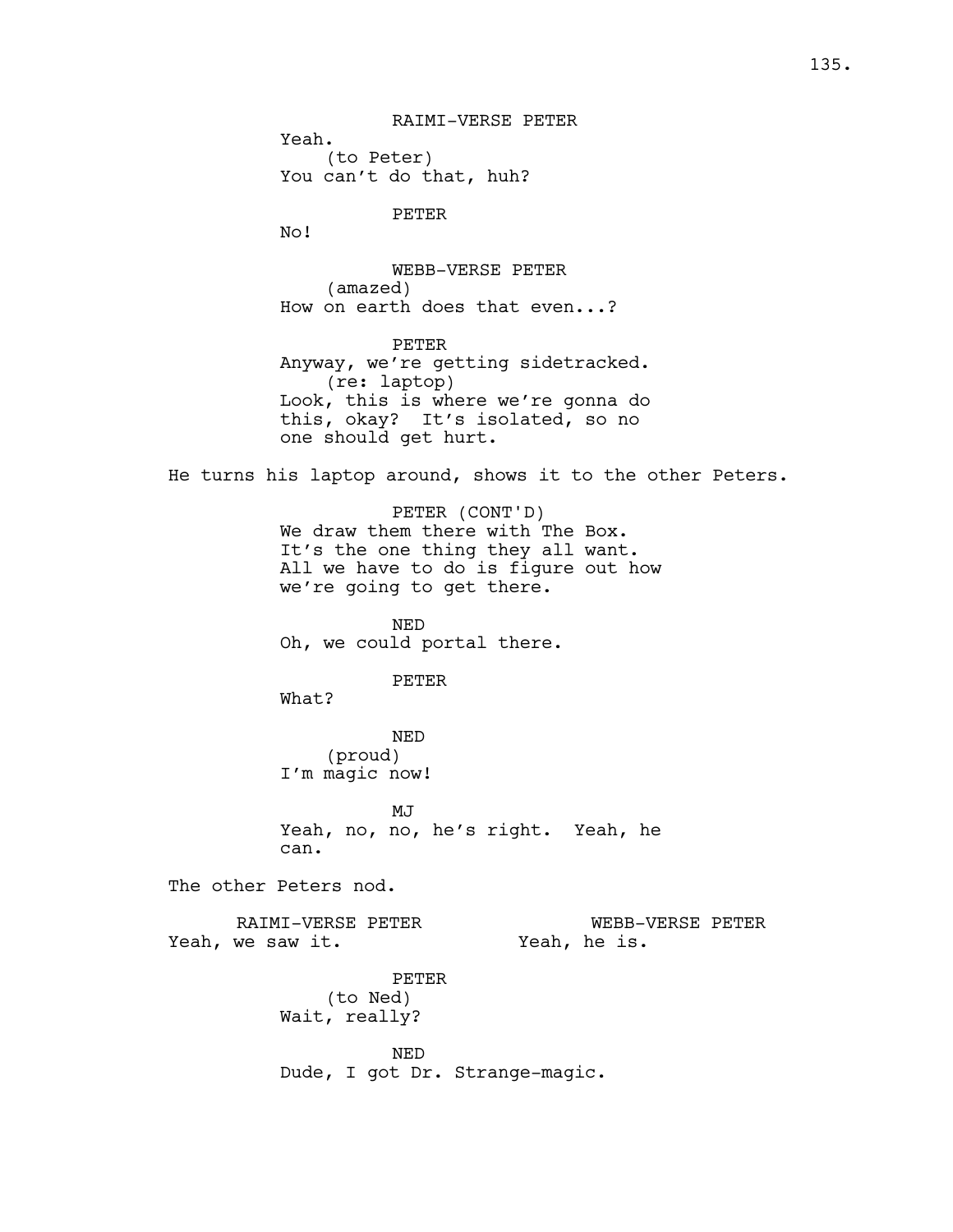PETER No way! NED Yeah! (then, sincere) And I promise you, I won't turn into a super villain and try to kill you. Webb-Verse Peter pats Ned on the back. Proud of him. PETER (reeling) Okay... thank you? (shaking it off) Um, all right. Here goes nothing. (to MJ) What's that thing you always say: "Expect disappointment and--" MJ No, no, no. No... we're gonna kick some ass. PETER Okay. RAIMI-VERSE PETER *Cure*. Cure some ass. NED Cure that ass. **EXT. NEW YORK CITY - VARIOUS - LATER (NIGHT)**

Over various establishing shots of New York City, J. Jonah Jameson goes live:

> J. JONAH JAMESON (V.O.) Ladies and gentlemen, the *Bugle* tip line has just received a call from none other than the fugitive known as Spider-Man! Fresh from his rampage in Queens. So Peter Parker. What pernicious propaganda are you peddling?

PETER (V.O.) Just the truth.

J. JONAH JAMESON (V.O.) Oh sure...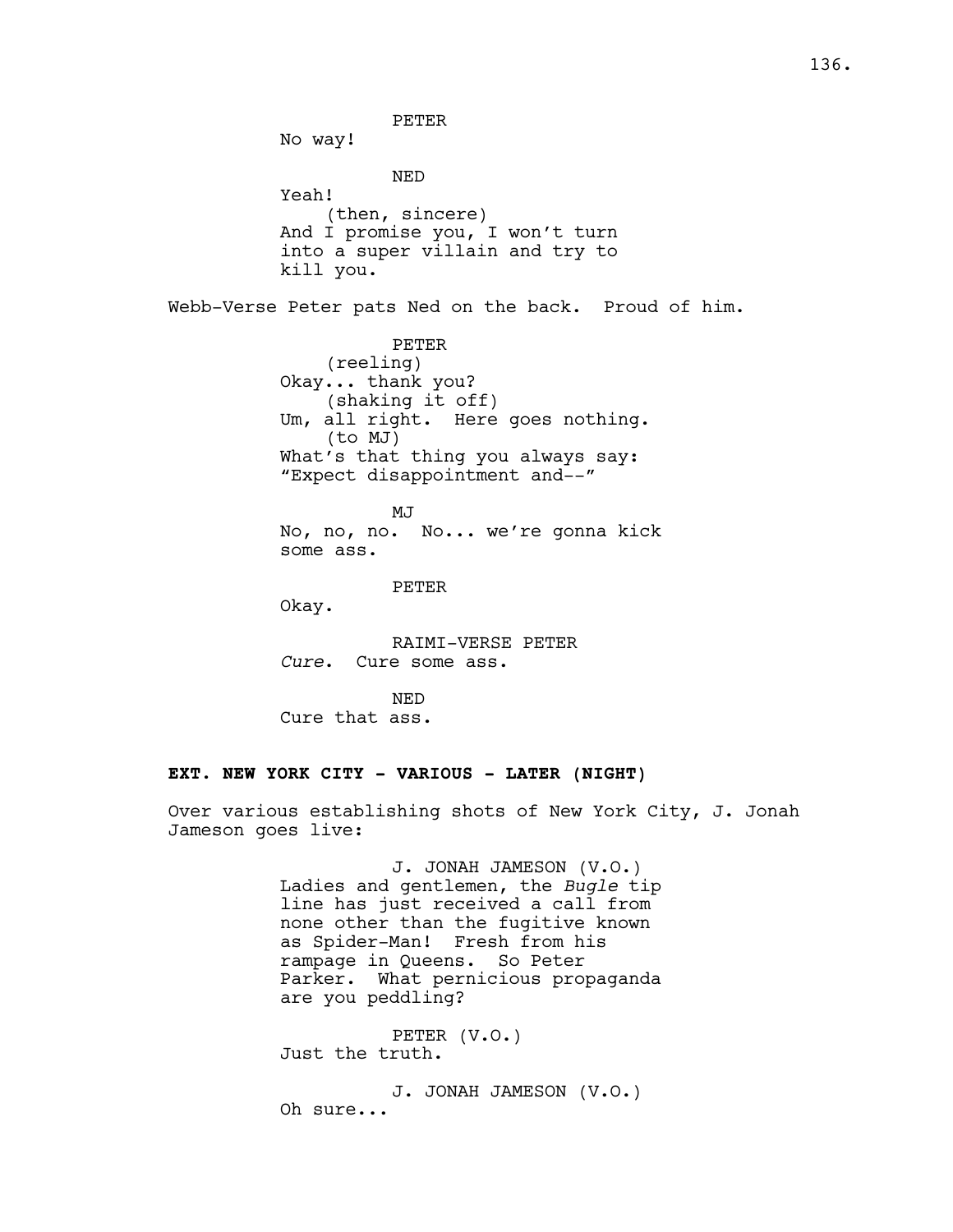ANGLE ON a TV in a restaurant window. Peter appears live on *The Daily Bugle*, FaceTiming with J. Jonah Jameson.

> PETER The truth is... that this is all my fault.

> > J. JONAH JAMESON (V.O.)

Hmm!

The broadcast plays across giant video billboards in Times Square.

> PETER I accidentally brought those dangerous people here.

#### **NEWS BROADCAST: INT.** *DAILY BUGLE* **STUDIO - SAME TIME (NIGHT)**

J. Jonah Jameson at his anchor desk.

J. JONAH JAMESON Well, he admits it!

#### **EXT. CONSTRUCTION SITE - INTERCUT - SAME TIME (NIGHT)**

Peter stands amidst scaffolding and plastic sheeting. He continues his FaceTime with J. Jonah.

> PETER And if those people are watching... just know that I really did try to help you. I mean, I could have killed you--

Peter holds up THE BOX.

PETER (CONT'D) --At any given moment. But I didn't. Because my Aunt May taught me that everyone deserves a second chance. And that's why I'm here.

J. JONAH JAMESON And where is "here" exactly?

PETER A place that represents second chances.

REVEAL he's on top of... THE STATUE OF LIBERTY!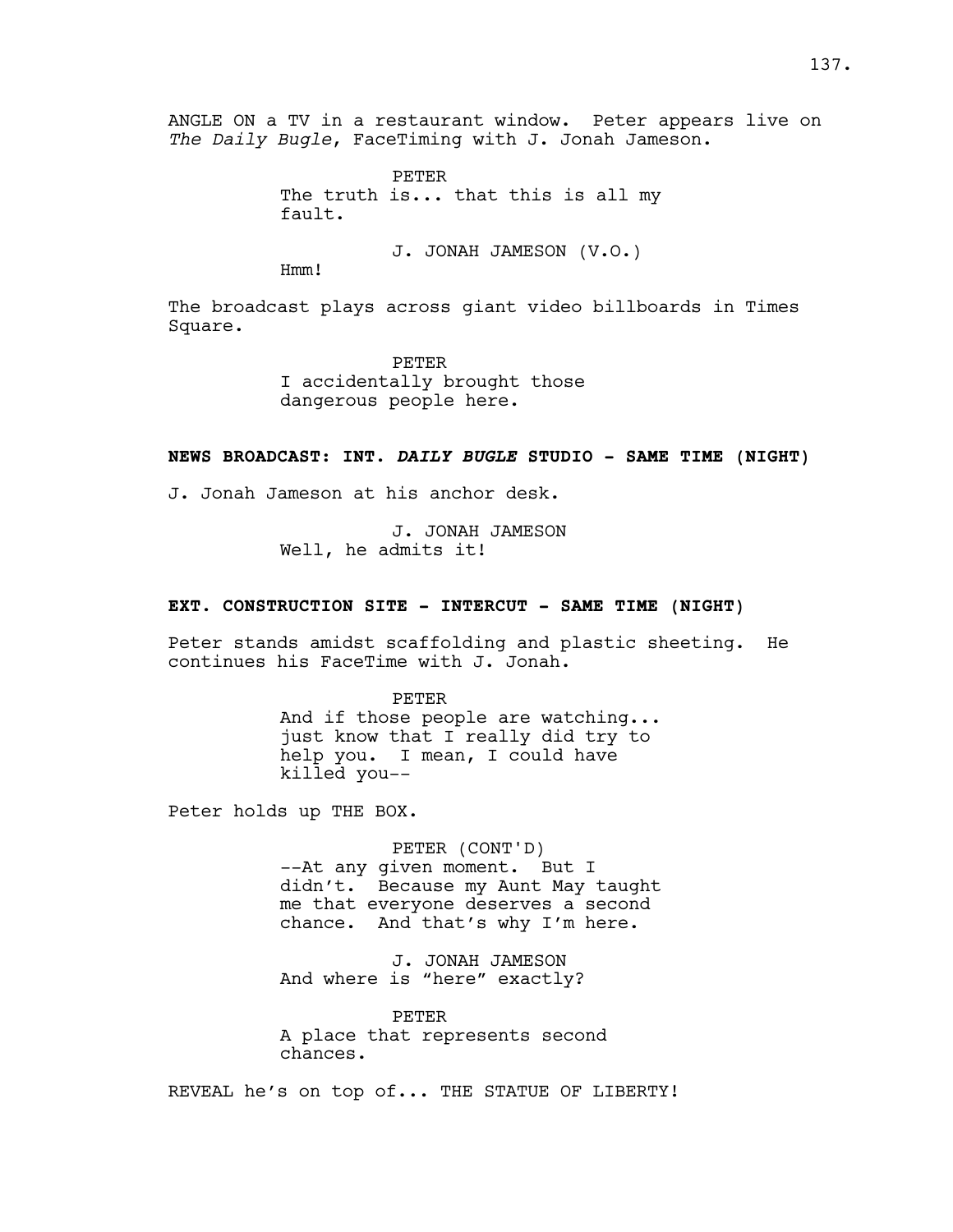Mid-renovation. CONSTRUCTION SCAFFOLDING engulfs the statue. Its oxidized copper now restored to a GOLDEN LUSTER. The iconic torch concealed... by a GIGANTIC CAPTAIN AMERICA SHIELD.

> J. JONAH JAMESON (V.O.) The Statue of Liberty?! Good God, folks, he's about to destroy another national landmark!

PETER But world, if you're watching--

J. JONAH JAMESON (V.O.) Believe me, the world is watching--

PETER Wish me luck. Your friendly neighborhood Spider-Man could really use some.

With that, Peter hangs up.

#### **EXT. STATUE OF LIBERTY - CROWN - LATER (NIGHT)**

Peter leaps onto the crown of the Statue of Liberty, holding the Box. He scans the horizon.

> PETER Okay guys, it could be any minute now.

## **EXT. STATUE OF LIBERTY - SCAFFOLDING - SAME TIME (NIGHT)**

Raimi-Verse Peter WEBS cures throughout the scaffolding, keeping them hidden and safe.

> RAIMI-VERSE PETER Yep, almost done.

As he sets the final cure in place...

# **EXT. STATUE OF LIBERTY - SCAFFOLDING/CROWN - MOMENTS LATER (NIGHT)**

The calm before battle. Webb-Verse Peter and Raimi-Verse Peter hang around on the scaffolding.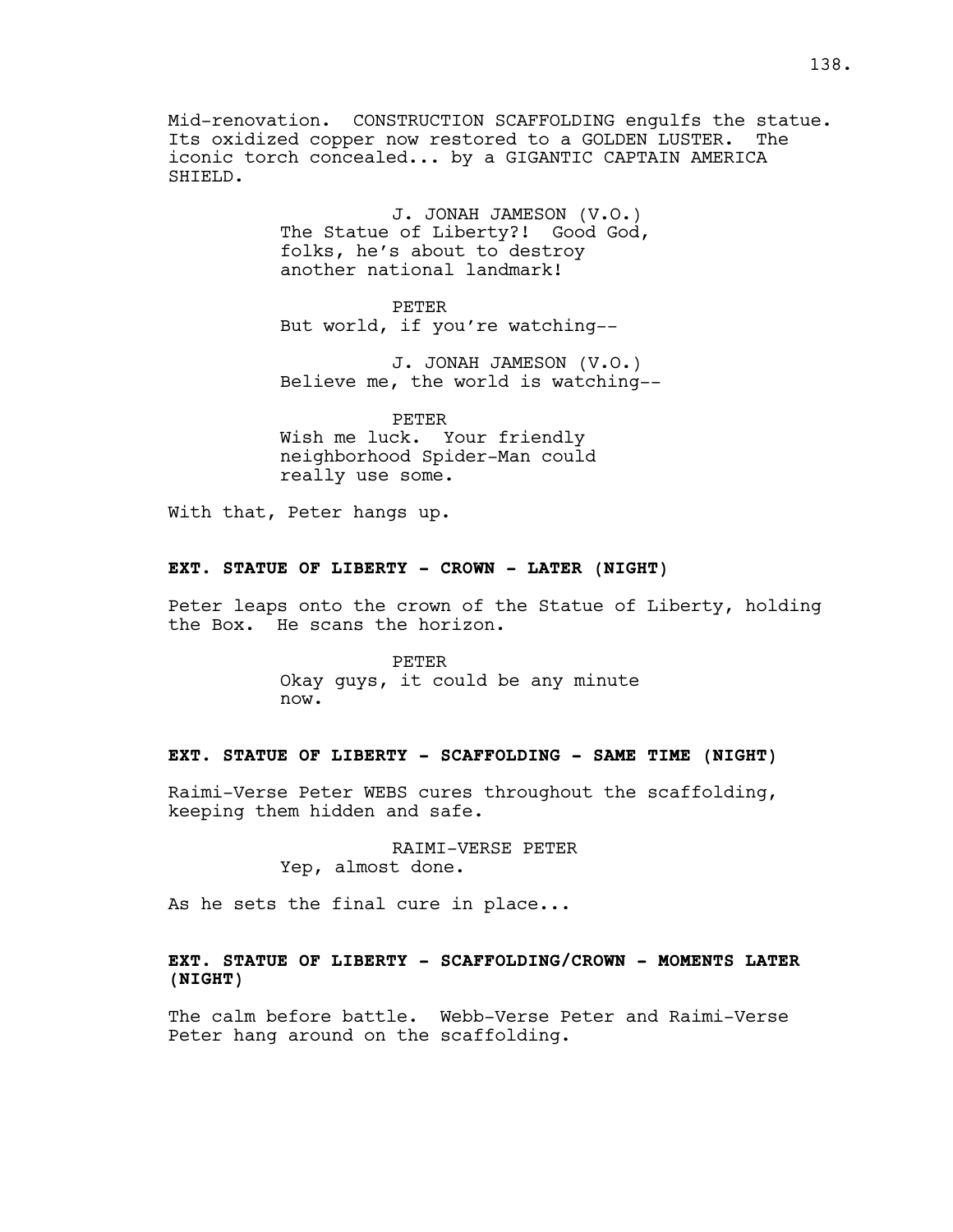WEBB-VERSE PETER You know Max was, like, the sweetest guy ever... before he fell into a pool of electric eels.

RAIMI-VERSE PETER That'll do it.

Raimi-Verse Peter's back tenses up. He stretches.

RAIMI-VERSE PETER (CONT'D) Ah, there it goes.

WEBB-VERSE PETER You okay?

RAIMI-VERSE PETER Oh, it's my back. It's kinda stiff from all the swinging I guess.

WEBB-VERSE PETER Oh yeah, no, I got a middle back thing too.

RAIMI-VERSE PETER Really?

WEBB-VERSE PETER Yeah. You want me to crack it?

RAIMI-VERSE PETER Yeah! Yeah, that'd be great.

WEBB-VERSE PETER All right. You ready?

RAIMI-VERSE PETER

Yeah.

Raimi-Verse Peter crosses his arms as Webb-Verse Peter CRACKS his back.

> RAIMI-VERSE PETER (CONT'D) Oh, that's good.

Webb-Verse Peter sets Raimi-Verse Peter back down.

WEBB-VERSE PETER How is it?

RAIMI-VERSE PETER Wow... that's good!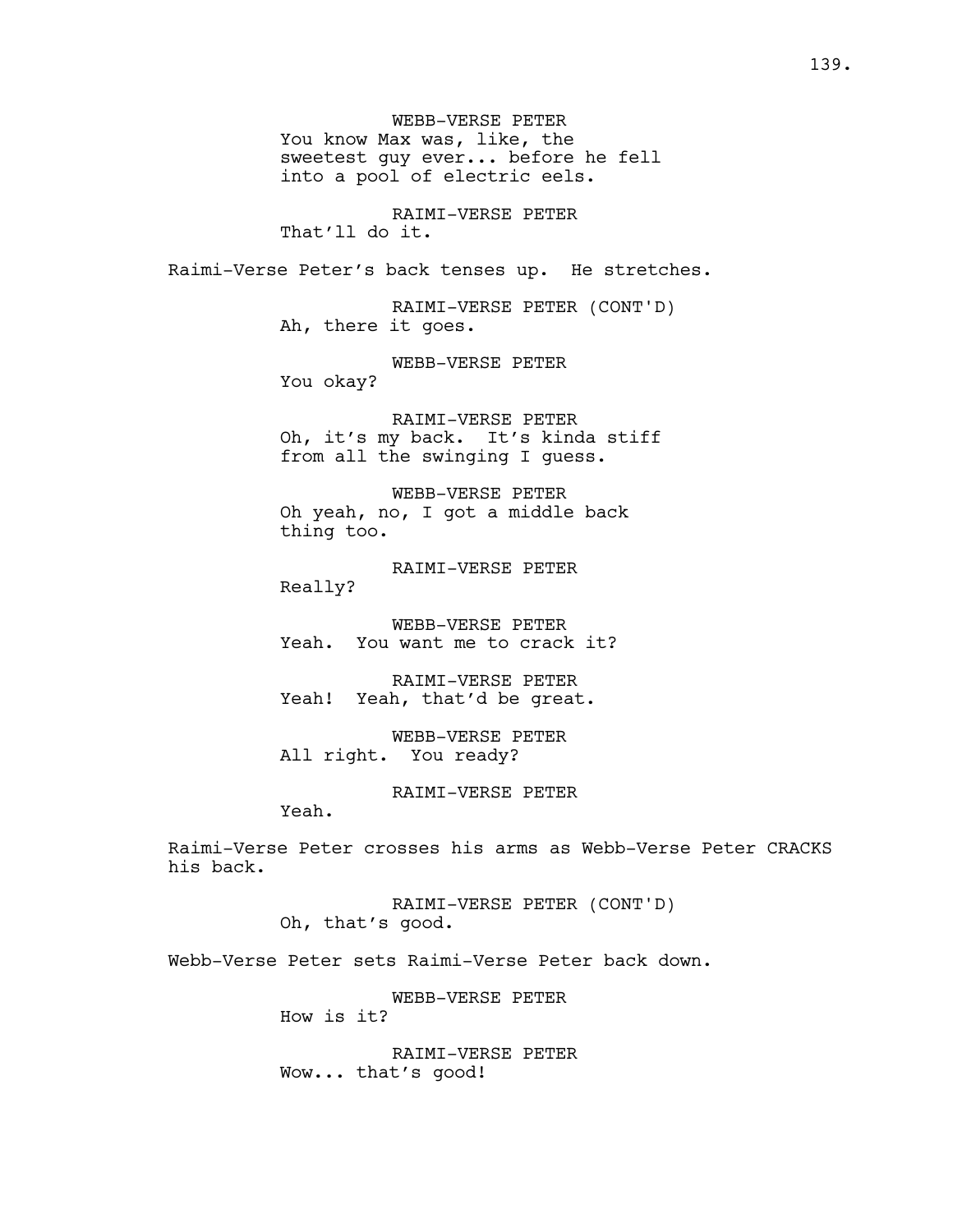WEBB-VERSE PETER (proudly) Right?

RAIMI-VERSE PETER That's better.

WEBB-VERSE PETER

Yeah!

RAIMI-VERSE PETER

Wow.

Webb-Verse Peter sits down, taking in the moment.

WEBB-VERSE PETER Ah, this is so cool. I always wanted brothers. (then, curious) So you, like, make your own web fluid in your body?!

RAIMI-VERSE PETER (defensive) I'd rather not talk about this.

WEBB-VERSE PETER No! I don't mean to--

RAIMI-VERSE PETER But are you teasing me--?

From his lookout post at the crown, Peter chimes in:

PETER No, no, no! No, no, no... he's not teasing you. It's just that, we can't do that, so naturally we're curious as to how your web situation works. That's all.

WEBB-VERSE PETER But if it's personal, I don't want to, like, pry. But I just think it's cool.

RAIMI-VERSE PETER No, I wish I could tell you, but it's like I don't do it. Like I don't... like I don't "do breathing." Like, breathing just happens.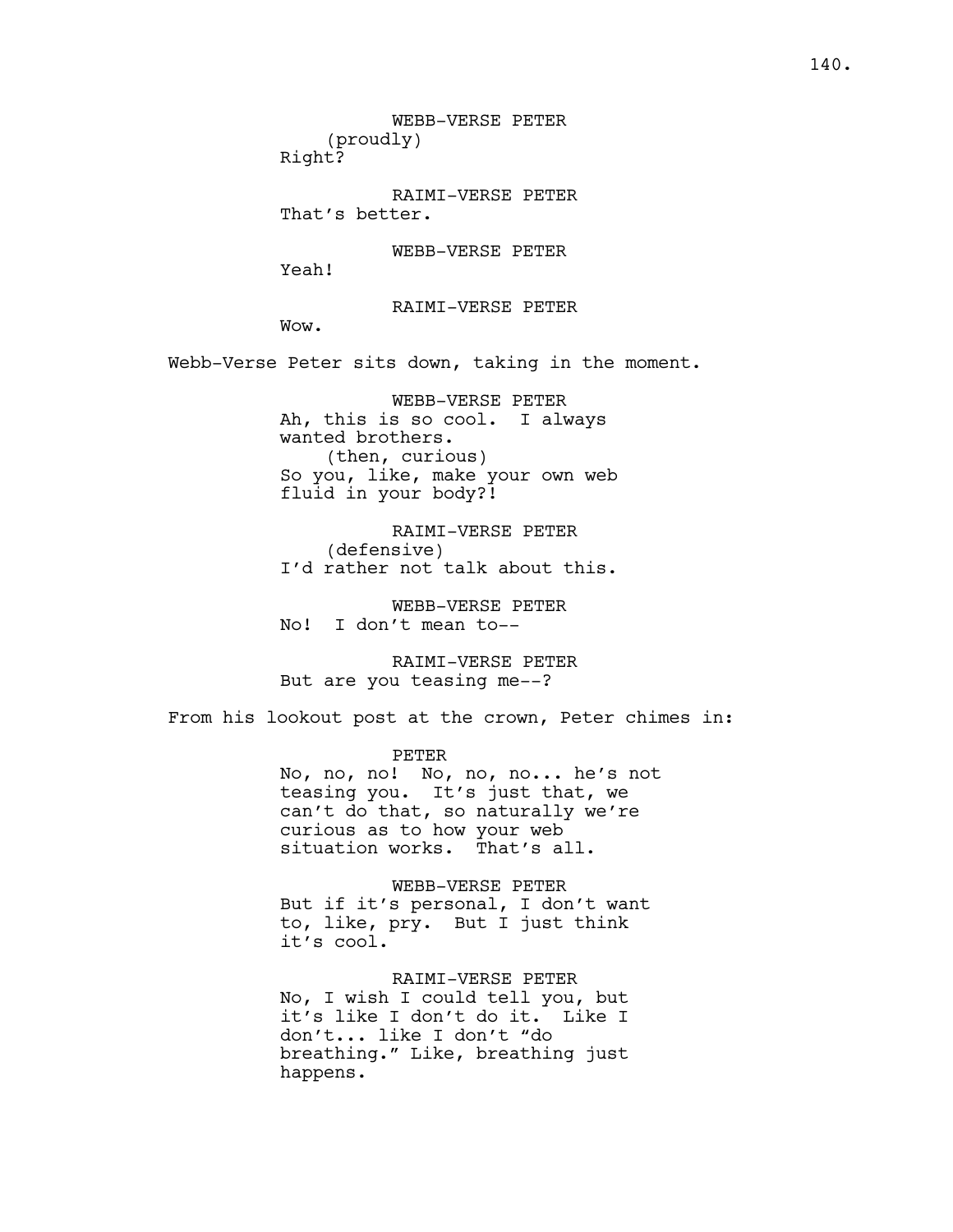PETER Like, does it just come out of your wrists? Or... does it come out of anywhere else?

RAIMI-VERSE PETER Only... only the wrists.

WEBB-VERSE PETER You've never had a web block? 'Cause I run out of webs all the time. I have to make my own in a lab.

RAIMI-VERSE PETER Right. That's--

WEBB-VERSE PETER And it's a *hassle* compared to what you got.

RAIMI-VERSE PETER That sounds like a hassle. Yeah... but I did actually, you said that, I was like, "Oh! I had a web block."

WEBB-VERSE PETER Whoa... why?

RAIMI-VERSE PETER Existential crisis stuff.

WEBB-VERSE PETER Yeah, I mean, like, don't get me started on that.

PETER Hey, what are, like, some of the craziest villains that you guys have fought?

RAIMI-VERSE PETER Seems you've met some of them.

WEBB-VERSE PETER (laughs) That's a good question.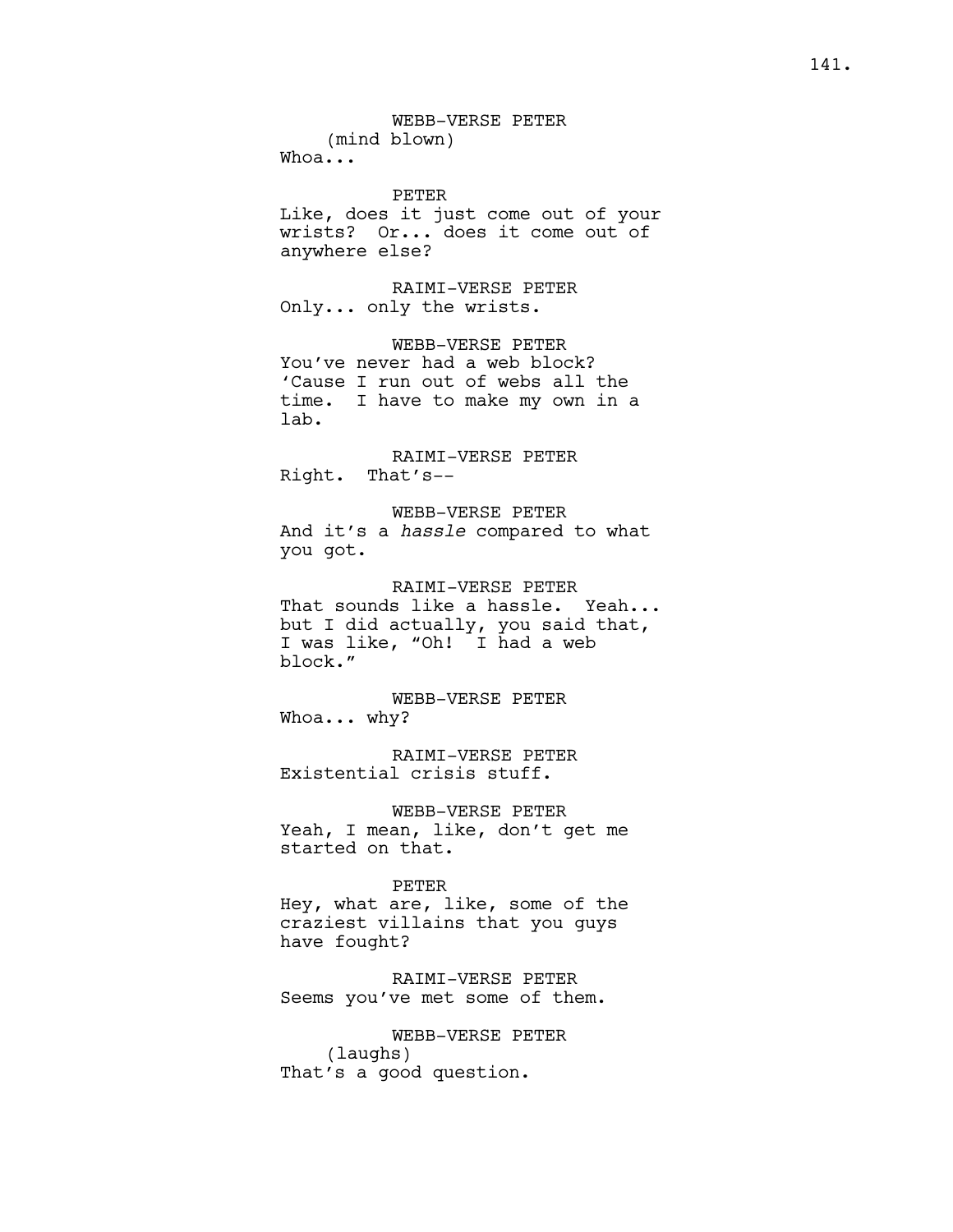RAIMI-VERSE PETER Yeah, I fought a... an alien made out of black goo once.

PETER Oh, no way! I fought an alien too. On Earth and in space.

RAIMI-VERSE PETER

Oh!

PETER Yeah, he was purple.

WEBB-VERSE PETER I want to fight an alien!

RAIMI-VERSE PETER (to Peter) I'm, I'm-- I'm still, like... that you've fought an alien *in space.* 

WEBB-VERSE PETER (sighs) I'm lame. Compared-- Like, I fought a Russian guy in, like, a rhinoceros machine.

RAIMI-VERSE PETER

Can we wind it back to the "I'm lame" part? 'Cause you are not.

WEBB-VERSE PETER

Aw, thanks. No, yeah, I appreciate it. I'm not saying, "I'm lame." I'm just saying, like--

RAIMI-VERSE PETER But it's just the self-talk maybe we should, you know...

WEBB-VERSE PETER (sighs) Yeah, listen, uh...

RAIMI-VERSE PETER 'Cause you're... you're amazing. Just to take it in for a minute.

WEBB-VERSE PETER Yeah, yeah, yeah, I can take it in. No, I can take it in.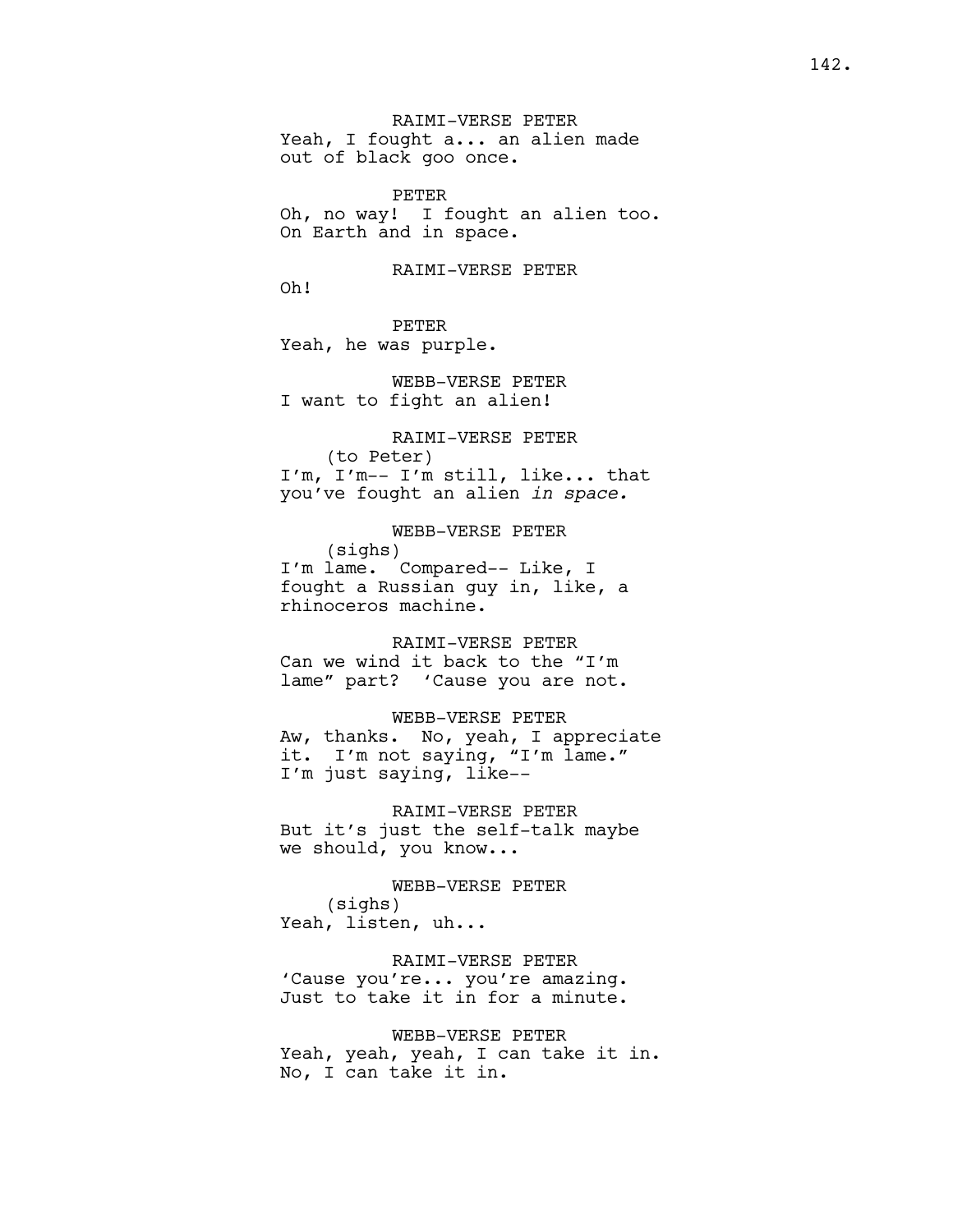WEBB-VERSE PETER I can take it in.

RAIMI-VERSE PETER (really grounding it) You are amazing!

WEBB-VERSE PETER Thank you. Yeah--

RAIMI-VERSE PETER Will you say it?

WEBB-VERSE PETER No, I kinda need to hear that. Thank you.

ANGLE ON Peter at the crown. SPIDER-SENSES going off.

PETER All right, guys, focus up. You feel that?

RAIMI-VERSE PETER

Yeah.

The Peters stand their ground. A storm brews. Lightning FLASHES...

> ELECTRO (O.S.) 'Sup, Pete?

Where'd that come from? ZAP! Electro bolts into view -- the ARC REACTOR mounted on his chest.

> ELECTRO (CONT'D) How you like the new-new? (re: The Box) Look, you give it to me, I'm gonna destroy it. (laughs) But I'll let you live. Don't make me a murderer, Peter.

Peter pulls on his mask and swings off with The Box. He calls out to the other Spider-Men over their comms:

> SPIDER-MAN (OVER COMMS) Okay, guys. Here he comes.

As Electro chases after...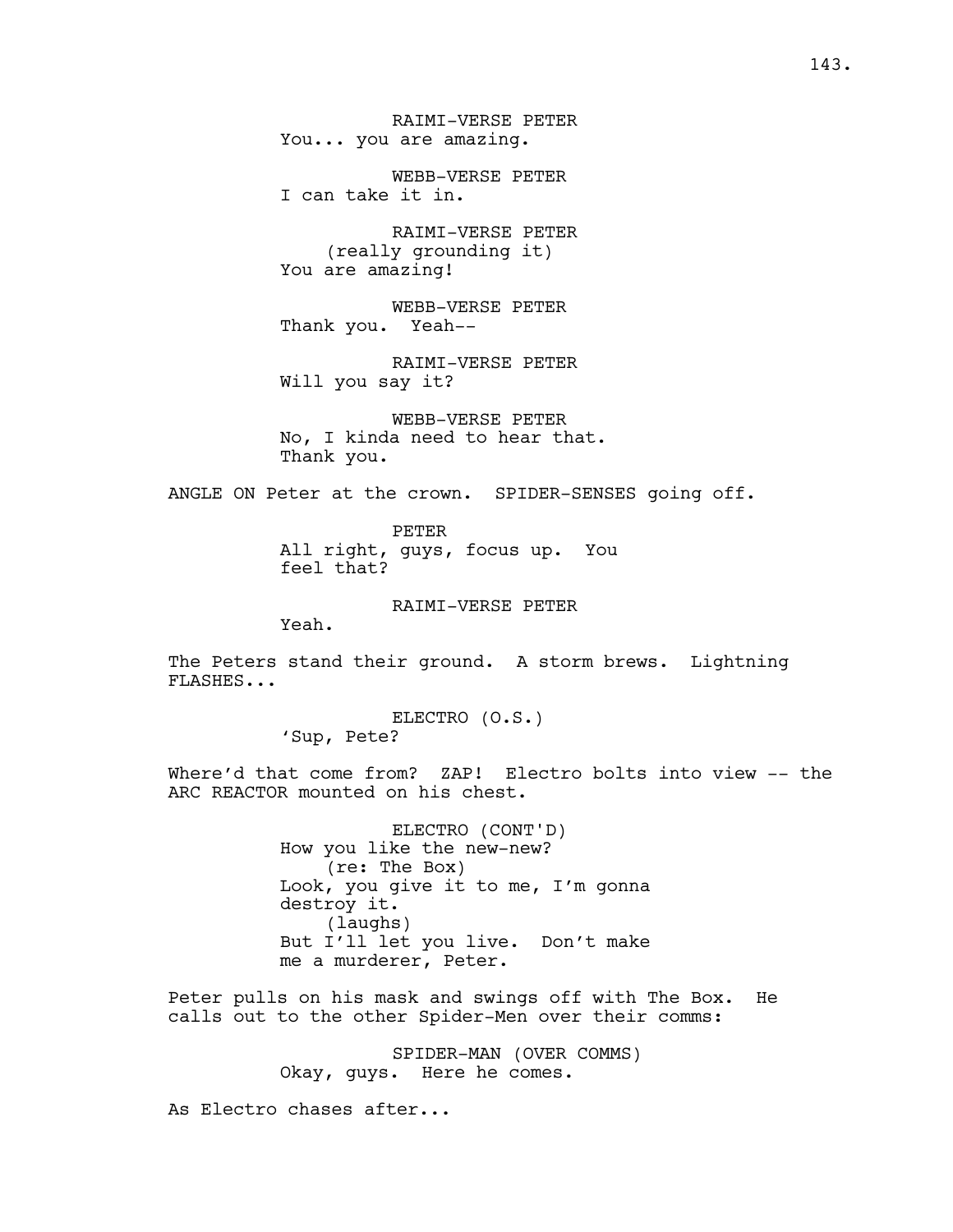ON THE SCAFFOLDING, Raimi-Verse Peter and Webb-Verse Peter pull on their masks and swing into action.

Webb-Verse Spider-Man launches at Electro with the cure.

WEBB-VERSE SPIDER-MAN Hey, Max! I missed you, man-- Whoa!

Webb-Verse Spider-Man WEBS out of the way, just before-- ZAP! Electro barely misses him.

BACK ON SPIDER-MAN

SPIDER-MAN All right, MJ! Heads up!

He reaches a PORTAL by the crown, tosses The Box through to--

## **INT. MIDTOWN HIGH - CHEMISTRY LAB - CONTINUOUS (NIGHT)**

--MJ and Ned, at the ready. MJ catches The Box.

MJ Got it! (to Ned) Close it.

Ned starts moving his arm in circles, like before. But... THE PORTAL WON'T CLOSE!

> MJ (CONT'D) Uh... Ned, it's not closing.

NED Yeah, I know.

MJ Why isn't it closing?

NED I don't know, I--

MJ Did you close it before?

NED No, I mean, I've opened some...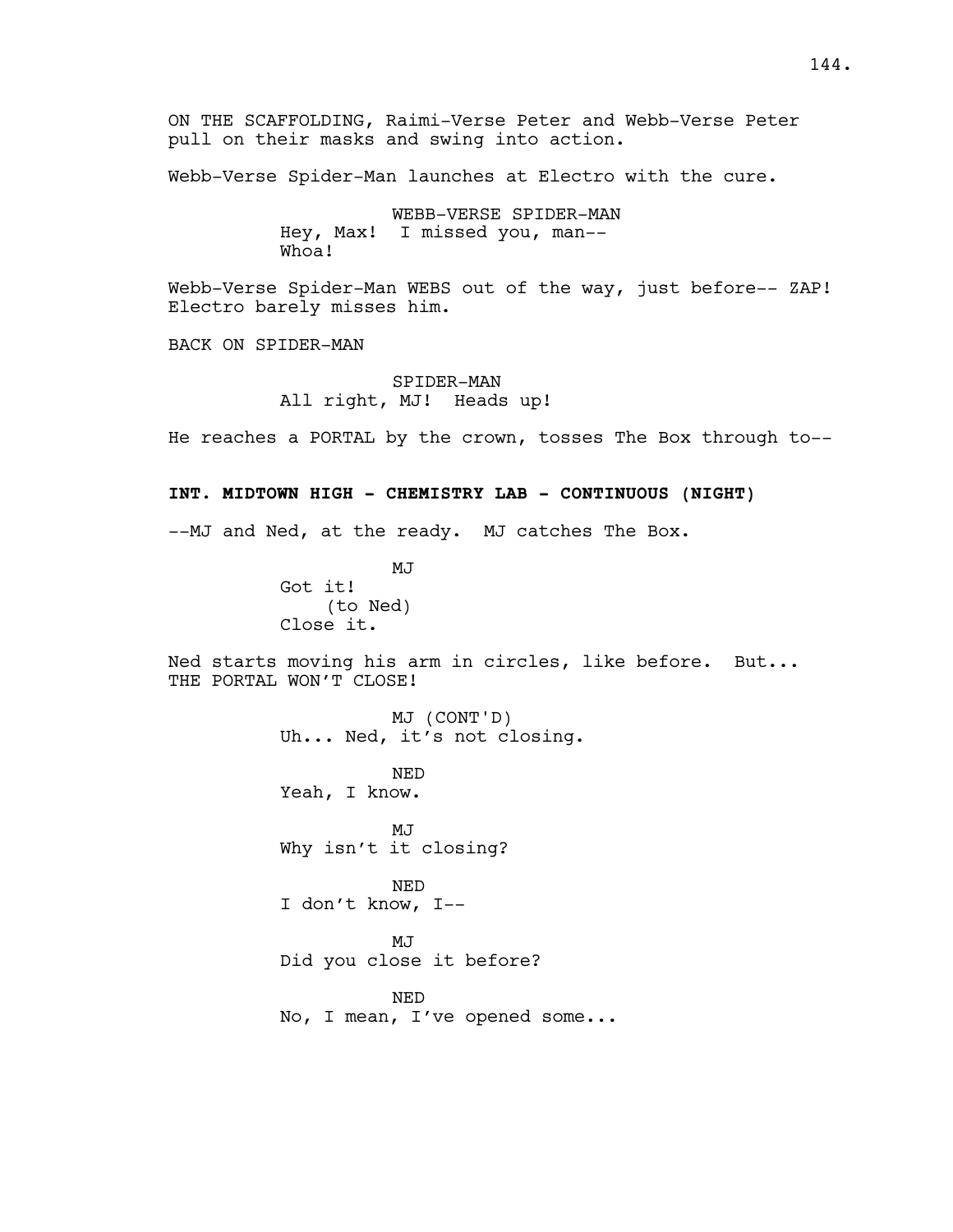# **EXT. STATUE OF LIBERTY - PEDESTAL - SAME TIME (NIGHT)**

At the watery base of the statue... RAWR! Lizard LEAPS out of the water.

# **EXT. STATUE OF LIBERTY - VARIOUS - SAME TIME (NIGHT)**

Electro continues to shoot electric currents at Webb-Verse Spider-Man, who dodges them. Drops down on the crown.

> WEBB-VERSE SPIDER-MAN Max! Max, Max... can we just talk for a second? Just you and me, just--

ELECTRO Look who showed up! My old friend, Spider-Man.

WEBB-VERSE SPIDER-MAN I'm trying to save you, Max. That's all I've ever wanted.

ELECTRO You're not trying to save me.

WEBB-VERSE SPIDER-MAN

I am.

ELECTRO You ain't even the shit no more.

Webb-Verse Spider-Man sighs, drops his head.

ELECTRO (CONT'D) Don't worry about me. (re: arc reactor) I saved myself. Burn up!

Electro ZAPS a bolt -- flames licking Webb-Verse Spider-Man's heels as he dives away.

> WEBB-VERSE SPIDER-MAN (OVER COMMS) Well, I got his attention. Now what?

RAIMI-VERSE SPIDER-MAN (OVER COMMS) Okay, great!

REVEAL Raimi-Verse swinging by... Lizard hanging off his leg!

RAIMI-VERSE SPIDER-MAN (OVER COMMS) (CONT'D) Uh, just FYI -- Lizard guy's here too!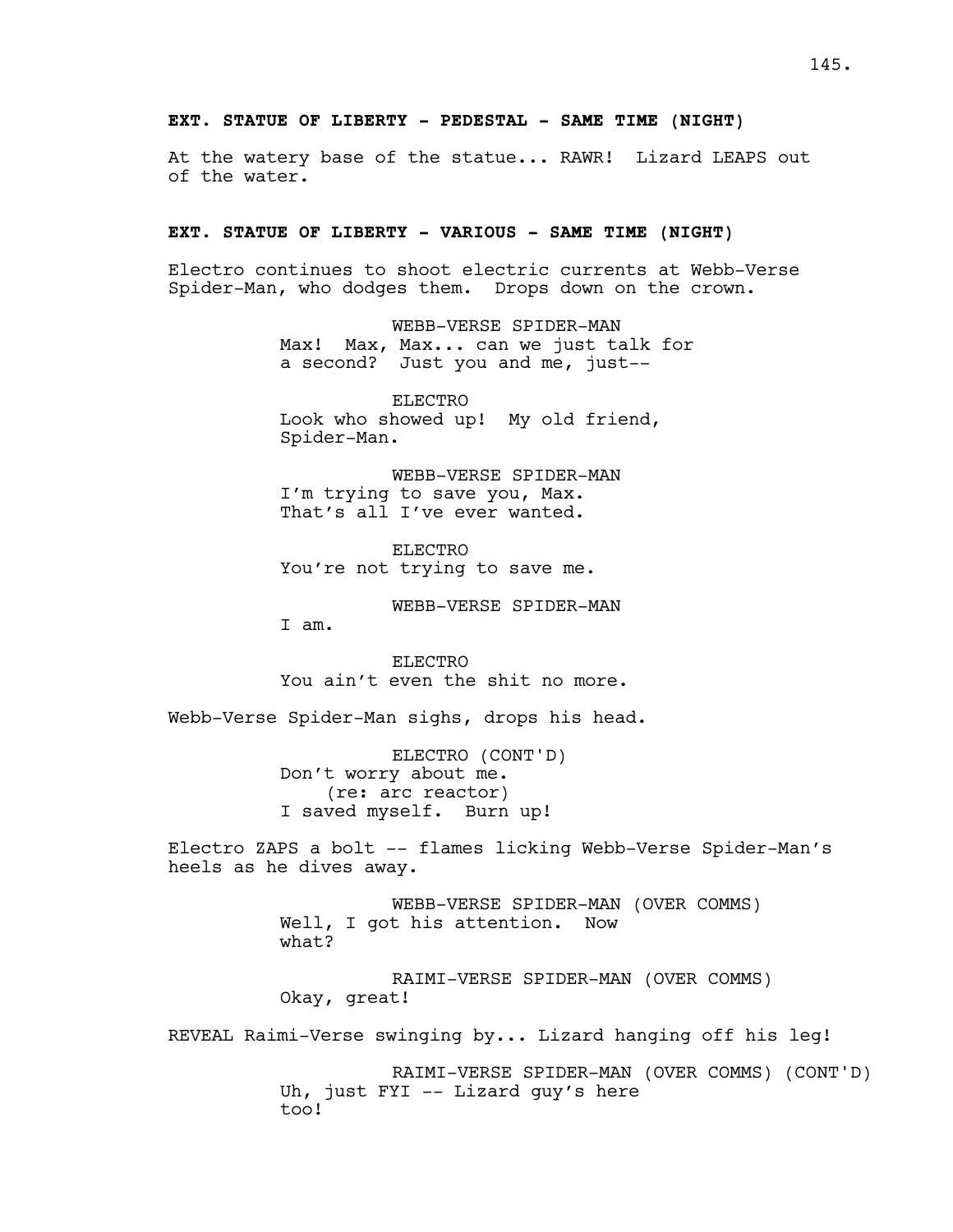Raimi-Verse Spider-Man KICKS Lizard loose -- sending Lizard SLAMMING onto the arm of a nearby crane.

Raimi-Verse Spider-Man drops down above him, quickly backpedaling as Lizard advances.

> RAIMI-VERSE SPIDER-MAN (OVER COMMS) (CONT'D) Guys, comm check! Hello?!

ANGLE ON Spider-Man on the scaffolding, watching as--

Webb-Verse Spider-Man FLIPS and WEBS his way around Electro's pummeling bolts.

> WEBB-VERSE SPIDER-MAN (OVER COMMS) I need Max's cure!

SPIDER-MAN (OVER COMMS) Yeah! I'm on it!

Spider-Man looks to the crane -- Raimi-Verse Spider-Man frantically crawls away from an approaching Lizard.

> RAIMI-VERSE SPIDER-MAN (OVER COMMS) Peter, I need the Lizard cure!

SPIDER-MAN (OVER COMMS) Uh, okay, okay!

But before Spider-Man can help--

SLAM! Sandman's MASSIVE FIST smashes into him... sending Spider-Man over the ledge of the scaffolding... where Sandman clutches him in mid-air.

> SANDMAN Where's The Box, Peter?

PETER Flint, we can help everyone!

### SANDMAN

I don't care!

Webb-Verse Spider-Man slingshots his way past them, Electro in hot pursuit.

On the crane, Raimi-Verse Spider-Man battles Lizard. Just as...

Spider-Man WEBS the crane, trying to pull himself out of Sandman's tightening grip...

An unsuspecting Webb-Verse Spider-Man swings through--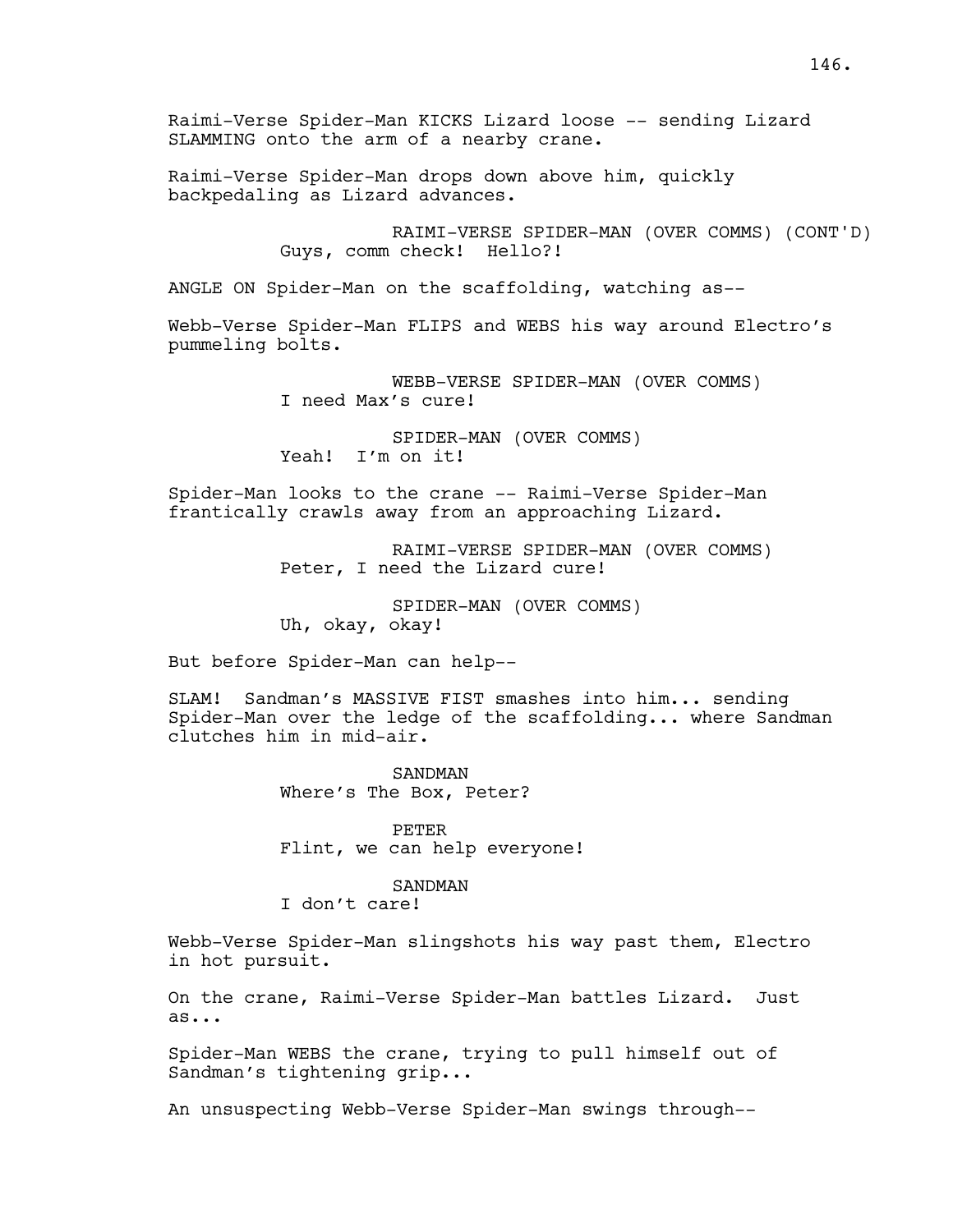WHAM! He's clotheslined by Spider-Man's web, FLUNG backwards, PLUMMETING... Webb-Verse Spider-Man WEBS a new line--

--WHICH HITS RAIMI-VERSE SPIDER-MAN IN THE FACE! As he struggles to see, Lizard SLAMS him into the crane.

WEBB-VERSE SPIDER-MAN (OVER COMMS)

Sorry!

Webb-Verse Spider-Man quickly WEBS a new line, as Raimi-Verse Spider-Man rips the webbing from his mask.

RAIMI-VERSE SPIDER-MAN

Gross!

Webb-Verse Spider-Man lands onto the crane. Electro approaches, calls out to Sandman:

> ELECTRO Sad to tell you, Sandman. Nobody's going home!

Electro blasts Webb-Verse Spider-Man... but hits the crane instead -- CRACK! The crane comes CRASHING down...

Lizard and Raimi-Verse Spider-Man still battling onboard...

The crane SEVERS Sandman's massive arm and head... which falls away... freeing Spider-Man from Sandman's grip.

ANGLE ON the falling crane... Raimi-Verse Spider-Man WEBS off just before... Lizard rides it down... gets PINNED.

Electro continues after Webb-Verse Spider-Man... BLASTS him into the scaffolding!

On Sandman, angered by the loss of his hand and head. Now drawing sand from all over... creating a massive SANDSTORM.

Electro's blinded by the whirling debris.

# **EXT. STATUE OF LIBERTY - SCAFFOLDING - SAME TIME (NIGHT)**

On the scaffolding above the storm, Spider-Man rips off his mask, catching his breath. *Well, that didn't go as planned.*

Webb-Verse Peter and Raimi-Verse Peter quickly join him.

(MORE) WEBB-VERSE PETER What the hell is going on out there?! (to Raimi-Verse Peter)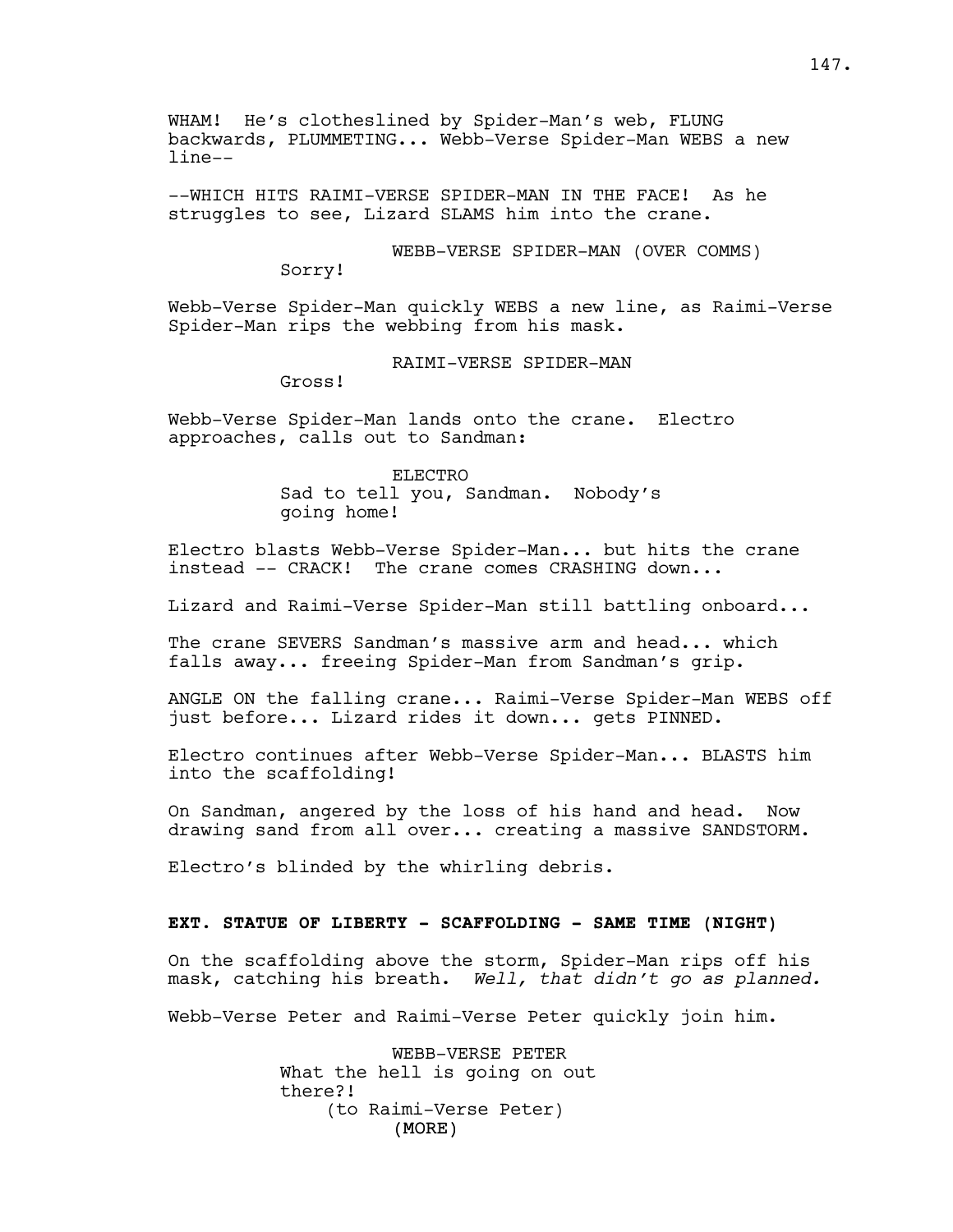## WEBB-VERSE PETER (CONT'D)

I keep yelling at you, Peter-Two, Peter-Two, Peter-Two--

RAIMI-VERSE PETER I know, but I thought you were Peter-Two.

WEBB-VERSE PETER What?! I'm not Peter-Two!

## PETER

Stop arguing! Both of you! Listen to Peter-One. Look, we're clearly not very good at this!

WEBB-VERSE PETER I know, I know, we suck. I-- I don't know how to work as a team.

RAIMI-VERSE PETER Me neither.

PETER Well, I do! I have been in a team, okay? I don't want to brag, but I will... I was in The Avengers.

# RAIMI-VERSE PETER The Avengers?!

## PETER

Yeah.

RAIMI-VERSE PETER That's great!

PETER

Thank you.

RAIMI-VERSE PETER What *is* that?

PETER (confused) Wait. You don't have The Avengers?

WEBB-VERSE PETER Is that a band? Are you in a band?

PETER No, I'm not in a band. No, The Avengers is uh, uh... Earth's mightiest--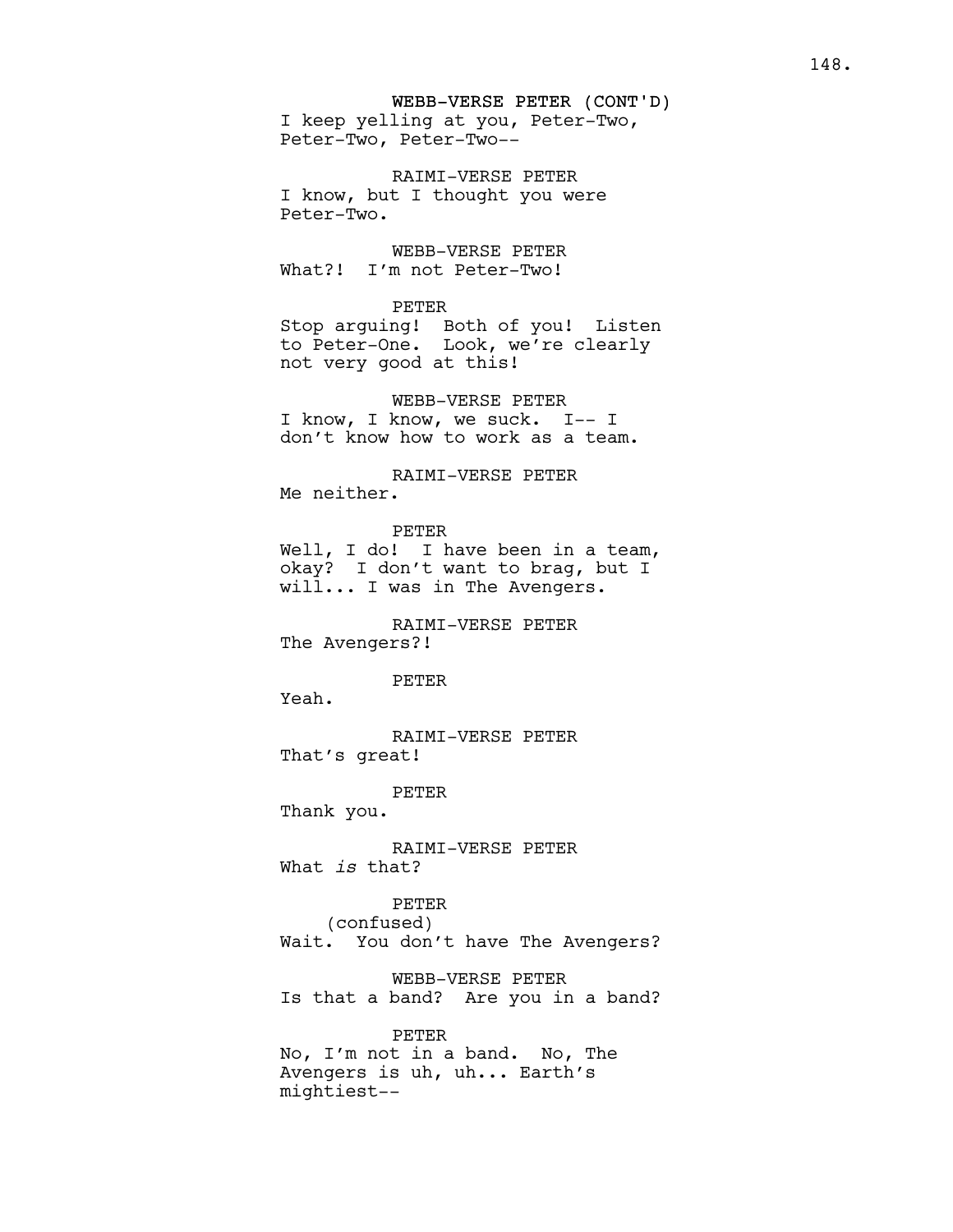ZAP! A bolt of electricity amid the sandstorm.

RAIMI-VERSE PETER How's this helping?! PETER Look, it's not important. All we gotta do is focus, trust your tingle, and coordinate our attacks, okay? RAIMI-VERSE PETER (refocusing) Yes, okay. Let's pick one target. PETER Great. WEBB-VERSE PETER We take them off the board one at a time. PETER Now you got it! Okay-- (points to self) Peter-One. (to Raimi-Verse Peter) Peter-Two. RAIMI-VERSE PETER Peter-Two. PETER (to Webb-Verse Peter) Peter-Three. WEBB-VERSE PETER Peter-Three! PETER All right. Let's do this. Ready? RAIMI-VERSE PETER Let's go-- As they begin to move off-- WEBB-VERSE PETER Wait, wait, wait, wait, wait! They all stop, turn back.

> WEBB-VERSE PETER (CONT'D) I love you guys.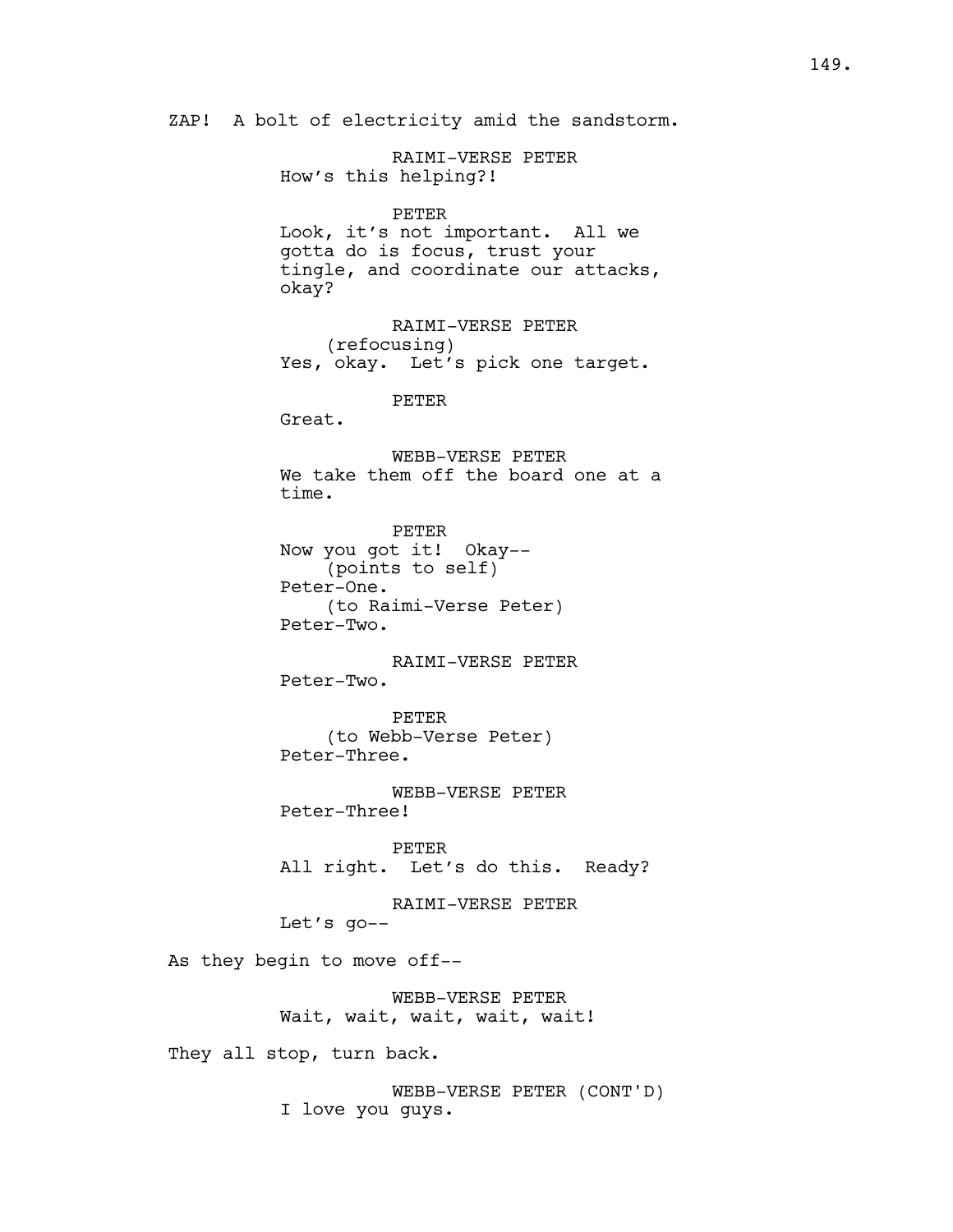Awkward, but they take that in.

PETER/RAIMI-VERSE PETER Thank you.

PETER All right, let's do this.

RAIMI-VERSE PETER Let's go.

The three of them share a determined look. Three Peters, united as one.

They pull on their masks and LEAP off the scaffolding--

## **EXT. STATUE OF LIBERTY - VARIOUS - CONTINUOUS (NIGHT)**

THREE SPIDER-MEN SWINGING AS A TEAM! They land, one by one, on the Statue of Liberty's crown. Just as--

Sandman, Electro, and Lizard rise directly across from them.

THREE SPIDER-MEN VS. THREE VILLAINS!

Electro chases Spider-Man, swinging through the scaffolding.

SPIDER-MAN (OVER COMMS) Okay, Spider-Mans, Sandman's first.

Sandman, now gigantic, chases Raimi-Verse Spider-Man through another part of the scaffolding.

> RAIMI-VERSE SPIDER-MAN (OVER COMMS) I'm gonna lead him inside the statue.

Lizard chases Webb-Verse Spider-Man.

WEBB-VERSE SPIDER-MAN (OVER COMMS) I'll meet you at the top.

Webb-Verse Spider-Man grabs the SANDMAN CURE. Lizard LEAPS... pins Webb-Verse Spider-Man down.

> WEBB-VERSE SPIDER-MAN (CONT'D) Hey, Doctor Connors...

# LIZARD

Hello, Peter.

Just then, Spider-Man swings by, Electro trailing.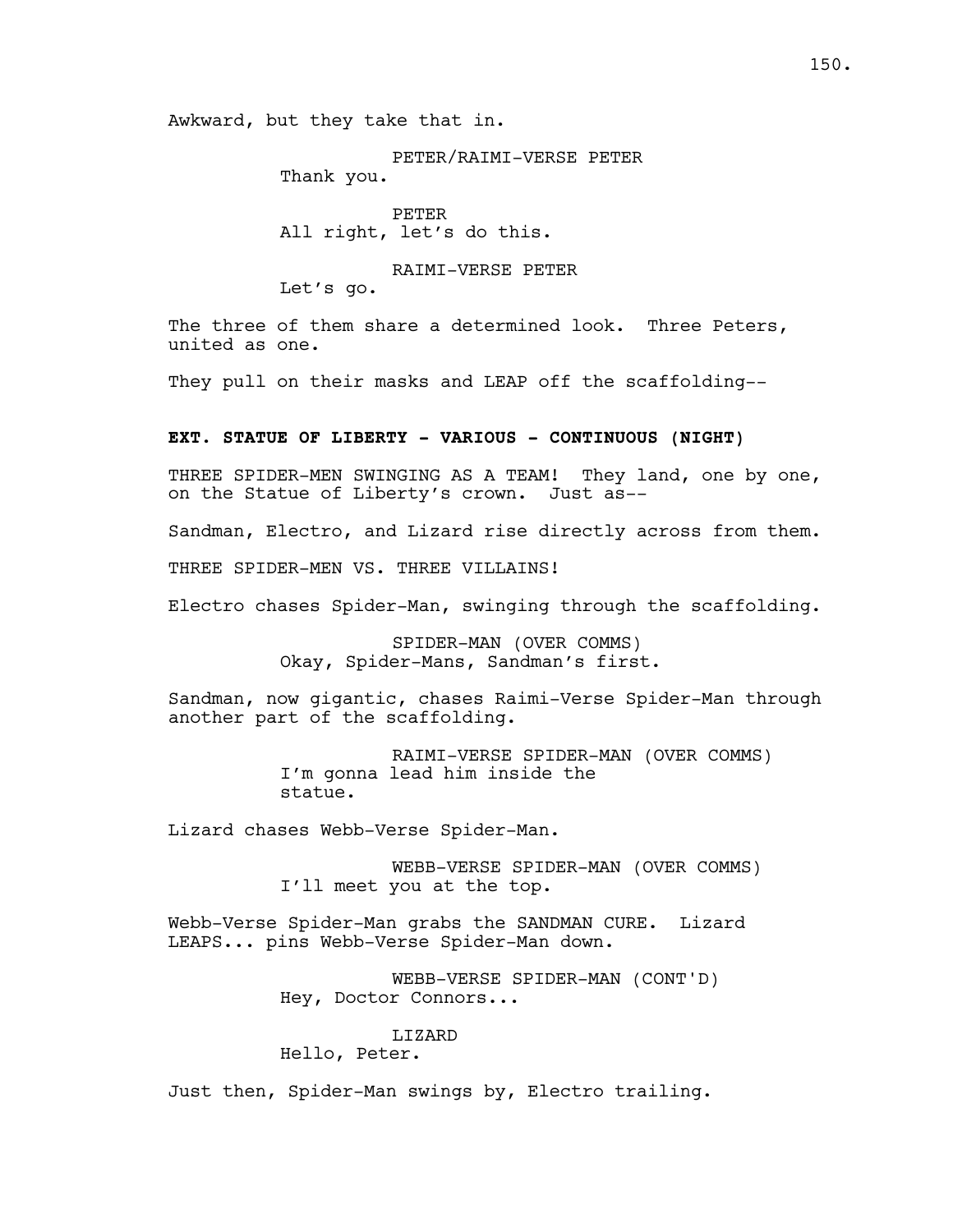Webb-Verse Spider-Man throws the cure...

SPIDER-MAN (OVER COMMS)

I got it!

CAUGHT! But Electro ZAPS... hitting Spider-Man... who drops the Sandman cure onto the scaffolding below.

Elsewhere...

Raimi-Verse Spider-Man scrambles to evade Sandman, who is closing in... Spider-Man crawls inside the Statue of Liberty, climbing and webbing his way to the top...

> RAIMI-VERSE SPIDER-MAN Flint! We're trying to help you!

But Sandman won't give up the chase. Raimi-Verse Spider-Man sighs... WEBS to the top of the Statue of Liberty...

He's inside the crown -- there's nowhere else to go! Sand quickly flooding in all around him...

> RAIMI-VERSE SPIDER-MAN (OVER COMMS) (CONT'D) Guys, I'm at the top. I need the cure!

Arms of sand grab at Raimi-Verse Spider-Man, pulling him under...

Spider-Man rapidly climbs up the scaffolding.

SPIDER-MAN (OVER COMMS) I'm coming, I'm coming, I'm coming!

But Webb-Verse Spider-Man is still pinned beneath Lizard... holding back his GAPING JAWS. He HEADBUTTS him.

> WEBB-VERSE SPIDER-MAN Just wait--

KICKS Lizard back.

WEBB-VERSE SPIDER-MAN (CONT'D)

--Your--

WEBS Lizard to the scaffolding.

WEBB-VERSE SPIDER-MAN (CONT'D) --Turn, Doc!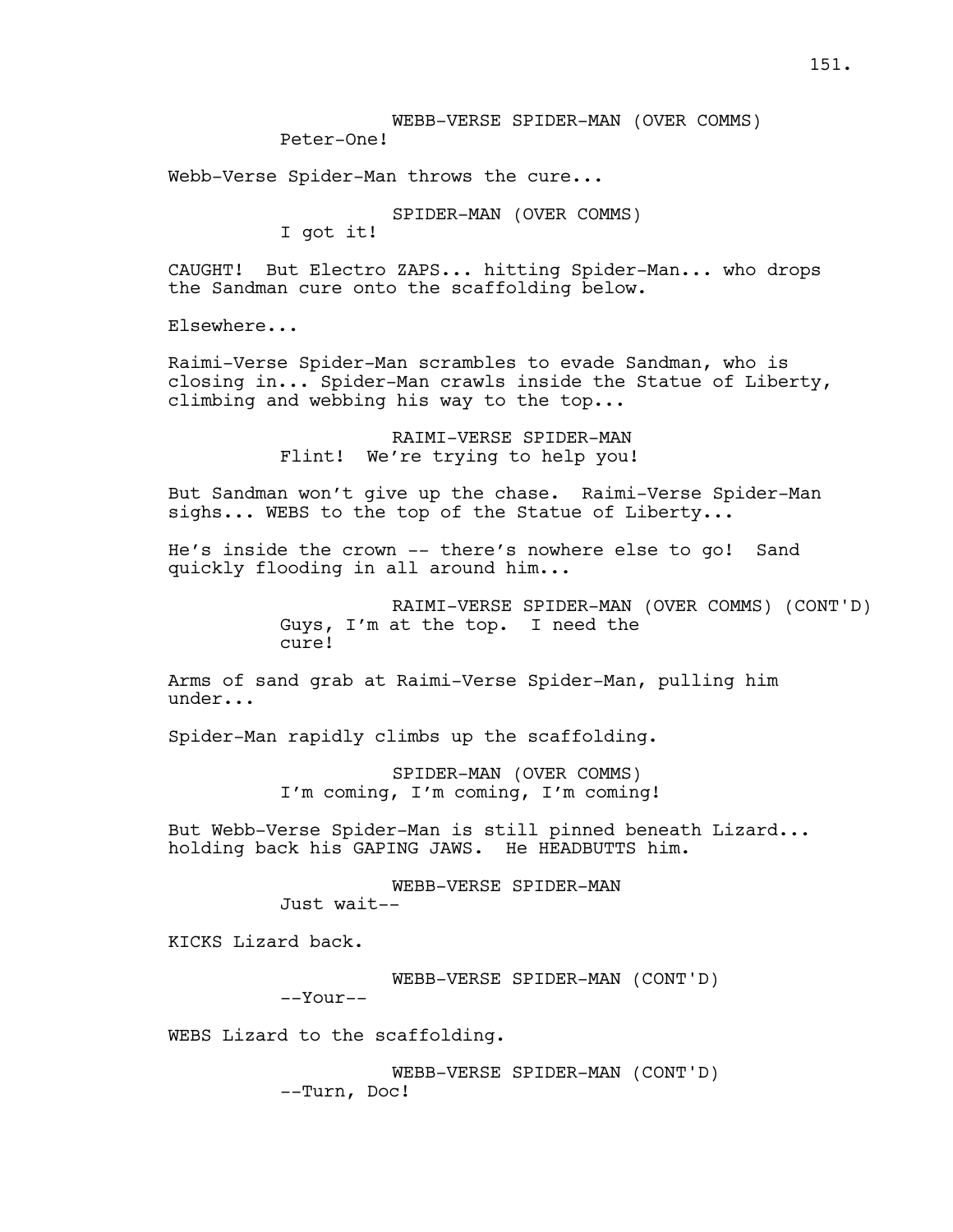Lizard's trapped. For now...

WEBB-VERSE SPIDER-MAN (CONT'D) I'll be right back.

Lizard ROARS in anger, as Webb-Verse Spider-Man runs off...

He grabs the fallen Sandman cure, jumps off the scaffolding, and prepares to slingshot himself to the crown, when--

Electro appears, throws a BOLT--

Webb-Verse Spider-Man DODGES it just in time... FLINGING himself to the top of the statue. He throws the cure...

Spider-Man catches it! He tosses the cure through the open slots of the statue's crown to...

Raimi-Verse Spider-Man, now completely engulfed in sand, save for his grasping hand, which... GRABS the cure, clicks the device on--

BOOM! A BLAST OF GOLDEN LIGHT!

The sand quickly retreats. Raimi-Verse Spider-Man pulls off his mask, gasping for air...

He watches as the sand continues to fall away, to reveal...

FLINT MARKO. A man once again. It worked!

RAIMI-VERSE PETER (amazed) It's okay, Flint. We're gonna get you home. Just... stay right here.

## **EXT. STATUE OF LIBERTY - CROWN - SAME TIME (NIGHT)**

FLASHES OF LIGHTNING! CRACKLING BOLTS! Electro grows with power, amplified by the ARC REACTOR on his chest.

Raimi-Verse Spider-Man joins the other Spider-Men on top of the crown.

> RAIMI-VERSE SPIDER-MAN How do we stop him?

WEBB-VERSE SPIDER-MAN I've never seen him this powerful.

SPIDER-MAN It's the arc reactor, we gotta get it off him.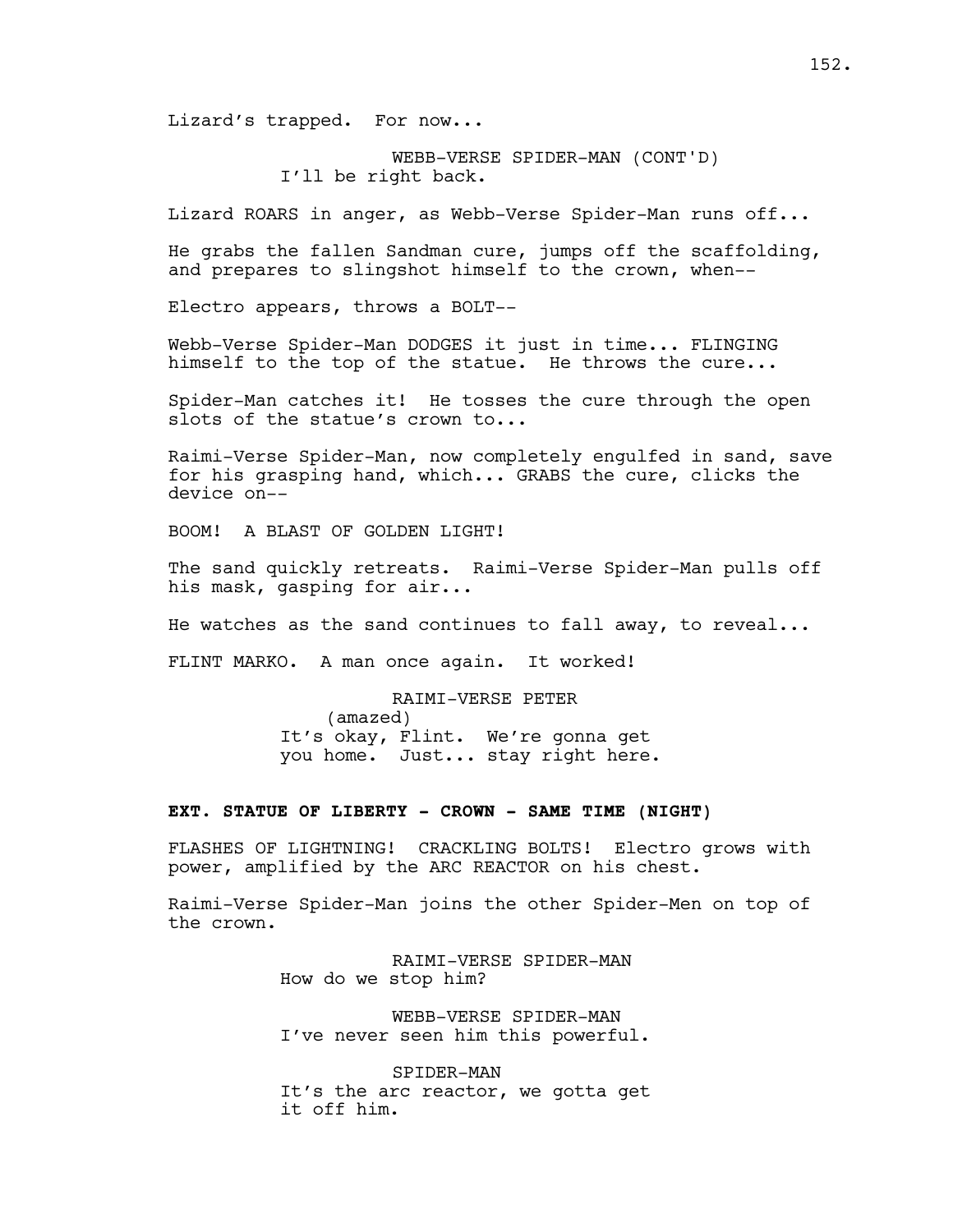ELECTRO You're not gonna take this away from me.

Spider-Man WEBS the arc reactor. Electro easily RIPS the web away.

> ELECTRO (CONT'D) That's not gonna work!

CRACK! Electro fires a huge BOLT of arc electricity at the Spider-Men. They all jump, landing on the nearby scaffolding.

> SPIDER-MAN Okay, we gotta do this up close. Peter-Two, go right. Peter-Three, go left. On me!

THWIP-TWHIP-THWIP! The three Spider-Men simultaneously fire webs, attempting to secure Electro.

Spider-Man goes in for the cure... but is BLASTED by electricity!

Raimi-Verse Spider-Man jumps in... Electro effortlessly JOLTS him... sending him tumbling off the scaffolding.

Webb-Verse Spider-Man leaps forward, cure in hand. He too is SHOCKED by Electro... streams of electric currents holding him in place. Off his screams--

A sneak-attack from behind! Spider-Man leaps, but Electro deflects, SHOCKS Spider-Man straight into the Statue of Liberty. Spider-Man FREE-FALLS--

## **EXT. STATUE OF LIBERTY - SCAFFOLDING - CONTINUOUS (NIGHT)**

--Tumbling through construction netting, SLAMMING to a stop on the scaffolding below.

Elsewhere...

Lizard BREAKS FREE from the webs. He stops, hears Ned and MJ in the lab--

> MJ (O.S.) Um, I don't really know how else to tell you that it's not closing.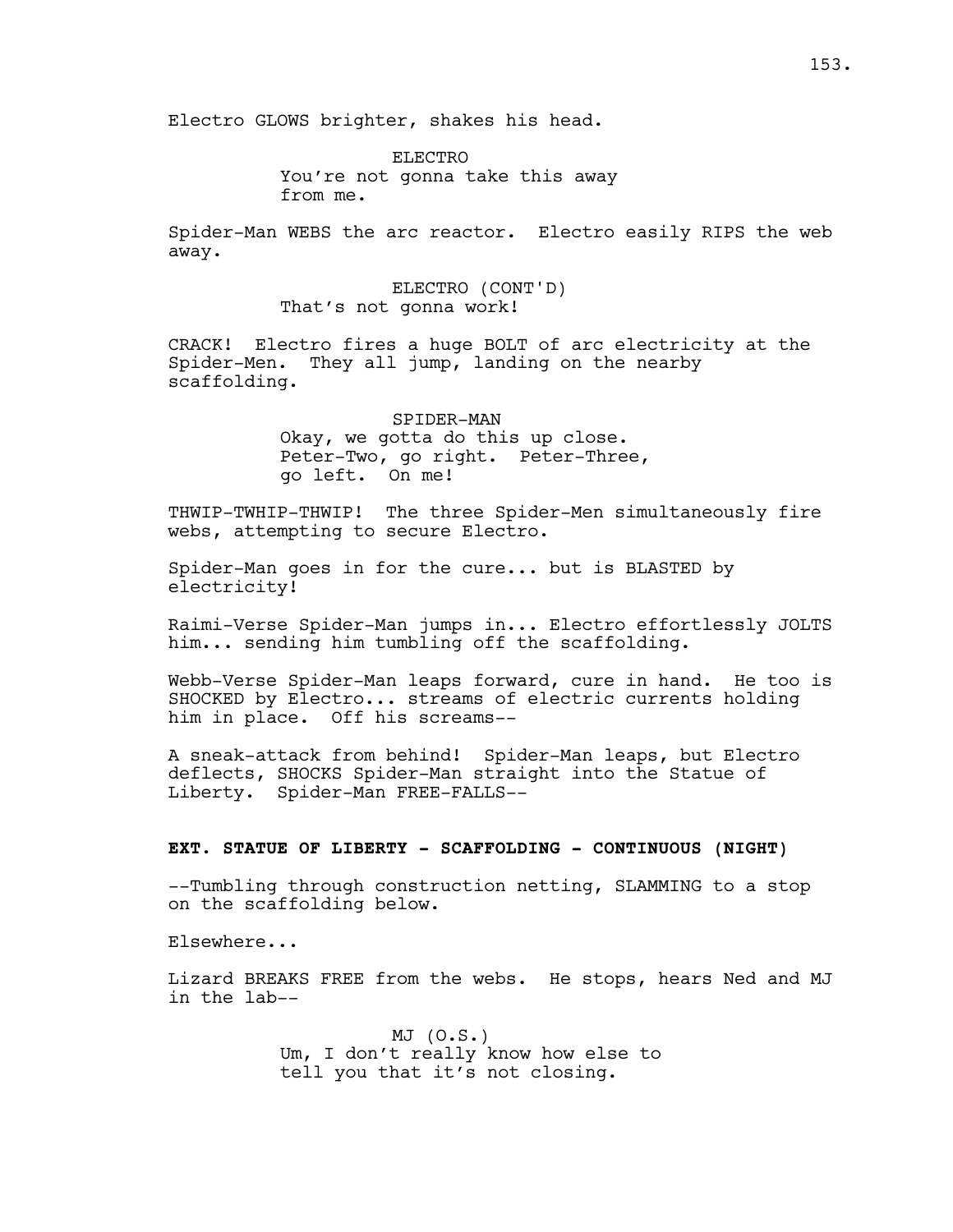NED (O.S.) I'm trying to close it, MJ! Don't tell them that it's not working!

## **INT. MIDTOWN HIGH - CHEMISTRY LAB - SAME TIME (NIGHT)**

Ned struggles to close the portal. Deep breaths.

NED Okay, wait, wait. Yeah... wait. We'll just keep going.

MJ All right, no. It's fine... you're gonna do it again. We're just gonna keep trying.

NED All right, all right, we got it, we got it... we got this!

MJ (calming voice) Focus. Close the portal... close the portal...

# **EXT. STATUE OF LIBERTY - SCAFFOLDING - INTERCUT - SAME (NIGHT)**

Spider-Man spots Lizard CHARGING at the portal!

SPIDER-MAN Oh no. No, no, no!

WHOOSH! Spider-Man SWINGS to the portal...

IN THE LAB, as Ned and MJ panic--

MJ And that is a lizard!

NED No, no, it's a big lizard!

They take off running as Lizard LEAPS through the portal, CRASHING through the chairs and lab tables.

Spider-Man swings into the portal, KICKS Lizard back--

SPIDER-MAN

Run!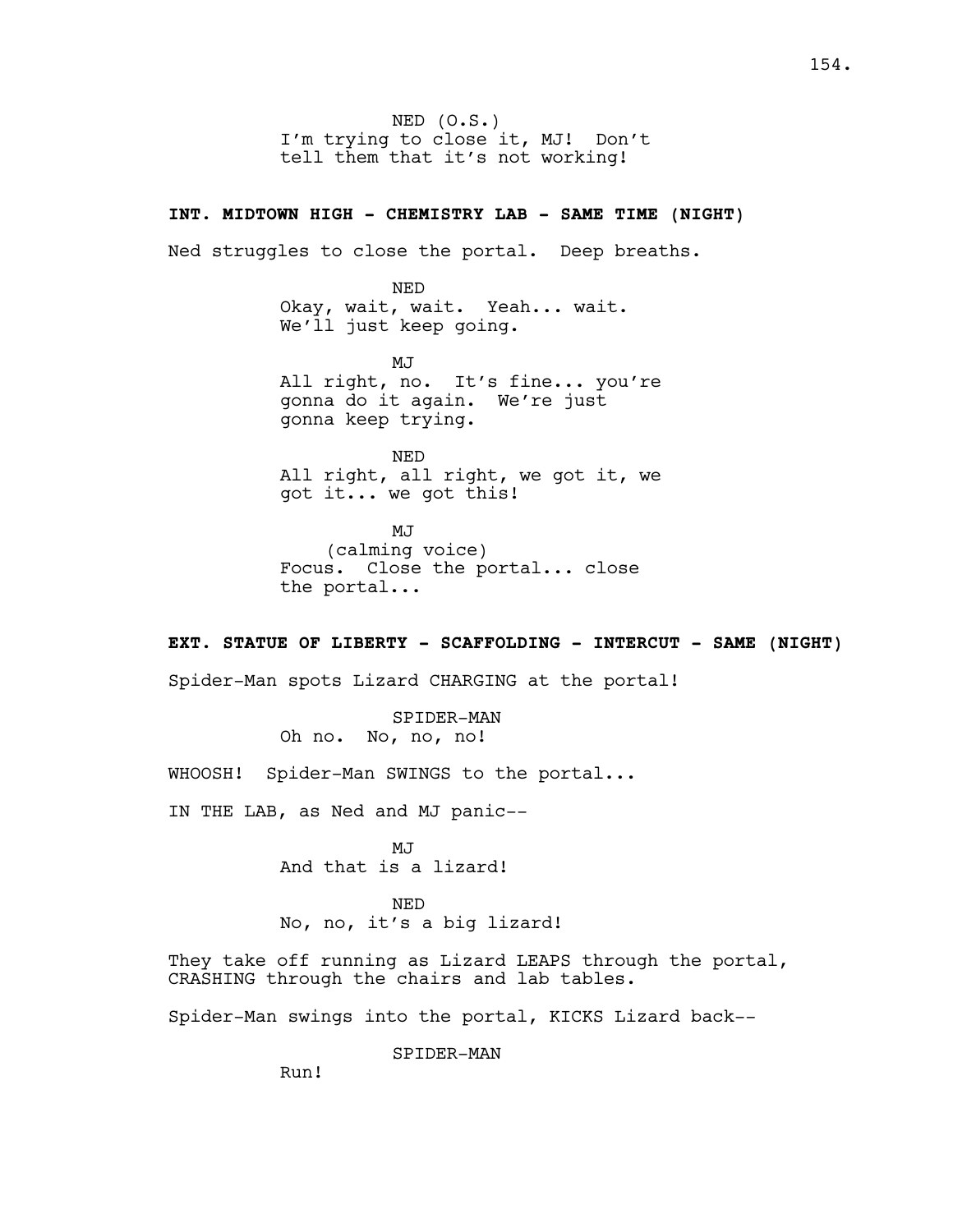Ned and MJ run for their lives. They have no choice but to head through the open portal onto--

THE STATUE OF LIBERTY SCAFFOLDING!

Lizard nearly has them... but Spider-Man pulls him back--

SPIDER-MAN (CONT'D) Connors, stop!

Spider-Man and Lizard battle it out... tumbling through the portal, back onto the Statue of Liberty scaffolding...

Lizard SLAMS Spider-Man down, races after Ned and MJ.

## **EXT. STATUE OF LIBERTY - CROWN - SAME TIME (NIGHT)**

On Webb-Verse Spider-Man, still pinned in place by Electro's surging power. As Electro laughs, Webb-Verse Spider-Man loses his grip on the Electro cure device -- it hits the scaffolding below--

--Where Raimi-Verse Spider-Man WEBS it! Readies for attack. When suddenly--

CLUNK! A tentacle arm GRABS him, swings him back. Raimi-Verse Spider-Man drops the cure, as--

CLUNK! Another tentacle arm GRABS Webb-Verse Spider-Man... Electro's bolts still JOLTING through him.

CLOSE ON Doc Ock, rising into view behind Electro.

DOC OCK Leave 'em. They're mine.

ELECTRO I don't need your help. I've got it just fine.

RAIMI-VERSE SPIDER-MAN (recognizing) Dr. Octavius, no...

Off Doc Ock's grin...

CLUNK! Electro looks down -- a third tentacle claw has LATCHED ONTO THE ARC REACTOR on his chest! *It was a ruse to draw him closer, and it worked.* 

> ELECTRO What are you doing?!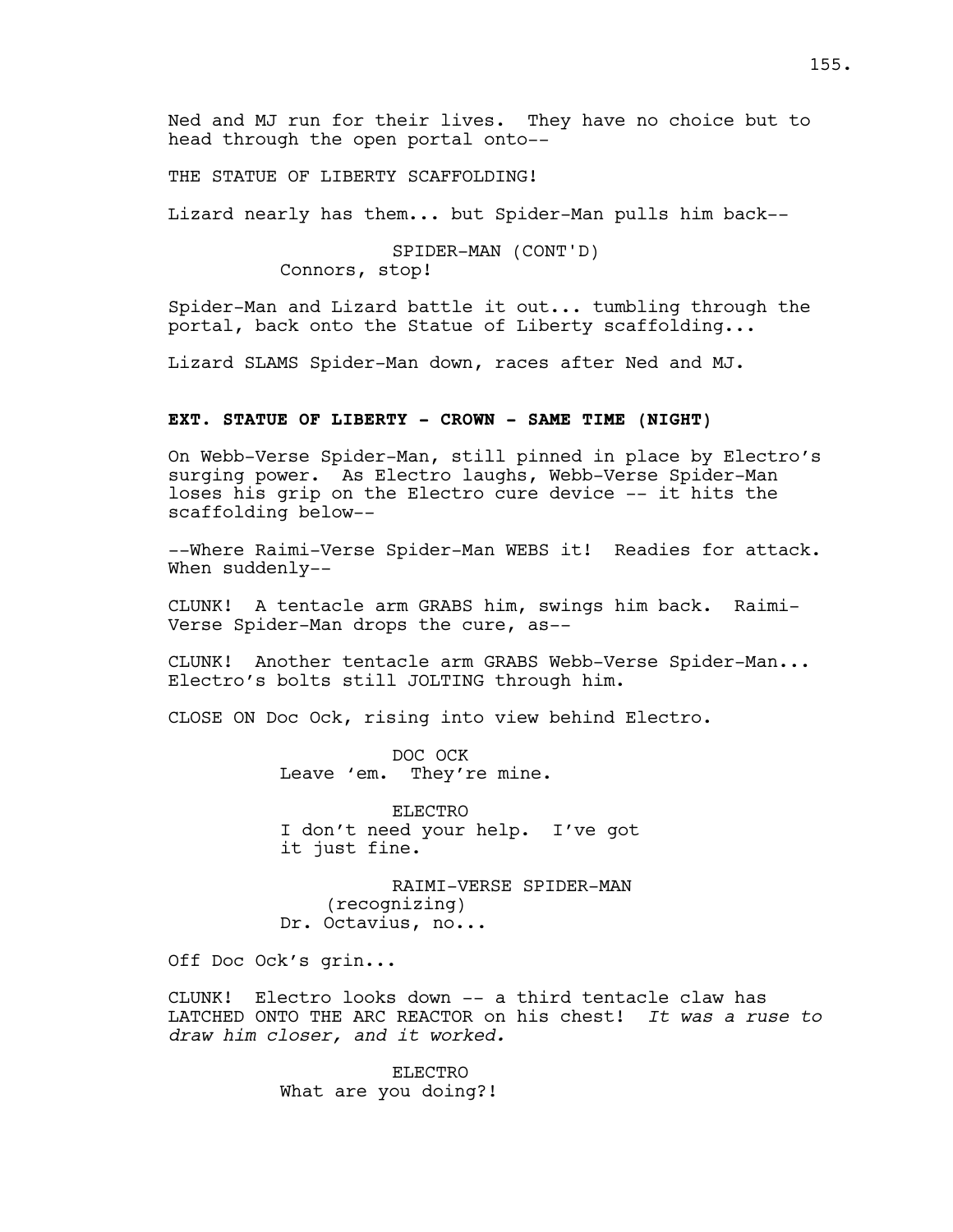ELECTRO (CONT'D) Get it off of me!

Doc Ock releases the Spider-Men to the scaffolding below... retrieves the fallen cure...

On Electro as Doc Ock YANKS the arc reactor off him with one tentacle, and with another, SETS the ELECTRO CURE DEVICE in place!

A BLAST OF DISSIPATING ELECTRIC CURRENTS!

DOC OCK

There you go.

Electro no more. Now MAX DILLON. Cured.

## **EXT. STATUE OF LIBERTY - SCAFFOLDING - SAME TIME (NIGHT)**

On Ned and MJ, running for their lives from Lizard. Ned desperately tries to open a portal to some place else. *Any place else*.

Lizard jumps at them--

Ned manages to OPEN A PORTAL! To the bottom of New York Bay! WATER floods through... knocking Lizard back.

MJ grabs the Lizard cure device...

Lizard skids to a stop, water and broken scaffolding falling about him.

Spider-Man swings down to meet him, KICKS Lizard back--

SPIDER-MAN

MJ!

MJ throws Spider-Man the Lizard cure...

RAWR! Lizard LEAPS forward... Spider-Man grabs the cure and SHOVES it into Lizard's gaping jaws.

HISS! The gas is released. Lizard staggers backward, beginning to transform.

NED

Whoa!

Ned and MJ watch, amazed. Then MJ grabs The Box from Ned.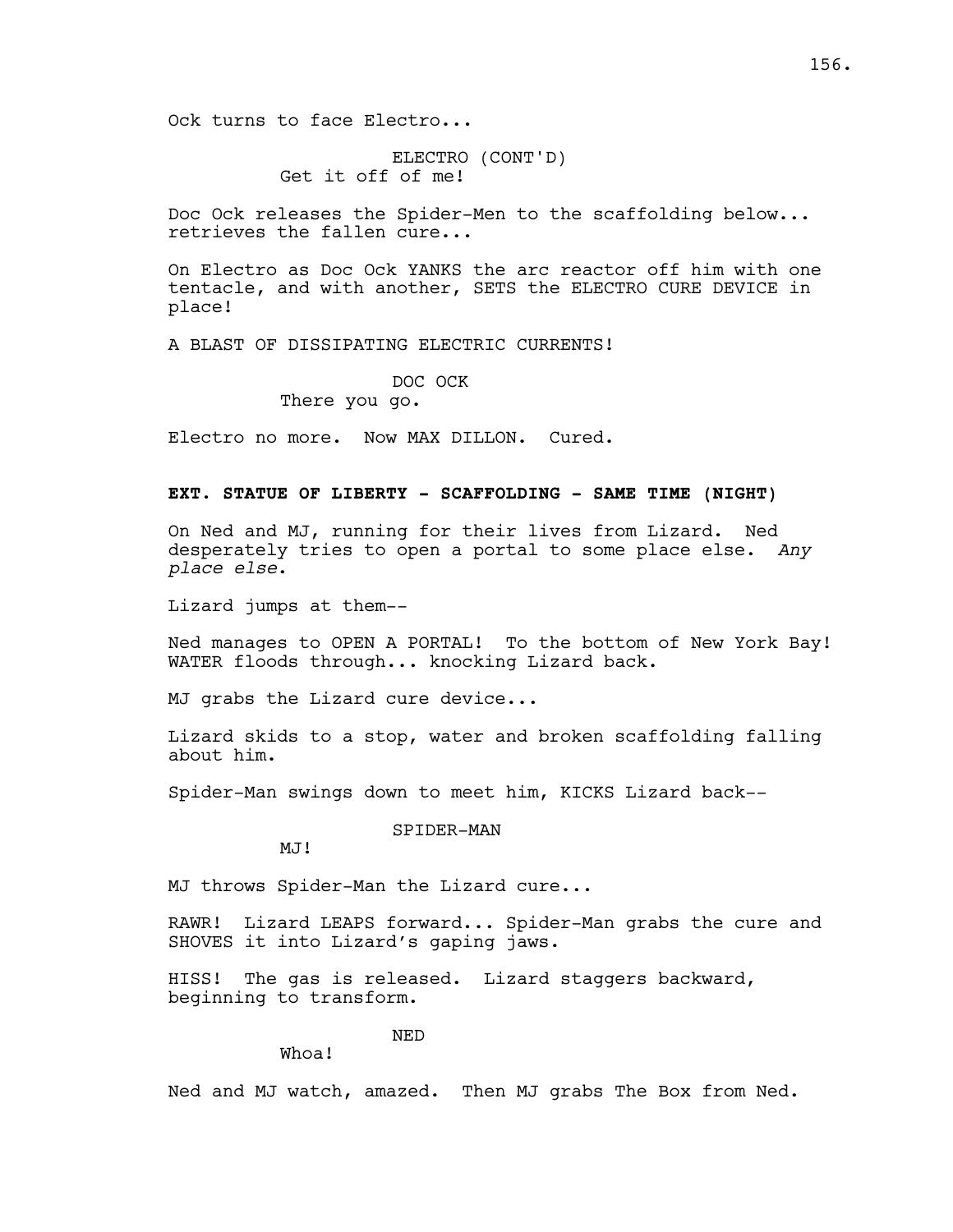MJ We gotta hide this thing!

NED Oh, right... right, right--

Ned quickly opens a PORTAL... a warm desert breeze blows in, as out of the Mirror Dimension steps--

DR. STRANGE. Glaring at Ned and MJ. Not happy.

DR. STRANGE Where is he?

Strange magics The Box out of MJ's hands.

NED No! MJ Wait, wait, wait--

> NED (CONT'D) Before you do anything Mister-- Dr. Strange, sir, uh... Peter's plan is working!

DR. STRANGE What plan?

NED He's curing them!

Dr. Strange walks forward to see...

Lizard transforming back into Dr. Curt Connors, Spider-Man at his side.

> SPIDER-MAN Doctor Connors? (then) Welcome back, sir.

Strange reacts, surprised.

DR. STRANGE Well, I'll be damned.

He turns to Ned.

DR. STRANGE (CONT'D) Did you just open a portal?

NED Yes-- Yes, sir. I did.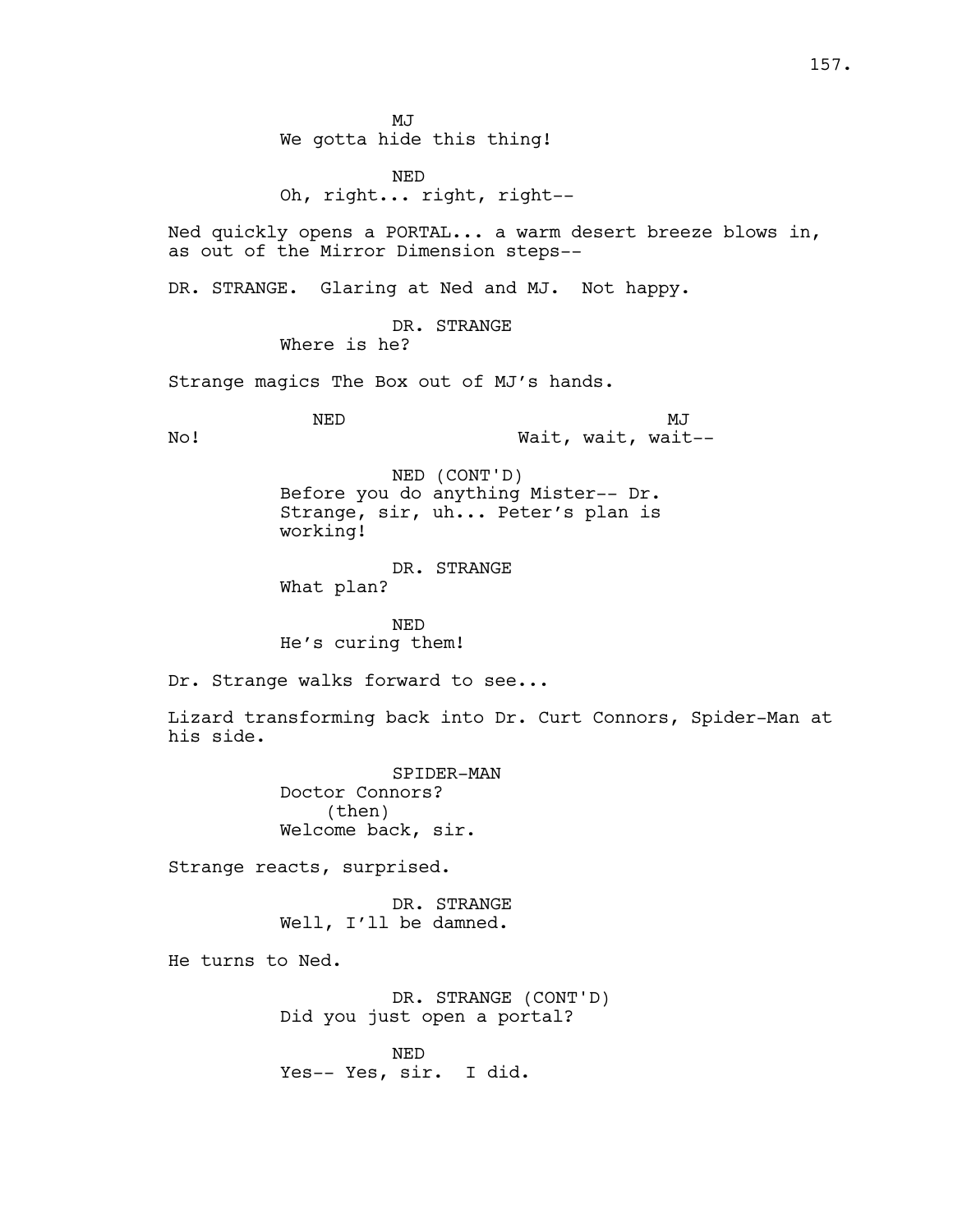He walks off. Ned looks to MJ, in shock. *Did Dr. Strange just give him an approving nod?!*

# **EXT. STATUE OF LIBERTY - UPPER SCAFFOLDING - SAME (NIGHT)**

One of Doc Ock's tentacles gently drops Max Dillon onto the scaffolding. Webb-Verse Peter drops down beside him.

> WEBB-VERSE PETER (cautious) Max? Max...

MAX DILLON Don't worry. I'm all tapped out.

WEBB-VERSE PETER Are you sure about that?

Max sighs, leans against a railing.

MAX DILLON Back to being a nobody.

WEBB-VERSE PETER You were never a nobody, Max.

MAX DILLON Oh yes I was. Yes I was. You didn't see me. (laughs, then) Can I tell you something though?

WEBB-VERSE PETER

Yeah.

MAX DILLON You gotta nice face. You just a kid.

WEBB-VERSE PETER Eh...

MAX DILLON You from Queens. You got that suit. You help a lot of poor people. I just thought you was gonna be Black.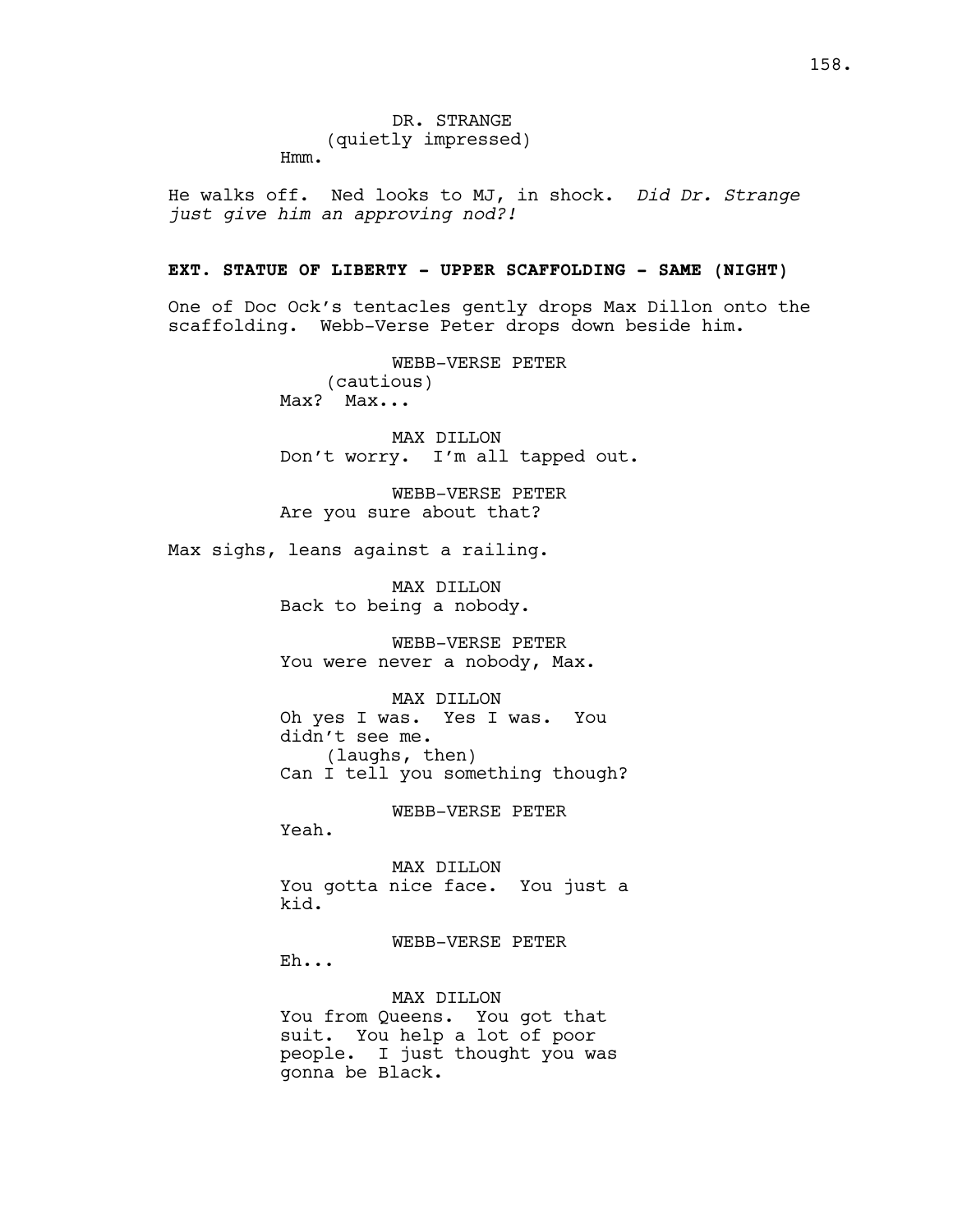WEBB-VERSE PETER Oh man, I'm sorry.

MAX DILLON No, no, don't apologize. There's gotta be a Black Spider-Man somewhere out there.

Webb-Verse Peter nods. *There probably is.* 

MAX DILLON (CONT'D) Goddamn eels...

As Webb-Verse Peter helps Dillon to his feet...

# **EXT. STATUE OF LIBERTY - CROWN - SAME TIME (NIGHT)**

Doc Ock examines the arc reactor in his hand.

DOC OCK The power of the sun...

RAIMI-VERSE SPIDER-MAN In the palm of your hand.

Doc Ock turns to see--

DOC OCK

Peter?

Raimi-Verse Spider-Man pulls off his mask. A reunion.

RAIMI-VERSE PETER

Otto.

DOC OCK Oh, it's good to see you, dear boy.

RAIMI-VERSE PETER It's good to see you.

DOC OCK You're all grown up. (then, laughs) How are you?

RAIMI-VERSE PETER Trying to do better.

They share a smile. Then a NOISE directs them towards--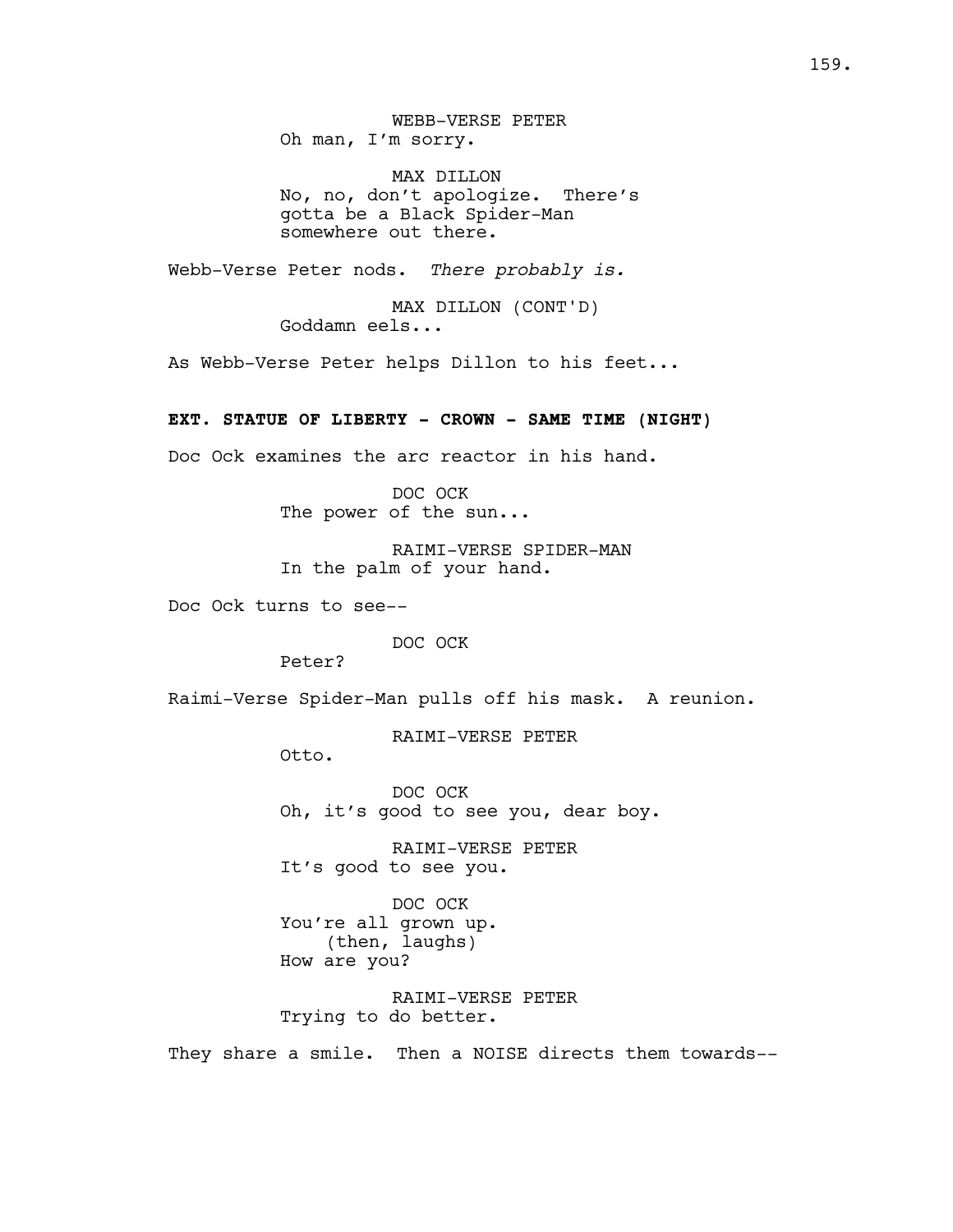Dr. Strange emerges from a PORTAL near the crown, carrying The Box. Spider-Man drops down in front of him, takes off his mask. PETER Strange, wait, we're so close-- DR. STRANGE Skip it! I've been dangling over the Grand Canyon for *twelve hours*!

Dr. Strange stops when he notices... RAIMI-VERSE PETER.

PETER I know. I know, I know, I, uh... um, ah...

Webb-Verse Peter falls in -- all three Spider-Men in a row. Dr. Strange's jaw drops.

> PETER (CONT'D) I'm sorry about that, sir. I mean...

A confused Raimi-Verse Peter steps in, looks to Dr. Strange.

RAIMI-VERSE PETER You went to the Grand Canyon?

WEBB-VERSE PETER He coulda used your help, man.

Dr. Strange rolls his eyes, shakes his head.

PETER No, no, no, it's okay! It's okay! Uh, these... these are my new friends. (re: Raimi-Verse Peter) This is Peter Parker. (re: Webb-Verse Peter) This is Peter Parker. Spider-Man. Spider-Man. They're mes from... other universes. They're here to help.

This is all too much for Dr. Strange.

DR. STRANGE

No, no...

Peter turns to the other Peters: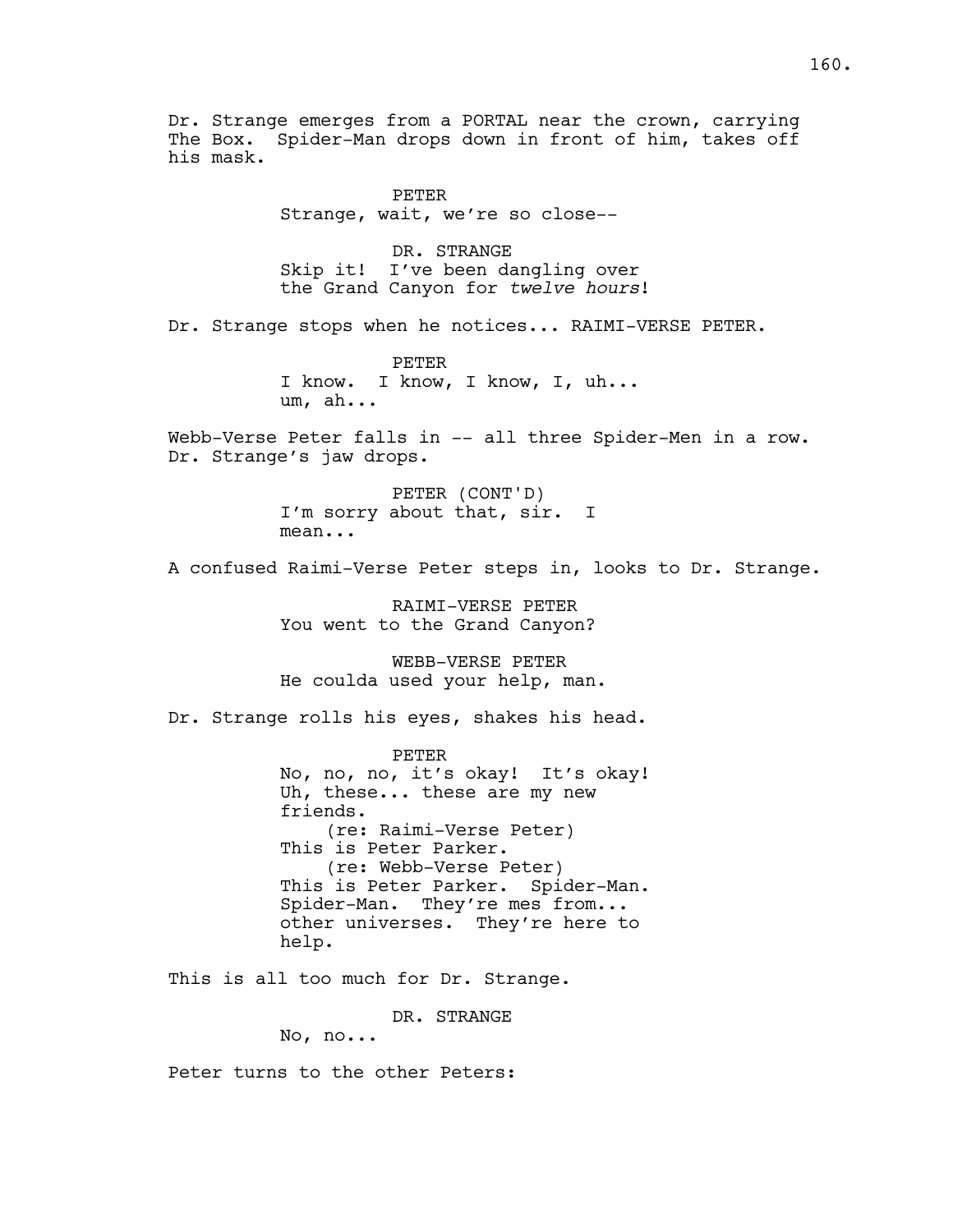PETER This is the wizard that I was telling you about.

DR. STRANGE Look, I am really impressed that you've managed to give them all a second chance, kid. But this has to end. *Now*.

GREEN GOBLIN (O.S.) Can the Spider-Man come out to play?!

Raimi-Verse Peter turns towards that oh so familiar voice, his eyes WIDENING when he sees--

GREEN GOBLIN on his glider, silhouetted by the moon. He rockets down, lobbing volley after volley of PUMPKIN BOMBS!

Doc Ock deftly springs into action -- GRABBING BOMBS out of Dr. Strange's path -- while the Peters quickly DODGE several EXPLOSIONS.

In the chaos, Goblin swoops down and--

STEALS THE BOX from Dr. Strange!

Peter turns to see--

THUNK! One of Doc Ock's tentacles grabs onto the glider, holding Goblin in place, as--

Dr. Strange uses an Eldritch Whip to TAKE BACK THE BOX!

Furious, Goblin twists -- his glider SLICING through Ock's tentacle arm! AGH! Ock shudders in pain, as Goblin jets off.

ANGLE ON Strange manipulating The Box with magic...

Suddenly, all three Peters sense it... something off about The Box... something inside. A PUMPKIN BOMB!

# PETER

# Strange, no--!

BOOM! The bomb detonates... THE BOX EXPLODES!

Fragments of debris hurled in every direction... followed by the swirling, spinning magic of...

THE BROKEN SPELL, unleashed and unstable!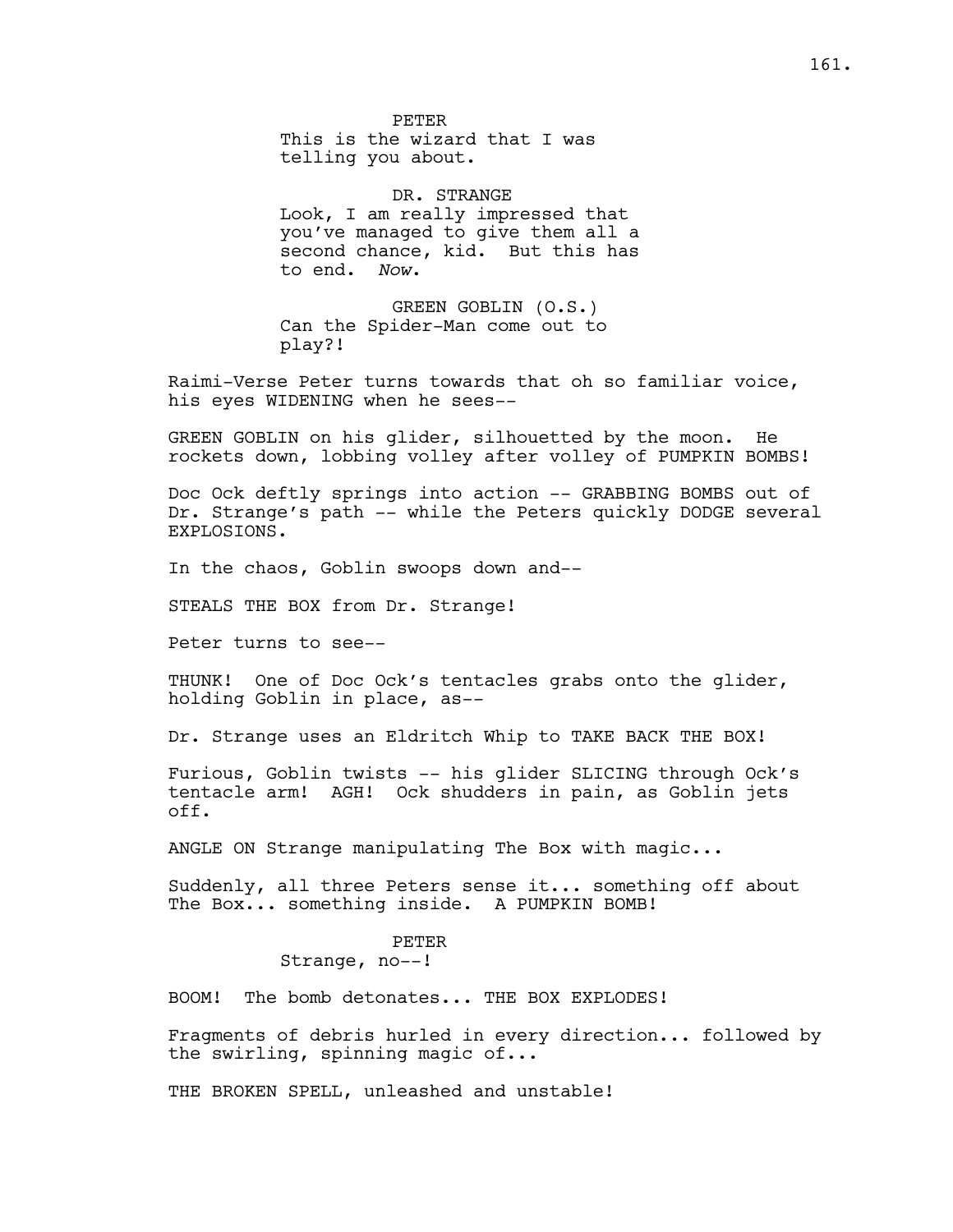It RIPPLES through the Captain America shield, which BREAKS OFF--

## **EXT. STATUE OF LIBERTY - SCAFFOLDING - CONTINUOUS (NIGHT)**

--HURTLING through level after level of scaffolding... a crumbling avalanche of twisted metal.

A SCREAM! MJ falls backwards, tumbling off the collapsing scaffolding.

Ned tries to catch her, but LOSES HIS OWN FOOTING! He barely manages to grab a bent pole, dangling in mid-air...

ANGLE ON Peter, hearing MJ... he DIVES after her... reaching out... almost there...

WHAM! Green Goblin (on his glider) SLAMS into him, carrying Peter in the opposite direction!

MJ's eyes go wide in horror as she plummets--

Webb-Verse Peter quickly reacts... swings down towards her--

## **EXT. STATUE OF LIBERTY - PEDESTAL - CONTINUOUS (NIGHT)**

--AND CATCHES MJ, just in time!

MJ gasps for air, adrenaline surging.

WEBB-VERSE PETER Are you okay?

MJ Yeah. I'm okay. (then, noticing) Are you okay?

Overwhelmed with emotion, Webb-Verse Peter nods. Having just relived the worst moment of his life when he lost Gwen Stacy in *THE AMAZING SPIDER-MAN 2*. But this time, he prevailed.

# **EXT. STATUE OF LIBERTY - CROWN - SAME TIME (NIGHT)**

### ON STRANGE

Floating above the crown, shaking with effort as he tries to bring the errant spell under control...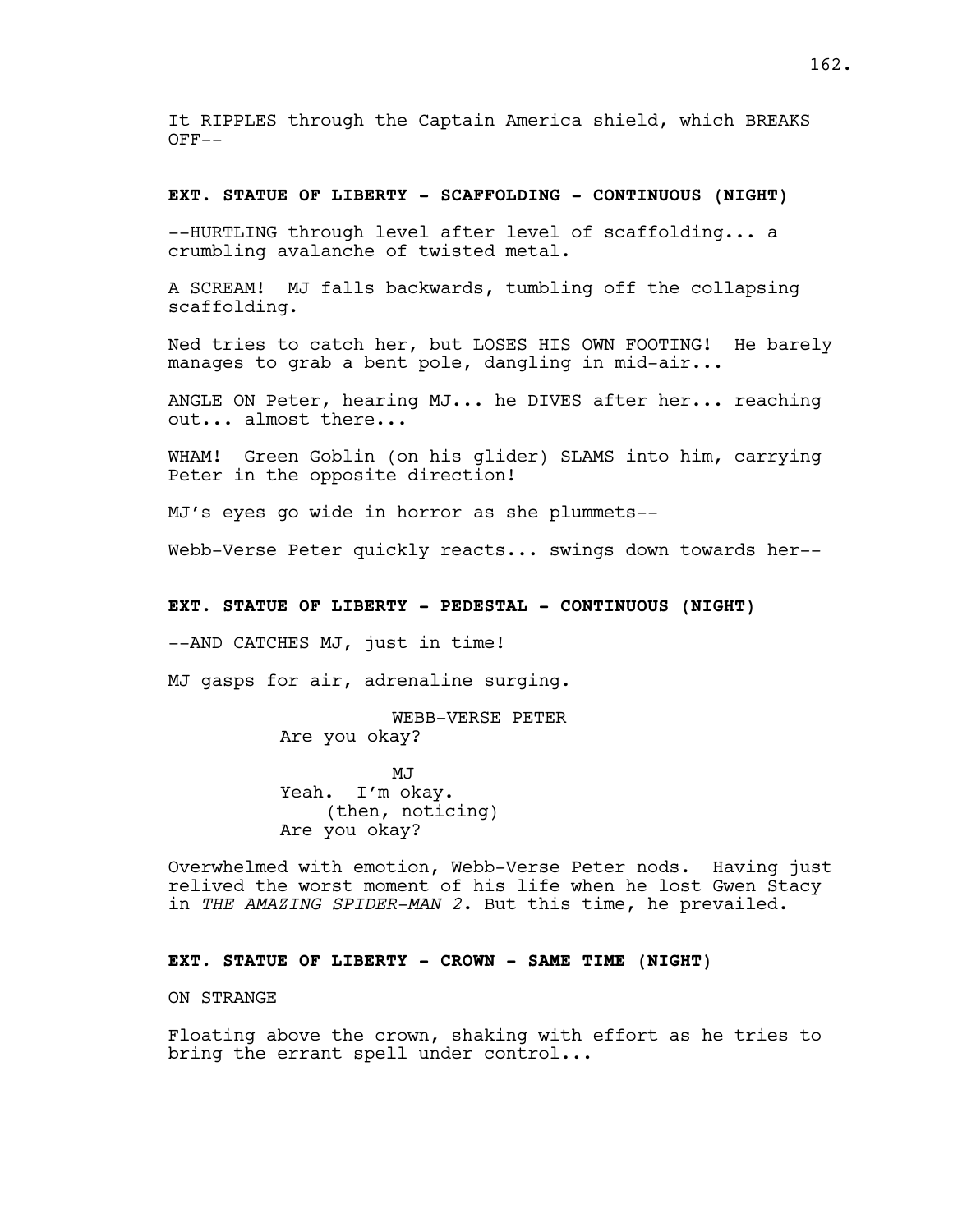## **EXT. STATUE OF LIBERTY - SAME TIME (NIGHT)**

ON THE SHIELD

Barely held back by flimsy bars of scaffolding. DING! One of the bars breaks. The shield SHUDDERS.

## **EXT. STATUE OF LIBERTY - SCAFFOLDING - SAME TIME (NIGHT)**

ON NED

Hanging from the bent pole, straining to hold on.

## **EXT. STATUE OF LIBERTY - UPPER SCAFFOLDING - SAME (NIGHT)**

ON MAX DILLON

As one of Doc Ock's tentacles wraps around him, moving him out of harm's way.

## **EXT. STATUE OF LIBERTY - CROWN - SAME TIME (NIGHT)**

BACK ON STRANGE

Straining... the spell nearly contained, when--

A BLAST OF MAGIC! The spell erupts, billowing outwards. DEEP, GLOWING CRACKS pierce through the night sky.

## **EXT. STATUE OF LIBERTY - SCAFFOLDING - SAME TIME (NIGHT)**

AHH! Ned loses his grip on the bent pole... plummeting, flailing in mid-air, when--

WHOOSH! He's saved by THE CLOAK OF LEVITATION!

NED

Whoa!

# **EXT. STATUE OF LIBERTY - VARIOUS - SAME TIME (NIGHT)**

CRACK! The shield finally gives, RIPPING through the remaining scaffolding, SLAMMING onto the pedestal base, just as--

Raimi-Verse Peter WEBS Dr. Connors, Doc Ock, and Max Dillon, saving them from plunging to their deaths, as--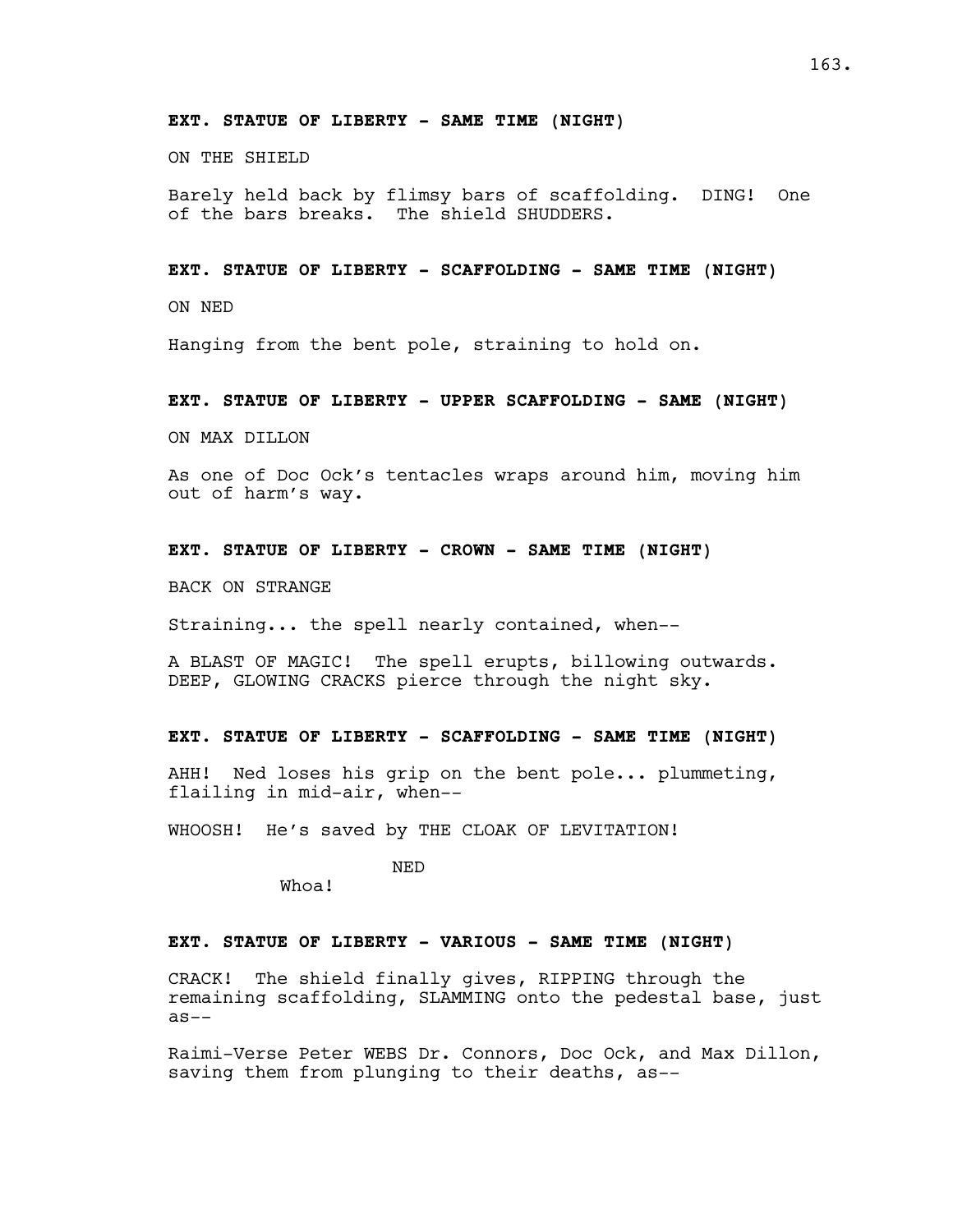Cloak gently lowers Ned to the statue's base... where the shield ROLLS to a clattering stop at the water's edge.

# **EXT. STATUE OF LIBERTY - TORCH - SAME TIME (NIGHT)**

Atop Lady Liberty -- her TORCH no longer obscured. Dr. Strange floats above it, looking all around...

NEW RIFTS and OPENINGS SPLIT their way through the skyline.

He quickly sets to work, combating the onslaught of the Multiverse... SEALING one rift... then another...

*Will he be able to hold back the tide?*

## **EXT. GOBLIN'S GLIDER - SAME TIME (NIGHT)**

ON PETER

Struggling with Green Goblin, hanging off his glider... Peter pulls out a pumpkin bomb.... shoves it into the glider's mechanics...

BEEP-BEEP-BOOM! AGH! The two of them tumble, crash-landing across the FALLEN SHIELD.

## **EXT. STATUE OF LIBERTY - PEDESTAL - SAME TIME (NIGHT)**

The Cloak of Levitation drops Ned down and flies off.

NED Thank you, Mr. Cape. Sir.

MJ (O.S.)

Ned?

MJ rounds the corner--

MJ (CONT'D)

Ned... Ned!

They run into each other's arms.

#### **EXT. THE FALLEN SHIELD - SAME TIME (NIGHT)**

Peter gets to his feet, concerned, looking around...

PETER (calls out) MJ?!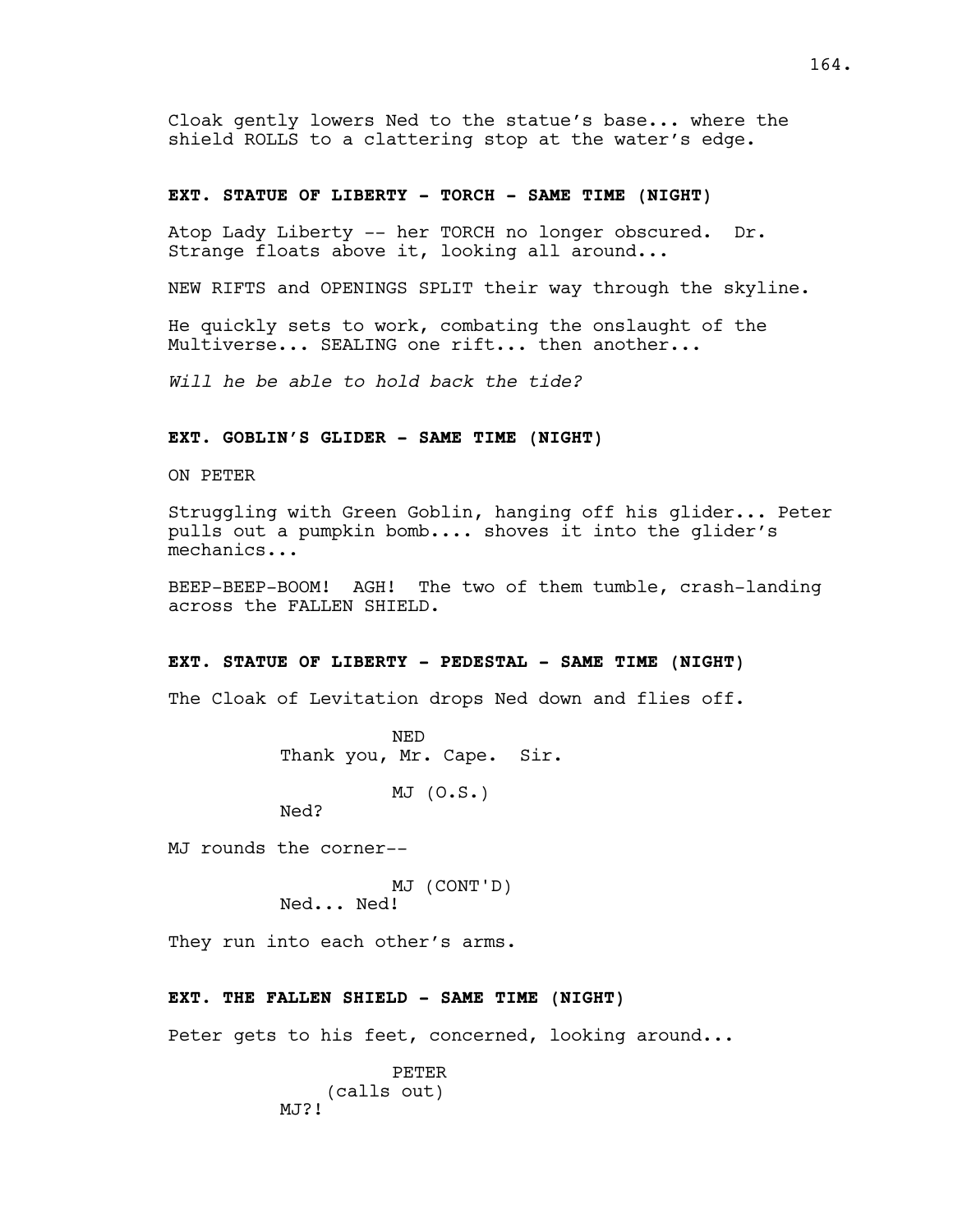MJ releases from the hug--

MJ<sub>J</sub>

Peter?!

PETER (O.S.)

MJ?!

From the base of the Statue of Liberty, MJ and Ned look over to see...

Peter on the shield at the water's edge. MJ waves.

MJ Peter! Hey!

PETER Are you okay?

MJ We're okay.

He sighs in relief. Meanwhile...

Green Goblin JOLTS upright at the other end of the shield. The sun just beginning to crest the horizon.

Peter turns to face him, eyes narrowing, seeing red.

Green Goblin rises, rips off his goggles.

GREEN GOBLIN Poor, Peter. Too weak to send me home to die.

PETER No. I just want to kill you myself.

GREEN GOBLIN

Attaboy!

Enraged, Peter rushes at Green Goblin -- they CLASH! Peter PUMMELS him with a murderous intensity. Goblin breaks free --SNICK! Releases his arm blades and swings them at Peter as they battle it out... Peter getting the upper hand, brutally beating Goblin back...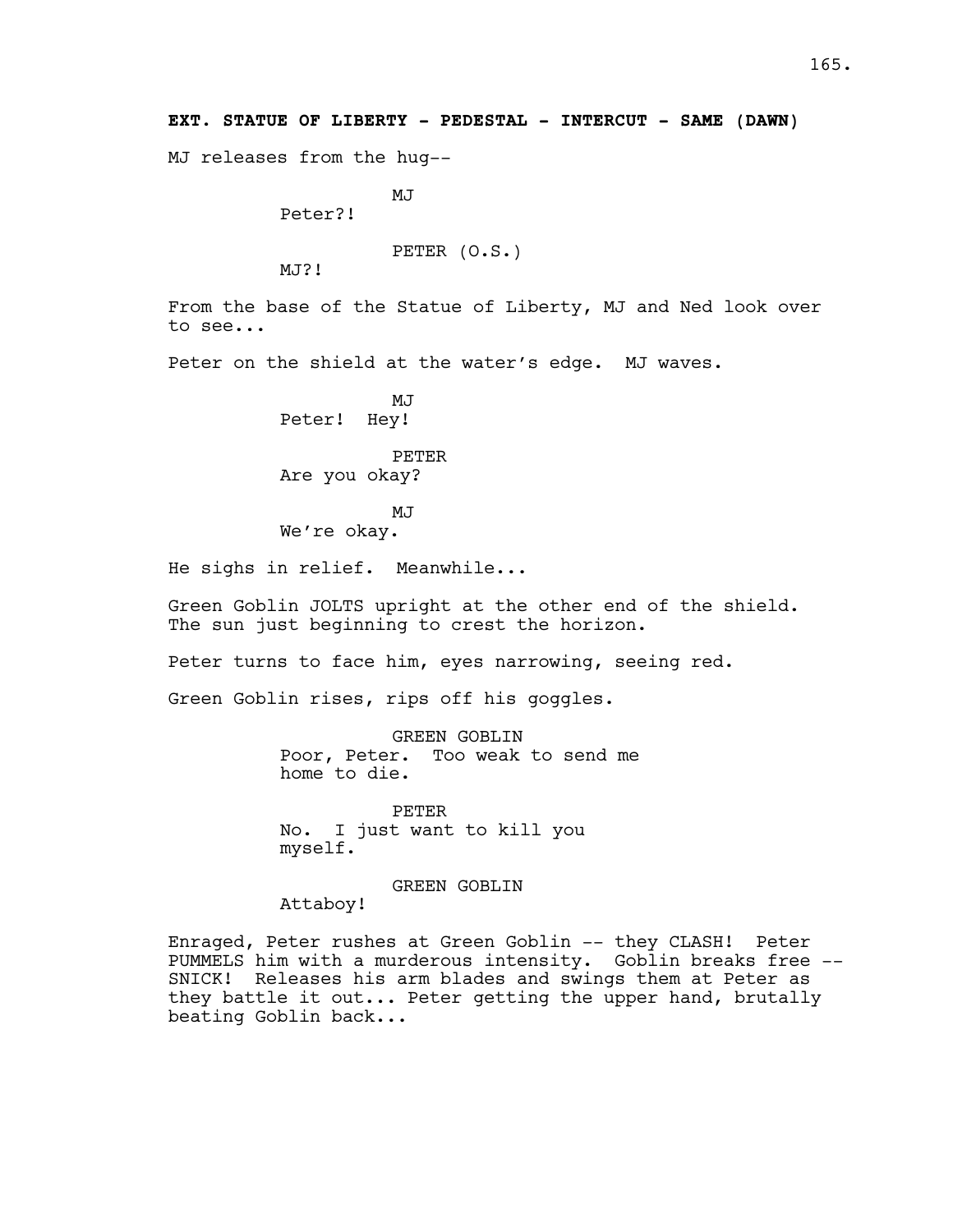## **EXT. STATUE OF LIBERTY - PEDESTAL - SAME TIME (DAWN)**

At the base of the Statue of Liberty, Raimi-Verse and Webb-Verse Peter run forward to see--

### **EXT. THE FALLEN SHIELD - SAME TIME (DAWN)**

Peter batters Goblin until he's down on his knees... a barrage of punches... Goblin collapses to the ground, spent.

## **EXT. STATUE OF LIBERTY - PEDESTAL - SAME TIME (DAWN)**

A quick look between the other Peters. *We have to do something.*

## **EXT. THE FALLEN SHIELD - SAME TIME (DAWN)**

Peter lays into Goblin, who takes punch after punch after punch...

## **EXT. STATUE OF LIBERTY - PEDESTAL - SAME TIME (DAWN)**

MJ and Ned look on with concern as--

## **EXT. THE FALLEN SHIELD - SAME TIME (DAWN)**

Peter grabs Goblin's glider, crashed at the base of the shield.

He drifts towards Goblin, murder in his eyes... lifts the glider over his head, about to bring the gleaming blades down on Goblin when--

RAIMI-VERSE PETER jumps between them, stopping Peter!

Peter screams, unrelenting...

A pleading look on Raimi-Verse Peter's face. *Don't do this.* 

Slowly, gradually... Peter relaxes. A wordless understanding between the two Peter Parkers.

As Peter sets the glider down--

SHUNK! Raimi-Verse Peter's face falls...

Goblin STABBED him in the back! Raimi-Verse Peter collapses.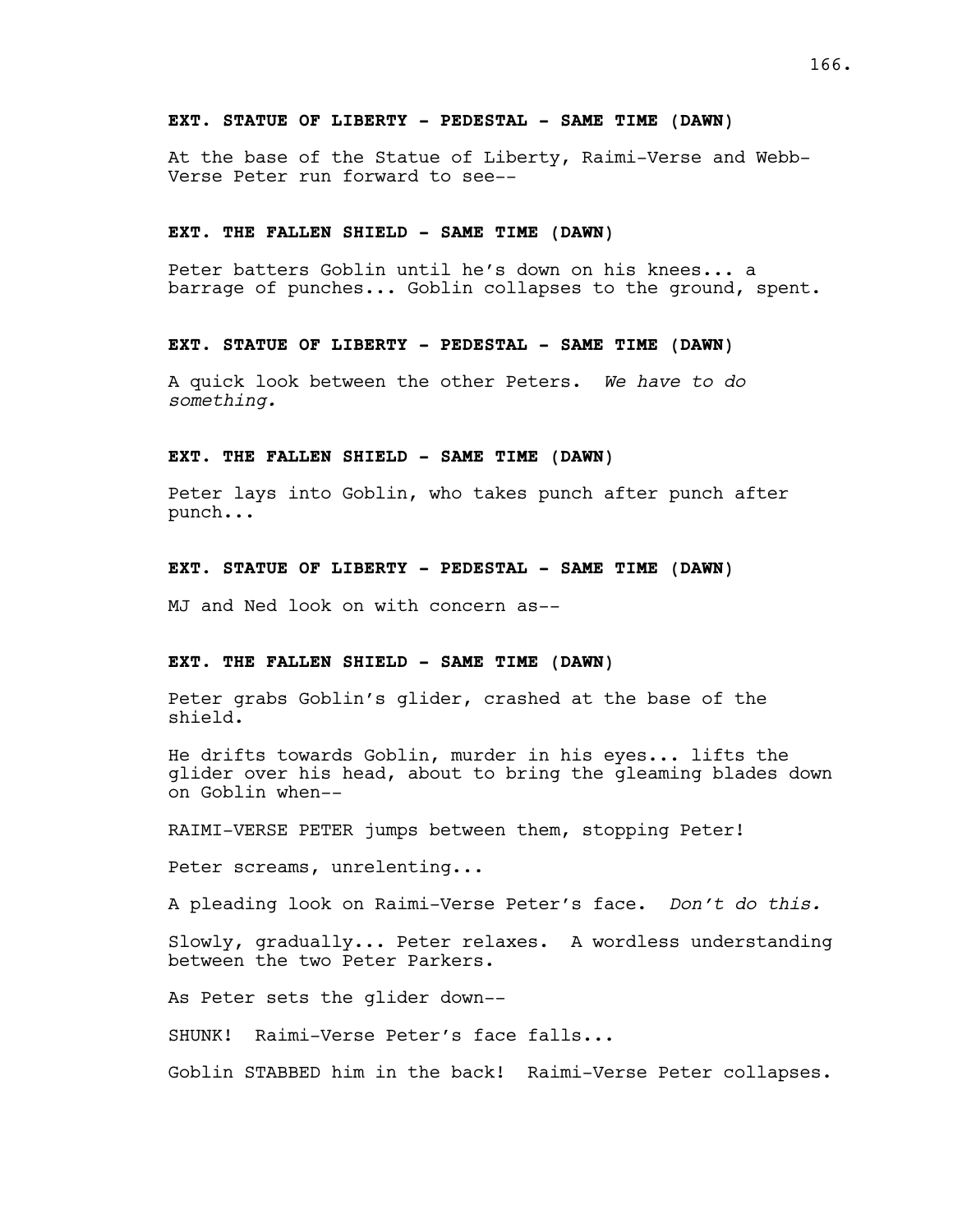# **EXT. STATUE OF LIBERTY - PEDESTAL - SAME TIME (DAWN)**

ANGLE ON Webb-Verse Peter. He rushes forward with the Goblin cure, spots the standoff on the shield...

# **EXT. THE FALLEN SHIELD - SAME TIME (DAWN)**

Goblin staggers upright, eager for more. Taunting Peter.

GREEN GOBLIN She was there because of you...

Peter faces him, eyes narrowing.

GREEN GOBLIN (CONT'D) I may have struck the blow. But you... (laughs) You are the one that killed her.

As Green Goblin CACKLES with glee...

**EXT. STATUE OF LIBERTY - PEDESTAL - SAME TIME (DAWN)**

Webb-Verse Peter throws the Goblin cure!

**EXT. THE FALLEN SHIELD - INTERCUT - SAME TIME (DAWN)**

Peter turns, grabs it--

SHUNK! HE STABS GOBLIN IN THE NECK!

Goblin staggers. Shocked. In pain.

CLICK! PETER INJECTS GOBLIN WITH THE ANTI-SERUM!

From the floor of the shield, Raimi-Verse Peter smiles with relief.

From the pedestal, Webb-Verse Peter sighs with relief.

Goblin falls back on his haunches, then... A look of recognition.

NORMAN

...Peter?

Norman sees Raimi-Verse Peter on the ground. Remembering everything. *May.*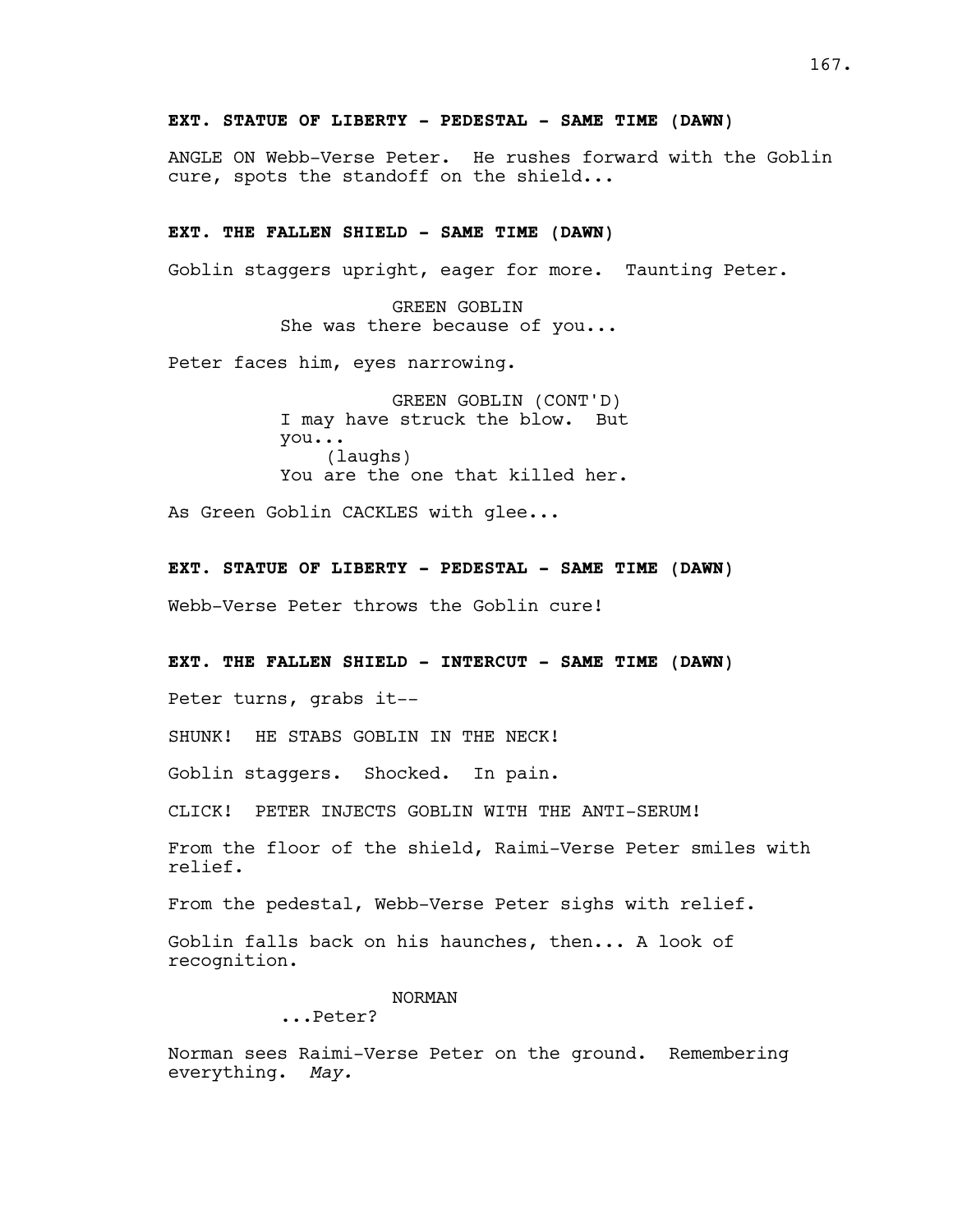NORMAN (CONT'D) What have I done?

Webb-Verse Peter rushes to Raimi-Verse Peter's aid. The latter realizes the former tossed the cure.

> RAIMI-VERSE PETER It was you...

WEBB-VERSE PETER You okay?

RAIMI-VERSE PETER Uh, yeah, I'm good. I've been stabbed before.

WEBB-VERSE PETER Oh, good. Good, good, good...

Peter joins them.

PETER

Hey. (re: stab wound) Oh, man.

WEBB-VERSE PETER Hey, nice catch.

PETER

Nice throw.

The three Peters share a moment. Then--

CHAOTIC RUMBLINGS FROM ABOVE!

RAIMI-VERSE PETER What? Is that happening, or am I dying?

WEBB-VERSE PETER Oh, yeah, no. That's happening, that's real.

RAIMI-VERSE PETER (O.S.) Are there... people in the sky?

## **EXT. STATUE OF LIBERTY - TORCH - SAME TIME (DAWN)**

High above the Statue of Liberty, the mangled spell continues... SHADOWY SILHOUETTES forming everywhere...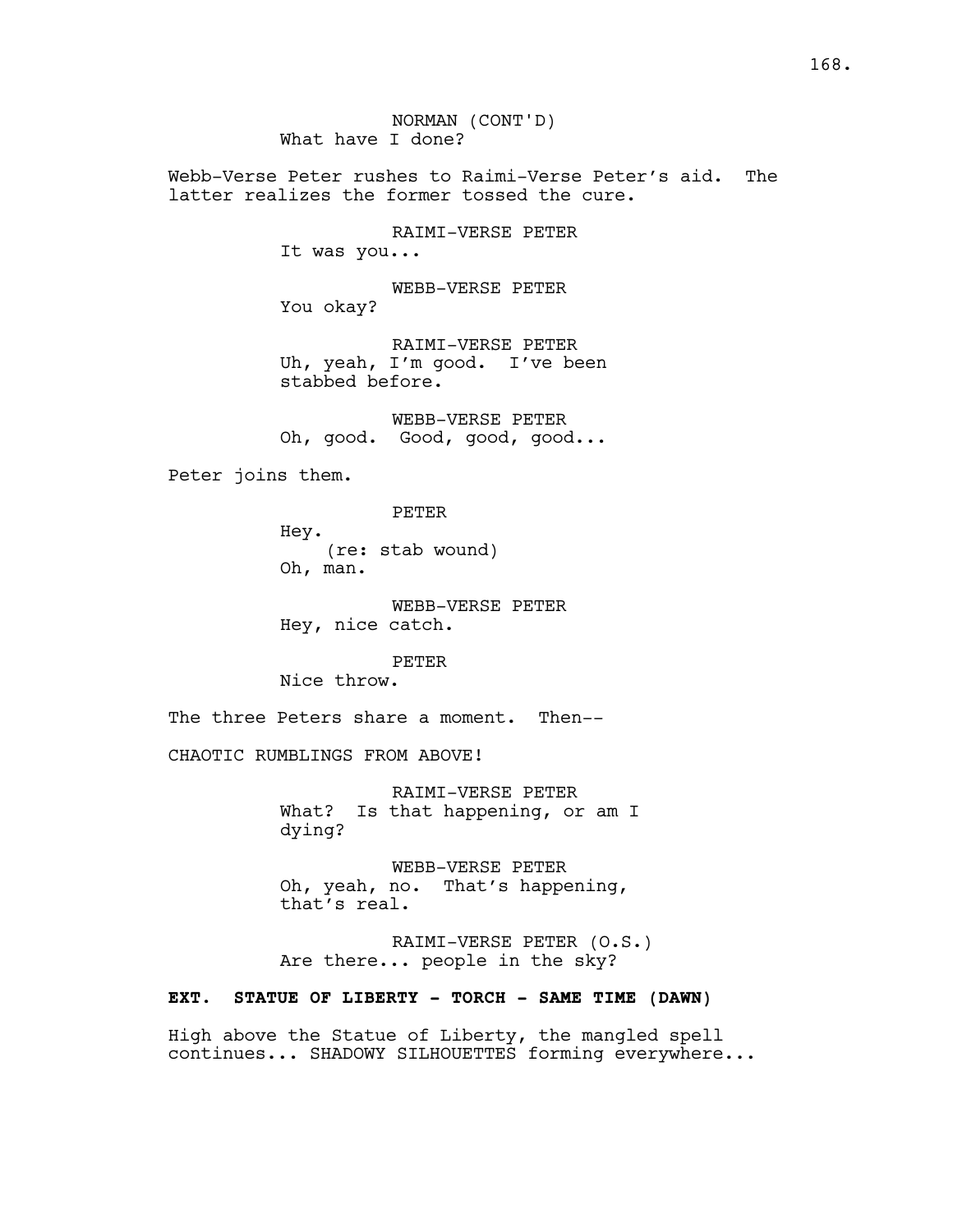Dr. Strange trembles from the strain of holding the Multiverse at bay. But try as he might, more and more silhouettes keep appearing.

## **EXT. THE FALLEN SHIELD - SAME TIME (DAWN)**

Peter can clearly see -- they're running out of time.

PETER

I gotta go.

WEBB-VERSE PETER Yeah, yeah, I got it. (to Raimi-Verse Peter) You okay?

## **EXT. STATUE OF LIBERTY - TORCH - MOMENTS LATER (DAWN)**

Peter WEBS to the top of the torch.

PETER What's happening?

DR. STRANGE They're starting to come through, and I can't stop 'em!

PETER

There's gotta be something we can do! Can't you just cast the spell again? But the original way, before I screwed it up.

DR. STRANGE We're too late for that. They're here! They're here *because of you*.

A beat as this lands on Peter. Then--

PETER

What if everyone forgot who I was?

DR. STRANGE

What?!

## PETER

They're coming here because of me, right? Because I'm Peter Parker? So cast a new spell, but this time make everyone forget who Peter Parker is. Make everyone forget... me.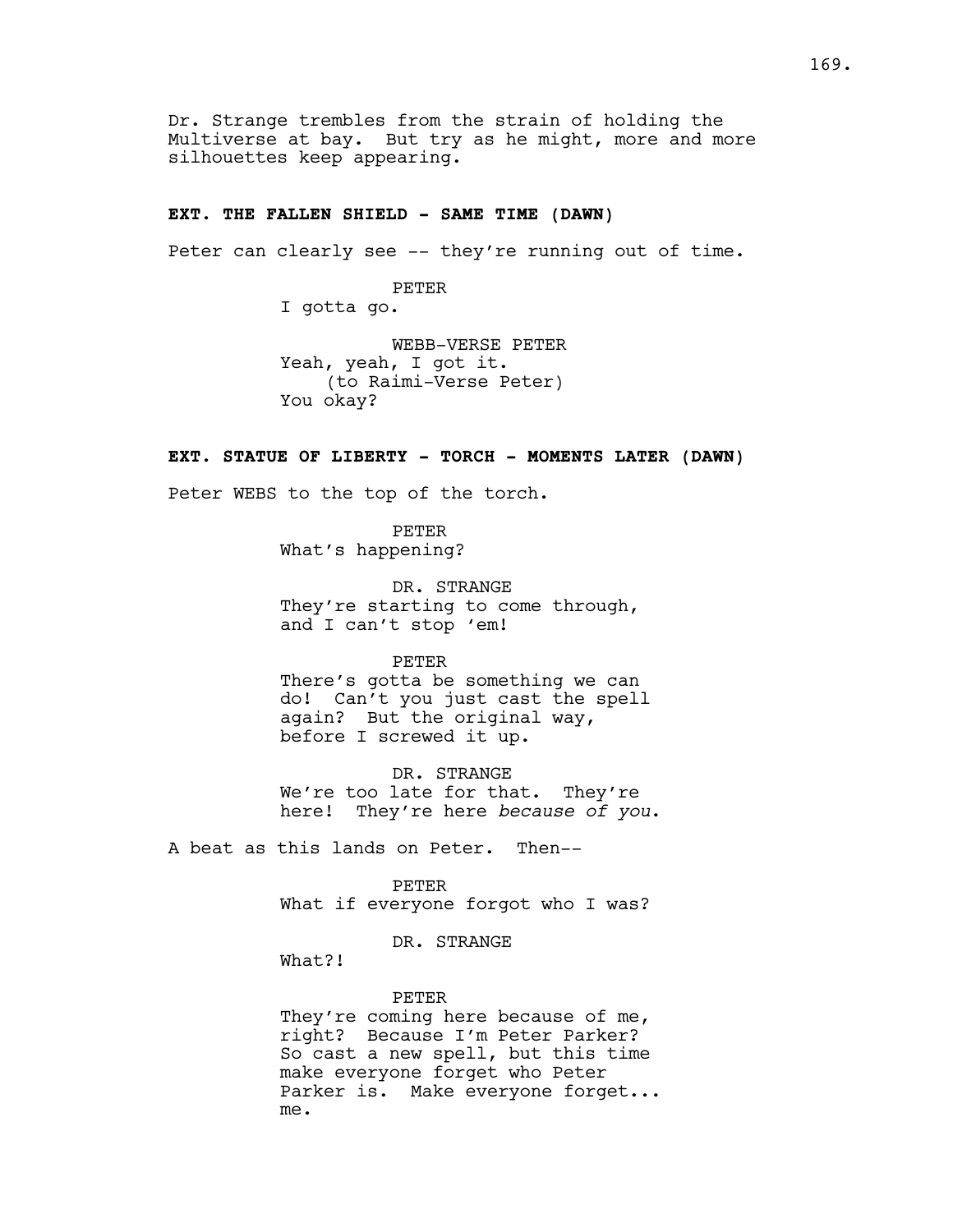DR. STRANGE

No.

PETER But it would work, right? DR. STRANGE Yeah, it would work. But you gotta understand that would mean that everyone who knows and loves you, we... (voice catches, then) We'd have no memory of you. It would be as though you never existed. PETER ...I know. (resolved) Do it. Dr. Strange reluctantly nods, his heart breaking for Peter. DR. STRANGE You better go and say your goodbyes. You don't have long. PETER Thank you, sir. Peter moves to leave-- DR. STRANGE Call me Stephen. Peter stops, moved by the gesture. PETER Thank you, Stephen. DR. STRANGE (smiles) Yeah... still feels weird. Peter smiles back. PETER I'll see you around. As Peter swings off, Strange chokes back emotion. DR. STRANGE So long, kid.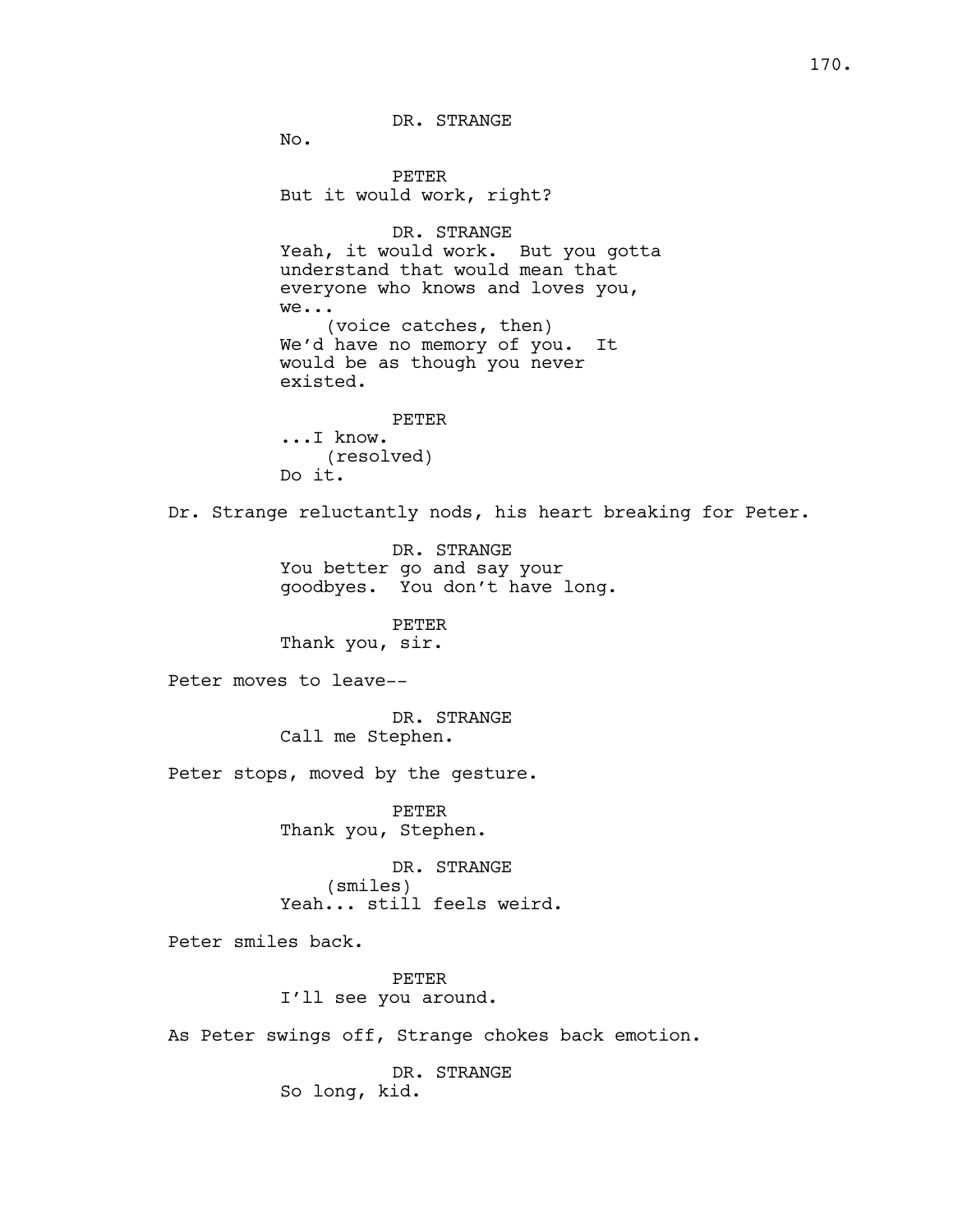Then he looks to the sky, the Multiverse unfolding. He begins to cast the new spell.

# **EXT. THE FALLEN SHIELD - CONTINUOUS (DAWN)**

Webb-Verse Peter holds Raimi-Verse Peter up on his feet. Peter swings down to meet them.

> PETER Hey! Uh... I think this is it. I think you're about to go home.

> > RAIMI-VERSE PETER

Okay.

WEBB-VERSE PETER All right.

PETER

Um, look, I, uh... thank you! I just want to-- I want you-- I want to tell you that... I really don't know how to say this, I--

WEBB-VERSE PETER

Peter...

PETER I want you to know that I'm--

The other two Peters smile.

RAIMI-VERSE PETER You know. It's what we do.

PETER (smiles) Yeah. It's what we do. Um... Right, I gotta find Ned and MJ.

Peter moves off, then quickly turns back. Hugs them.

PETER (CONT'D) Thank you. Thank you. Thank you. Thank you. (pulls back) I guess... I guess I'll see you.

RAIMI-VERSE PETER

Same.

A final smile between the three. More than just counterparts now. Friends.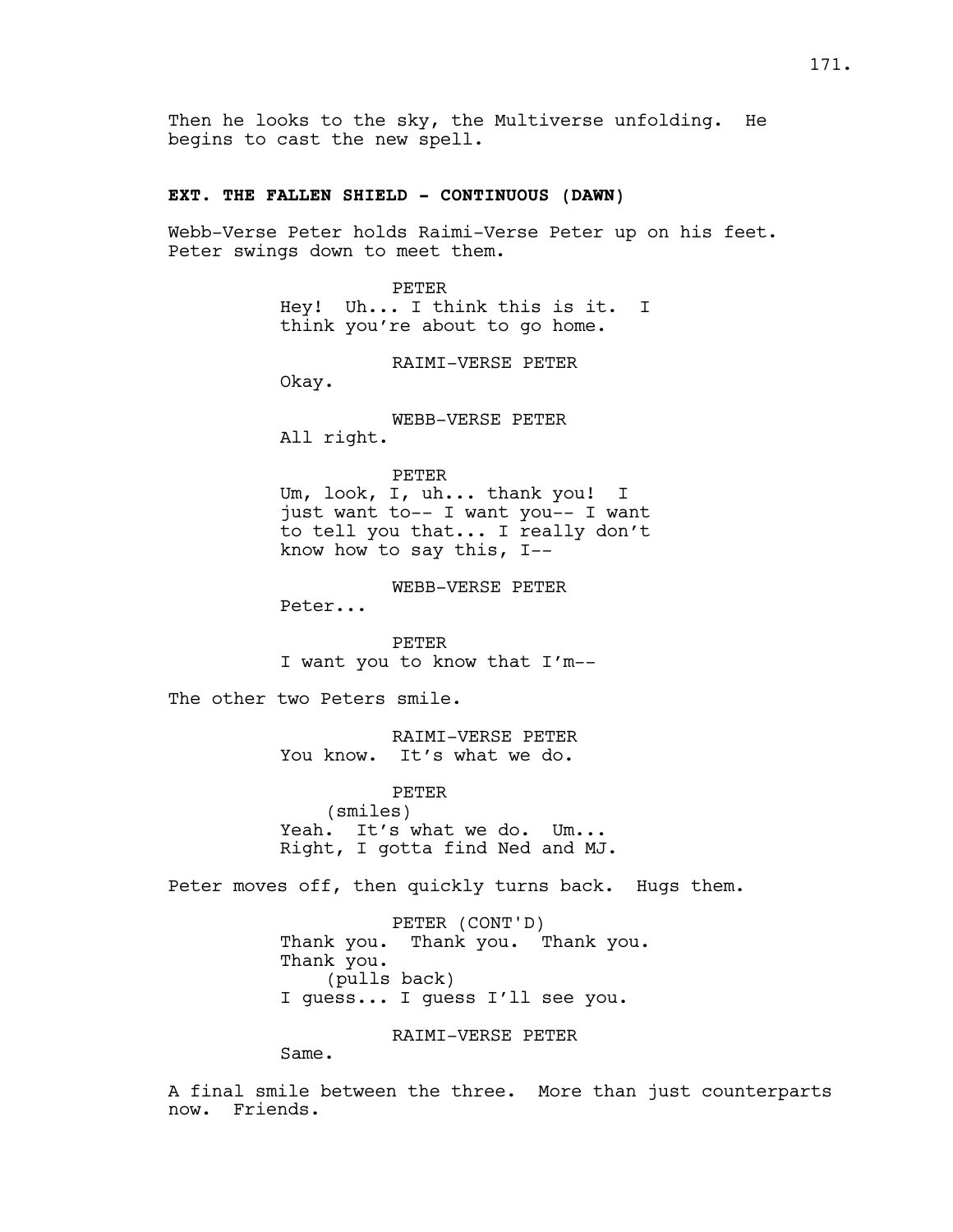As Peter runs off, Raimi-Verse Peter winces.

WEBB-VERSE PETER You're in so much pain, huh?

RAIMI-VERSE PETER

I am.

WEBB-VERSE PETER

Yeah.

**EXT. STATUE OF LIBERTY - PEDESTAL - CONTINUOUS (DAWN)**

Peter swings over to MJ and Ned. MJ sighs with relief.

MJ You're okay!

A group hug. Then Peter pulls back, takes them in...

PETER Are you okay?

MJ Yeah, we're okay.

Peter notices a cut above MJ's eye.

PETER Oh my God, you're bleeding.

Peter holds MJ's face in his hand, inspects her cut.

MJ No, I'm fine. I'm okay.

PETER Are you sure?

MJ I'm fine. I promise.

PETER (relieved) Okay. Okay...

MJ Um... we should go, right?

Peter struggles to find the words. ECHOING THUNDER from above. The new spell is quickly progressing...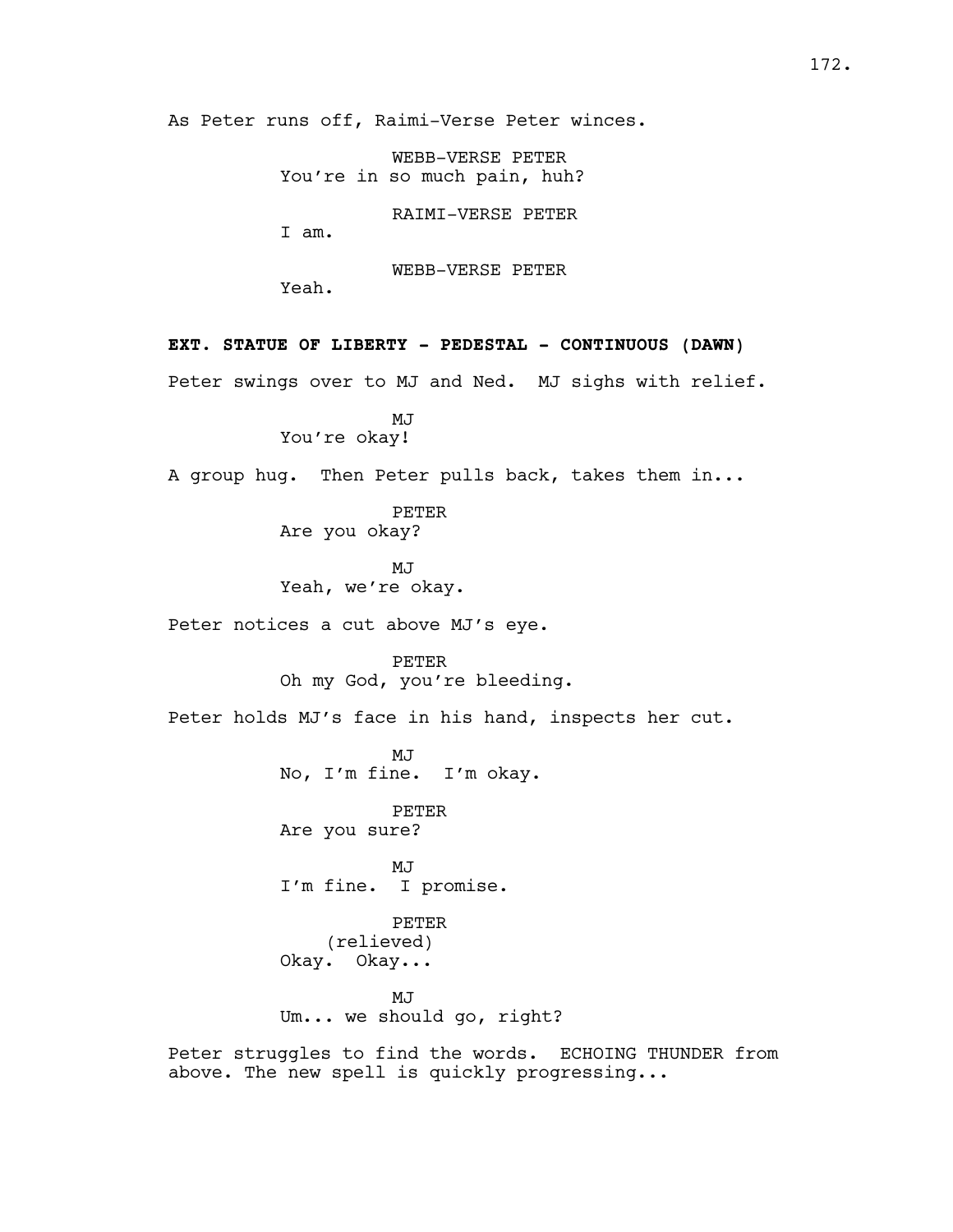PETER You're gonna forget who I am.

NED

...What?

MJ Forget who you are -- what are you talking about?

PETER

It's okay. I'm gonna come and find you, and I'll explain everything.

MJ and Ned's faces fall as they realize...

PETER (CONT'D) I'll make you remember me, and it will be like none of this ever happened. Okay?

#### MJ

(panicking) Okay, but what if that doesn't work? What if-- What if that doesn't work? What if we can't remember you? I don't want to do that. I don't-- I don't want to do that.

PETER I know, MJ. I know.

MJ

But, what-- Is there not something we can do? We can't come up with, like, a plan or something, you know? There's always something we can do?

PETER (shakes his head) There's nothing we can do. (then, reassuring) But it'll be okay.

MJ tries to catch her breath, as Ned's eyes brim with tears.

NED You promise?

PETER Yeah, I promise.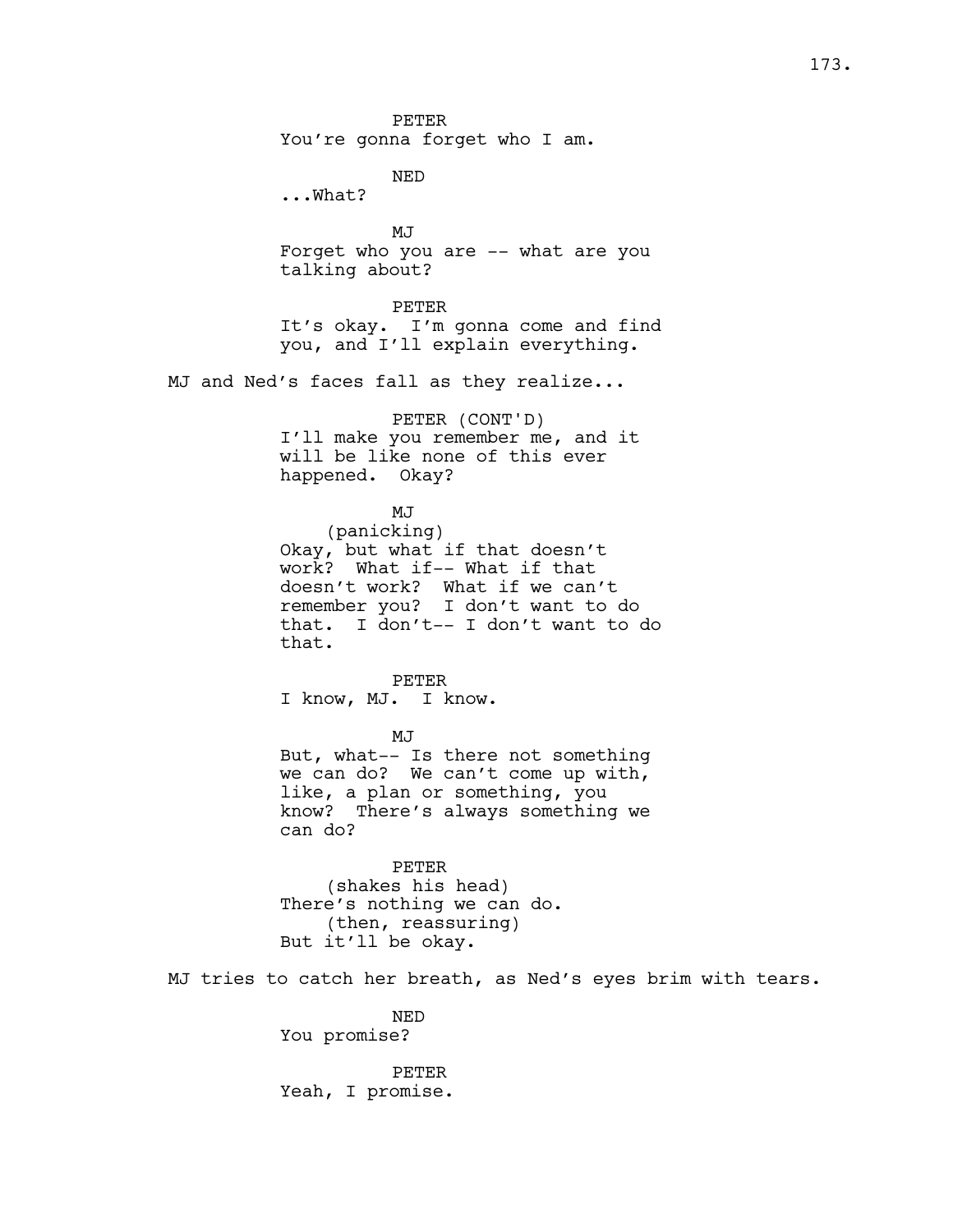Peter and Ned do a bittersweet version of their special handshake from *HOMECOMING.* Then Peter pulls Ned into a hug. PETER (CONT'D) I'll come find you, okay? NED I know you will. They release from the hug. Peter turns to MJ. MJ You better. If you don't, I'm just gonna figure it out. I've done it before, I can do it again. PETER I promise I'll fix this. MJ I really hate magic. Peter laughs, a small, knowing grin. PETER Yeah, me too. She takes him in, then-- MJ I love you. PETER I love-- MJ Just wait. Wait and tell me when you see me again. PETER Sure. Ned looks to the sky -- more RUMBLINGS as the new spell takes effect. Peter turns to MJ. *They don't have much longer*... He pulls MJ into a kiss. Magic swirling above them, just as it did when the original spell was first cast in the Sanctum. Peter and MJ locked in embrace.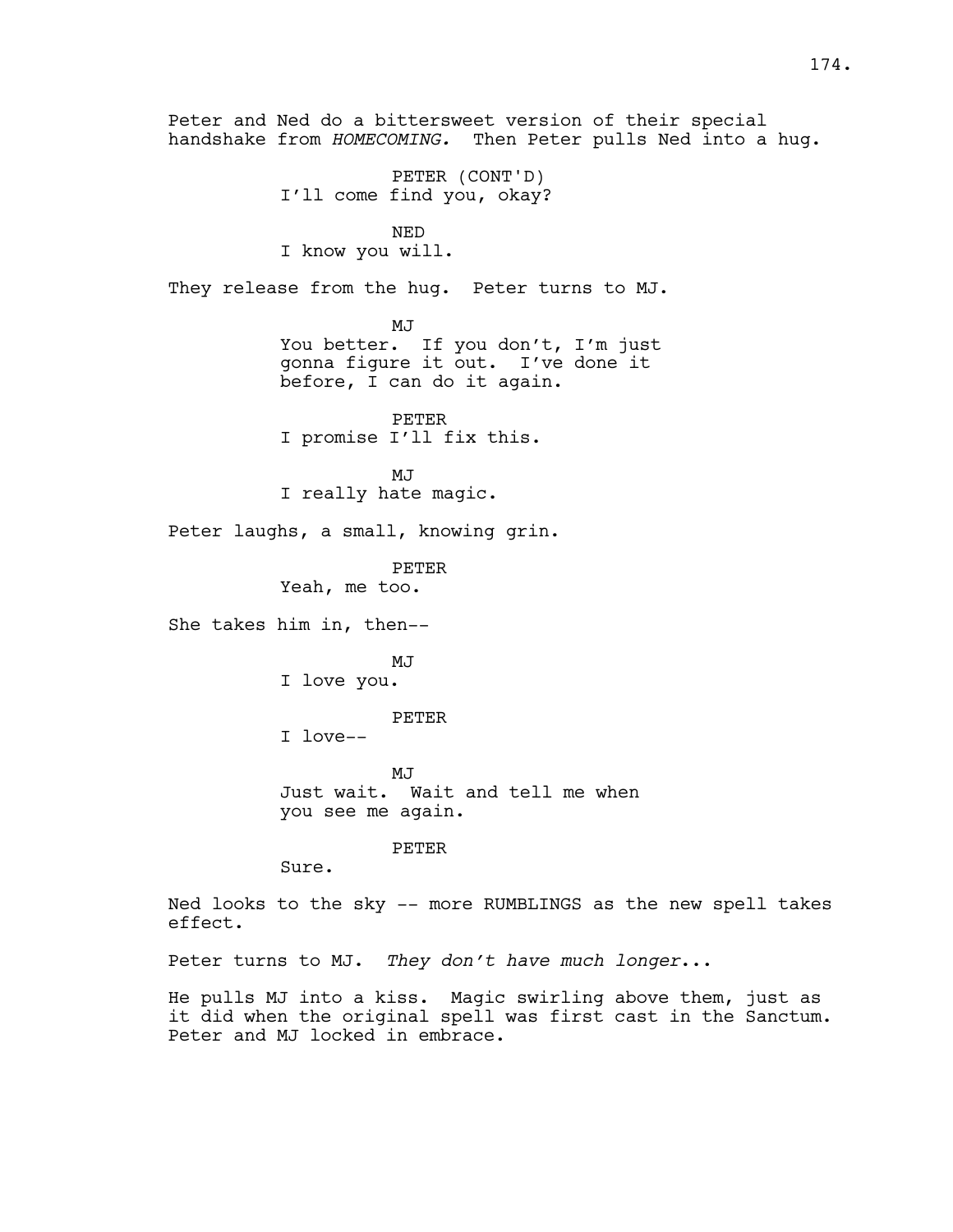## **EXT. STATUE OF LIBERTY - TORCH - SAME TIME (DAWN)**

Atop the Statue of Liberty, Dr. Strange maneuvers the new spell to override the broken one.

### **EXT. THE FALLEN SHIELD - SAME TIME (DAWN)**

Arms around each other, Raimi-Verse Peter and Webb-Verse Peter watch as the magic takes hold.

**EXT. STATUE OF LIBERTY - TORCH - SAME TIME (DAWN)**

Dr. Strange continues to direct the new spell, as...

**EXT. STATUE OF LIBERTY - PEDESTAL - SAME TIME (DAWN)**

Max Dillon FADES AWAY... then Octavius...

**EXT. THE FALLEN SHIELD - SAME TIME (DAWN)**

Norman DISAPPEARS...

**EXT. STATUE OF LIBERTY - CROWN - SAME TIME (DAWN)**

Inside the crown, Marko EVAPORATES...

**EXT. STATUE OF LIBERTY - PEDESTAL - SAME TIME (DAWN)** Connors VANISHES...

**EXT. STATUE OF LIBERTY - TORCH - SAME TIME (DAWN)**

A WIDE SHOT of Dr. Strange floating above the Statue of Liberty, manipulating the radiating circle of the spell.

## **EXT. THE FALLEN SHIELD - SAME TIME (DAWN)**

Raimi-Verse Peter and Webb-Verse Peter wave goodbye as they DISSOLVE into the ether...

**EXT. STATUE OF LIBERTY - PEDESTAL - SAME TIME (DAWN)**

BACK ON Peter and MJ, reluctant to let go...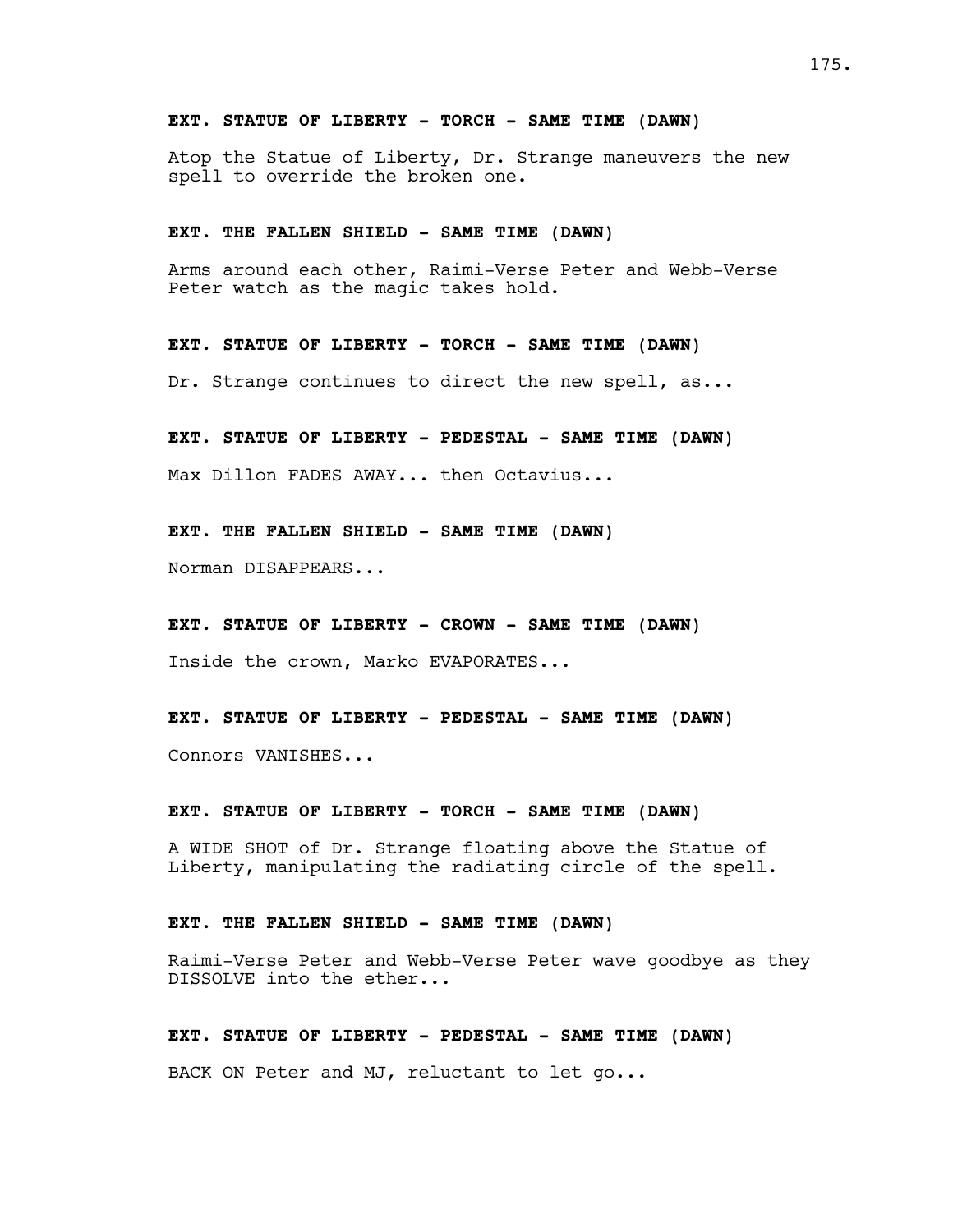He makes the first move -- steps back, jumps up on a ledge. But before he webs off, he glances up at the Statue of Liberty--

## **EXT. STATUE OF LIBERTY - TORCH - INTERCUT - SAME TIME (DAWN)**

--Where Dr. Strange, his new spell nearly complete, nods his own goodbye.

Peter looks back at MJ. The spell about to hit her, but she manages to mouth one last "I love you."

Peter WEBS off just before the light of the completed spell washes over them...

A BLAST OF SPELL MAGIC! The sky clears. The new spell complete. All is calm.

As the morning sun rises over Lady Liberty...

J. JONAH JAMESON (PRE-LAP) It's been a few weeks since the fiasco on the Statue of Liberty--

# **INT.** *DAILY BUGLE* **STUDIO - A FEW WEEKS LATER (DAY)**

J. Jonah Jameson reports live from his desk.

J. JONAH JAMESON --And Spider-Man's cultists continue to contend that the vile vigilante is a hero! Well, if he were a hero, he'd unmask himself and tell us who he really is! Because only a coward conceals his identity. Only a coward hides his true intentions!

# **EXT. DONUT SHOP - DAY**

Peter walks down the street. This time, no one recognizes him.

> J. JONAH JAMESON (V.O.) Rest assured, ladies and gentlemen, this reporter will uncover those intentions come hell or high water.

Peter reads aloud to himself from a hand-written note: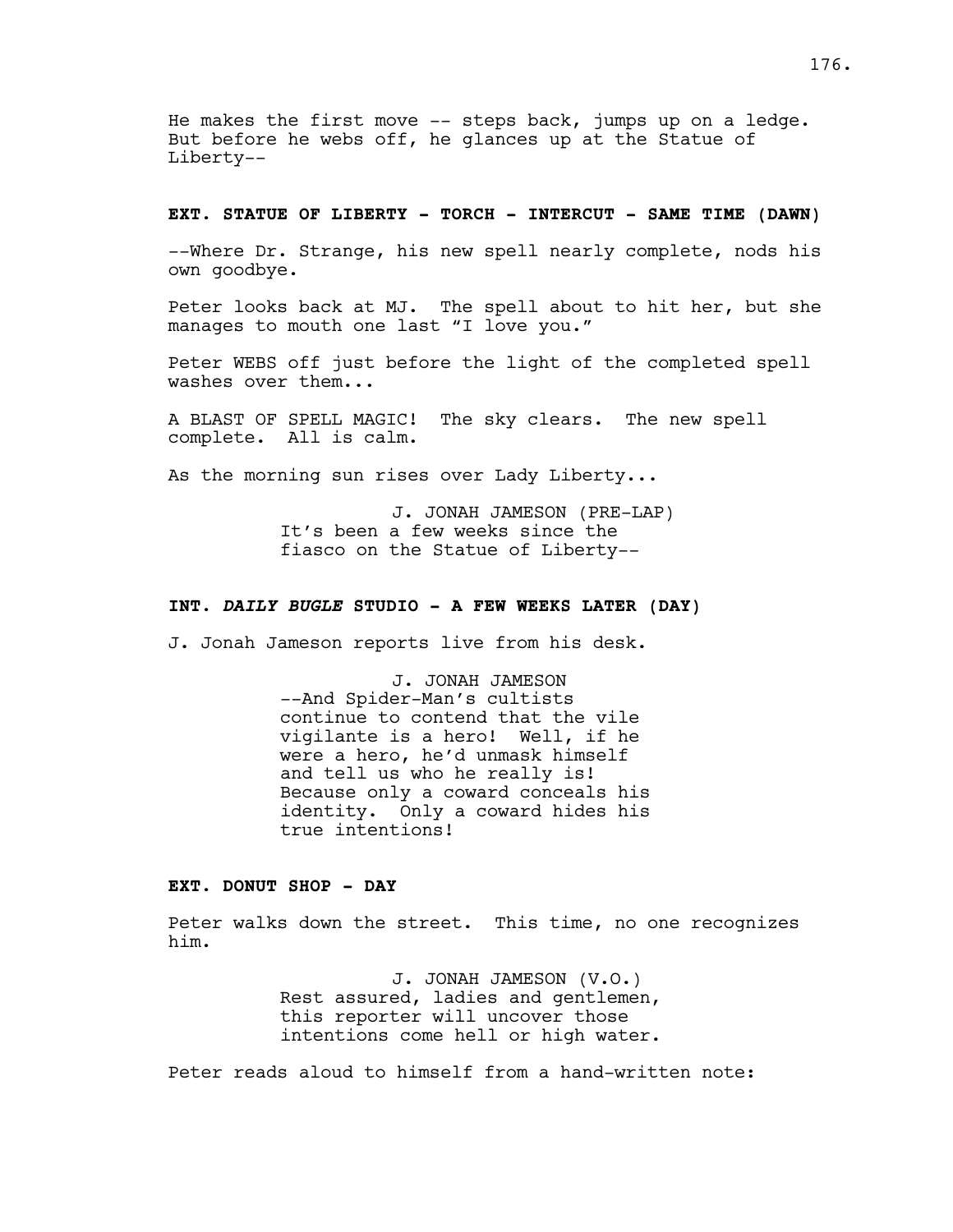PETER

Hi, my name is Peter Parker. You don't know me, but I... uh. Hi, my name is Peter Parker, and you don't know me, but you--

He stops outside the donut shop. Now with holiday decorations. Christmas lights. He enters...

# **INT. DONUT SHOP - CONTINUOUS (DAY)**

Peter finds MJ, talking and laughing with an older customer, a STAN LEE LOOK-ALIKE.

MJ turns, looks up at him, and waves. He's taken aback...

Until he realizes she was waving at Ned, who has just entered behind him.

> NED (to MJ) Hey!

Ned walks past Peter and sits at the counter.

MJ (to Ned) One sec. (to Peter) Can I help you?

PETER Hi, um, My name is Peter Parker. And I... (loses nerve) Would like a coffee, please.

MJ Okay, no problem, Peter Parker.

As MJ goes for the coffee pot, she chats with Ned. Hands over a free donut.

> MJ (CONT'D) Donut for my fellow engineer.

NED Oh... Wait, what?

MJ MIT, they're the Engineers. The Mascot.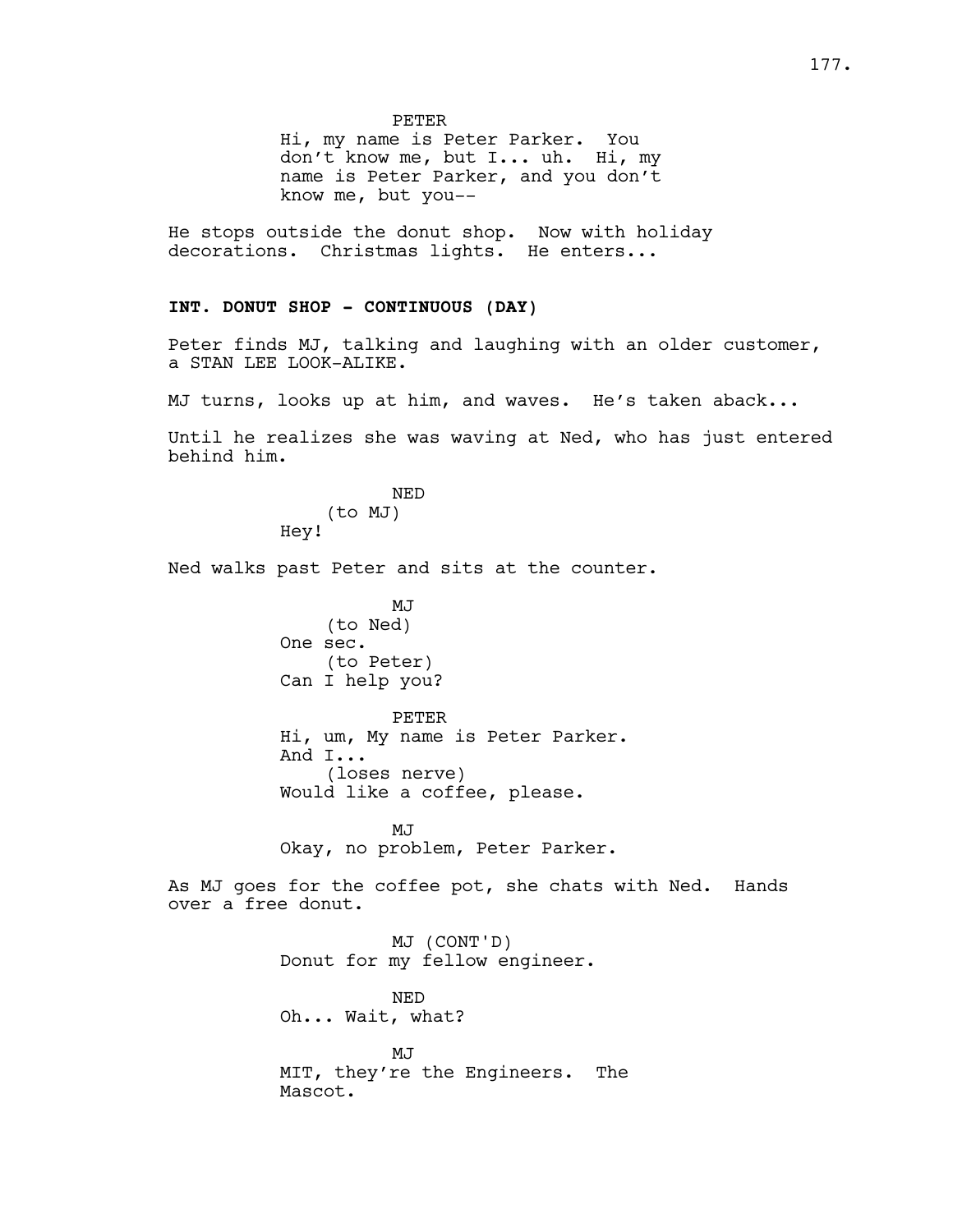NED Oh, right, right, right. I should probably know that. (then) Look at you with the school spirit! MJ Tell anybody, I will deny it. NED Oh, right, right... Ned looks back at his phone, scrolling. Peter smiles. Happy to see them. Thrilled that they got in. MJ slides Peter his coffee. ANGLE ON the cup: "We Are Happy To Serve You." MJ Peter Parker. (no reply) ...Peter Parker? Peter breaks his concentration from Ned, turns to MJ. MJ (CONT'D) Your coffee. PETER Right. Thank you. MJ Mmm-hmm. PETER Um... are you excited for MIT? MJ is confused at first. But then she realizes -- he must have overheard her and Ned. MJ Oh. Uh, right, yeah. Uh... (then) Yeah, actually, I am excited which is weird 'cause I don't really get excited about things. I kind of expect disappointment-- PETER --'Cause then you'll never actually be disappointed. Right? A flicker of déjà vu on her face, then, recovering: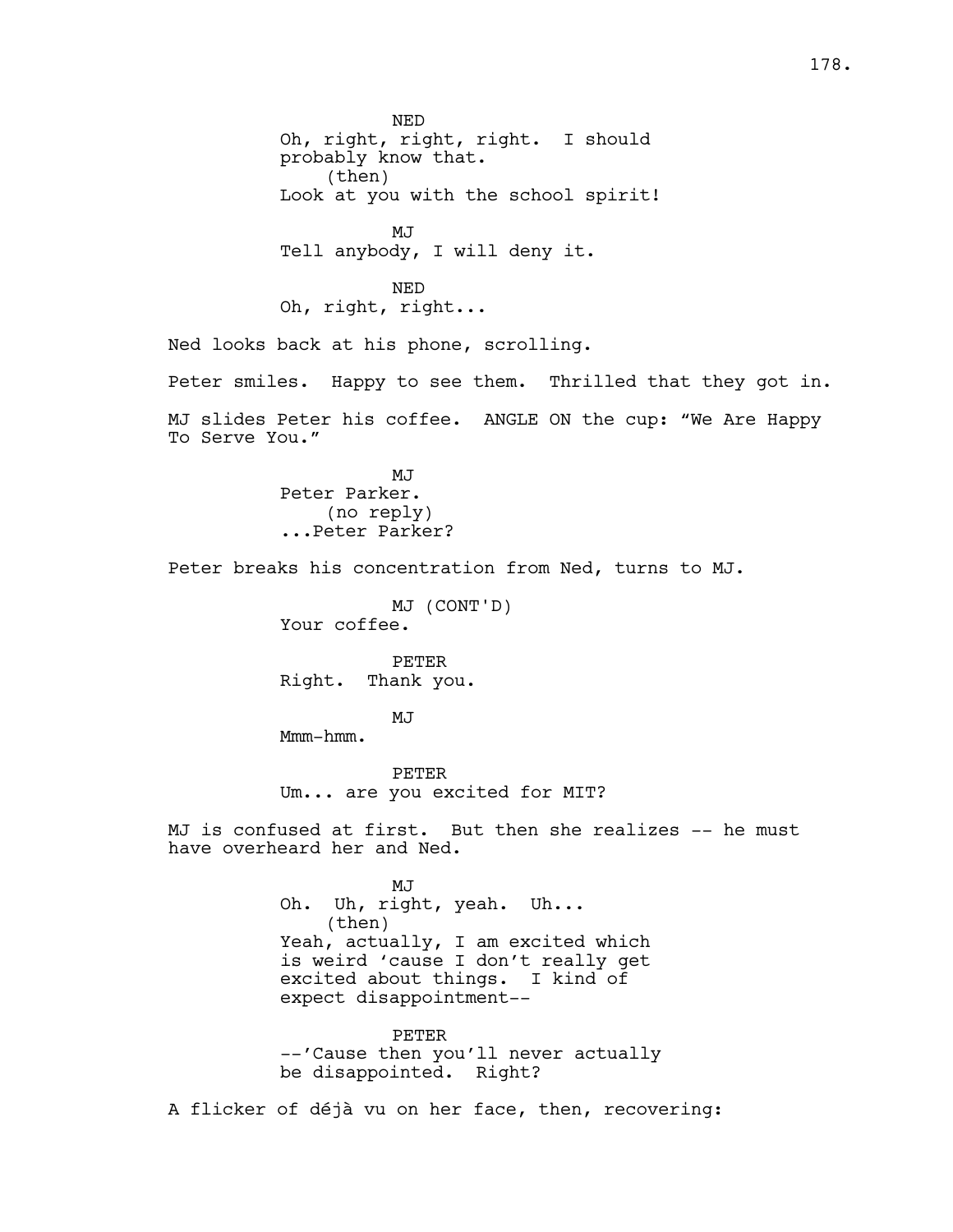MJ Uh, yeah. Right. It's just, um-- I dunno, it just kinda feels different this time for some reason. This gives him pause. Her new life. Somewhat dazed, Peter pays for the coffee. PETER Um, what I was-- MJ brushes back her hair. He sees a Band-Aid above her eye - her injury from the Statue of Liberty. PETER (CONT'D) (re: Band-Aid) You okay? MJ It doesn't really hurt anymore. (beat, then) Is there anything else? Peter pauses. The moment of truth... But he just shakes his head and smiles. PETER Uh... no. Peter tucks his note back into his pocket. PETER (CONT'D) Thank you. MJ No problem. Peter takes his coffee, looks over at Ned, then back at MJ. PETER I'll uh... see you around. He walks out the door. HOLD ON MJ, watching Peter go with a lingering sense of... recognition?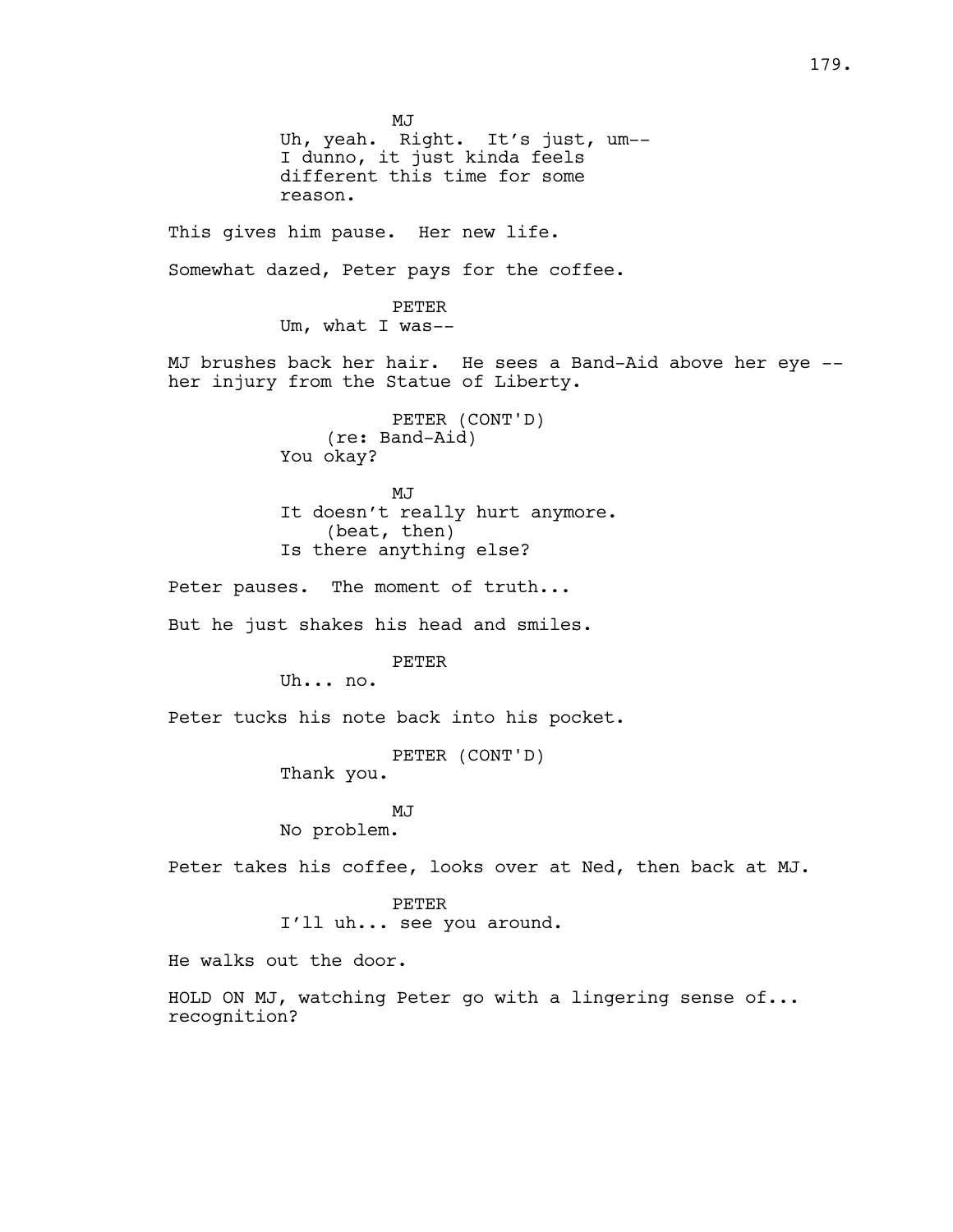A cold winter's day. Peter stands before May's grave, sets down a flower. Reveal the grave is covered in them, placed in front of a tombstone that reads: "WHEN YOU HELP SOMEONE, YOU HELP EVERYONE."

A figure approaches -- Happy. It's clear he doesn't recognize Peter.

> HAPPY How'd you know her?

PETER Through Spider-Man. You?

HAPPY

Same.

They stare at the grave for a beat.

HAPPY (CONT'D) I lost a good friend a while back. Felt like this. (then) It hurts 'cause they're gone. And then it hurts all over again because you remember what they stood for, and you wonder, "Is all that gone too?"

A beat as that lands on Peter.

PETER No, it's not gone. Everyone that she helped... they'll keep it going.

HAPPY You really think so?

PETER I know it. (then) Take care of yourself, okay?

HAPPY Yeah. Nice to meet you.

Peter nods, then walks away, leaving Happy to pay his respects.